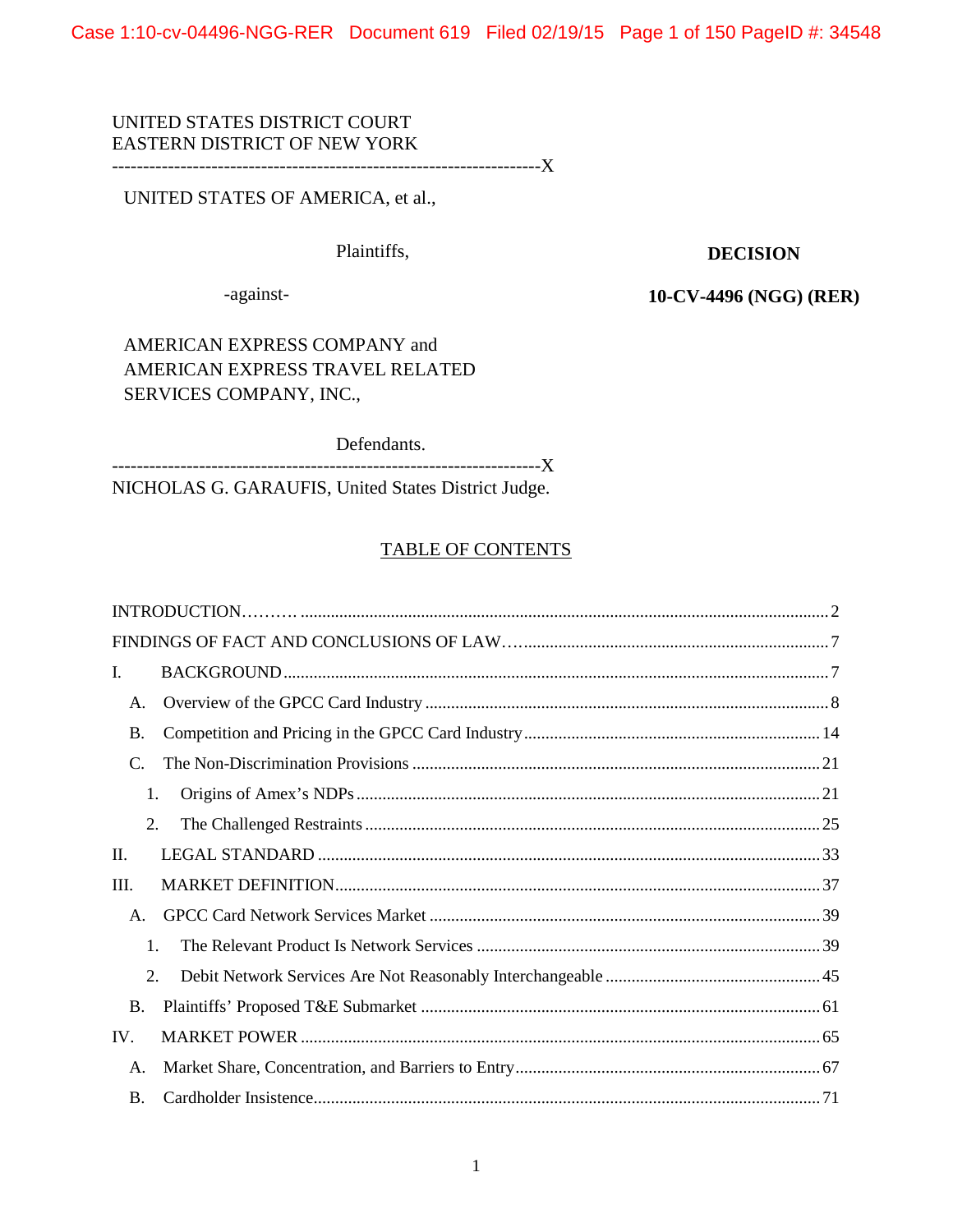| C.        |                                                                        |
|-----------|------------------------------------------------------------------------|
| 1.        |                                                                        |
| 2.        |                                                                        |
| 3.        |                                                                        |
| D.        |                                                                        |
| V.        |                                                                        |
| A.        |                                                                        |
| <b>B.</b> |                                                                        |
| C.        | The NDPs Have Resulted in Higher Prices to Merchants and Consumers 111 |
| D.        |                                                                        |
| Ε.        |                                                                        |
| VI.       |                                                                        |
| A.        |                                                                        |
| <b>B.</b> |                                                                        |
| VII.      |                                                                        |

# **INTRODUCTION**

The United States and the attorneys general of seventeen states<sup>1</sup> (collectively, "Plaintiffs" or the "Government") bring this antitrust enforcement action against Visa Inc. ("Visa"), MasterCard International Incorporated ("MasterCard"), American Express Company, and American Express Travel Related Services Company, challenging each network's anti-steering rules as anticompetitive restraints in violation of Section 1 of the Sherman Antitrust Act. (Compl. (Dkt. 1).) Visa and MasterCard entered into consent decrees with the Government, pursuant to which they voluntarily agreed to remove or revise the bulk of their challenged restraints. (See Final J. as to Defs. MasterCard Int'l Inc. & Visa Inc. (Dkt. 143).) Defendants American Express Company and American Express Travel Related Services Company

 $\overline{a}$ 

<sup>&</sup>lt;sup>1</sup> Originally, the United States and eighteen states brought this action, which was filed in 2010, but Hawaii stipulated to the dismissal of its claims without prejudice before trial. (Stip. & Dismissal Without Prejudice of the Claim of the State of Hawaii (Dkt. 104).)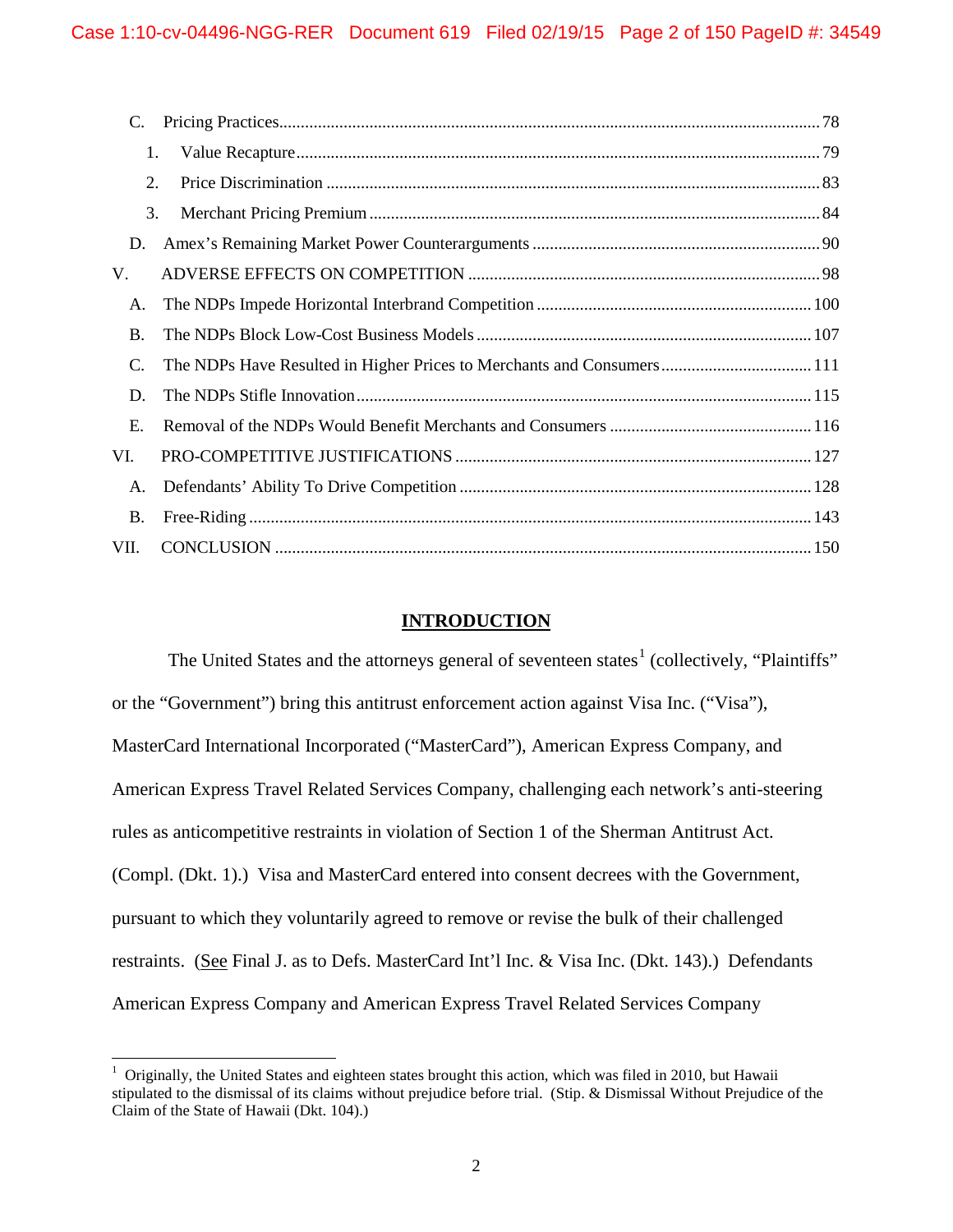(collectively, "Defendants," "American Express," or "Amex") elected to litigate Plaintiffs' challenge to their anti-steering rules, which they term American Express's Non-Discrimination Provisions (the "NDPs"). The NDPs, which are contained in both Defendants' standard acceptance agreement and also the more customized agreements they negotiate with a select number of large merchants, prevent the roughly 3.4 million merchants who accept American Express credit and charge cards from steering customers to alternative credit card brands, such as Visa, MasterCard, and Discover.

Before turning to the contractual restraints at issue in this case, it is helpful to outline the type of behavior that Defendants' NDPs are intended to prevent. As a general matter, steering is both pro-competitive and ubiquitous. Merchants routinely attempt to influence customers' purchasing decisions, whether by placing a particular brand of cereal at eye level rather than on a bottom shelf, discounting last year's fashion inventory, or offering promotions such as "buy one, get one free." This dynamic, however, is absent in the credit card industry. Under American Express's NDPs, a merchant may not attempt to induce or "steer" a customer to use the merchant's preferred card network by, for example, offering a 10% discount for using a Visa card, free shipping for using a Discover card, or a free night at a hotel for using an American Express card.

Each time a customer uses a credit card, the merchant, in one way or another, pays a fee to the network services provider that facilitates the customer's purchase. Thus, when a customer uses a Visa credit card, the merchant pays some combination of fees, commonly known as the "discount rate" or the "merchant discount rate," for the privilege of accepting that card. When a customer uses an American Express card, the merchant similarly pays a fee. However, the merchant's cost of accepting American Express—one of the three largest network services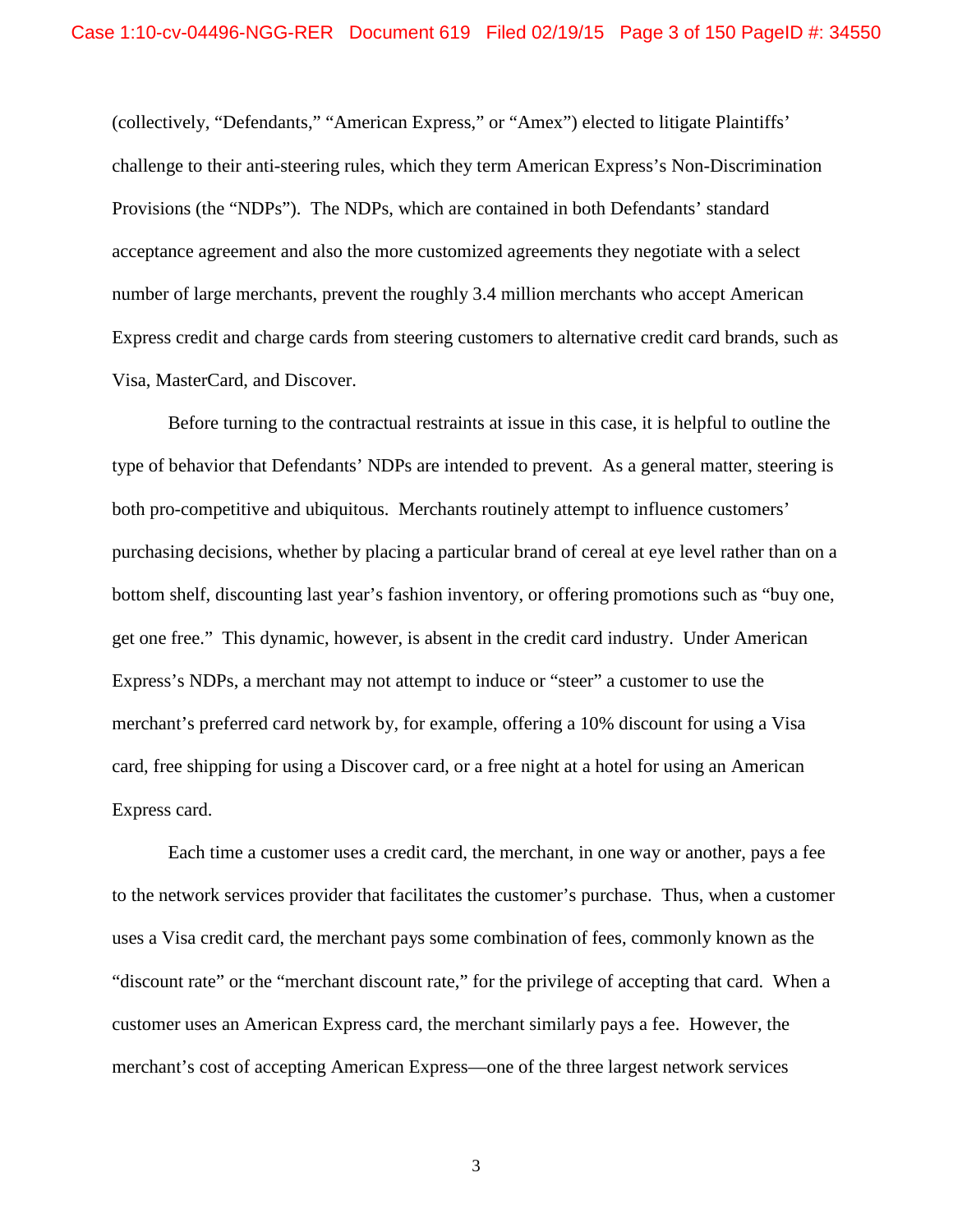providers in the country—has tended to be greater than the cost of accepting other cards, such as Visa or MasterCard. To speak in generalities that are perhaps unwarranted given the extensive trial record in this case, all else being equal, a given merchant might prefer that a customer carrying both a Visa card and an Amex card in her wallet use the Visa card, since the cost of the transaction is likely to be lower for the merchant. But pursuant to Amex's NPDs, merchants who accept American Express are not permitted to encourage customers to pay for their transactions with credit cards that cost the merchants less to accept.

As explained below, these NDPs create an environment in which there is nothing to offset credit card networks' incentives—including American Express's incentive—to charge merchants inflated prices for their services. This, in turn, results in higher costs to all consumers who purchase goods and services from these merchants.

The court does not come to its decision in this case eagerly or easily. The credit card industry is complex, and it is a critical component of commerce in the United States. General purpose credit and charge ("GPCC") card networks, including American Express, must balance the demands of two sets of customers—merchants and cardholders—in a market that is highly concentrated and distorted by a history of antitrust violations. The court recognizes that it does not possess the experience or expertise necessary to advise, much less dictate to, the firms in this industry how they must conduct their affairs as going concerns. For that reason, the court has repeatedly urged the parties in this case to negotiate a mutually agreeable settlement that appropriately balances American Express's legitimate business interests with the public's interest in robust interbrand competition. However, the parties having failed to do so, the court is left with no alternative but to discharge its duty by deciding the question before it: whether Plaintiffs have shown by the preponderance of the evidence that Amex's NDPs violate the U.S. antitrust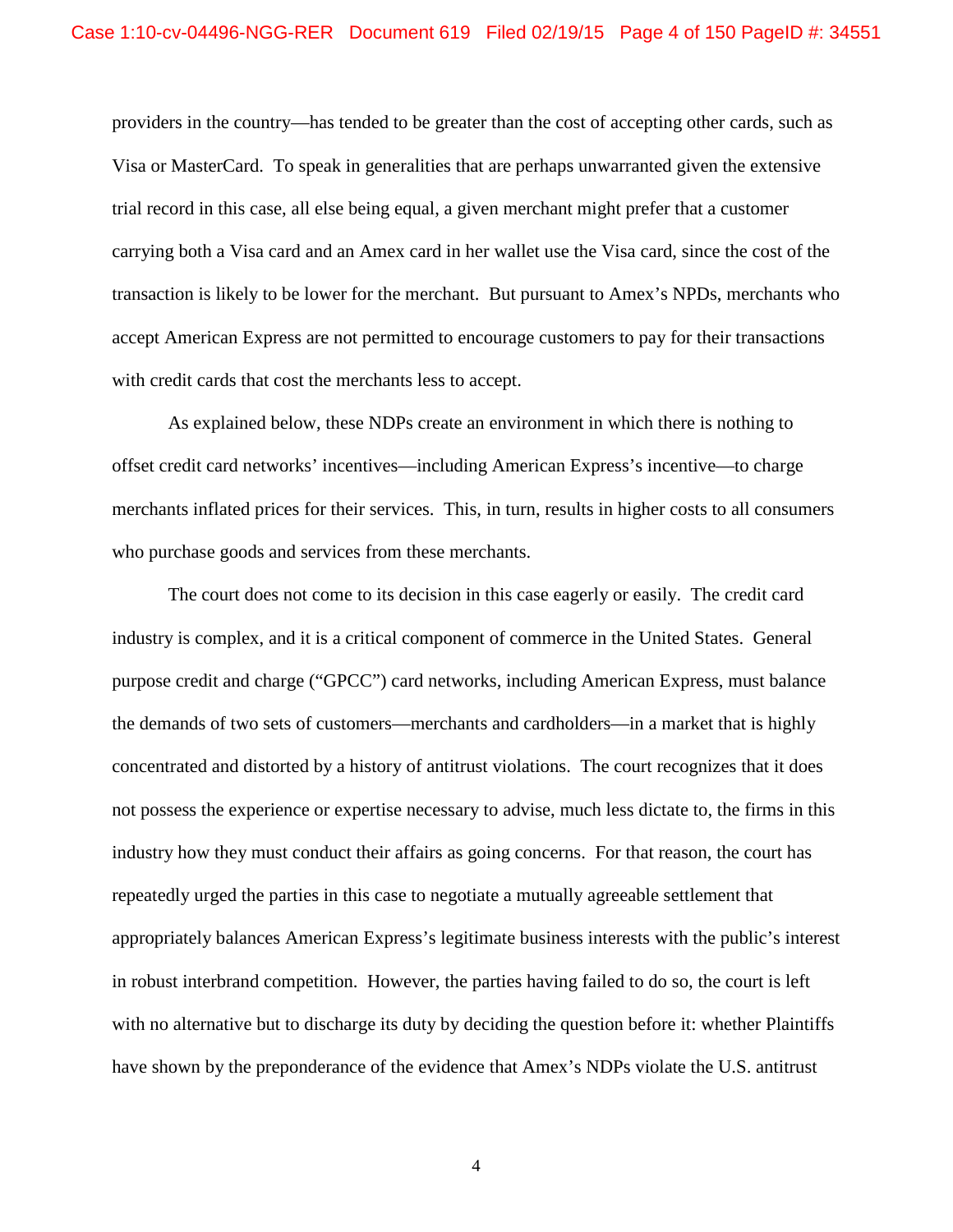laws. Upon consideration of the case law in this circuit and the factual record developed at the lengthy bench trial, which was held over a seven-week period during the summer of 2014 and featured over thirty fact witnesses and four expert witnesses, the court finds that Plaintiffs have made such a showing.

As noted, credit card networks cater to the needs of two distinct sets of consumers, merchants and cardholders. Their very function is to bring these two sides together to consummate value-generating transactions. Guided by the Second Circuit's 2003 decision in United States v. Visa, 344 F.3d 229 (2d Cir. 2003), which conducted an antitrust market analysis in this industry to resolve a public enforcement action initiated by the Department of Justice under Section 1, the court agrees with Plaintiffs that this two-sided platform comprises at least two separate, yet deeply interrelated, markets: a market for card issuance, in which Amex and Discover compete with thousands of Visa- and MasterCard-issuing banks; and a network services market, in which Visa, MasterCard, Amex, and Discover compete to sell acceptance services. For the reasons described herein, the court concludes that the relevant market for its antitrust analysis in this case is the market for GPCC card network services. Notwithstanding Defendants' vigorous arguments to the contrary, the dramatic growth in customers' use of debit cards in the decade since Visa has not rendered obsolete the market definitions used in that case, nor does it warrant debit's inclusion in the relevant antitrust market. Indeed, both anecdotal merchant testimony and the testimony of Plaintiffs' economics expert presented at trial result in the court's determination that debit cards have not become reasonably interchangeable with GPCC cards or network services in the eyes of credit-accepting merchants, who are the relevant consumers in this case. Plaintiffs' attempt to define a submarket for GPCC card network services provided to merchants in travel and entertainment industries, however, is unavailing.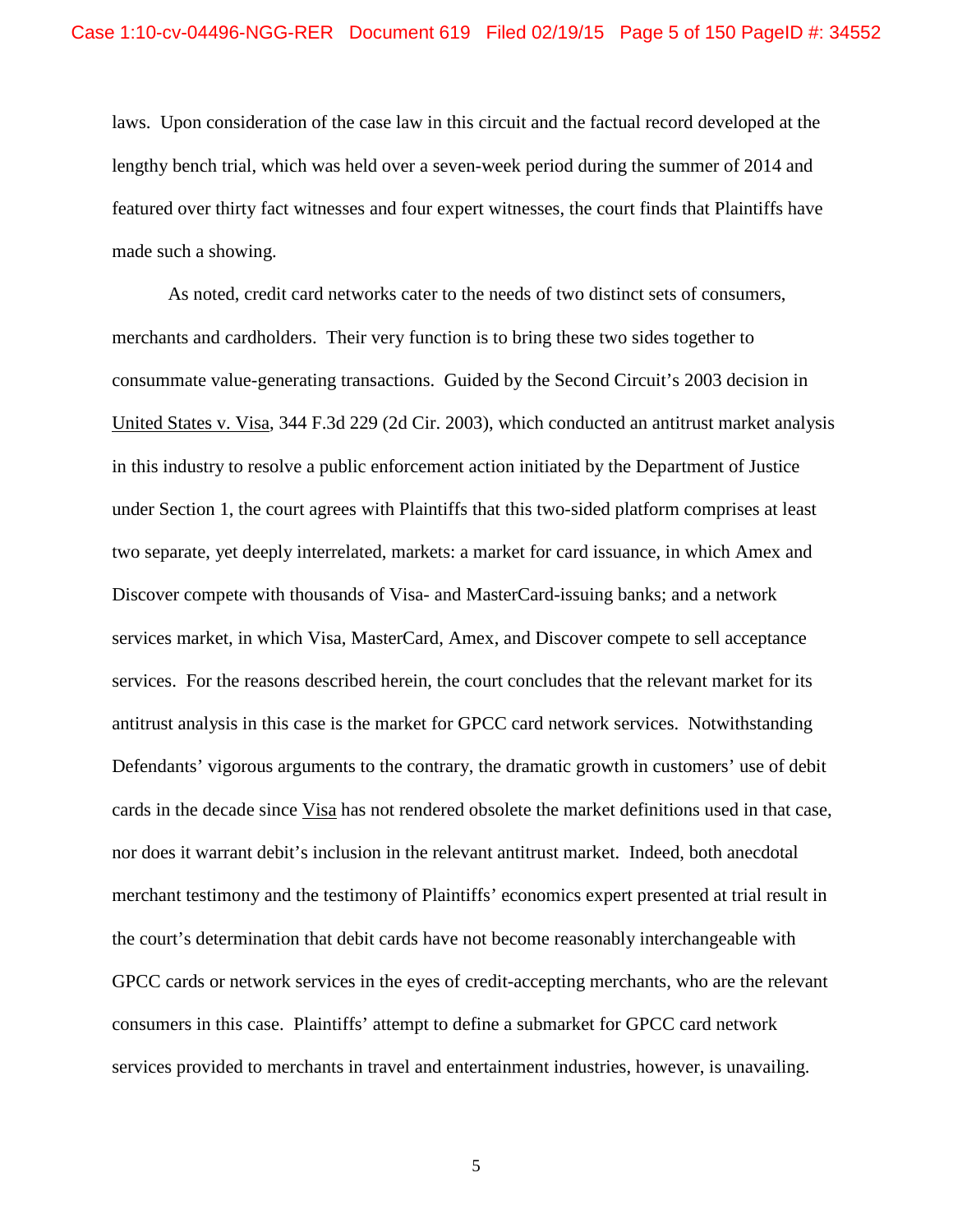In reaching its decision, the court applies a full rule of reason analysis that takes stock of the voluminous evidentiary record developed at trial, and also considers and accounts for the interrelationships between the merchant and cardholder sides of the credit card platform. A few of the court's primary findings bear mentioning here. First, American Express possesses sufficient market power in the network services market to harm competition, as evidenced by its significant market share, the market's highly concentrated nature and high barriers to entry, and the insistence of Defendants' cardholder base on using their American Express cards—insistence that prevents most merchants from dropping acceptance of American Express when faced with price increases or similar conduct. The record demonstrates, in fact, that Defendants have the power to repeatedly and profitably raise their merchant prices without worrying about significant merchant attrition. In addition, Plaintiffs have proven that American Express's NDPs have caused actual anticompetitive effects on interbrand competition. By preventing merchants from steering additional charge volume to their least expensive network, for example, the NDPs shortcircuit the ordinary price-setting mechanism in the network services market by removing the competitive "reward" for networks offering merchants a lower price for acceptance services. The result is an absence of price competition among American Express and its rival networks. In fact, the record shows that merchant prices have risen dramatically in the absence of merchant steering. Defendants' NDPs also have foreclosed the possibility of a current network or a new entrant to the market differentiating itself from its competitors by pursuing a lowest-cost provider strategy. Finally, the court has carefully considered American Express's proffered procompetitive justifications and finds them to be insufficient to render the NDPs permissible under Section 1.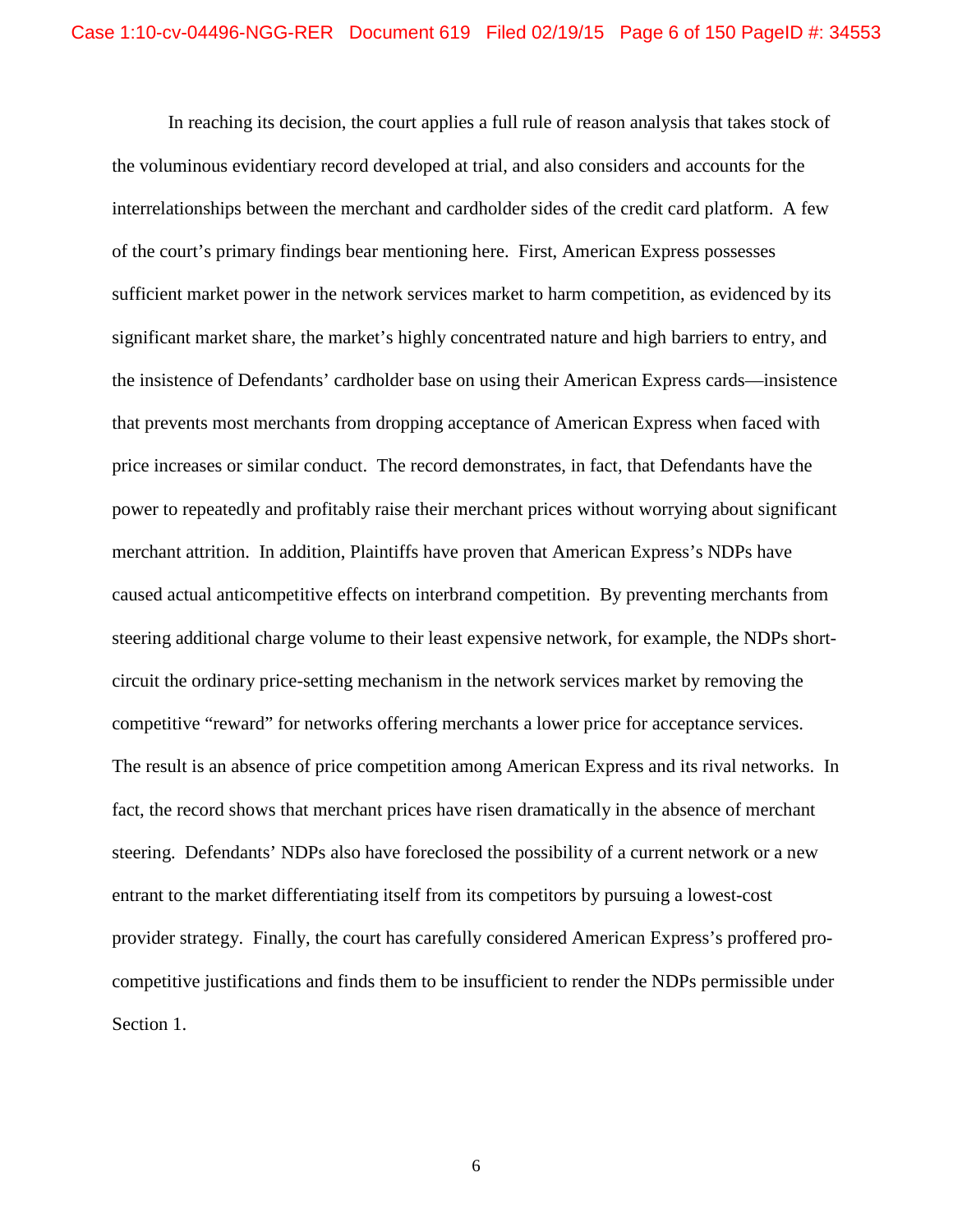# **FINDINGS OF FACT & CONCLUSIONS OF LAW**

# **I. BACKGROUND**

 $\overline{a}$ 

This public enforcement action was tried without a jury before this court over a sevenweek period between July 7, 2014, and August 18, 2014. Over the course of the proceedings the court received testimony from over thirty fact witnesses, including nearly twenty merchant witnesses representing a selection of the nation's largest retailers, airlines, and hotels; representatives from each of the three major credit card networks that compete with American Express; and an array of current and former American Express employees and executives, including the company's long-time Chairman and Chief Executive Officer, Kenneth Chenault. Plaintiffs additionally presented expert testimony from Dr. Michael Katz, a Professor of Economics at the Haas School of Business at the University of California at Berkley, and Dr. Gary Ford, a Professor Emeritus at the Kogod School of Business at American University. Professors Richard J. Gilbert, Ph.D., also of the University of California at Berkley, and B. Douglas Bernheim, Ph.D., a Professor of Economics at Stanford University, provided expert testimony on behalf of American Express. In addition to the testimony adduced at trial, which amounts to nearly 7,000 transcript pages, the court received over 1,000 exhibits into the evidentiary record. In reaching a determination as to Defendants' liability under Section 1 of the Sherman Act, the court has considered carefully the relevance of and appropriate weight to afford this evidence, as well as the credibility of the parties' respective witnesses and their testimony.<sup>2</sup>

 $2$  On the final day of testimony, August 18, 2014, the court held the evidentiary record open to allow the parties to resolve certain evidentiary disputes concerning summary evidence they wished to include in the evidentiary record pursuant to Federal Rule of Evidence 1006. (Tr. at 6757:13-6758:1, 6768:13-18.) The parties were able to resolve their disputes as to all but one of these additional exhibits, DX7828-63, which is a single slide from Dr. Bernheim's presentation that displays the corporate logos of twenty-six large companies and is captioned "Amex's Rates Have Declined for Many Merchants." (See DX7828 at 63.) Plaintiffs object to the admission of DX7828-63 as a violation of Rule 1006 and Federal Rule of Civil Procedure 26. (Aug. 27, 2014, Pls. Ltr. (Dkt. 594-1).) Because the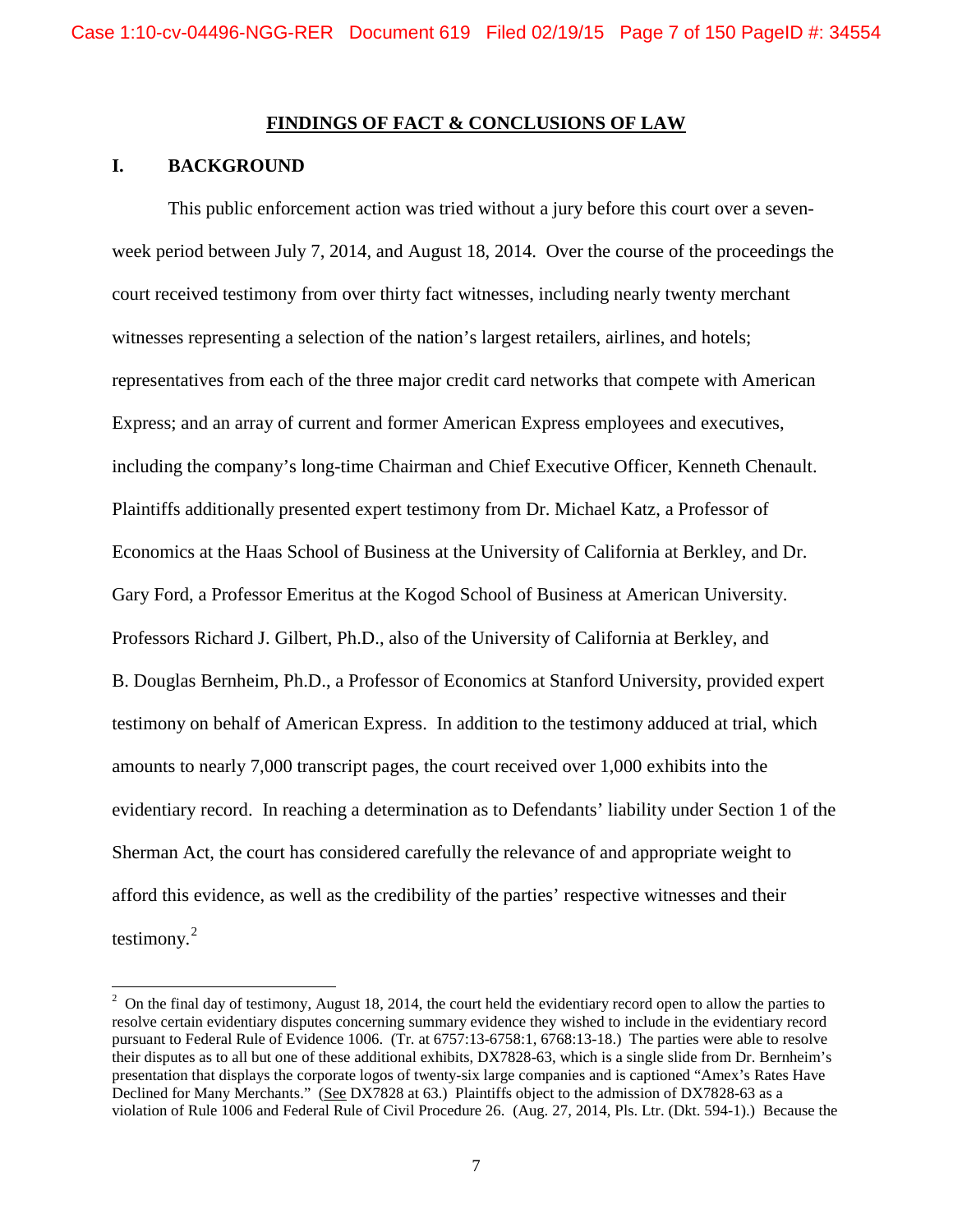Based upon its measured consideration of the record just described, and upon the findings of fact and conclusions of law set forth herein pursuant to Federal Rule of Civil Procedure  $52(a)$ , the court concludes that Plaintiffs have proven by a preponderance of the evidence that the challenged restraints violate Section 1 of the Sherman Act.

# **A. Overview of the GPCC Card Industry**

 $\overline{a}$ 

Since the advent of the modern payment card industry in the 1950s, general purpose credit and charge cards, or "GPCC" cards, have become a principal means by which consumers in the United States purchase goods and services from the nation's millions of merchants. (See PX2578A at '389-90<sup>3</sup>; Tr. at 3581:10-12 (Silverman/Amex).) In 2013, for example, the four dominant networks providing authorization and settlement services—Visa, American Express, MasterCard, and Discover—facilitated roughly \$2.399 trillion in credit and charge card spending at participating merchants. (See DX6576 at 8.) The typical U.S. consumer carries multiple forms of payment in his or her wallet.<sup>4</sup> Alongside general purpose credit and charge cards—the focus of the court's analysis in the this litigation—merchants also accept payment through some combination of debit cards, proprietary or private label credit or charge cards issued by individual merchants, direct Automated Clearing House or "ACH" transfers, checks, and cash,

court finds that DX7828-63 lacks any appreciable probative value, there is little cause not to admit the exhibit for the purposes of a complete appellate record. Specifically, Dr. Bernheim's determination that the discount rates declined for the twenty-six merchants represented on DX7828-63 is premised on a methodology for calculating merchants' effective discount rates that the court finds to be unreliable and upon which it places little, if any, weight. See infra Part IV.D. As a result, Plaintiffs suffer no prejudice from the admission of DX7828-63 to ensure a complete record on appeal.

 $3$  Throughout this Decision, where an exhibit's pincite is preceded by an apostrophe, the number refers to the last three digits of the control number of the particular page cited. Where the pincite is not preceded by an apostrophe, the number refers to the ordinary pagination of the exhibit.

<sup>&</sup>lt;sup>4</sup> For the purposes of this Decision, the term "merchant" will be used to refer to the wide range of entities that need to collect payments, including airlines, hotels, grocery stores, online retailers, and government agencies, among myriad others. The terms "consumer" and "customer" are used herein to refer to those individuals and entities that purchase goods and services from merchants; in other words, those who desire to make payments. However, it is important to recognize that Amex-accepting merchants and Amex cardholders are both technically "consumers" of the services provided by Defendants. Though nomenclature can be a source of unnecessary confusion in the payments context, the court has endeavored to be as clear as possible.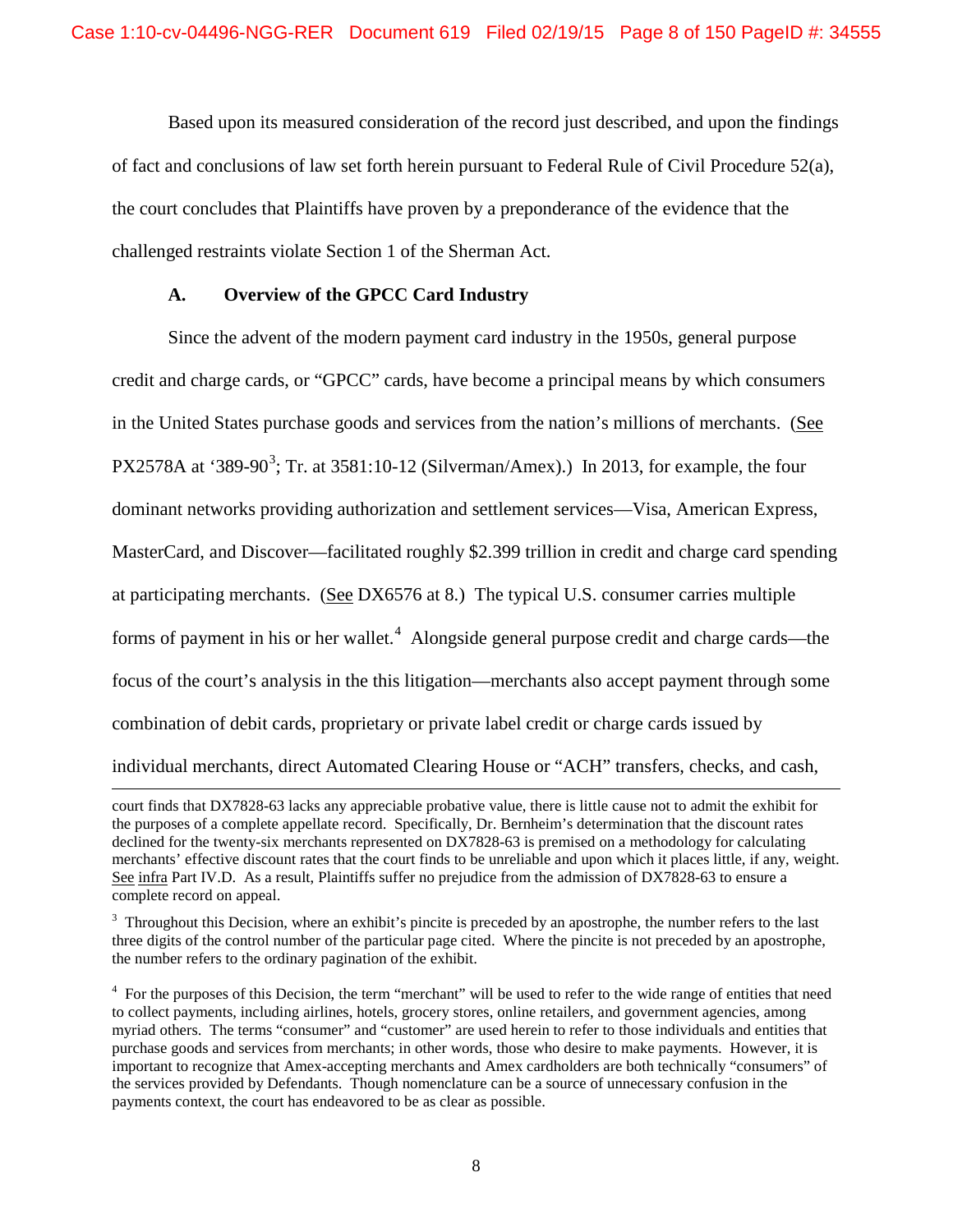among other means. While each of these methods competes to some degree for share of consumers' wallets, they have one essential characteristic in common: Each payment system brings customers and merchants together in order to consummate a transaction that benefits both participants.

An introduction to the credit and charge card industry is a suitable starting point for the court's inquiry into the competitive dynamics therein. Credit cards enable cardholders to make purchases at participating merchants by accessing a line of credit extended to the cardholder by the issuer of that card. (Joint Stmt. of Undisputed Facts ("Jt. Stmt.") (Dkt. 447-1) ¶ 2.) Cardholders are invoiced for purchases typically once per month and often have a grace period during which payment may be made. (Id.) The delay between a purchase event and the cardholder's deadline for paying the bill on which that purchase appears is referred to as the "float," and it enables cardholders to temporarily defer payment on their purchases at no additional cost (i.e., without paying interest). (Tr. at 6245:1-12, 6532:6-9 (Bernheim).) A cardholder may either pay off the balance of his bill in full each month or pay it off over time while accruing interest on the balance. (Jt. Stmt.  $\P$  2.) Many credit card issuers impose a preset spending limit on a cardholder's outstanding credit amount, typically based on the issuer's determination of the cardholder's creditworthiness. (Id.)

Charge cards similarly allow cardholders to make payments by accessing a line of credit extended by the card issuer, but generally do not offer a revolving credit facility akin to that offered on credit cards, and instead require that the cardholder pay the balance in full each month. (Id. ¶ 3.) Some American Express cardholders, however, do have an ability to maintain a balance, or "revolve," on their Amex charge cards, blurring the distinction between Defendants' credit and charge offerings. (Tr. at 5161:5-24 (Gilbert).) Even though charge cards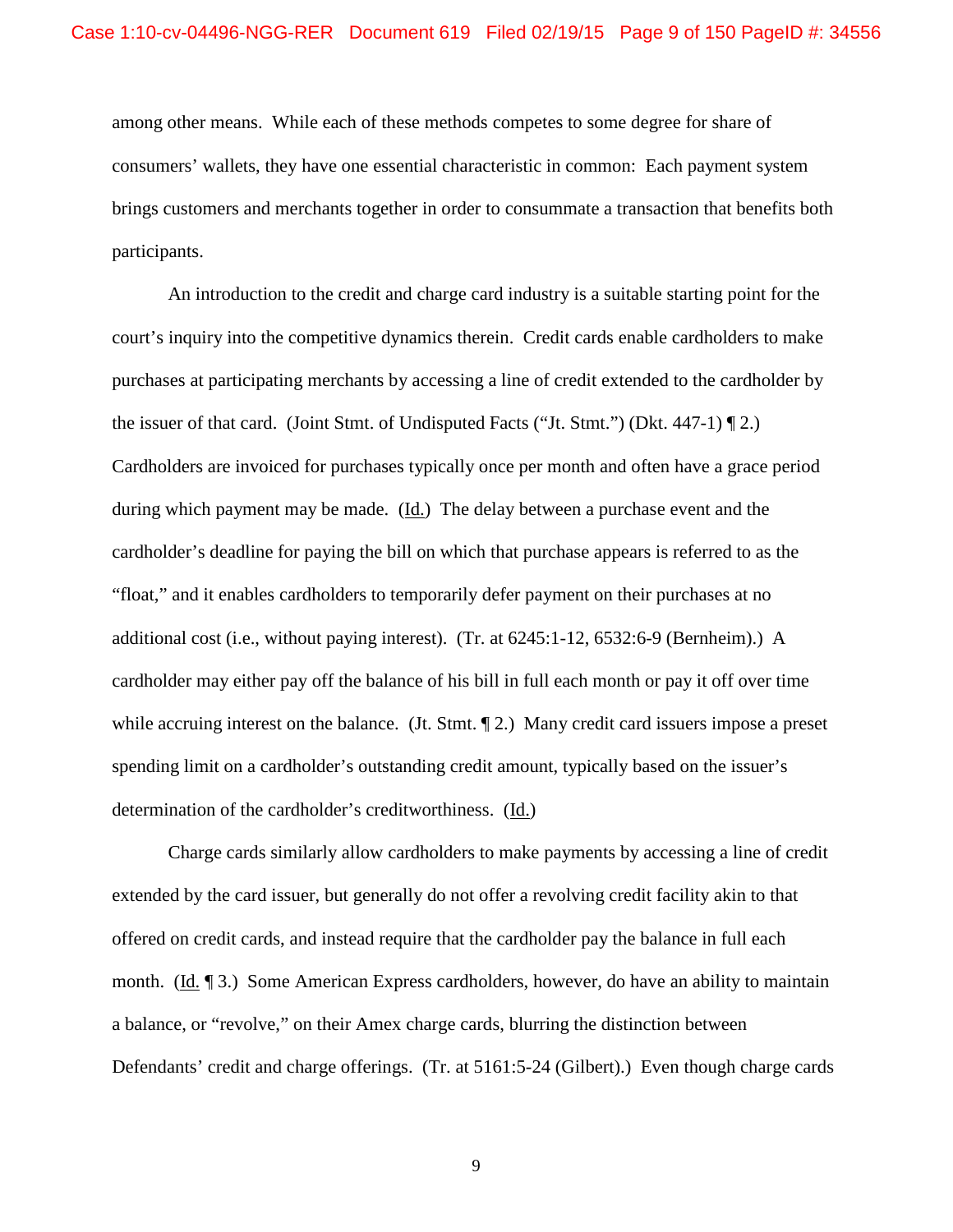#### Case 1:10-cv-04496-NGG-RER Document 619 Filed 02/19/15 Page 10 of 150 PageID #: 34557

typically are not paired with a line of credit, cardholders generally derive a benefit from the ability to defer payment during the float period, depending on the point during the billing cycle at which the purchase is made. (Jt. Stmt. ¶ 3; Tr. at 4065:15-19 (Katz).) Unlike credit cards, charge cards typically do not have preset spending limits. (Jt. Stmt. ¶ 3.)

Two specific types of credit and charge cards bear brief mention here, and will be the subject of greater discussion in later sections. First, general purpose credit cards may be issued in partnership with a merchant pursuant to a co-brand agreement. These "co-brand" cards typically bear the logos of the merchant, network, and issuing bank (where relevant), and enable cardholders to earn rewards directly from the merchant partner when purchases are made on the card. (See, e.g., Tr. at 1617:13-1618:22 (Brennan/Hilton), 3603:3-21 (Silverman/Amex).) Prominent examples of co-brand cards include the Delta SkyMiles Credit Card issued by American Express, which processes over the American Express network; the American Airlines AAdvantage Card, which is issued by Citibank and runs on MasterCard's network; and the Marriott Rewards Premier Credit Card, which is issued by Chase on the Visa network. Second, American Express also maintains a robust—indeed, the largest—corporate card business in the industry. (Id. at 817:2-9 (Hochschild/Discover); PX2486 at '053.) American Express issues corporate cards to individuals through a corporate account that has been established with their employers, allowing employers to more easily monitor employees' business expenditures and streamline the accounting and reimbursement processes. (Tr. at 817:2-12 (Hochschild/Discover), 1226:18-1227:12 (Kimmet/Home Depot), 3963:11-24 (Katz).)

By facilitating transactions between merchants and their cardholding consumers, the general purpose credit and charge card systems that are the subject of this litigation function as "two-sided platforms." (Id. at 3827:15-20, 3828:23-3829:3 (Katz), 5022:24-5023:22 (Gilbert).)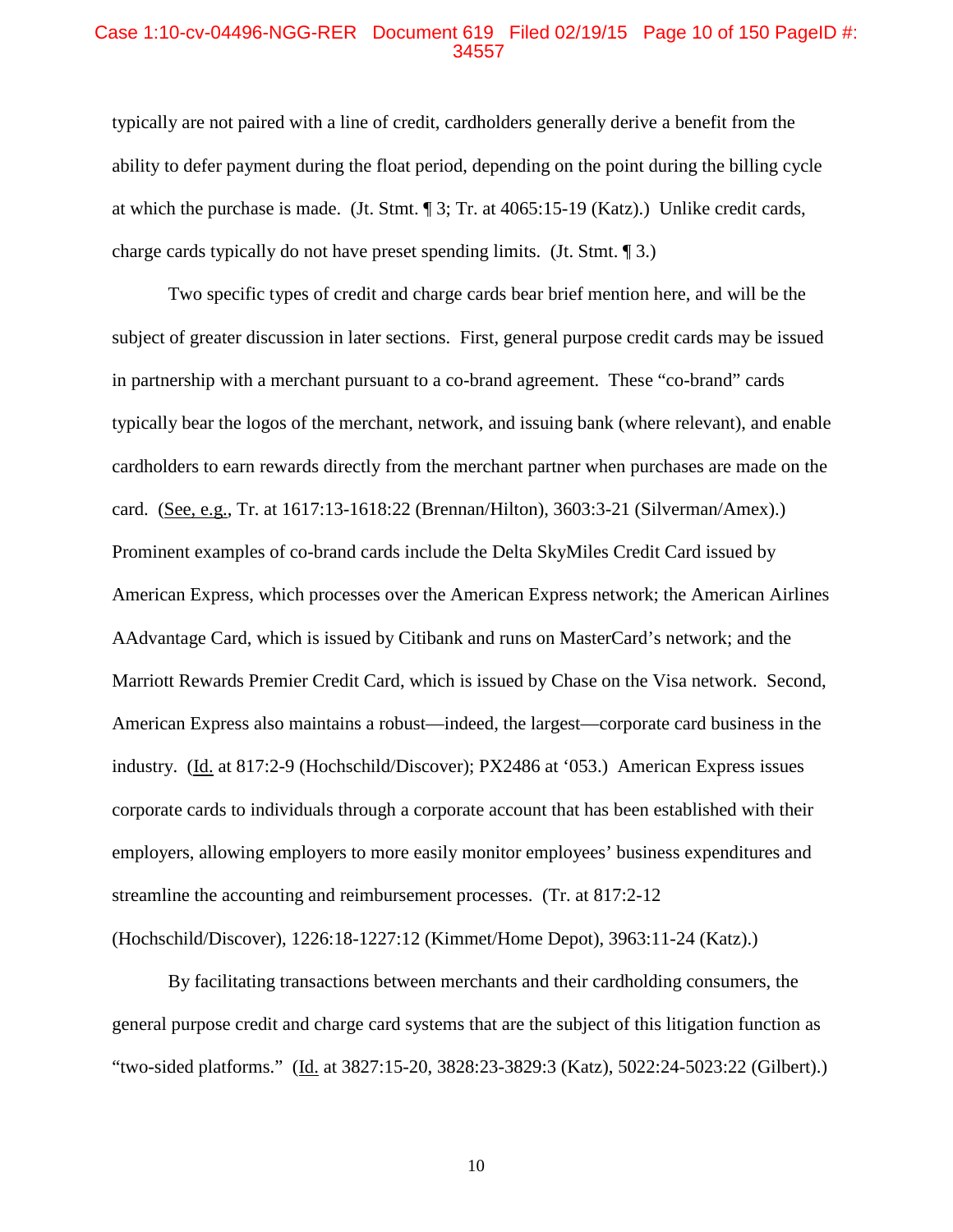## Case 1:10-cv-04496-NGG-RER Document 619 Filed 02/19/15 Page 11 of 150 PageID #: 34558

In a two-sided platform, a single firm or collection of firms sells different products or services to two separate yet interrelated groups of customers who, in turn, rely on the platform to intermediate some type of interaction between them. (Id. at 3828:23-3829:14 (Katz).) See generally David S. Evans & Richard Schmalensee, Industrial Organization of Markets with Two-Sided Platforms, 3 Competition Pol'y Int'l 150 (2007) [hereinafter Evans & Schmalensee (2007)]; Jean-Charles Rochet & Jean Tirole, Two-Sided Markets: A Progress Report, 37 RAND J. Econ. 645, 645-46 (2006) (describing basic contours of two-sided systems). Examples of such two-sided models abound: Newspapers and other advertising-based forms of media sell distinct products and services to subscribers and advertisers; shopping malls provide services jointly to retailers and shoppers; computer operating systems provide a platform for bringing together program developers and end users; and a seemingly endless array of Internet companies like eBay, OpenTable, eHarmony, and Groupon exist to facilitate some form of value-generating interaction between distinct sets of consumers. See David S. Evans & Michael Noel, Defining Antitrust Markets When Firms Operate Two-Sided Platforms, 2005 Colum. Bus. L. Rev. 667, 672-79 (2005) [hereinafter Evans & Noel (2005)]. The fundamental function of a two-sided platform is to reduce the transaction costs associated with the parties finding one another, and to thereby enable their customers to realize gains from trade or other interactions that otherwise might not occur. See Evans & Schmalensee (2007) at 151, 158.

Credit and charge cards, like all methods of payment, serve as two-sided intermediaries between merchants and their cardholding customers. American Express, for example, provides cardholders with card-payment services and merchants with card-acceptance services in order to facilitate transactions between the two. Importantly, and unlike many two-sided platforms, American Express provides these services simultaneously; for every unit of payment services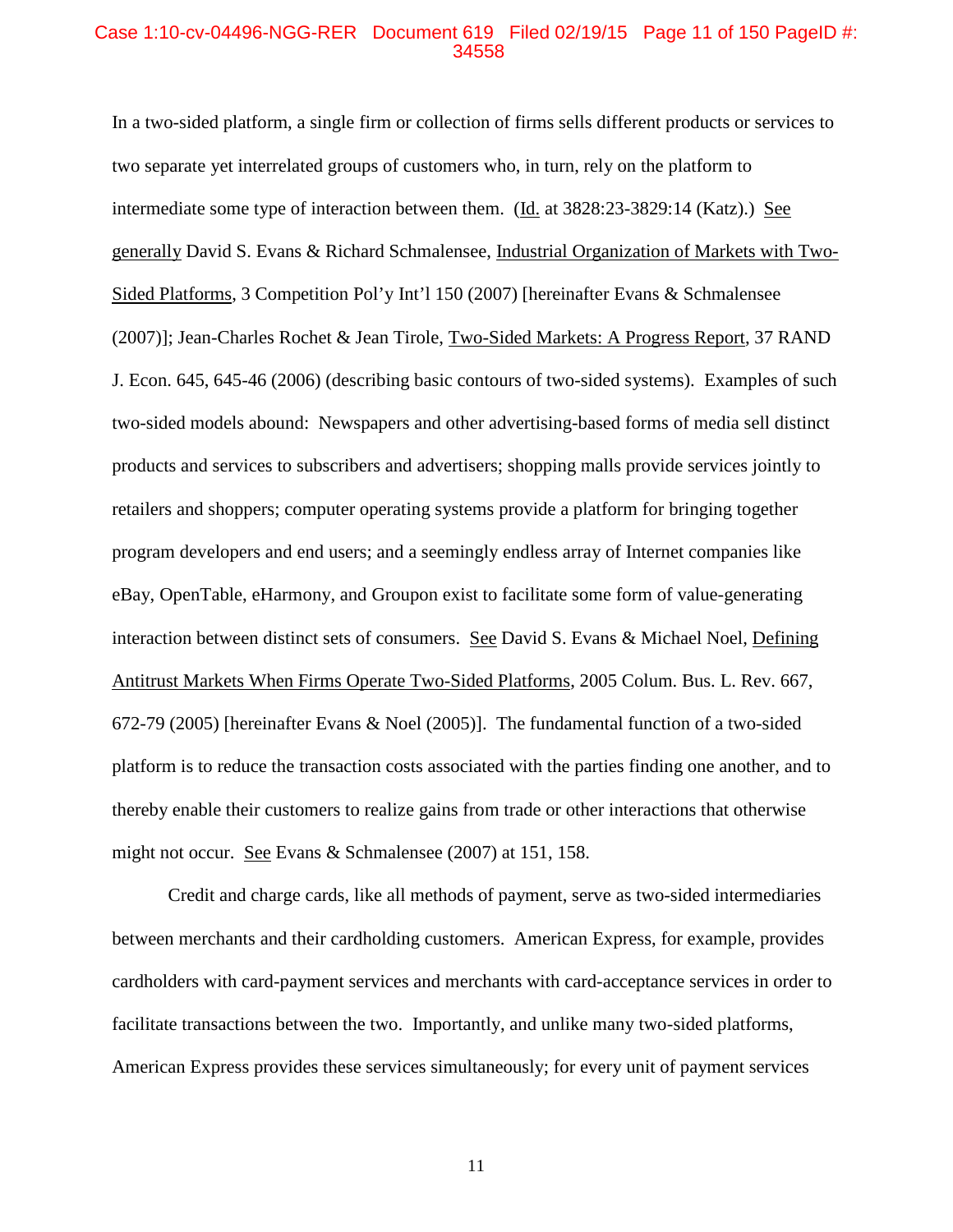# Case 1:10-cv-04496-NGG-RER Document 619 Filed 02/19/15 Page 12 of 150 PageID #: 34559

sold to the cardholder at the moment of purchase, a matching service is sold to the merchant in order to execute the transaction, and vice versa. (Tr. at 6211:3-11, 6211:23-6212:13 (Bernheim).) Thus, credit and charge card networks are also referred to as two-sided "transaction markets"—the two sides of the platform are brought together to consummate a single, simultaneous transaction, and the products provided by the platform are consumed in fixed proportions by the consumer and merchant. See Lapo Filistrucci et al., Market Definition in Two-Sided Markets: Theory and Practice (Tilburg Law Sch. Legal Studies Research Paper Series No. 09/2013) at 12, available at http://papers.ssrn.com/sol3/papers.cfm?abstract\_ id=2240850.

The two-sided nature of the GPCC card industry necessarily affects the court's antitrust analysis in this case. While the nature and import of these effects are addressed in greater detail where relevant, a number of observations relating to the symbiotic relationship between the two sides of the credit card platform provide context both for American Express's separate value propositions for merchants and cardholders and the contractual restraints at issue in this litigation. A key feature of the payment network services industry, like all two-sided platforms, is that it is subject to indirect or cross-platform network effects, a phenomenon referred to in this case as the "chicken and the egg problem." (Tr. at 820:23-821:16 (Hochschild/Discover), 4296:11-4297:10 (Chenault/Amex).) See also ABA Section of Antitrust Law, Market Definition in Antitrust: Theory and Case Studies 439-44 (2012) [hereinafter ABA, Market Definition]. Indirect network effects exist when the number of agents or the quantity of services bought on one side of a two-sided platform affects the value that an agent on the other side of the platform can realize. (Tr. at 3829:15-20 (Katz).) See ABA, Market Definition at 440-42; Evans & Schmalensee (2007) at 151-52. In this case, for example, having a credit or charge card on a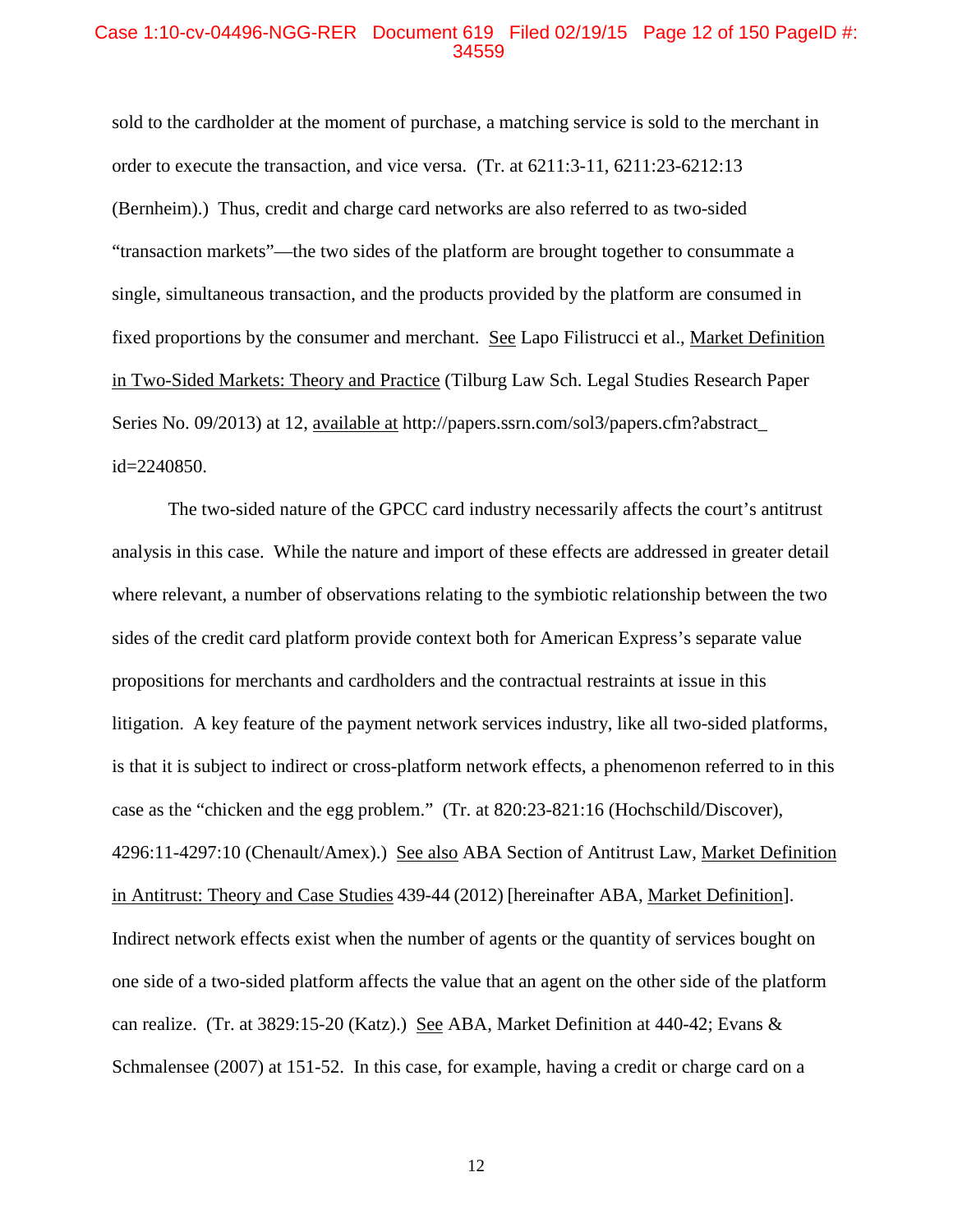#### Case 1:10-cv-04496-NGG-RER Document 619 Filed 02/19/15 Page 13 of 150 PageID #: 34560

particular network like Discover is more valuable to the cardholder when there are more merchants willing to accept that card and, conversely, the value to merchants of accepting Discover cards increases with the number of cards on that network in circulation. (Tr. at 3829:21-3830:7 (Katz), 4397:2-11 (Chenault/Amex); DX4184 at '856.)

The GPCC industry's susceptibility to spillover effects is closely related. In the present context, spillover refers to the phenomenon by which a cardholder's experience at one merchant when using a particular network's card, here an American Express card, affects that cardholder's willingness to use the same card on the next transaction, whether at the same merchant or a different merchant. (Tr. at 4169:5-17 (Katz), 4339:7-18 (Chenault/Amex).) As with indirect network effects, spillover can be either positive or negative. For example, when a major merchant is added to Amex's network, cardholders are more likely to use their Amex cards at other merchants in the same area. (See DX4007 at '928, '932-34 (ascribing this effect to inactive cardholders becoming active cardholders, rather than to higher spending levels among active cardholders).) American Express's defense of the restraints in this case centers on the NDPs role in avoiding negative spillover and preserving what the company calls "welcome acceptance." Defendants contend that if the NDPs are eliminated, a cardholder who is steered away from American Express at one merchant will be less likely to use an Amex card at the next merchant, even if that second merchant does not attempt to influence the card choice. (Tr. at 3066:4- 3068:12 (Pojero/Amex), 6356:10-6357:24 (Bernheim).) See infra Part VI.A (discussing Amex's primary pro-competitive justification for the challenged restraints).

Therefore, in order to compete effectively, networks must account for the interdependence between the demands of each side of the platform and strike a profitmaximizing balance between the two. As a result, even in a case such as this, where the court's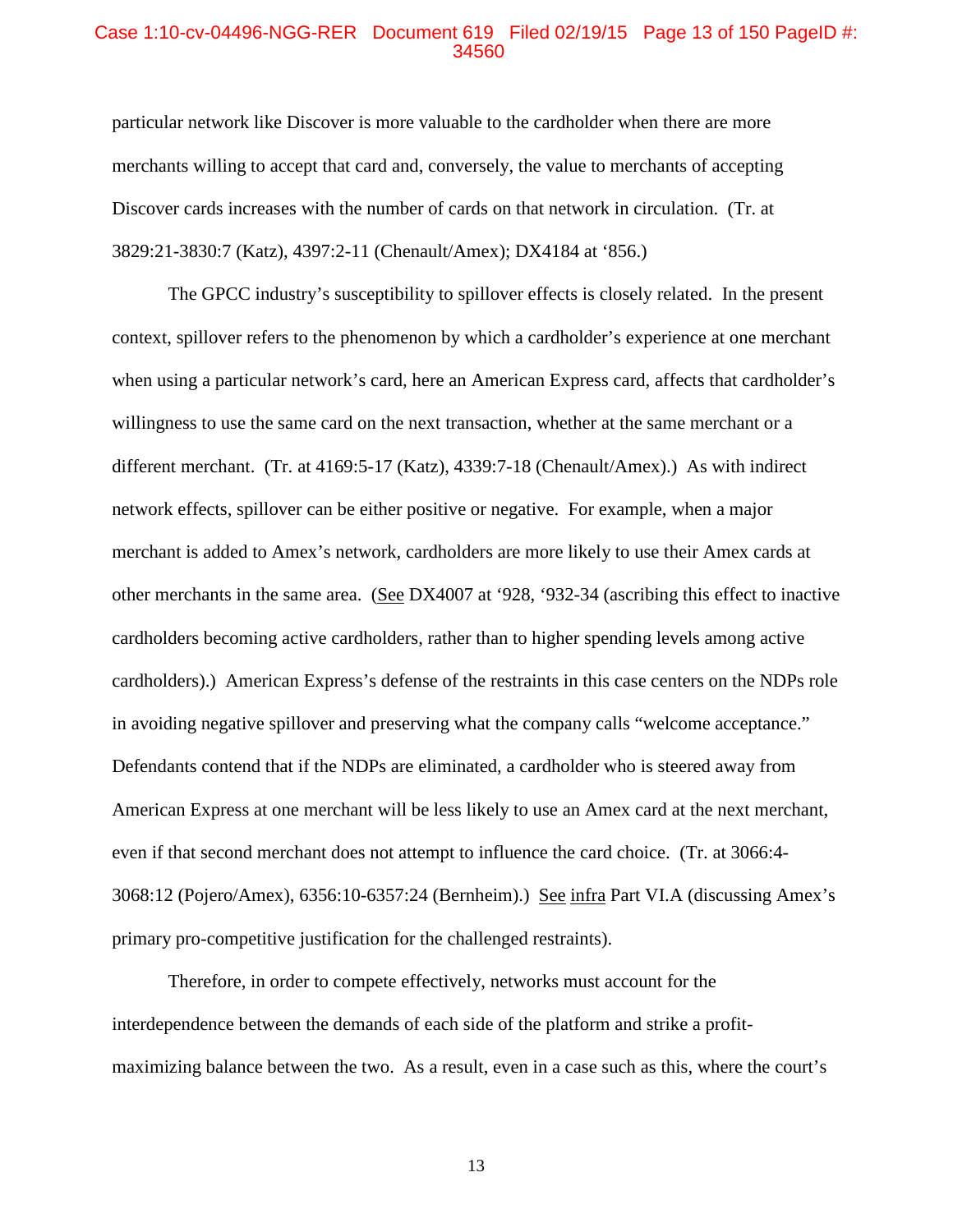#### Case 1:10-cv-04496-NGG-RER Document 619 Filed 02/19/15 Page 14 of 150 PageID #: 34561

analysis focuses on one side of the relevant platform (merchants), due consideration must be given to the competitive dynamics on the other side (cardholders). This is particularly true here, as merchants' demand for payment card acceptance is largely derived from consumers' demand for payment card usage. (Jt. Stmt. ¶ 4; Tr. at 6628:24-6629:13 (Katz).) As explained by Defendants' economics expert, "[t]he only reason that a merchant wants to use a payment product is that a customer wants to use the product" to purchase some good or service from the merchant. (Tr. at 6217:5-12 (Bernheim).) Yet even though merchants may not have an independent demand for American Express's network services, the choice of which GPCC network is used for any given transaction is a joint decision between the merchant and consumer. Steering, as Professor Katz correctly noted, describes "the interaction between the two sides in order to make that joint decision." (Tr. at 3834:7-24, 3831:1-21 (Katz).)

#### **B. Competition and Pricing in the GPCC Card Industry**

American Express operates a business model that is materially different than that of Visa and MasterCard, its primary competitors in the credit and charge card industry. However, to understand American Express's differentiated structure, it is helpful to understand how Visa and MasterCard function. Visa and MasterCard sit at the center of a disaggregated platform that can involve as many as five distinct actors: cardholders, issuers, networks, acquirers, and merchants. Cardholders obtain their credit or charge cards from issuers, which are banks or other financial institutions that issue cards with particular features (i.e., rewards, cash back, purchase protection), set the financial terms on the cards (i.e., annual fees, interest rates, float periods), extend cardholders credit where required, and issue cardholders their bills and collect required payments. (Jt. Stmt. ¶ 5.) Similarly, to accept credit cards, a merchant must have a relationship with an acquiring bank or financial institution. ( $\underline{Id}$ .  $\P$  6.) The acquirer is responsible both for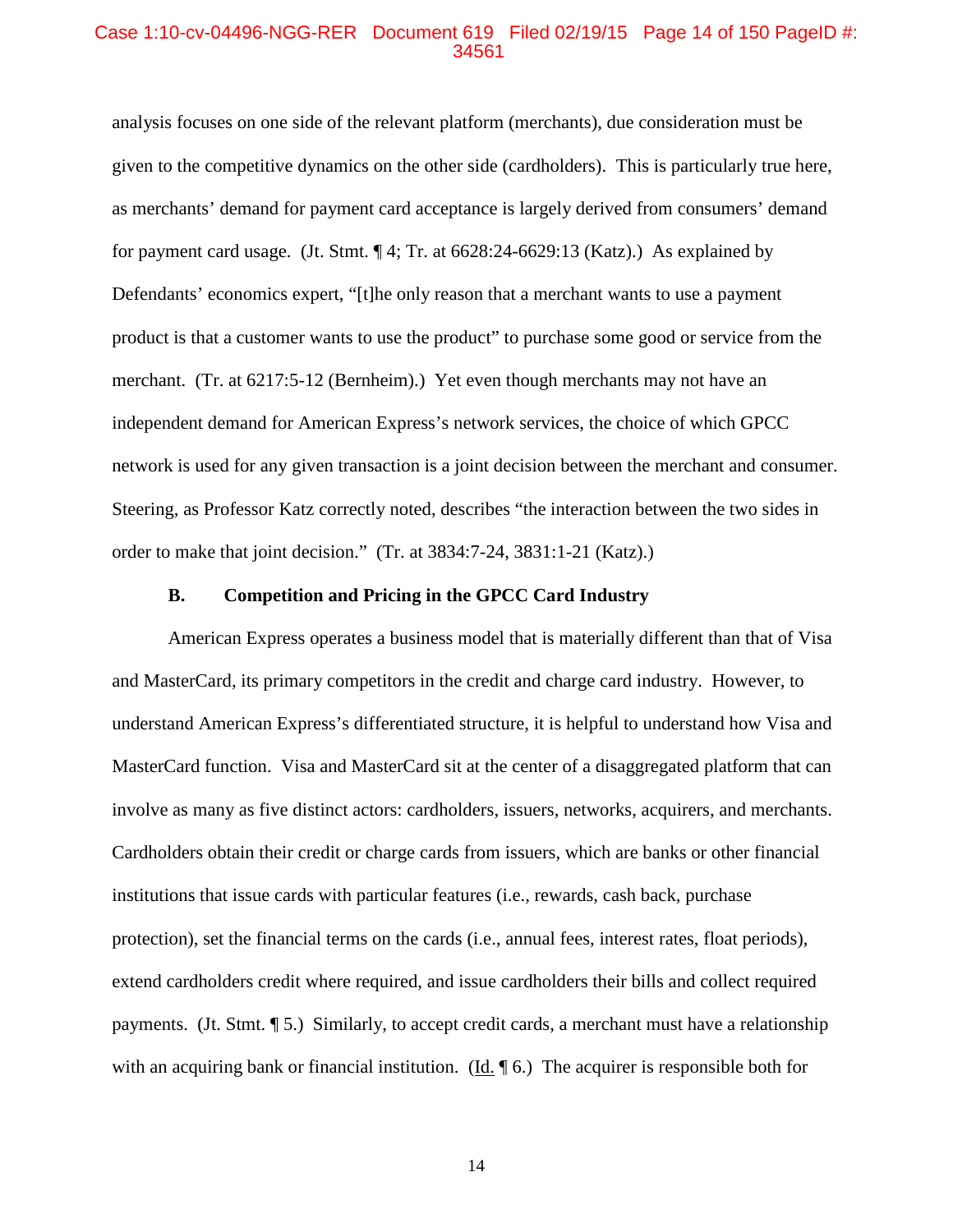#### Case 1:10-cv-04496-NGG-RER Document 619 Filed 02/19/15 Page 15 of 150 PageID #: 34562

merchant acquisition (i.e., signing up merchants to accept particular brands of cards, providing point-of-sale technology) and for accepting card transaction data from merchants for verification and processing. (Id. ¶ 7.) The network sits as the platform's middleman, bringing merchants and their acquirers together with cardholders and their issuers. (Tr. at 3827:23-3828:13 (Katz).) The network's most fundamental function is to establish protocols and procedures by which issuers and acquirers capture, authorize, and settle transactions; they also establish nearly all elements of the price charged to merchants on each transaction (except for the fee charged by the acquirer/processor), provide valuable fraud protection services, and operate the infrastructure necessary to facilitate interactions between the two sides of the platform. (Id. at 3828:14-22.)

When a cardholder swipes his credit or charge card at a point-of-sale device in order to make a purchase, the transaction information is immediately sent to the merchant's acquirer. The acquirer effectively obtains the receivable owed by the consumer arising from his purchase, and therefore has a payable obligation to the merchant. (See Jt. Stmt.  $\P$  12.) The acquirer discharges this obligation by paying the merchant the funds owed on the transaction less the "merchant discount fee," which represents the merchant's cost of accepting payment on the credit or charge card used by the consumer. The merchant discount fee paid by the merchant generally consists of an ad valorem element—i.e., a percentage discount rate multiplied by the purchase price—but may include additional flat fees. (Id. ¶¶ 13, 15.) On the Visa and MasterCard networks, which are frequently referred to as "4-party" or "5-party" systems to reflect the number of agents involved, the merchant discount fee is primarily comprised of three elements: a percentage interchange fee, an acquirer fee, and a network fee. (Id.) As the terminology suggests, the acquirer fee is retained by the acquiring bank for services rendered to the merchant, while the network fee is paid to Visa and MasterCard as the price of facilitating the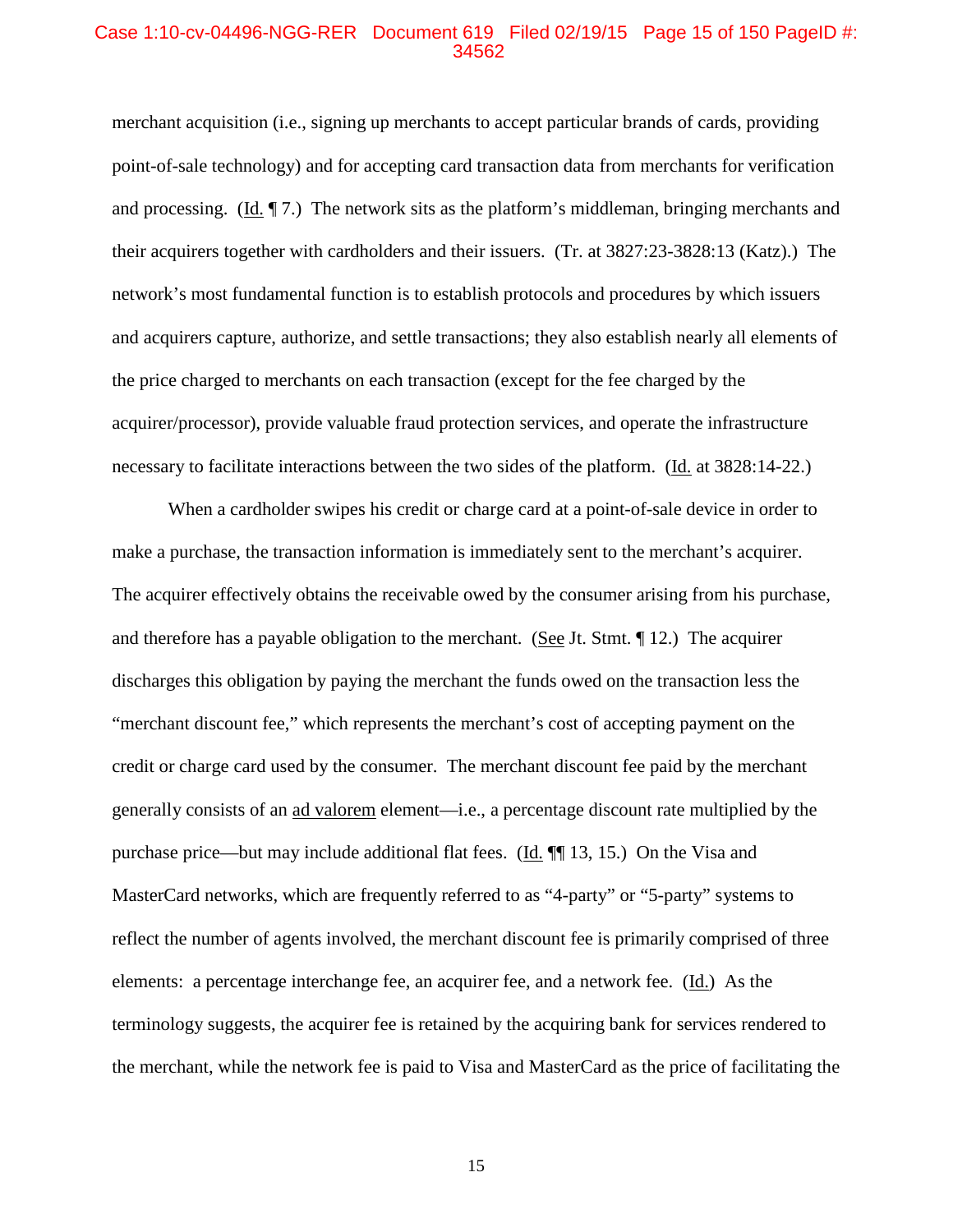# Case 1:10-cv-04496-NGG-RER Document 619 Filed 02/19/15 Page 16 of 150 PageID #: 34563

transaction. (Id.) Like the network fee, the interchange component, which represents the bulk of the overall discount fee and is passed through to the issuing bank, is set by Visa or MasterCard. (See Tr. at 2966:8-2967:12 (Pojero/Amex); DX7295 at 4 (MasterCard Interchange Rate Programs).) Unlike American Express and Discover, as will be discussed shortly, the interchange rate charged on the Visa and MasterCard network varies along two axes: (1) the industry the merchant belongs to, and (2) the actual card product used by the cardholder. MasterCard, for example, has more than 240 different interchange rate categories, and Visa has more than 70 categories. (Jt. Stmt. ¶ 16.)

By contrast, American Express operates a partially integrated "3-party" or "closed-loop" payment card system. In addition to operating its credit and charge card network, American Express also acts as the card issuer and merchant acquirer for the vast majority of transactions involving its cards. (See Tr. at 3791:4-15 (Silverman/Amex); see also Jt. Stmt. ¶ 9; Tr. at 1069:18-1070:15 (Quagliata/Amex).) Thus, in most cases, American Express maintains direct relationships with its cardholders and accepting merchants: It provides issuing services to cardholders, acquiring and processing services to merchants, and network services to both sides of the platform in order to facilitate the use and acceptance of its payment cards. The same cannot be said of Visa and MasterCard, Defendants' largest competitors. Rather, Visa and MasterCard function exclusively as networks, providing certain core payment services but relying on banks and other financial institutions to undertake the card issuance and merchant acquisition and processing functions. (Jt. Stmt. ¶ 10; Tr. at 2116:4-10 (Berry/Amex).) Visa cardholders therefore generally interact with the network through their issuing banks, the largest of which include JPMorgan Chase, Bank of America, Citibank, and Capital One (see PX1560 at 10), and merchants that accept Visa cards interface with acquirer-processors like Chase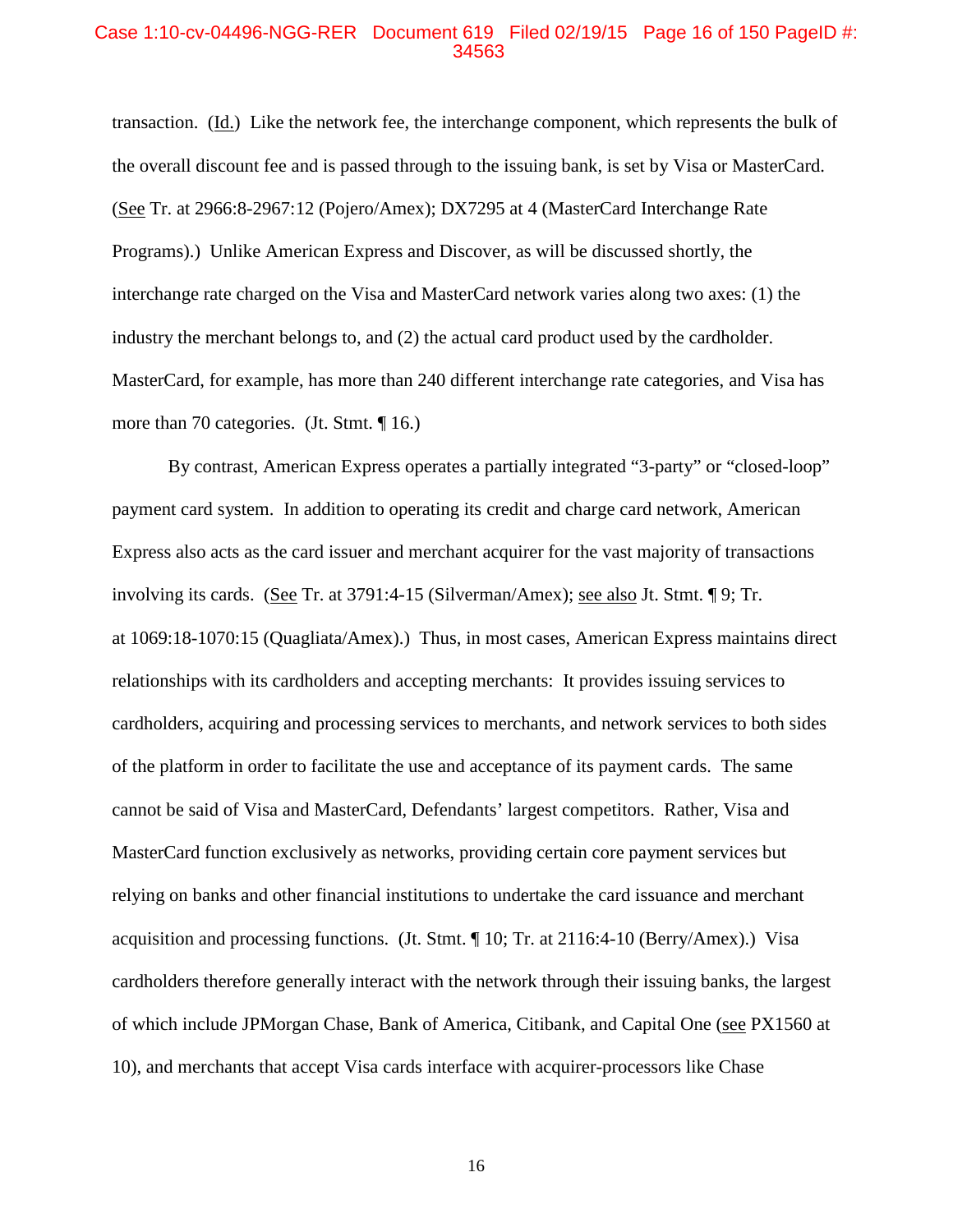# Case 1:10-cv-04496-NGG-RER Document 619 Filed 02/19/15 Page 17 of 150 PageID #: 34564

Paymentech and First Data Corporation, rather than with Visa itself (see Tr. at 2384:19-22 (Priebe/Southwest), 2965:2-7 (Pojero/Amex)).

American Express does not always interact directly with its cardholders and merchants, however. Prior to the decision in United States v. Visa U.S.A., Inc., Visa and MasterCard maintained bylaws preventing their member banks from issuing credit cards on competing networks, like Discover and American Express.<sup>5</sup> 163 F. Supp. 2d 322 (S.D.N.Y. 2001) ("Visa I"), modified, 183 F. Supp. 2d 613 (S.D.N.Y. 2001), aff'd, 344 F.3d 229 (2d Cir. 2003) ("Visa II"). After these so-called "exclusionary rules" were removed following the Department of Justice's successful antitrust enforcement action in Visa, Amex launched its Global Network Services ("GNS") business and began partnering with traditional issuing banks to disseminate cards through non-proprietary channels. (Tr. at 4295:6-18 (Chenault/Amex), 2995:16-20 (Pojero/Amex).) There are currently nine GNS partners issuing Amex cards, which account for roughly one percent of its total U.S. charge volume each year. (Id. at 4295:16-18, 4326:19-25 (Chenault/Amex.) Likewise, in its efforts to close its "merchant coverage gap"—American Express is accepted in approximately three million fewer merchant locations than Visa, MasterCard, and Discover—the company has increasingly relied on third-party merchant acquirers to recruit small merchants to its network. (Id. at 2845:17-2850:2 (Pojero/Amex) (discussing American Express's External Sales Agent, OnePoint, and OptBlue initiatives).) See also infra Part IV.D. Discover, the fourth and final significant competitor in this market, has

 $\overline{a}$ 

<sup>&</sup>lt;sup>5</sup> At the time of the Visa litigation, both Visa and MasterCard were organized as "open, joint venture associations with members (primarily banks) that issue[d] payment cards, acquire[d] merchants who accept payment cards, or both." Visa I, 163 F. Supp. 2d at 332. For example, in return for the right to issue Visa cards and acquire Visa transactions from merchants, member financial institutions agreed to follow Visa's bylaws and operating regulations, including its Exclusionary Rules. (Id.) Accordingly, the court occasionally refers to these ventures as the "bank associations" throughout this Decision. Visa's and MasterCard's corporate structures changed in 2008 and 2006, respectively, when initial public offerings "converted each from a consortium of competitor banks into single-entity, publicly traded companies with no bank governance." See In re Payment Card Interchange Fee  $&$ Merch. Disc. Antitrust Litig., 986 F. Supp. 2d 207, 212 (E.D.N.Y. 2013).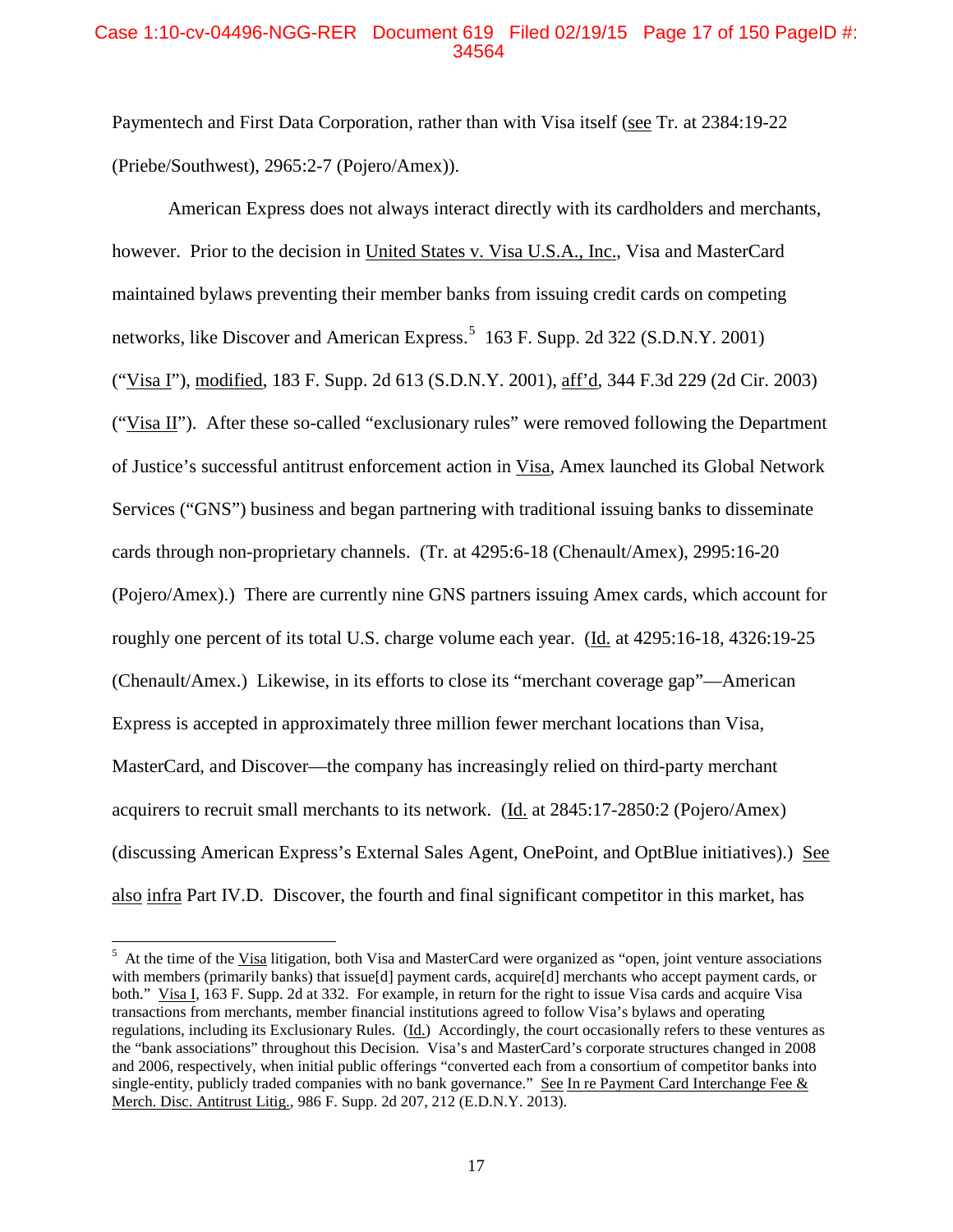#### Case 1:10-cv-04496-NGG-RER Document 619 Filed 02/19/15 Page 18 of 150 PageID #: 34565

pursued a hybrid model; in addition to operating its network, Discover issues its own card products but relies on third-party acquirers and processors to service the merchant side of the platform. (See Tr. at 812:21-814:9, 815:12-24, 824:7-825:7 (Hochschild/Discover).)

American Express's merchant pricing structure further differentiates its model from those of Visa, MasterCard, and Discover. Whereas the discount rates applied to purchases on Visa or MasterCard products vary depending on the type of card used—i.e., high-rewards cards are subject to higher interchange rates and thus cost merchants more to accept—American Express charges a single discount rate for all Amex credit and charge products, in addition to certain flat fees charged on a per transaction basis. (See Jt. Stmt. ¶ 16; Tr. at 2132:14-19 (Berry/Amex), 2566:16-25 (Funda/Amex), 2978:6-2979:19 (Pojero/Amex); see also DX7295.) Accordingly, the discount rate merchants are charged by American Express for purchases made on the highrewards Platinum Card, the "bedrock of [Amex's] brand," is the same as for purchases made on its cards with less generous rewards, like the Green Card or EveryDay Credit Card. (Tr. at 2566:11-20 (Funda/Amex), 3112:9-20 (Pojero/Amex), 3602:5 (Silverman/Amex).) Like its competitors, American Express strives to maintain "pricing integrity" within industry groups, such as airlines, lodging, or gas stations. To that end, American Express sets a pricing table for each merchant segment that contains a "headline" or "base" discount rate charged across the entire industry, often with minor variations depending on the annual charge volume of each individual merchant in that industry. (Tr. at 4684:3-4685:12, 4697:16-21 (Glenn/Amex).) However, American Express will negotiate its acceptance agreements with certain large merchants, and sometimes is required to provide monetary incentives such as signing bonuses or cooperative marketing funds in order to ensure continued acceptance by the merchant. (See id. at 4685:16-4687:3 (Glenn/Amex).) See also infra Part IV.D. These "side payments" are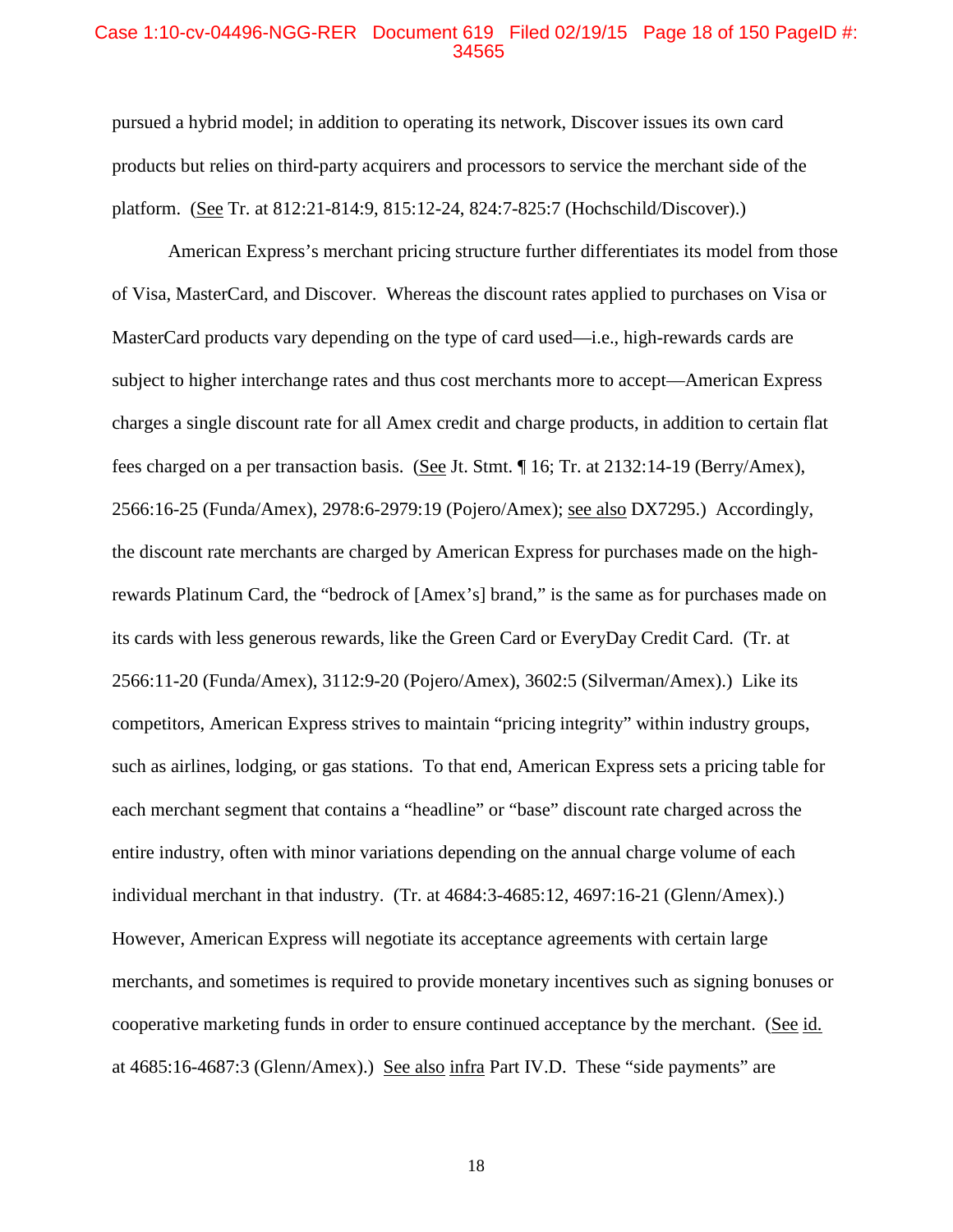#### Case 1:10-cv-04496-NGG-RER Document 619 Filed 02/19/15 Page 19 of 150 PageID #: 34566

credited against the merchant's headline discount rate, often on a retrospective basis, in order to calculate its "effective" discount rate.

Finally, the "spend-centric" nature of American Express's business model is unique in the industry. Unlike its competitors' "lend-centric" models, which rely on the interest charged on revolving balances to generate more than half of their revenue, the primary driver of American Express's revenue is the merchant discount fee. (See Tr. at 827:20-828:9 (Hochschild/Discover), 3534:19-3535:6 (Silverman/Amex), 4303:6-24 (Chenault/Amex).) Together with its closed-loop framework, which also is a "key differentiator" for the network vis-à-vis its competitors, Defendants' spend-centric model is integral to the company's value proposition to its merchants. (Tr. 1069:20-1070:17 (Quagliata/Amex).) American Express contends that due to its efforts to "encourage [cardholders] to maximize their spend on [Amex's] card products"—including, among other things, offering premium rewards programs, superior customer service, and other ancillary benefits to cardholders—merchants that accept American Express gain access to customers who are both "ready to spend" and who generally spend more on an annual and per transaction basis than non-cardholders. (See id. at 1061:21-1062:5 (Quagliata/Amex), 2091:12-2092:12 (Glass/Amex), 3535:25-3536:4 (Silverman/Amex), 4304:8- 13 (Chenault/Amex); see also id. at 3290:3-14 (Biornstad/MasterCard); DX7238 at '375.) See also infra Part IV.C.3.

In addition to delivering higher spending customers, Amex's merchant value proposition relies on the network's ability to leverage its closed-loop infrastructure to deliver marketing and data analytics services to merchants that its competitors cannot match. (Tr. at 4305:7-4306:6 (Chenault/Amex), 4720:3-10 (Glenn/Amex).) By retaining end-to-end control of all spending data on its network, American Express is able to sell its merchants information on and analysis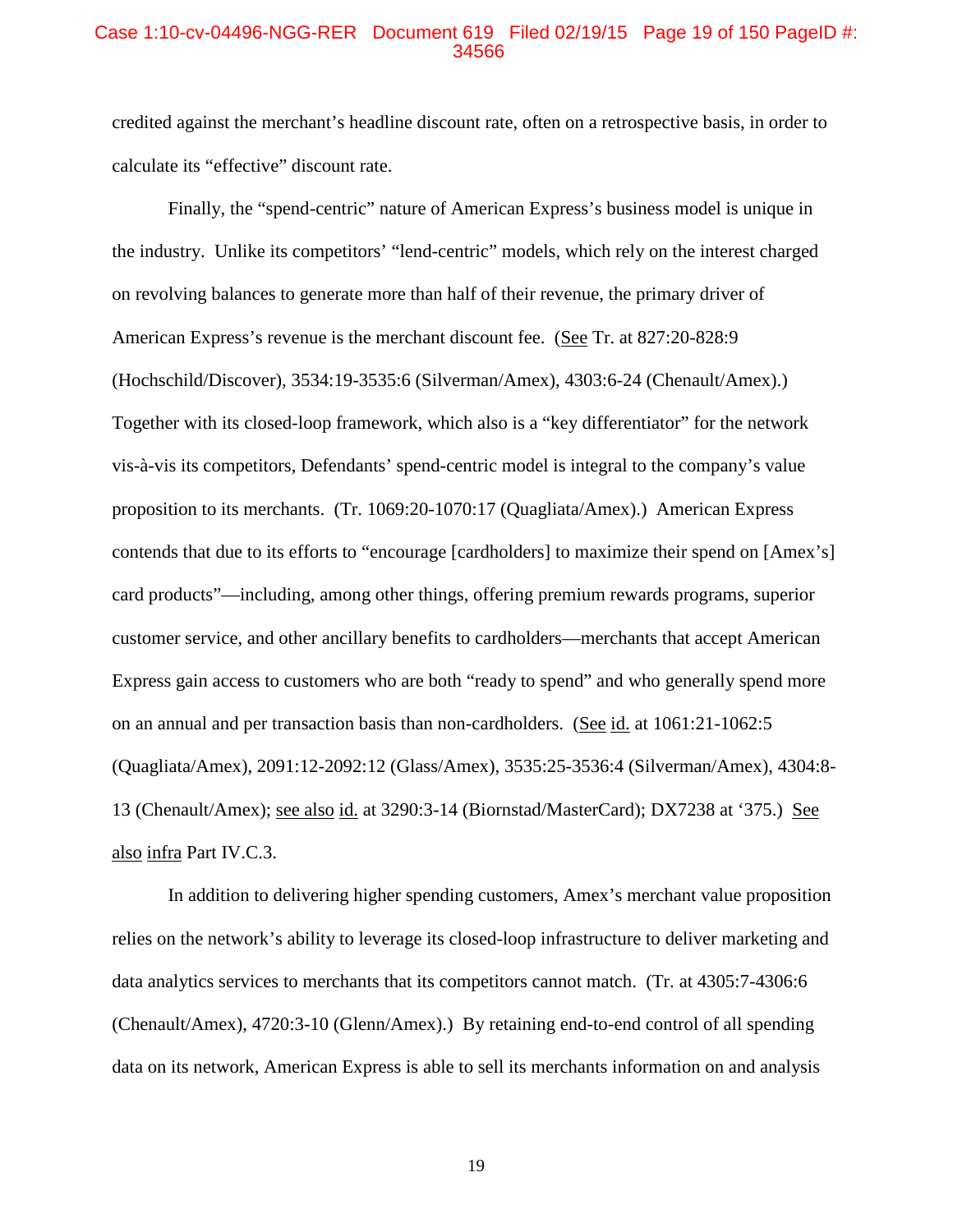# Case 1:10-cv-04496-NGG-RER Document 619 Filed 02/19/15 Page 20 of 150 PageID #: 34567

of its cardholders' spending behaviors, allowing the merchant to engage in more effective targeted marketing or identify new locations for geographic expansion, among other applications. (Id. at 1072:5-1079:18 (Quagliata/Amex), 2117:2-2119:4, 2277:4-17 (Berry/Amex) (noting Amex can assist merchants in understanding their customers by providing data on spending in the merchant's own industry, as well as in other industries), 4307:8-4309:15 (Chenault/Amex), 4718:5-21, 4720:19-4721:6 (Glenn/Amex), 5530:10-5531:21 (Landau/DryBar); see also, e.g., DX7598 at '015.) The closed-loop system also allows American Express to provide merchants and cardholders with advanced fraud management services. (Tr. at 4306:7-17 (Chenault/Amex), 4933:22-4934:6 (Glenn/Amex).) Finally, American Express provides dedicated client managers for its largest merchants (see id. at 625:12-626:24 (Quagliata/Amex)), and engages in a variety of efforts intended to promote spending at small businesses—a merchant population where the network enjoys less widespread acceptance than its competitors—including promotions like "Small Business Saturday" and "Shop Small" (id. at 5704:2-5709:23 (Gilligan/Amex)).

On the other side of the platform, American Express's cardholder value proposition centers on the suite of rewards and other benefits the company provides to encourage cardholders to use their cards for purchases at Amex-accepting merchants. These enticements commonly are offered by the issuers of general purpose credit and charge cards and may include a combination of per transaction benefits, such as "points," cash back, or airline frequent flyer miles, as well as other membership benefits, such as airport lounge access, purchase protection, or rental car insurance. Cardholders enrolled in American Express's Membership Rewards program, for example, receive Membership Rewards points for purchases made on their Amex cards, and may then redeem those points with Amex or one of its redemption partners for merchandise, gift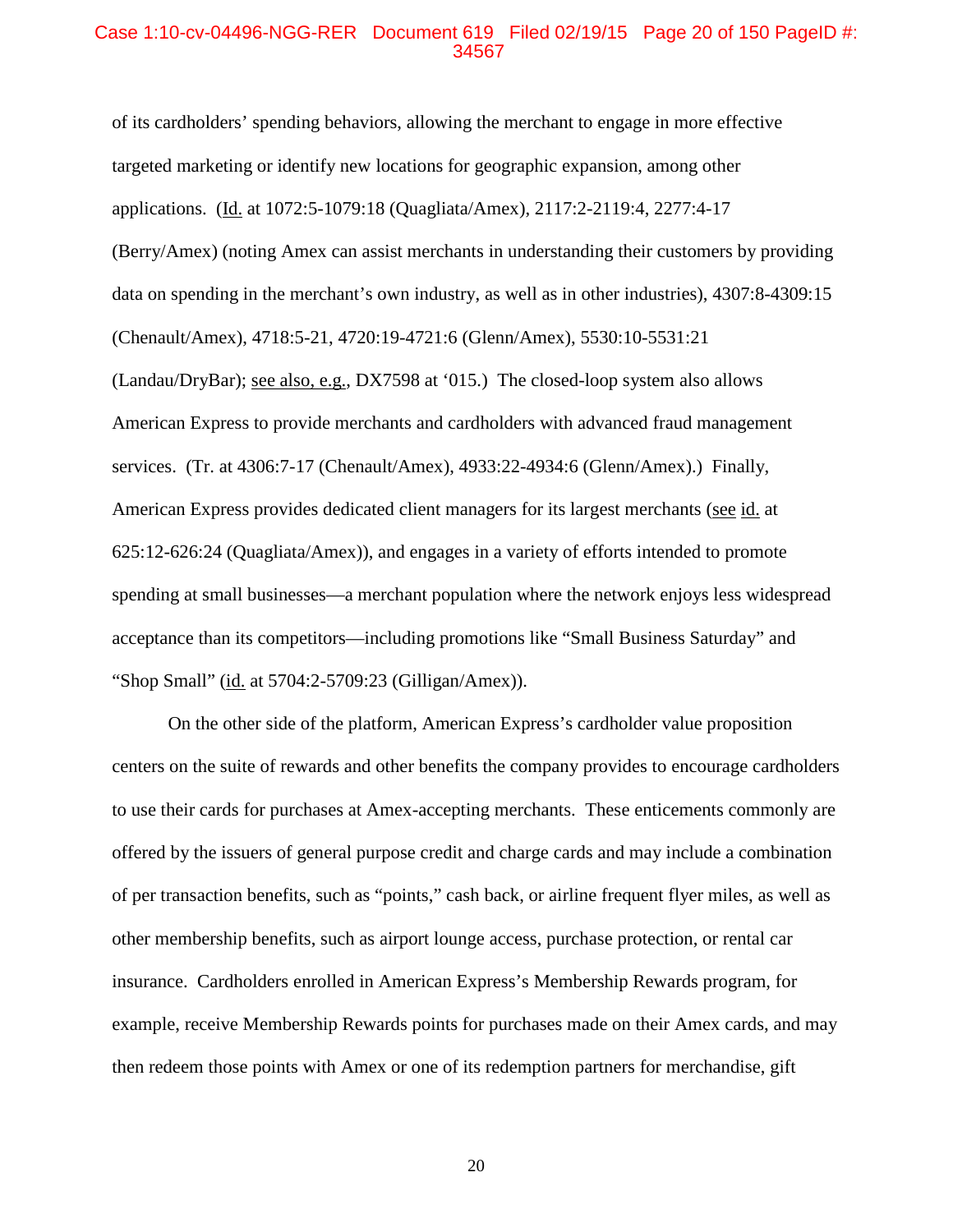# Case 1:10-cv-04496-NGG-RER Document 619 Filed 02/19/15 Page 21 of 150 PageID #: 34568

cards, frequent flyer miles, statement credits, or other goods and services. (Tr. at 3548:13- 3549:22 (Silverman/Amex), 4298:20-4300:13 (Chenault/Amex).) When offered on Visa or MasterCard products, these rewards are generally funded through the interchange fee paid by the merchant that is passed through to the issuing bank. (See Tr. at 4040:21-24 (Katz).) As a general matter, Visa and MasterCard products that tend to have rich rewards packages also tend to carry higher interchange rates, which explains why it is more expensive for merchants to accept high-rewards Visa and MasterCard cards when compared to more basic cards on the same networks. See infra Part IV.D (discussing, among other things, Visa's and MasterCard's introduction of premium interchange categories). In addition to its rewards programs, American Express also offers its cardholders what it believes to be superior customer service, fraud protection, and purchase and return protection, among other benefits. (Tr. at 3610:1-16 (Silverman/Amex), 4296:11-4297:10, 4309:20-4310:2 (Chenault/Amex).)

# **C. The Non-Discrimination Provisions**

The purpose and effect of American Express's NDPs, as well as the vigor with which the company defends them, cannot be fully appreciated without an understanding of their historical context.

#### 1. Origins of Amex's NDPs

American Express entered the payment cards industry in 1958, offering charge cards for use primarily at travel and entertainment, or "T&E," merchants. (Tr. at 4327:21-4328:6 (Chenault/Amex).) Intended to cater to the needs of business travelers, American Express's early charge cards competed with other niche payment systems offered by Diners Club and Carte Blanche. (Id. at 4328:16-4329:10 (Chenault/Amex).) Following the entry of Visa and MasterCard into this market in the mid-1960s, American Express undertook a concerted effort to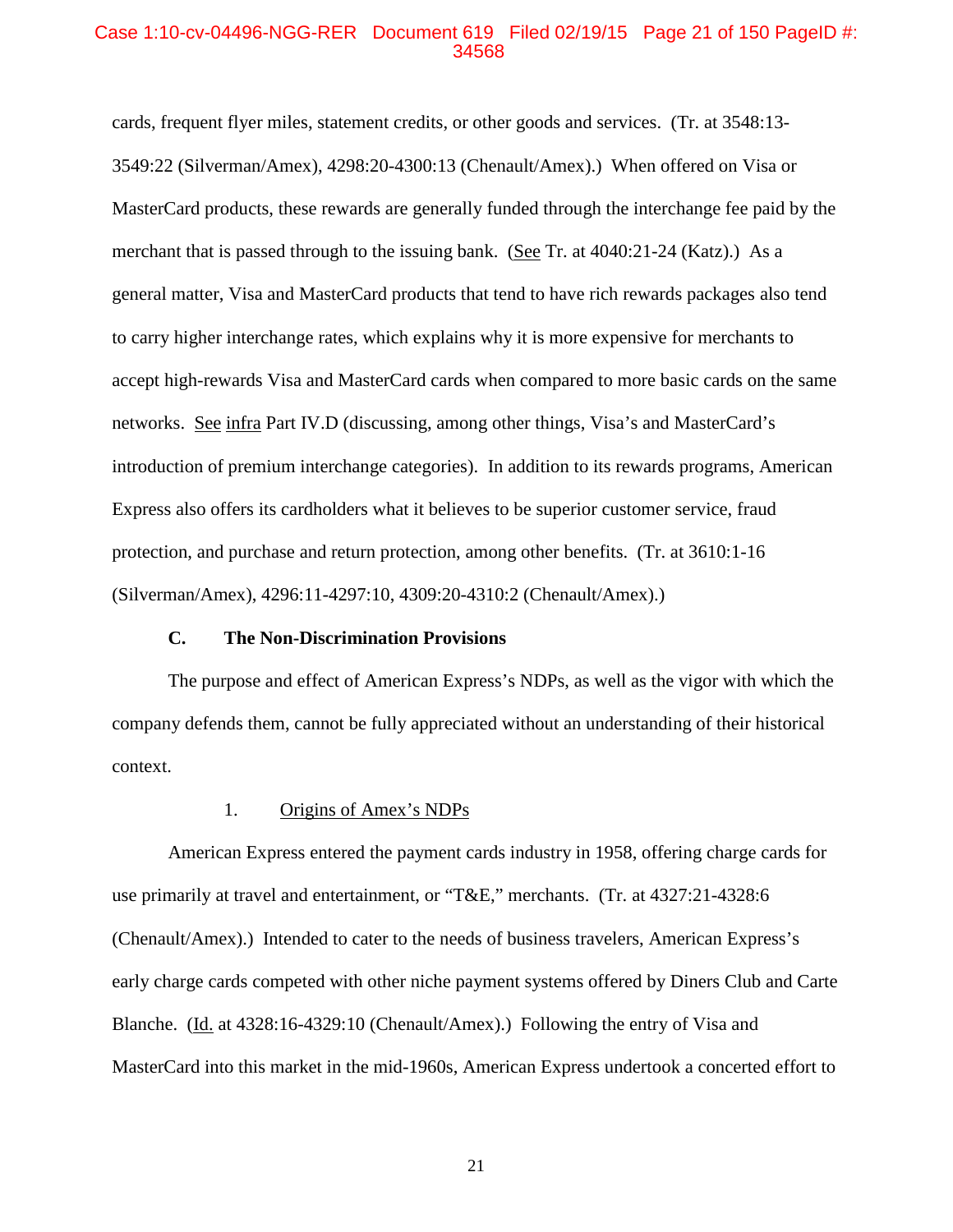# Case 1:10-cv-04496-NGG-RER Document 619 Filed 02/19/15 Page 22 of 150 PageID #: 34569

shift its payments business from a T&E-centric enterprise to a general purpose credit and charge card network similar to those offered by the bank associations (Visa and MasterCard). For instance, at the urging of its current Chief Executive Officer, Kenneth Chenault, and later under his leadership, Amex endeavored to expand its acceptance network to include so-called "everyday spend" merchants like gas stations, supermarkets, and pharmacies, with an aim toward increasing its cards' relevance to consumers' everyday spending needs. (Id. at 4394:25-4395:5 (Chenault/Amex).) Amex additionally took steps during the late 1980s and early 1990s to improve its value propositions to both merchants and cardholders by, for example, introducing what would become the company's touted Membership Rewards program and developing new technology to better leverage its closed-loop network in service of its merchants. (Id. at 4333:18-4334:10, 4336:17-4337:18 (Chenault/Amex).) As a result of these efforts, Amex's share of credit and charge card spending in the United States rose to about 25% by 1990. (See DX7828 at 50; Tr. at 5154:7-10 (Gilbert).)

Beginning in the late 1980s, however, Visa and MasterCard took a number of steps intended to curtail American Express's efforts to move into non-T&E merchant segments, which had traditionally been the bankcards' "bread and butter." (See PX0132 at '867; Tr. at 3312:24- 3313:6 (Morgan/Visa).) First, the bank associations adopted the so-called exclusionary rules, which prevented member institutions from issuing card products on either American Express's or Discover's networks. These rules were later found to violate the Sherman Act in Visa, and were removed in 2004. (See Tr. at 859:21-860:4 (Hochschild/Discover)). Second, and more importantly for the purpose of this litigation, Visa and MasterCard ran a number of marketing campaigns that highlighted American Express's perceived and actual competitive disadvantages in the marketplace—specifically, Amex's smaller merchant acceptance network, consumers'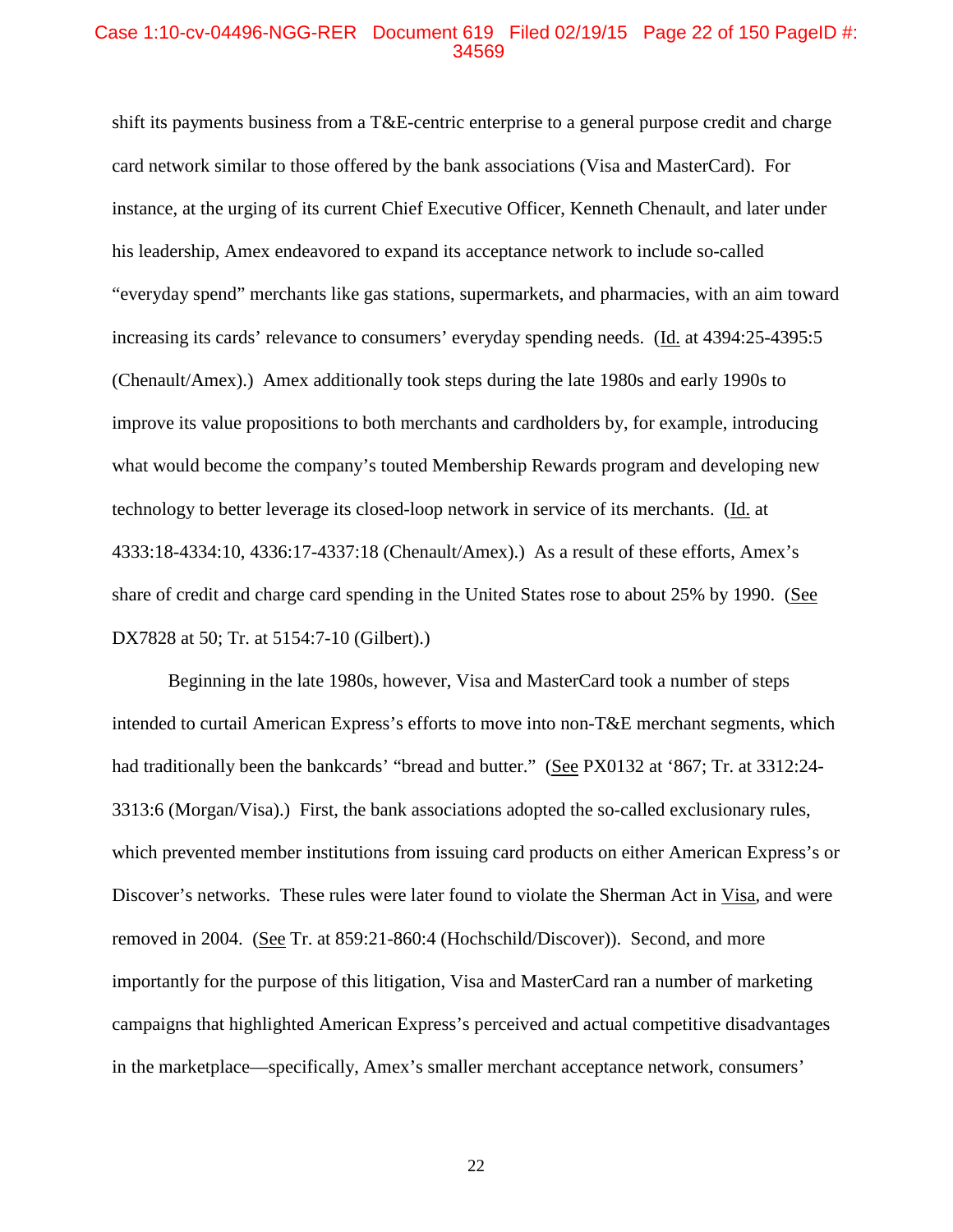# Case 1:10-cv-04496-NGG-RER Document 619 Filed 02/19/15 Page 23 of 150 PageID #: 34570

resulting perceptions of the utility and value of Amex's card products, and the network's significantly higher discount rates to merchants. (See id. at 3372:2-3373:12 (Morgan/Visa); PX0132 at '930.) Visa, for example, sought to encourage consumer preference for its credit cards and steer transactions away from its competitors through several advertising campaigns, including the "It's Everywhere You Want To Be" and "We Prefer Visa" initiatives. (Tr. at 3306:4-3307:11, 3321:21-3324:17, 3409:15-23 (Morgan/Visa); PX0082; PX0133 at '985-86; see also Tr. at 3318:16-3320:24 (Morgan/Visa).) These efforts were remarkably effective. The "We Prefer Visa" campaign, for example, appears to have contributed to a 25-45% shift in card volume from American Express to Visa (see PX0133 at '986; see also Tr. at 4351:3-6 (Chenault/Amex)), and Amex's overall share of GPCC charge volume dipped to approximately 20% by 1995. (Tr. at 5154:7-15 (Gilbert), 6305:18-6306:6 (Bernheim); DX7828 at 50.)

American Express responded to its competitors' efforts to induce merchants to steer volume away from its network by tightening the contractual restraints at issue in this litigation, its so-called Non-Discrimination Provisions ("NDPs"). Formulated to control the manner in which merchants treat Amex cardholders at the point of sale, limitations on merchant steering have existed in Amex's card acceptance agreements in one form or another since the 1950s. (See PX1389 at 3 (1959 Agreement); DX0020 at '696 (1977 Agreement); Tr. at 4328:7-10 (Chenault/Amex).) In the late 1980s and early 1990s, however, Amex bolstered its NDPs to ensure that merchants could not state a preference for any GPCC card network other than American Express, and simultaneously intensified its efforts to enforce these provisions when it detected merchant steering. (Compare PX1389 at '189 (sample 1992 agreement), '293 (sample 1998 agreement), with PX1389 at '155 (sample 1989 agreement containing less restrictive NDPs); see also PX1103 at '353, '396-97 (discussing Amex's response to "We Prefer Visa"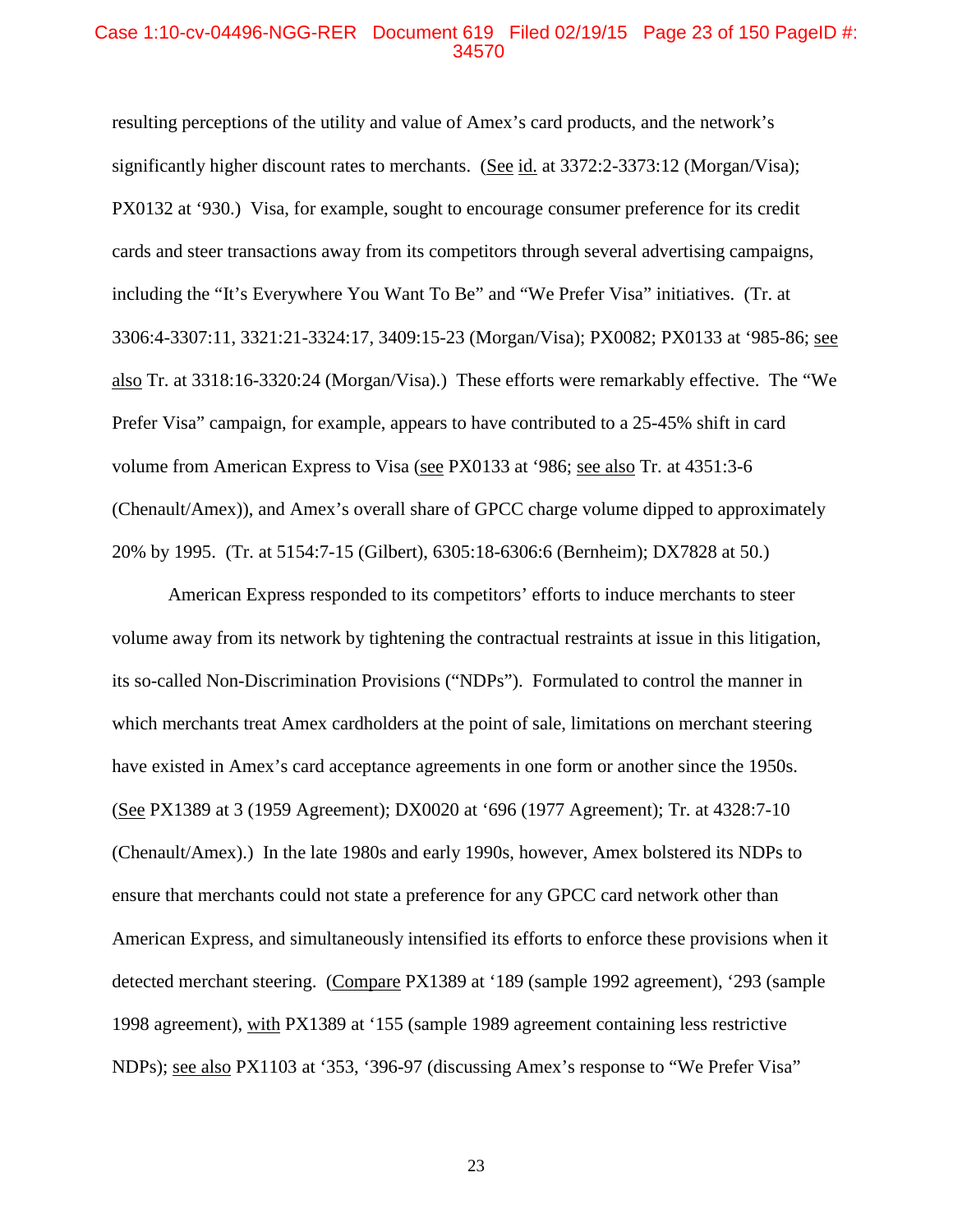#### Case 1:10-cv-04496-NGG-RER Document 619 Filed 02/19/15 Page 24 of 150 PageID #: 34571

campaign); Tr. at 4490:13-4491:18 (Chenault/Amex).) Indeed, American Express's CEO acknowledged at trial that the NDPs were revised to preclude the use of preference language favoring other issuers or networks after the company's experience during the "We Prefer Visa" campaign. (Tr. 4492:16-4493:14, 4531:17-4532:11 (Chenault/Amex).)

American Express's response is hardly surprising. As a number of American Express executives testified, a cardholder's experience at the point of sale when using an Amex card is a critical point of contact between American Express and the cardholder. (See Tr. at 3066:4- 3067:13 (Pojero/Amex), 4953:8-23 (Hayes/Amex); see also id. at 884:11-20

(Hochschild/Discover), 6357:20-24 (Bernheim) (noting this is a critical touchpoint for the network "that affects consumers' perceptions of Amex and Amex isn't there to control that at all, the merchant is in charge of that").) Since the entire purpose of carrying a payment card is to enable the consumer to consummate transactions with merchants, the consumer's decision to pull an American Express card from his wallet at the point of sale represents a critical "moment of truth" for the company. (Tr. at 3066:4-3067:13 (Pojero/Amex), 3573:11-15 (Silverman/Amex) ("[T]here's effectively two moments of truth for [Amex] customers . . . [o]ne is to get them to buy the card . . . [t]he second is every time they make a purchase, to get them to use the card.").) Because the NDPs represent the Defendants' attempt to control as much of that experience as possible, purportedly to ensure its cardholders enjoy what the network calls "welcome acceptance," the network's decision to tighten its restraints in response to the "We Prefer Visa" campaign and similar initiatives is not tremendously surprising. (See DX0319 at '002; Tr. at 4372:8-4373:1 (Chenault/Amex).) In Amex's view, merchant steering to less expensive card networks—or "suppression," as it is referred to within American Express—endangers the cardholder's purchasing experience and therefore endangers the network itself. (See Tr. at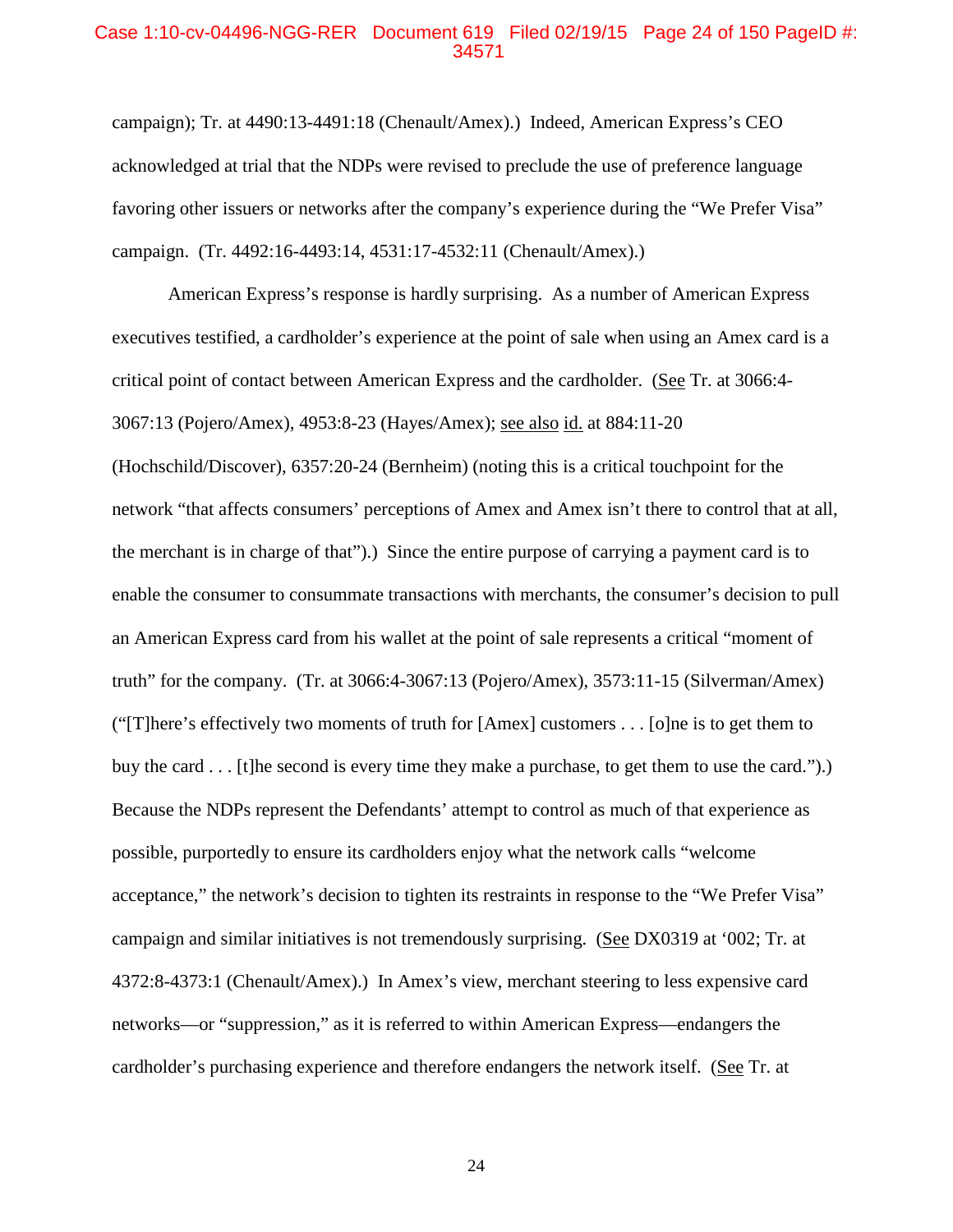4477:12-20 (Chenault/Amex).) Yet, as discussed in the remainder of this Decision, Amex's efforts to ensure welcome acceptance go too far in the view of the Sherman Act—the NDPs unreasonably and unjustifiably suppress a critical avenue of interbrand competition in the relevant market.

# 2. The Challenged Restraints

The vast majority of American Express's 6.4 million merchant locations are bound by the company's standard card acceptance agreement, and consequently, by its standard NDPs. (Tr. at 642:18-648:3 (Quagliata/Amex).) Unless a merchant has a customized or negotiated acceptance agreement with American Express—and, notably, fewer than 1,000 merchants are in this position—the terms and conditions of merchant acceptance of Amex's credit and charge products are set forth in a form card acceptance agreement with the network. (Tr. at 636:2- 639:13 (Quagliata/Amex), 2831:17-25 (Funda/Amex) (estimating Amex has fewer than 1,000 custom contracts); PX0003.) These form contracts incorporate by reference the company's Merchant Regulations and require Amex-accepting merchants to adhere to the policies and procedures found therein. (Tr. at 642:15-643:5 (Quagliata/Amex); PX0003 at 13 (section 1.b.i).) American Express's standard NDPs are located in section 3.2 of Amex's Merchant Regulations (PX0003 at 13 (section 1.b.i)), and provide that a merchant who accepts American Express credit or charge products may not:

- indicate or imply that [it] prefer[s], directly or indirectly, any Other Payment Products over [Amex's] Card,
- try to dissuade Cardmembers from using the Card,
- criticize or mischaracterize the Card or any of our services or programs,
- try to persuade or prompt Cardmembers to use any Other Payment Products or any other method of payment (e.g., payment by check),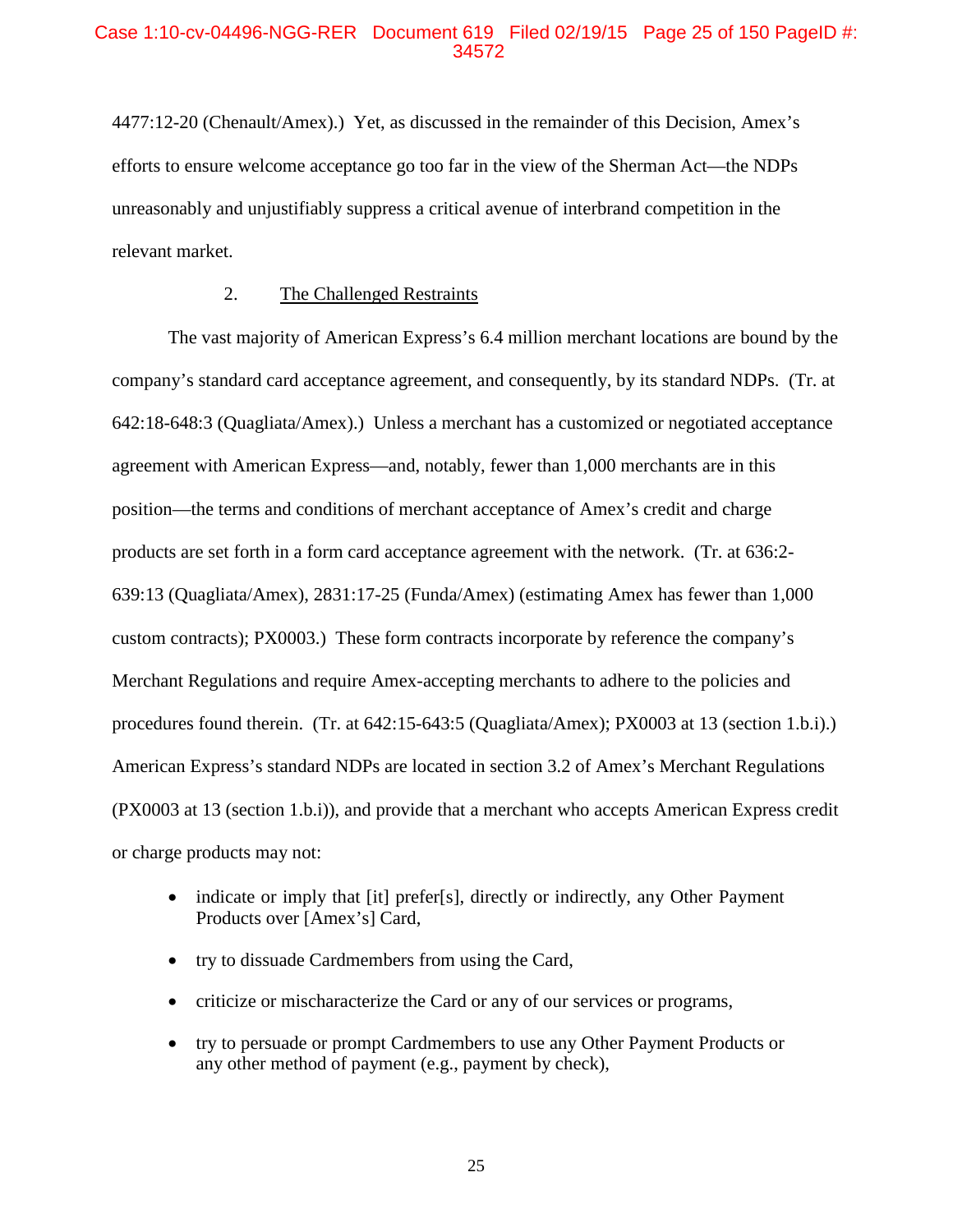# Case 1:10-cv-04496-NGG-RER Document 619 Filed 02/19/15 Page 26 of 150 PageID #: 34573

- impose any restrictions, conditions, disadvantages or fees when the Card is accepted that are not imposed equally on all Other Payment Products, except for electronic funds transfer, or cash and check,
- engage in activities that harm [Amex's] business or the American Express Brand (or both), or
- promote any Other Payment Products (except [the merchant's] own private label card that [it] issue[s] for use solely at [the merchant's] Establishments) more actively than [it] promote[s] our Card.

(PX0002 at 16.)

Critically, section 3.2 includes two types of prohibitions that Plaintiffs expressly do not challenge under the Sherman Act, which are therefore unaffected by the court's resolution of this case. First, Plaintiffs do not challenge section 3.2 insofar as it prohibits merchants from imposing "fees" when accepting American Express cards that are not "imposed equally on all Other Payment Products," except for ACH, cash, or check. (PX0002 at 16.) Thus, the Government is expressly not seeking to allow merchants to differentially surcharge American Express cards vis-à-vis its competitors' cards (i.e., charge a premium to consumers for using an Amex card), though such steering is at issue in the multi-district litigation action against American Express that is also before this court. (See Am. Compl. (Dkt. 57) ¶ 28; see also Tr. at 5828:8-5829:14 (Gilligan/Amex); PX2754 (demonstrative) (highlighting language in the NDPs not challenged in this case).) See also In re Am. Express Anti-Steering Rules Antitrust Litig. (No. II), No. 11-MD-2221 (NGG) (RER) (E.D.N.Y.). Second, Plaintiffs are not challenging the NDPs to the extent they prohibit merchants from "mischaracteriz[ing]" the Card or "engag[ing] in activities that harm [Amex's] business or the American Express brand (or both)." (See Am. Compl. ¶ 28; see also Tr. at 5828:8-5829:14 (Gilligan/Amex); PX2754 (demonstrative).) These two carve-outs from Plaintiffs' case are discussed in greater detail in connection with the court's analysis of Amex's proposed pro-competitive justifications for the restraints. See infra Part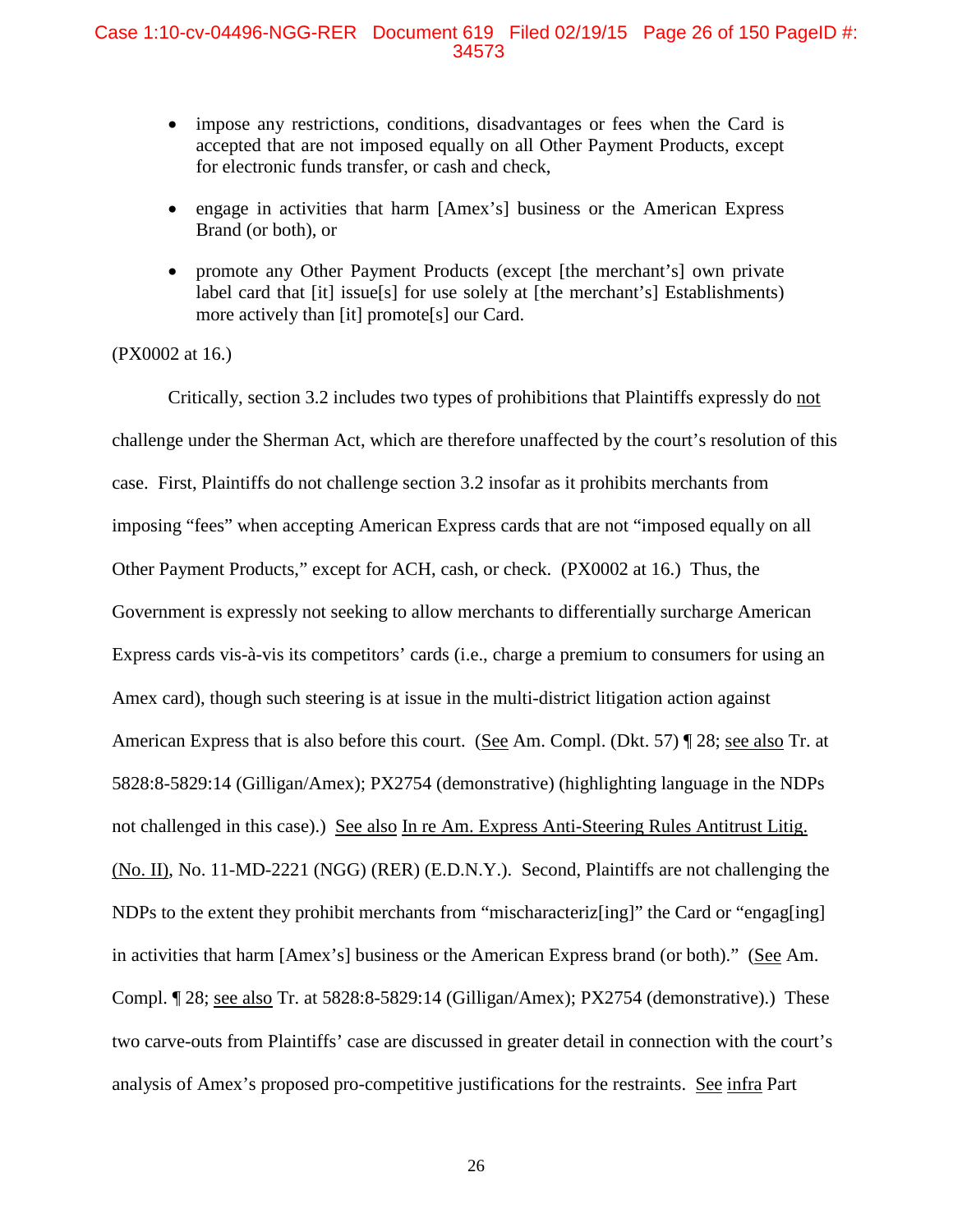#### Case 1:10-cv-04496-NGG-RER Document 619 Filed 02/19/15 Page 27 of 150 PageID #: 34574

VI.A. For the sake of simplicity, any reference in this Decision to the NDPs or "challenged restraints" refer only to those aspects of section 3.2, or parallel provisions in Amex's customized agreements, that Plaintiffs challenge as violations of the antitrust laws, unless otherwise noted.

As suggested above, American Express does negotiate its card acceptance agreements with certain large merchants. (See, e.g., Tr. at 684:12-16, 685:5-686:5 (Quagliata/Amex), 2831:17-2832:2 (Funda/Amex).) However, the anti-steering provisions underlying this action, which are intended to dictate merchants' treatment of Defendants' cards, are only rarely subject to negotiation. In fact, Amex identified only 139 merchants with agreements that contained nonstandard NDPs. (See Stip. Regarding Non-Standard Card Acceptance Agreements ("Schmitt Stip.") (Dkt. 590)  $\P$  1.) And even where a merchant has negotiated non-standard NDPs into its contract with American Express, the rules still restrict nearly all forms of point-of-sale steering, including merchants' ability to express a preference for a particular card brand. Although in the course of negotiations many of these larger merchants have requested that Amex remove its NDPs from their agreements entirely (see, e.g., Tr. at 1613:2-6 (Brennan/Hilton), 1257:25- 1258:19 (Kimmet/Home Depot), 1697:13-1698:13 (Dale/Sprint)), Defendants generally grant merchants limited exceptions to the NDPs in only two contexts.

First, certain merchants, such as Sears, Crate & Barrel, Home Depot, and Hilton Hotels & Resorts, have negotiated the right to steer toward their private label or co-brand cards. (See, e.g., PX1270 at '152-53 (Crate & Barrel); PX1915 at '805-06 (Home Depot); DX7530 at '649 (Hilton); Tr. at 1327:3-18 (Kimmet/Home Depot), 1653:18-1655:12 (Brennan/Hilton), 2338:18- 2339:22 (Bruno/Crate & Barrel).) Under its custom card acceptance agreement and nonstandard NDPs, for example, Sears is permitted to steer customers to its private label card or to its co-brand card with MasterCard by having its cashiers ask every customer as they approach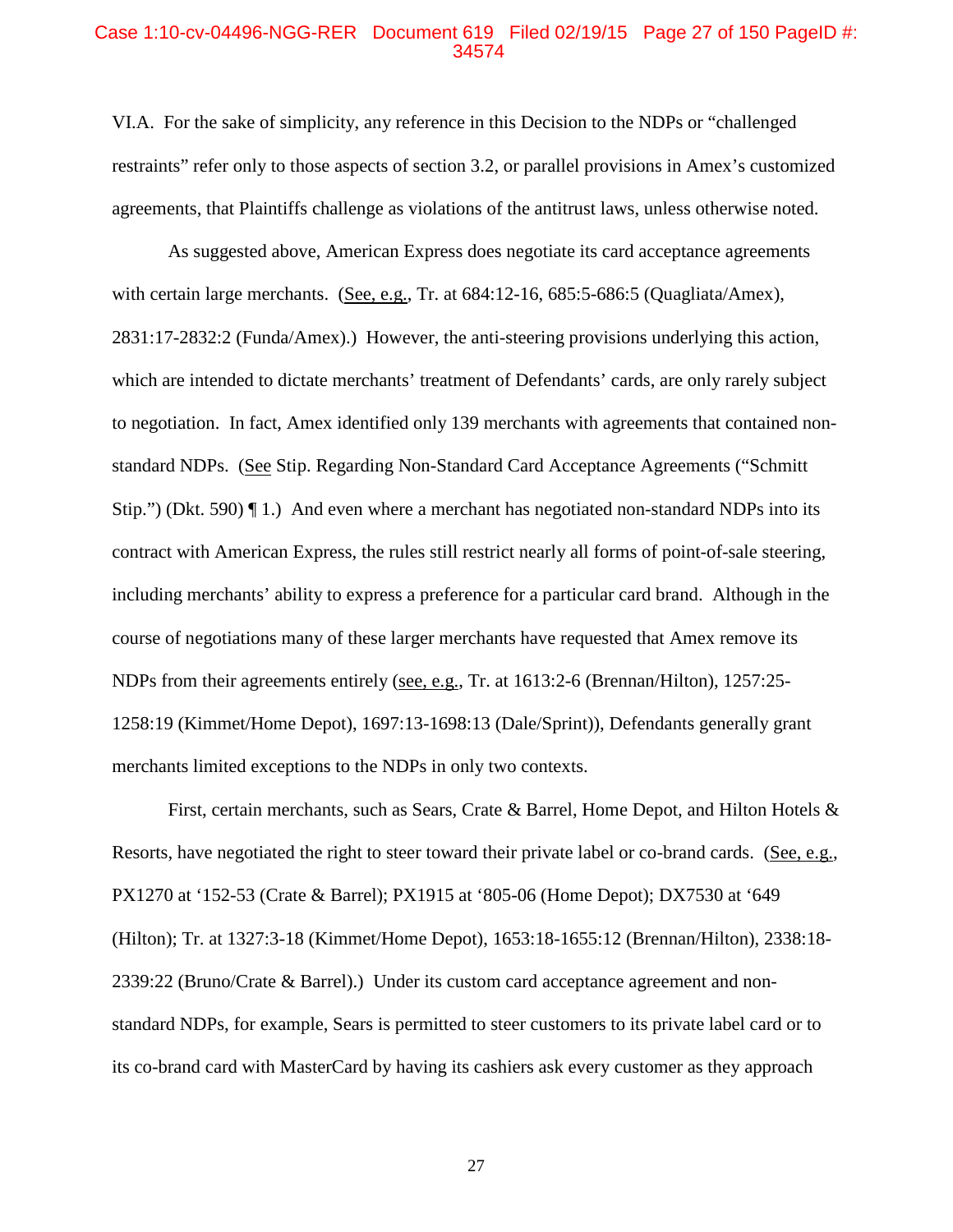#### Case 1:10-cv-04496-NGG-RER Document 619 Filed 02/19/15 Page 28 of 150 PageID #: 34575

the point of sale if they "could put [their purchase] on their Sears card." (Tr. at 577:17-578:9 (Bouchard/Sears).) Southwest Airlines is similarly able to steer customers to its Rapid Rewards co-brand card with Visa by offering "\$50 off, \$100 off on the first purchase" or by offering "up to 50,000 rewards points." (PX0332 at '750-51; Tr. at 2426:25-2427:11 (Priebe/Southwest).) While this type of steering is effective at shifting share to the merchants' private label or cobrand cards (see, e.g., Tr. at 578:20-22, 2427:9-11 (Bouchard/Sears)), those merchants who have negotiated this exception nonetheless remain subject to significant restrictions on whether and how they can influence the customer's payment choice as it relates to standard GPCC cards. Hilton, for example, is permitted under its card acceptance agreement to steer toward its cobranded cards, but it still may not disclose to customers truthful information about how its cobrand cards compare to Amex's credit and charge products. (Id. at 1613:12-19 (Brennan/Hilton), 2426:1-3, 2426:16-24 (Priebe/Southwest).)

Second, American Express occasionally has granted certain large merchants an exception to the NDPs permitting them to engage in limited, short-term promotions with other credit card issuers or networks. (See, e.g., DX2770 at '009 (Dell); PX0612 at '403-04 (Sprint); Tr. at 1699:5-19 (Dale/Sprint); PX0650 at '229-30 (Enterprise); Tr. at 525:9-13, 527:12-19 (Satkowski/Enterprise).) While this exception, when granted, allows merchants to incentivize customers to shift their transactions to a less expensive network for a limited time period—such clauses typically limit promotions to three or six months in duration—certain modes of steering remain blocked, including merchants' ability to express a preference for any brand other than American Express. (See DX2770 at '009 (Dell); PX0612 at '403-04 (Sprint).) For example, Sprint has been permitted to conduct a number of short-term promotions with Visa and MasterCard whereby it offers customers a statement credit if they sign up for Sprint's recurring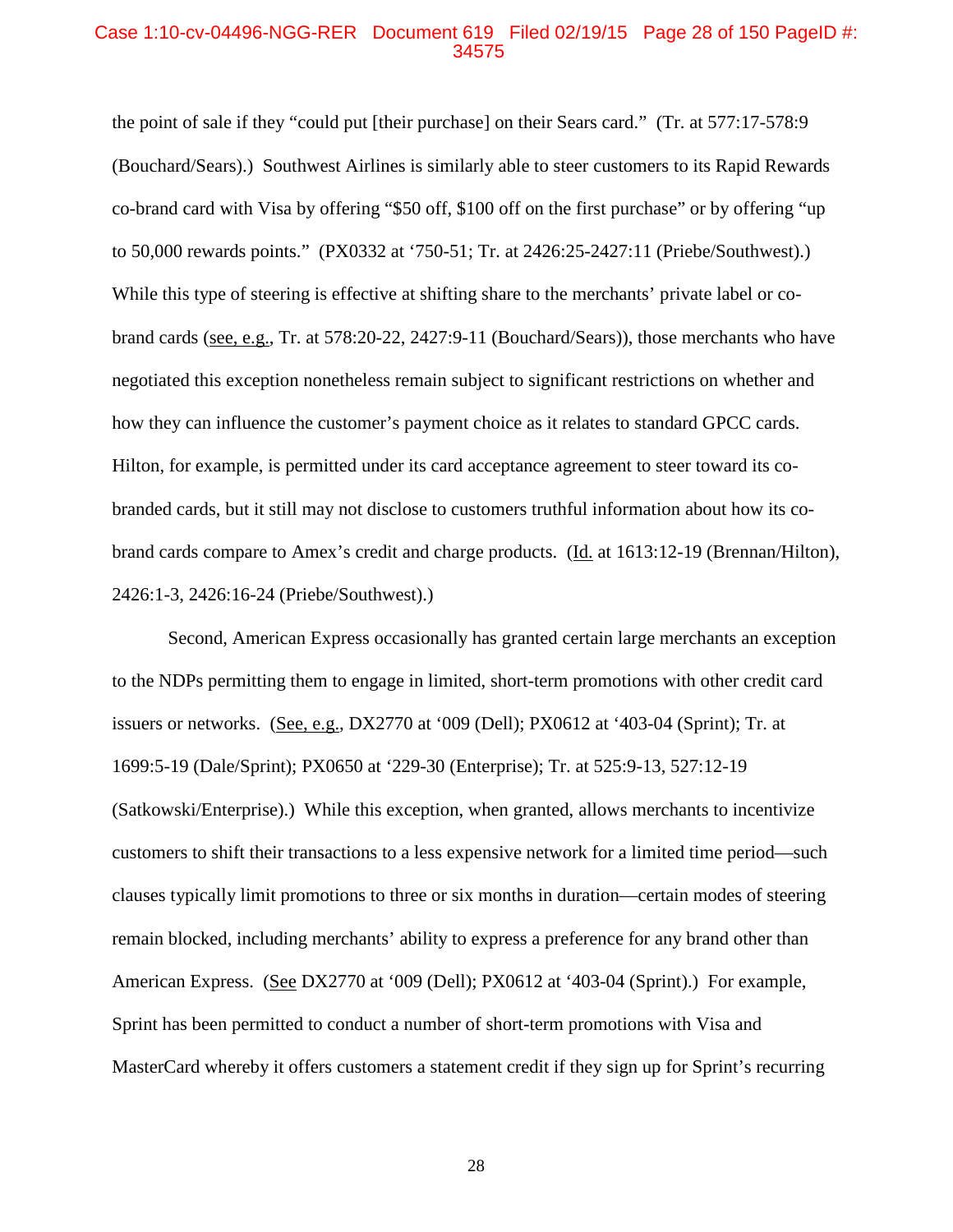# Case 1:10-cv-04496-NGG-RER Document 619 Filed 02/19/15 Page 29 of 150 PageID #: 34576

billing program with a particular card brand; however, Sprint remains unable to tell its customers "Sprint prefers Visa" or to offer them discounts, incentives, or other benefits for paying their bill with a non-Amex card. (Tr. at 1699:17-1702:6, 1703:18-1704:5, 1705:6-9 (Dale/Sprint).) Further, a number of merchants whose card agreements contain this short-term promotion exception dispute the efficacy of such programs, given the strict time limitations imposed by American Express. (See Tr. at 579:15-580:3 (Bouchard/Sears) (testifying that the three-month limitation in Sears's contract affects the company's willingness to engage in such promotions as "short term promotions generally change behavior for that period, and then [it] goes back to normal"); see also id. at 405:16-24 (Robinson/Ikea), 1702:25-1703:11 (Dale/Sprint) (testifying to difference in effectiveness of long-term and short-term promotions).)

In practice, the NDPs operate to block Amex-accepting merchants from encouraging their customers to use any credit or charge card other than an American Express card, even where that card is less expensive for the merchant to accept. Steering among the various card brands could be accomplished by offering discounts or other monetary incentives to customers who pay with a particular type of card, offering non-monetary benefits for using a lower-cost card, displaying the logo of one brand more prominently than others, expressing the merchants' preference as to which type of card it would rather accept, or posting each card's cost of acceptance and letting customers make their own decisions as to which mode of payment they prefer. Under Defendants' standard NDPs, however, a merchant can do none of these things. The NDPs disable merchants from attempting to influence their customers' card choices by, among other things:

• Offering a 10% discount off the posted purchase price, free shipping, free checked bags, gift cards, or any other monetary incentive for using their Discover card;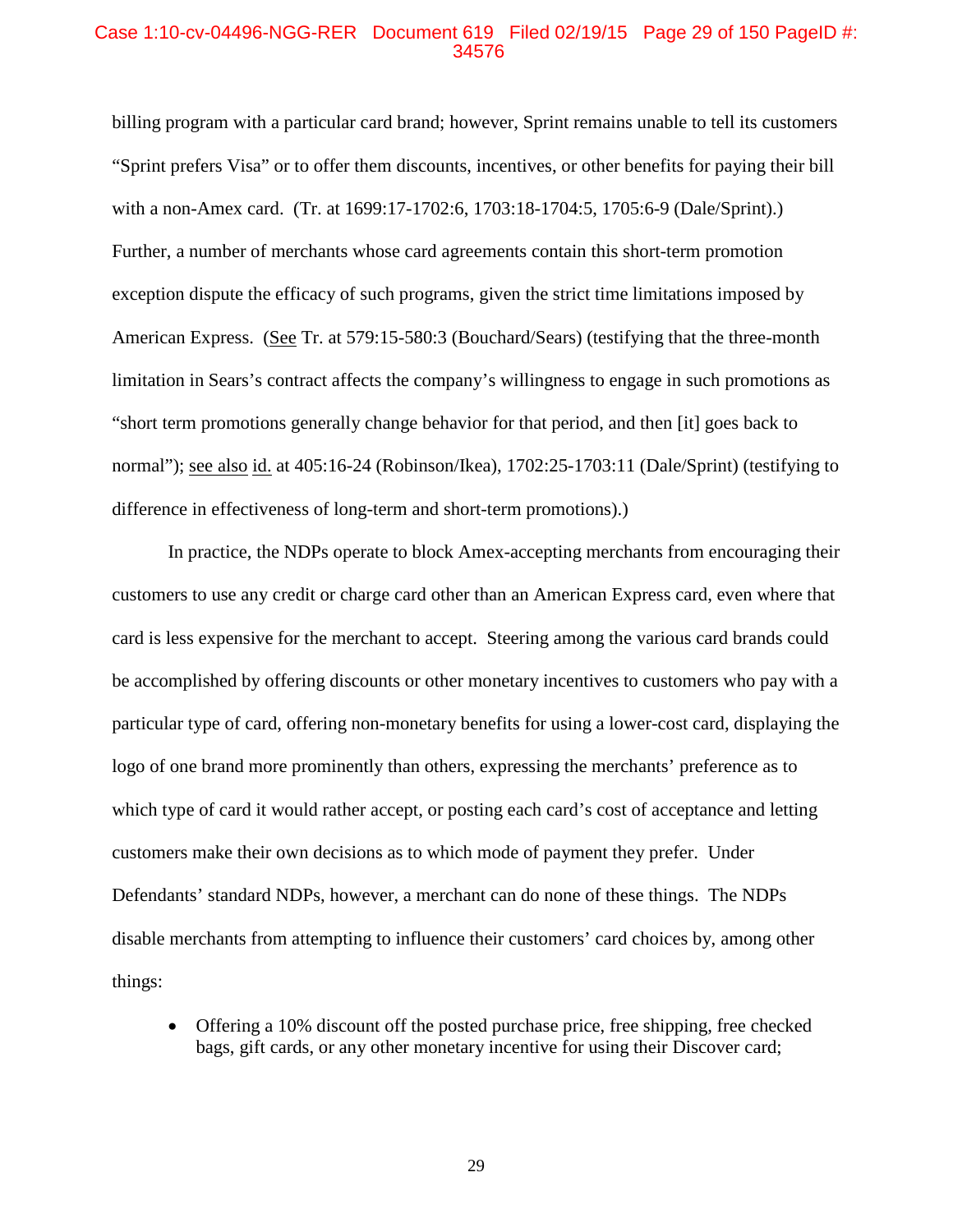- Providing customers a designated checkout lane, priority boarding on an airline, or any other non-monetary incentive if using a MasterCard;
- Posting a sign saying "We Prefer Discover" at the point of sale, or otherwise signaling a preference for a non-Amex payment card;
- Answering the phone by saying "Thank you for calling us, we proudly accept the Discover card" or posting a sign that says "Thank You For Using Discover";
- Posting a sign that discloses the merchant's actual cost of accepting each network's cards or that compares the relative costs of acceptance across card brands, even if such information is accurate and truthful;
- Asking customers to "please keep in mind that credit and charge expenses are some of our highest costs";
- Informing customers that it costs more for the merchant to accept American Express than it does other card brands, even if the statement is true; or
- Inviting customers to inquire or answering a customer's inquiry into its credit card costs, or in any way signaling that the merchant's retail prices might be lower if it were better able to control its credit card costs.

(See Tr. at 648:24-658:9, 667:17-691:15, 785:11-19, 792:2-796:19 (Quagliata/Amex); PX2620-

2631 (demonstrative exhibits showing signage that would be prohibited by NDPs).) Importantly, the NDPs inhibit steering even when American Express is not mentioned, resulting in the restraints' effects being inflicted across the GPCC industry. For instance, a merchant may not post a sign saying "Please Use Your Discover Card, Visa Is More Expensive To Accept" or offer a discount to MasterCard cardholders if they use a Visa card instead. (Tr. at 671:7-672:21,

792:2-5 (Quagliata/Amex); PX2626; PX2627.)

American Express's NDPs do not, however, restrict merchants from steering customers to cash, check, or ACH transfers. (PX0002 at 16.) For example, gas stations are able to offer customers a lower price per gallon of gasoline if the customer pays in cash as opposed to using a credit or charge card. Merchants may also steer their customers to debit cards to an extent. This freedom is a product of the Durbin Amendment to the Dodd-Frank Wall Street Reform and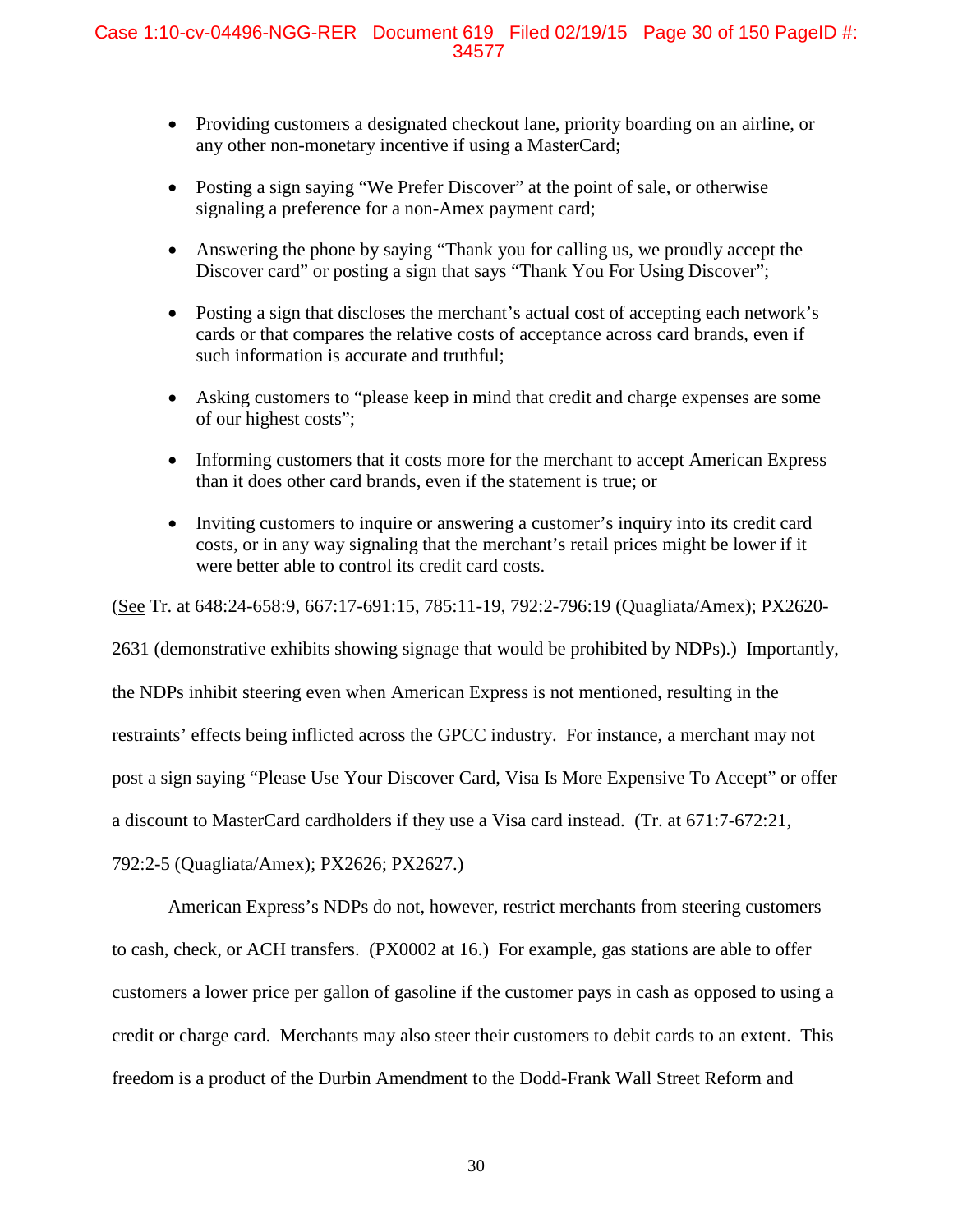#### Case 1:10-cv-04496-NGG-RER Document 619 Filed 02/19/15 Page 31 of 150 PageID #: 34578

Consumer Protection Act of 2010, Pub. L. No. 111-203, § 1075, 124 Stat. 1376, 2068 (codified in relevant part at 15 U.S.C. § 1693o-2), and its enabling regulations, 12 C.F.R. § 235, which provide that merchants are legally entitled to offer discounts or other in-kind incentives to encourage their customers to use a debit card, provided that the merchant does not differentiate between card issuers or the various debit networks. See 15 U.S.C. § 1693o-2(b). Such steering has been referred to as "untargeted" in the course of this litigation, and will be revisited in greater detail in connection with the parties' arguments concerning market definition and the efficacy of merchant steering generally. (See Tr. at 3866:1-23 (Katz).)

American Express actively monitors for non-compliance with the NDPs and vigorously enforces the restraints where steering or "suppression" is found to have occurred. Among its large merchants, such monitoring is accomplished through the oversight of the merchant's client manager at American Express, random on-site visits, and reports from cardholders. (Tr. at 4786:11-4787:1 (Glenn/Amex).) Similarly, Amex monitors smaller, unmanaged merchants' compliance with the NDPs through cardholder complaints and by monitoring the merchants' charge volume. (Id. at 4789:1-16 (Glenn/Amex) (noting that when a small merchant's volume falls precipitously, the company believes the merchant has gone out of business, has stopped accepting Amex, or is suppressing its card).) When the company identifies a situation in which a merchant is believed to be steering, it will raise the issue through the merchant's assigned client manager or through its small merchant team, and, if the merchant does not voluntarily agree to cease encouraging customers to pay with a product other than American Express, the company will take remedial action up to and including termination of the merchant's card acceptance agreement with the network. (Id. at 4787:2-11, 4789:17-4790:5 (Glenn/Amex), 4491:6-16, 4514:14-19 (Chenault/Amex) (confirming that Amex terminated merchants for steering under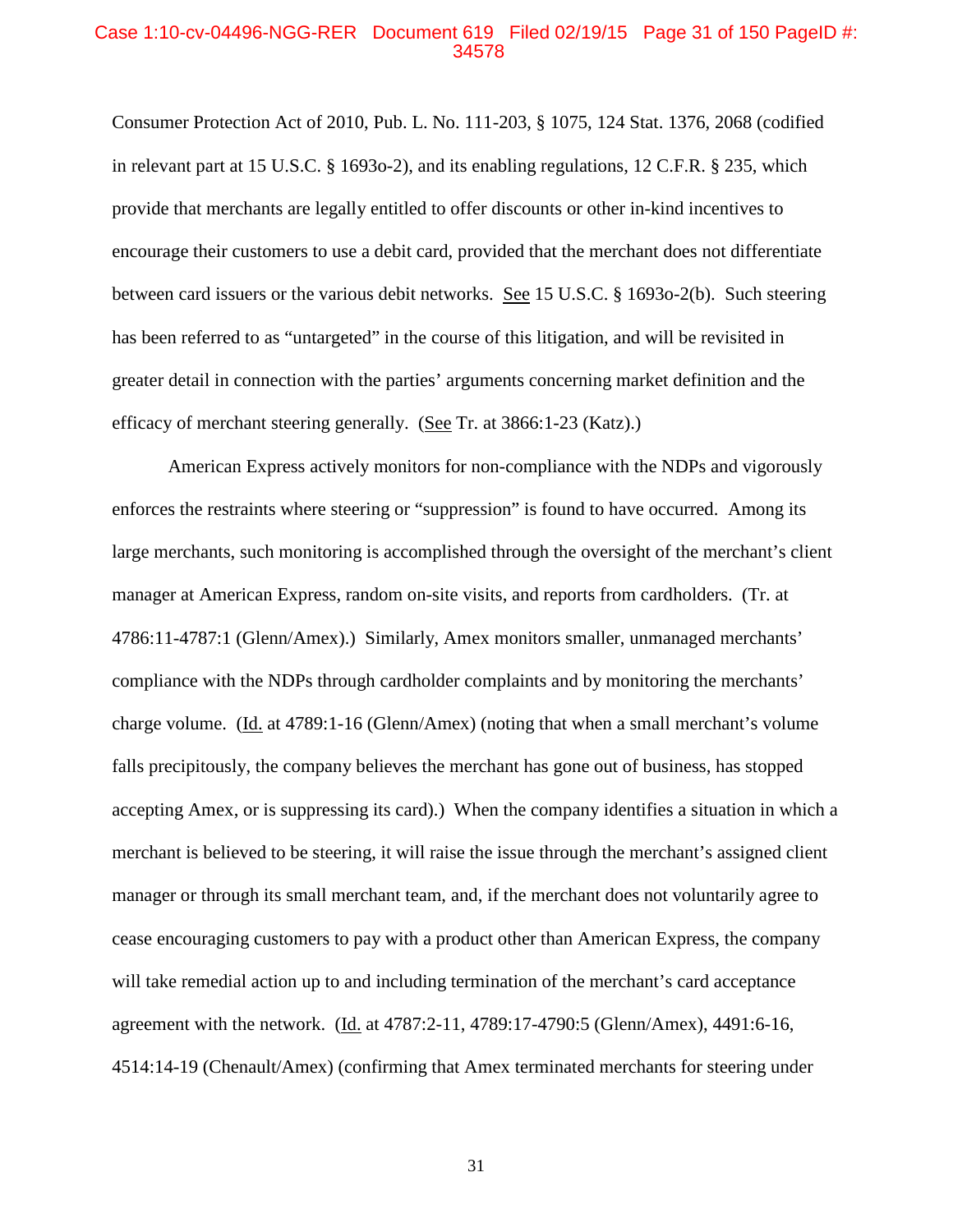# Case 1:10-cv-04496-NGG-RER Document 619 Filed 02/19/15 Page 32 of 150 PageID #: 34579

NDPs); see also PX1103 at '398-412 (guidance document concerning official responses to steering).)

For example, in the early 2000s, Travelocity entered into a promotion agreement with MasterCard whereby in exchange for significant financial remuneration from the network, the online travel agency agreed to communicate to customers on its website that MasterCard was its preferred form of payment. (See Tr. at 3245:14-3246:4 (Biornstad/MasterCard).) When American Express learned of this preference relationship in or about June 2003, the company immediately sought to enforce the NDPs and compel Travelocity to remove the offending preference language, going so far as to send Travelocity a notice that it intended to terminate the travel agency's ability to accept American Express cards in December 2003. (See id. at 2887:4- 12, 2891:8-2900:24 (Pojero/Amex); see also PX1085; PX0466.) Amex also tried to enforce its restraints against MasterCard; the company's Chief Litigation Counsel sent a letter to MasterCard stating that Travelocity's use of preference language pursuant to its promotion agreement with MasterCard violated American Express's card acceptance agreements and "demand[ing] that MasterCard immediately cease and desist all such advertising and activities." (PX0385; Tr. at 2897:1-10 (Pojero/Amex).) Travelocity ultimately capitulated, agreeing to change its website to indicate that MasterCard was the "official card" of Travelocity, rather than the preferred card. (PX0449; Tr. at 3246:16-3247:20 (Biornstad/MasterCard).) Defendants have enforced their NDPs in a similar manner at a number of other merchants to end the merchants' use of preference language favoring Amex's competitors.<sup>6</sup>

 $\overline{a}$ 

<sup>&</sup>lt;sup>6</sup> See Tr. at 2901:2-2904:18 (Pojero/Amex) (NDPs used to end a "We Prefer MasterCard" campaign by Chelsea Piers), 3332:22-3334:13 (Morgan/Visa) (Amex terminated its relationship with Steamboat Ski Area after the merchant ran a "Steamboat Prefers Visa" promotion in early 1990s); see also id. at 2906:3-2908:18 (Ravina Festival), 3334:21-3335:5 (Laura Ashley Holdings plc), 2909:13-2910:20, 4822:9-4827:2 (discussing Amex's efforts to end preference campaigns at Zagat, CheapTickets.com, Regal Cinemas, and Liberty Travel, among others).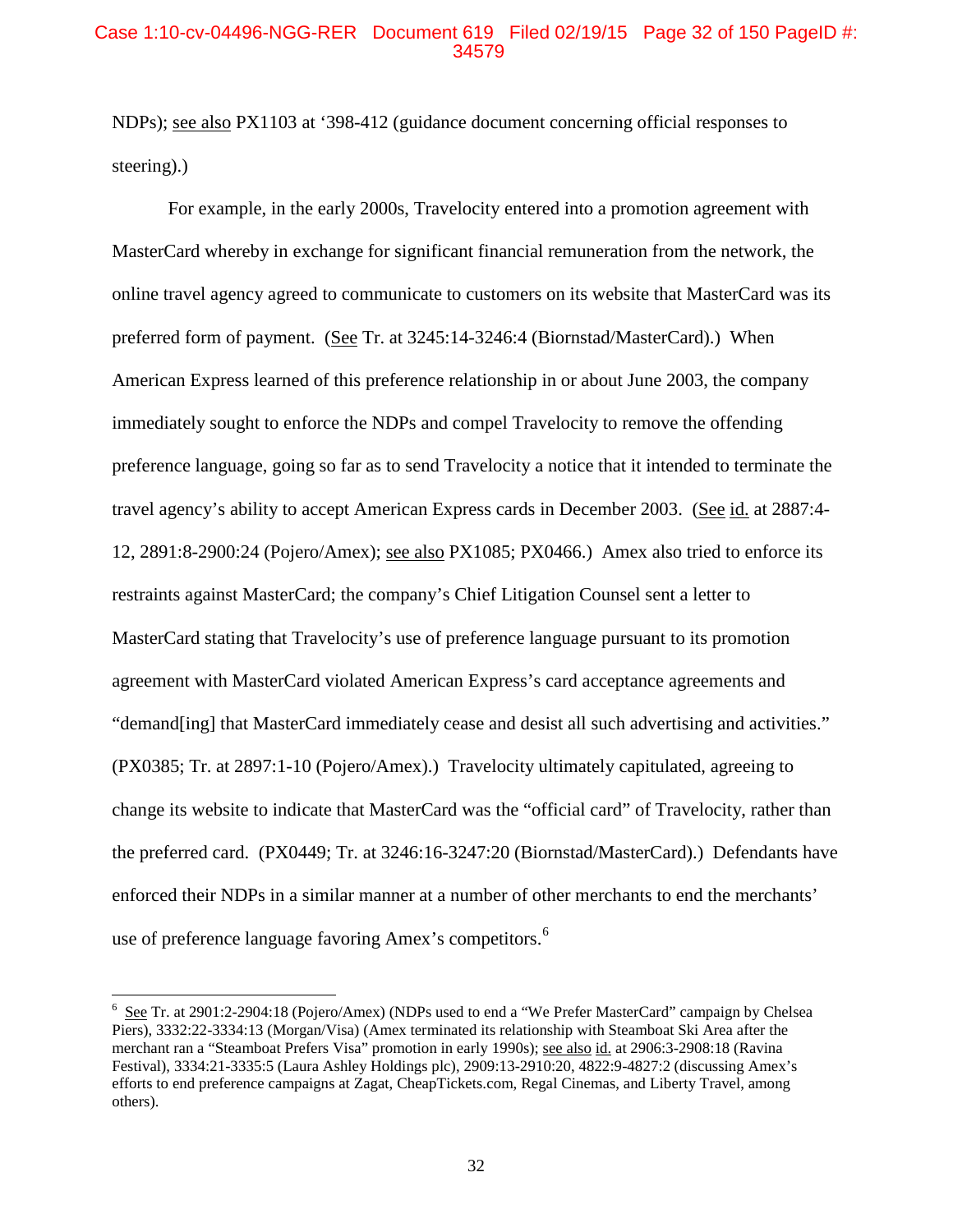# Case 1:10-cv-04496-NGG-RER Document 619 Filed 02/19/15 Page 33 of 150 PageID #: 34580

# **II. LEGAL STANDARD**

 $\overline{a}$ 

Plaintiffs challenge the legality of American Express's NDPs under Section 1 of the Sherman Act, which prohibits "every contract . . . in restraint of trade or commerce among the several States." 15 U.S.C. § 1. While this statutory text might be read literally to staggeringly broad effect, as nearly every contract restrains some type of trade to some degree, the Supreme Court has repeatedly held that Section 1 is intended to "outlaw only unreasonable restraints." State Oil Co. v. Khan, 522 U.S. 3, 10 (1997); see also Leegin Creative Leather Prods., Inc. v. PSKS, Inc., 551 U.S. 877, 885 (2007). As the NDPs are contained in American Express's card acceptance agreements with its merchants—satisfying the "concerted action" element of a Section 1 violation—the court is left to determine whether the challenged contractual provisions qualify as unreasonable restraints on competition. See Geneva Pharm. Tech. Corp. v. Barr Labs. Inc., 386 F.3d 485, 506 (2d Cir. 2004) ("To prove a § 1 violation, a plaintiff must demonstrate: (1) a combination or some form of concerted action between at least two legally distinct economic entities that (2) unreasonably restrains trade.").

As non-price vertical restraints between firms at different levels of production—namely, between the network and its merchant-consumers—American Express's NDPs are properly analyzed under the rule of reason.<sup>7</sup> See Continental T.V., Inc. v. GTE Sylvania Inc., 433 U.S.

 $<sup>7</sup>$  Defendants' contention that the Government seeks to impose liability under a truncated rule of reason, or "quick"</sup> look" analysis, is without merit. (Defs. Post-Trial Br. (Dkt. 605) at 8-10.) American Express argues that the "actual adverse effects" test relied upon by Plaintiffs is inapposite here, as it was taken from a portion of the Supreme Court's opinion in F.T.C. v. Indiana Federation of Dentists, 476 U.S. 447, 461-62 (1986), which applied a "quick look" analysis to a horizontal agreement. (Defs. Post-Trial Br. at 8.) See also Major League Baseball Props., Inc. v. Salvino, Inc., 542 F.3d 290, 317 (2d Cir. 2008) (discussing state of Supreme Court precedent on "quick look" analyses). Yet as the Second Circuit clarified in Todd v. Exxon Corp, 275 F.3d 191, 206-07 (2d Cir. 2001), and as the court clarifies herein, "[t]he use of anticompetitive effects to demonstrate market power . . . is not limited to 'quick look' or 'truncated' rule of reason cases," and may be used as a supplement to or in lieu of a market share approach to proving market power. Id. at 207 (2d Cir. 2001) (rejecting antitrust defendants' attempt to equate the direct means of proving anticompetitive effect under the rule of reason with a "quick look" or "truncated" rule of reason inquiry). Plaintiffs have unequivocally stated their position that the NDPs should be assessed using a full rule of reason inquiry (see Tr. at 15:18-16:2 (Opening Statement), 6783:8-13 (Closing Argument)), and the court agrees that the various complexities in this case preclude a finding that the anticompetitive effects flowing from the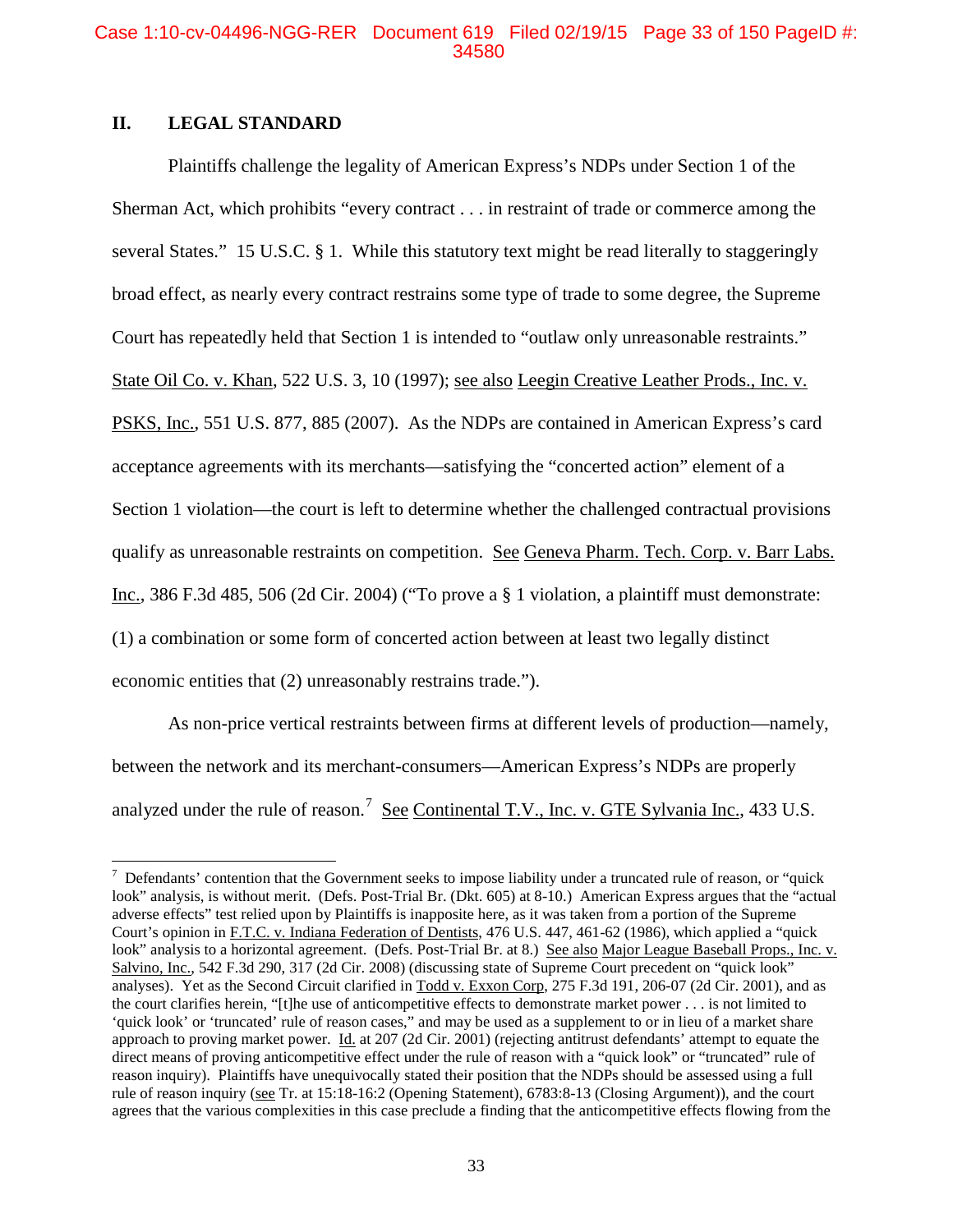#### Case 1:10-cv-04496-NGG-RER Document 619 Filed 02/19/15 Page 34 of 150 PageID #: 34581

36, 57-59 (1977); see also Leegin, 551 U.S. at 885-86. Yet, as Plaintiffs correctly note, the challenged restraints do not fit neatly into the standard taxonomy of federal antitrust law. Unlike most vertical distribution agreements between manufacturers/suppliers or dealers/distributors, the NDPs do not purport to restrain intrabrand competition in favor of greater interbrand competition. See, e.g., Leegin, 551 U.S. at 890-91; GTE Sylvania, 433 U.S. at 54. See also infra Part VI.A. Rather, more akin to exclusive dealing or tying arrangements  $\text{S}$ —though the NDPs cannot be fairly characterized as either—Amex's anti-steering rules admittedly have the primary effect of restraining one form of interbrand competition among the GPCC card networks in favor of alternative forms of interbrand competition. This effect is limited to horizontal competition at the network level, however, as the NDPs do not purport to affect competition among the millions of Amex-accepting merchants. Given the nature of the NDPs' effects on competition, and recognizing that "the primary purpose of the antitrust laws is to protect interbrand competition," State Oil, 522 U.S. at 15, the court accordingly approaches its rule of reason analysis in this case with due caution and care.

The rule of reason, which is the most searching form of antitrust analysis, requires the court in its capacity as factfinder to "weigh[] all of the circumstances of a case in deciding whether a restrictive practice should be prohibited as imposing an unreasonable restraint on competition." See GTE Sylvania, 433 U.S. at 49; see also Major League Baseball Props., Inc. v. Salvino, Inc., 542 F.3d 290, 316-17 (2d Cir. 2008). This context-specific inquiry enables the court to "form a judgment about the competitive significance of the restraint," i.e., to determine "whether the challenged agreement is one that promotes competition or one that suppresses

 $\overline{a}$ 

NDPs are "obvious." See Cal. Dental Ass'n v. F.T.C., 526 U.S. 756, 770-71 (1999) (noting the Supreme Court has generally applied a truncated analysis only where "an observer with even a rudimentary understanding of economics could conclude that the arrangements in question would have an anticompetitive effect on customers and markets").

 $8 \text{ See Tr. at } 4187:4-4189:18 \text{ (Katz).}$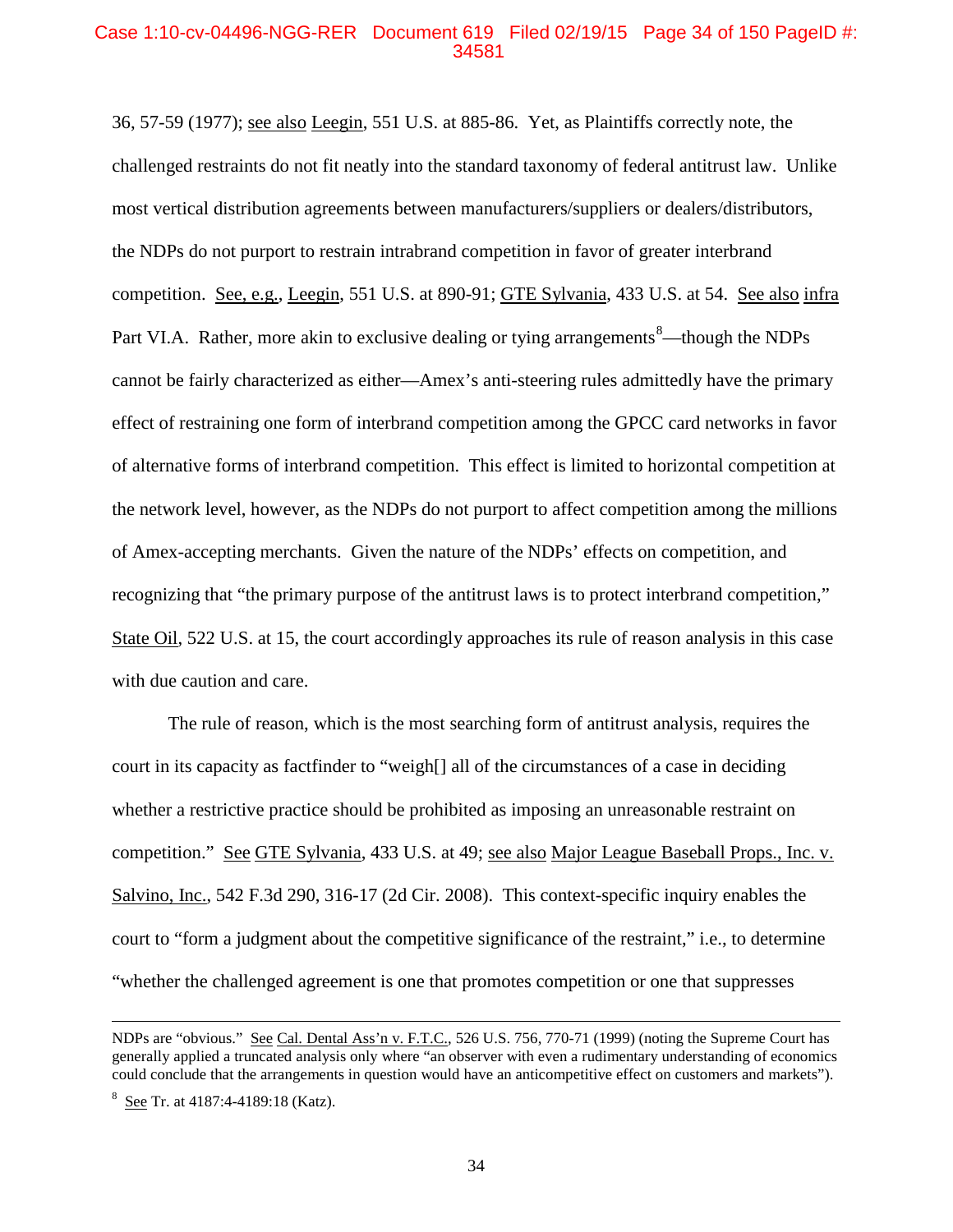#### Case 1:10-cv-04496-NGG-RER Document 619 Filed 02/19/15 Page 35 of 150 PageID #: 34582

competition" on the whole. Nat'l Soc'y of Prof'l Eng'rs v. United States, 435 U.S. 679, 691-92 (1978) ("'The true test of legality is whether the restraint imposed is such as merely regulates and perhaps thereby promotes competition or whether it is such as may suppress or even destroy competition.'" (quoting Chi. Bd. of Trade v. United States, 246 U.S. 231, 238 (1918))); see Leegin, 551 U.S. at 886 ("In its design and function the rule [of reason] distinguishes between restraints with anticompetitive effect that are harmful to the consumer and restraints stimulating competition that are in the consumer's best interest."); Major League, 542 F.3d at 316-17. Factors appropriate for consideration in the course of such analysis include "specific information about the relevant business, its condition before and after the restraint was imposed, and the restraint's history, nature, and effect." State Oil, 522 U.S. at 10; see also Leegin, 551 U.S. at 885.

In applying a rule of reason analysis, the court utilizes a three-step burden shifting framework. Plaintiffs bear an initial burden of demonstrating that the challenged restraints have had an "adverse effect on competition as a whole in the relevant market." Geneva Pharm., 386 F.3d at 506-07 (emphasis removed); United States v. Am. Express Co., No. 10-CV-4496 (NGG) (RER), 2014 WL 1817427 (E.D.N.Y. May 7, 2014) ("Amex I"). Two independent avenues exist by which this burden may be discharged: directly, by "show[ing] an actual adverse effect on competition" caused by the restraint in the relevant market, such as increased prices or a reduction in output; or indirectly, by "establishing that [the defendant] had sufficient market power to cause an adverse effect on competition," Tops Mkts., Inc. v. Quality Mkts., Inc., 142 F.3d 90, 96 (1998), and that there are "other grounds to believe that the defendant's behavior will harm competition market-wide," K.M.B. Warehouse Distribs., Inc. v. Walker Mfg. Co., 61 F.3d 123, 129 (2d Cir. 1995) ("This court has not made a showing of market power a prerequisite for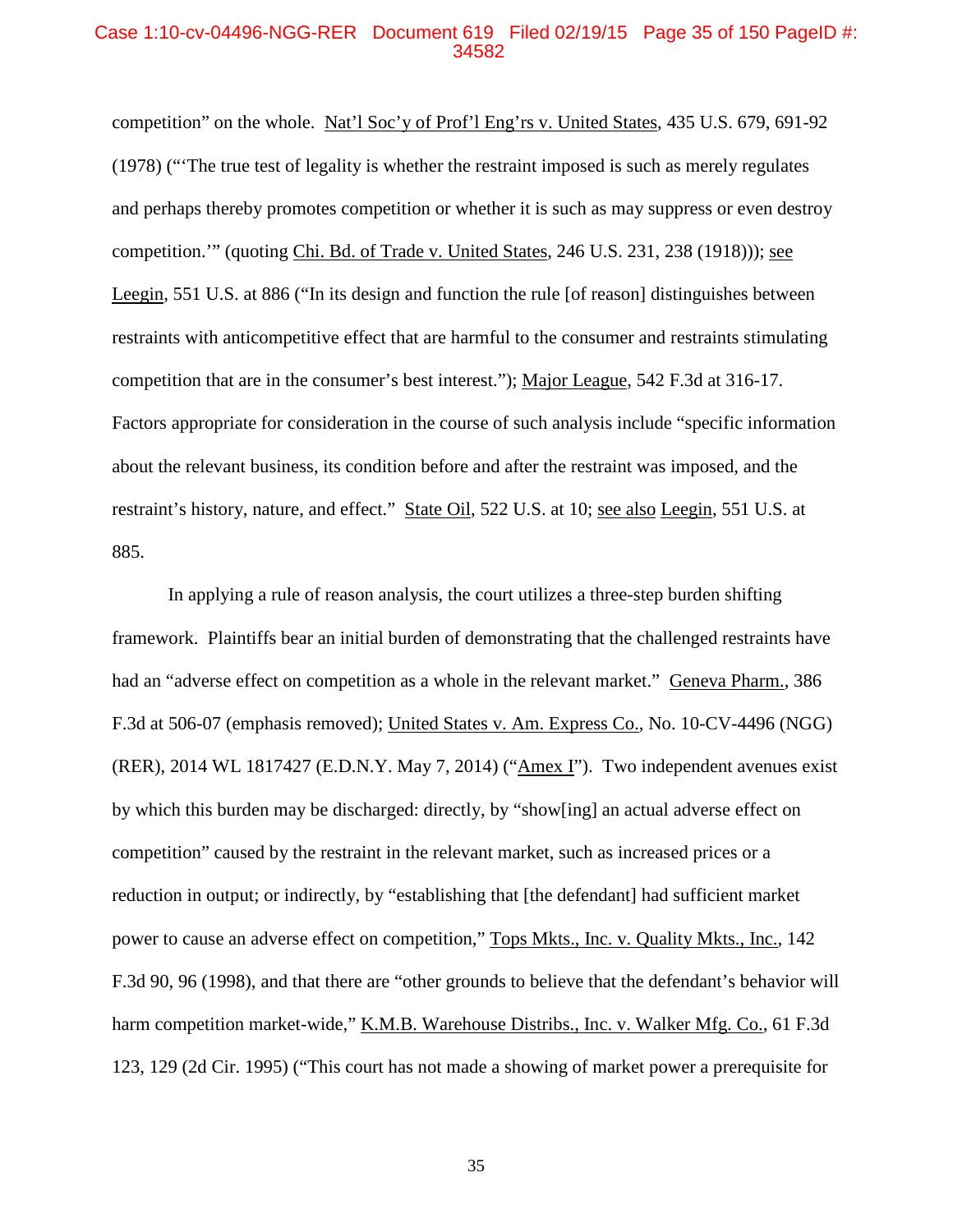# Case 1:10-cv-04496-NGG-RER Document 619 Filed 02/19/15 Page 36 of 150 PageID #: 34583

recovery in all § 1 cases."). See also F.T.C. v. Ind. Fed'n of Dentists, 476 U.S. 447, 460-61 (1986); Geneva Pharm., 386 F.3d at 509 ("If plaintiff can demonstrate an actual adverse effect on competition, such as reduced output, . . . there is no need to show market power in addition." (citations omitted)); Todd v. Exxon Corp., 275 F.3d 191, 206-07 (2d Cir. 2001); Amex I, 2014 WL 1817427, at \*6-7. Yet the Second Circuit has also recognized that, in many ways, these dual paths are two sides of the same coin. Just as an indirect market analysis represents a court's effort to discern whether a defendant firm has the capacity to harm competition and, relatedly, whether the challenged restraint is likely to have anticompetitive effect in the relevant market, see K.M.B. Warehouse, 61 F.3d at 128-30; Tops Mkts., 142 F.3d at 96 ("Market power is but a 'surrogate for detrimental effects.'" (citation omitted)), proof of actual adverse effects on competition is compelling evidence that the defendant firm does, in fact, possess sufficient power to profitably restrain competition in the relevant market, see Todd, 275 F.3d at 206 (then-Judge Sotomayor observing that actual detrimental effect "arguably is more direct evidence of market power than calculations of elusive market share figures," and that "[i]f a plaintiff can show that a defendant's conduct exerted an actual adverse effect on competition, this is a strong indicator of market power"); Tops Mkts., 142 F.3d at 98.<sup>9</sup>

In the event Plaintiffs are able to discharge their initial burden, the burden then shifts to Defendants "to offer evidence of the pro-competitive effects of their agreement." See Geneva Pharm., 386 F.3d at 507; Capital Imaging Assocs., P.C. v. Mohawk Valley Med. Assocs., Inc.,

 $\overline{a}$ 

<sup>&</sup>lt;sup>9</sup> American Express maintains its position, first articulated in its summary judgment briefing, that Plaintiffs must prove that it possessed market power in the relevant market in order to prevail under Section 1. For the same reasons set forth in Amex I, the court rejects this position as inconsistent with clear and binding precedent in this Circuit. See Amex I, 2014 WL 1817427, at \*6-7. In any event, as suggested by the Second Circuit in Todd and Tops Markets, when a plaintiff has discharged his initial burden in a Section 1 case by proving that the challenged restraint caused actual detrimental effects on competition, the plaintiff implicitly has also proven that the defendant possessed sufficient antitrust market power to cause such competitive harms. See Todd, 275 F.3d at 206; Tops Mkts., 142 F.3d at 98. Additionally, as discussed later in this Decision, the court concludes that American Express does in fact possess antitrust market power in the relevant market. See infra Part IV.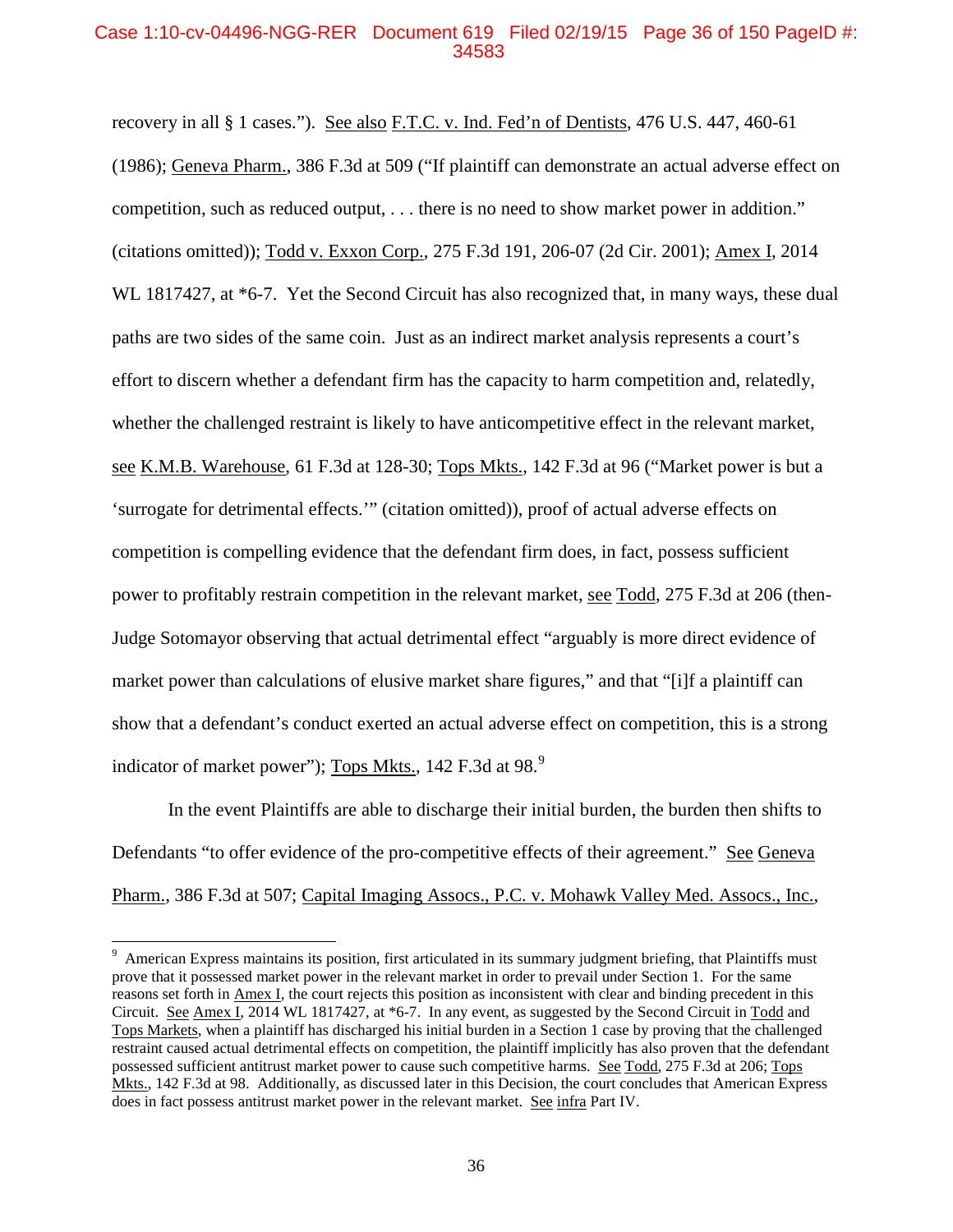#### Case 1:10-cv-04496-NGG-RER Document 619 Filed 02/19/15 Page 37 of 150 PageID #: 34584

996 F.2d 537, 543 (2d Cir. 1993) (noting defendant must "offer evidence of the pro-competitive 'redeeming virtues'" of the challenged conduct). If Defendants are able to demonstrate such justification, the burden ultimately shifts back to Plaintiffs to prove that any "legitimate competitive benefits" proffered by Defendants could have been achieved through less restrictive means. Geneva Pharm., 386 F.3d at 507.

## **III. MARKET DEFINITION**

In order to determine whether Amex's NDPs violate the Sherman Act, the court first must determine the contours of the relevant antitrust market and thereby define an appropriate context for the remainder of its analysis. See Geneva Pharm., 386 F.3d at 496 (noting market definition is relevant regardless of whether a plaintiff intends to prove actual adverse effect or market power); Visa I, 163 F. Supp. 2d at 334-35; Carell v. Scubert Org., Inc., 104 F. Supp. 2d 236, 264 (S.D.N.Y. 2000). Antitrust markets are defined by reference to both a "product market" and a "geographic market." AD/SAT, Div. of Skylight, Inc. v. Associated Press, 181 F.3d 216, 226 (2d Cir. 1999). Here, as the parties have agreed that the relevant geographic market is the territorial United States (see Tr. at 3859:1-6 (Katz)), the court need only determine the relevant product market.

Under the federal antitrust laws, a product market is "composed of products that have reasonable interchangeability" from the perspective of the relevant consumer with the product sold by the defendant firm. See United States v. E.I. du Pont de Nemours & Co., 351 U.S. 377, 404 (1956); Geneva Pharm., 386 F.3d at 496 ("The relevant market is defined as all products 'reasonably interchangeable by consumers for the same purposes,' because the ability of consumers to switch to a substitute restrains a firm's ability to raise prices above the competitive level." (citation omitted)); Xerox Corp. v. Media Scis., Inc., 660 F. Supp. 2d 535, 543 (S.D.N.Y.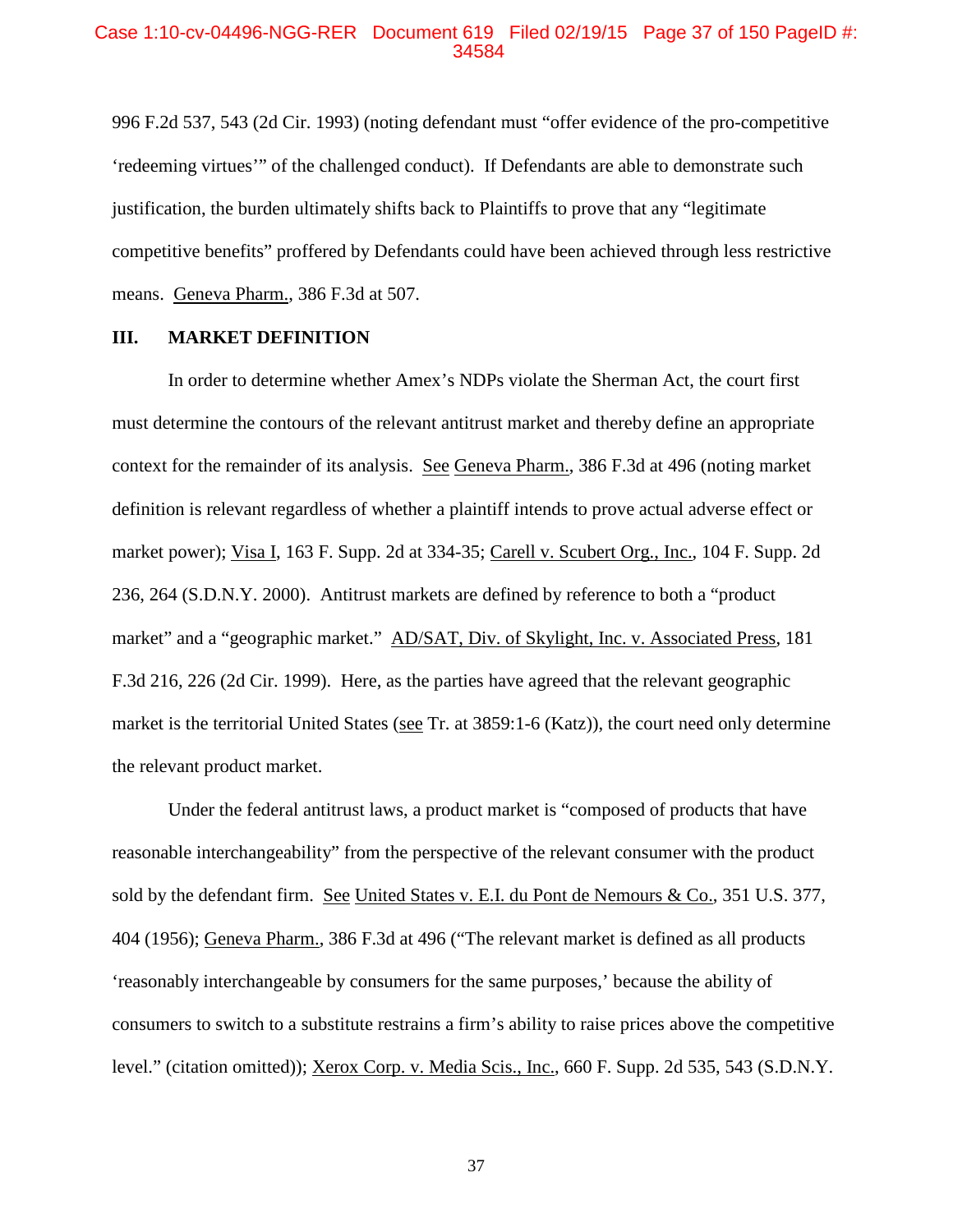# Case 1:10-cv-04496-NGG-RER Document 619 Filed 02/19/15 Page 38 of 150 PageID #: 34585

2009) ("[P]roducts constitute part of a single product market if they are 'reasonably interchangeable by consumers for the same purposes,' such that there is high cross-elasticity of demand for the products." (citation omitted)). This factual determination requires the court to be cognizant of the "commercial realities" faced by a defendant's consumers, see Eastman Kodak Co. v. Image Technical Servs., Inc., 504 U.S. 451, 482 (1992); Brown Shoe Co. v. United States, 370 U.S. 294, 336 (1962), and to consider the various factors that might influence consumers' choice to switch to a substitute product, including functional interchangeability, price, and quality, see E.I. du Pont de Nemours, 351 U.S. at 401-04; Visa I, 163 F. Supp. 2d at 335. By identifying the range of reasonably interchangeable substitute products, the court is able to "identify the market participants and competitive pressures that restrain an individual firm's ability to raise prices or restrict output" and better assess the competitive dynamics in which the defendant firm and challenged restraint operate. Geneva Pharm., 386 F.3d at 496; Balaklaw v. Lovell, 14 F.3d 793, 799 (2d Cir. 1994) ("The basic principle is that the relevant market definition must encompass the realities of competition." (internal citation and quotation marks omitted)).

For the reasons set forth below, the court adopts the general market definition advanced by Plaintiffs' economics expert, Dr. Michael Katz, and accordingly finds that the relevant market for the purpose of the court's antitrust analysis in this case is the market for general purpose credit and charge card network services. Importantly, notwithstanding Defendants' vigorous arguments to the contrary, the court declines to conclude that debit network services should be included in the relevant market. However, the court agrees with American Express that Plaintiffs have not adequately proven the existence of a cognizable submarket for GPCC card network services provided to merchants in T&E industries.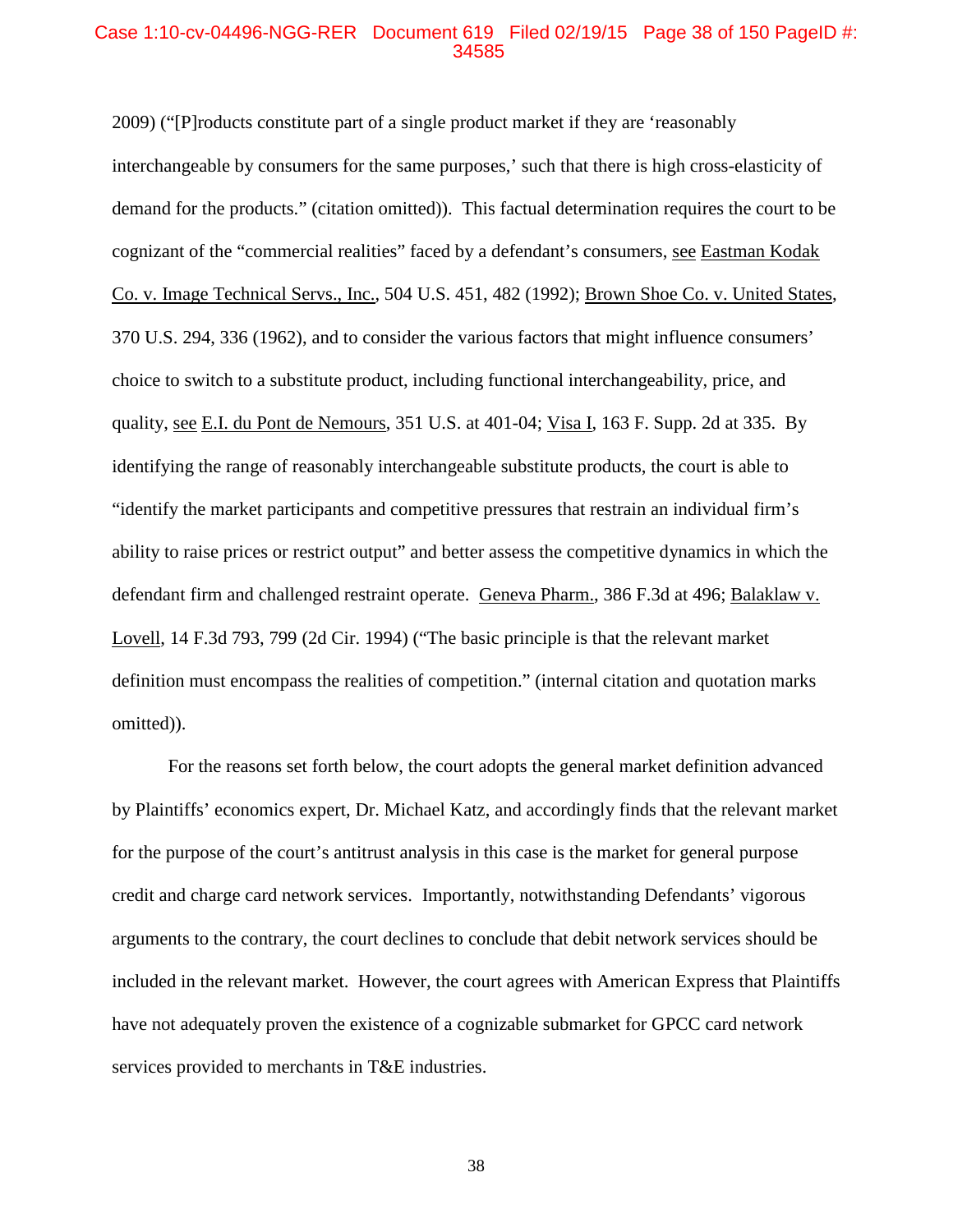# Case 1:10-cv-04496-NGG-RER Document 619 Filed 02/19/15 Page 39 of 150 PageID #: 34586

### **A. GPCC Card Network Services Market**

Plaintiffs propose a relevant product market limited to general purpose credit and charge card network services. (See Am. Compl. ¶ 33; Tr. at 3858:14-25 (Katz).) These services include the core enabling functions provided by networks, which allow merchants to capture, authorize, and settle transactions for customers who elect to pay with their credit or charge card. American Express disputes this definition, arguing alternatively (1) that the market should be defined by reference to "transactions" so as to account for both sides of the credit card platform, and/or (2) that debit services are a reasonably interchangeable substitute for general purpose credit and charge card services and therefore should be included in the market definition. Each argument is considered, and ultimately rejected, in turn. The court finds that Plaintiffs have appropriately accounted for the two-sided features and competitive realities that affect the four major firms operating in the GPCC card network services market—as distinguished from the card issuance market—and that a practical and nuanced application of the standard tools for defining product markets establishes that Plaintiffs' proposed definition is an appropriate underpinning for the court's analysis in this case.

### 1. The Relevant Product Is Network Services

This court is not the first to have been called upon to conduct a market analysis in the credit and charge card industry, and the court does not expect that it will be the last. Nor have the two-sided features of the GPCC industry escaped judicial inquiry in prior decisions. See Visa II, 344 F.3d at 238-40. Yet, as American Express correctly notes, product markets must be defined by reference to current competitive realities. See Eastman Kodak, 504 U.S. at 482 ("[M]arket definition . . . can be determined only after a factual inquiry into the 'commercial realities' faced by consumers." (citation omitted)); Todd, 275 F.3d at 199 (stating "market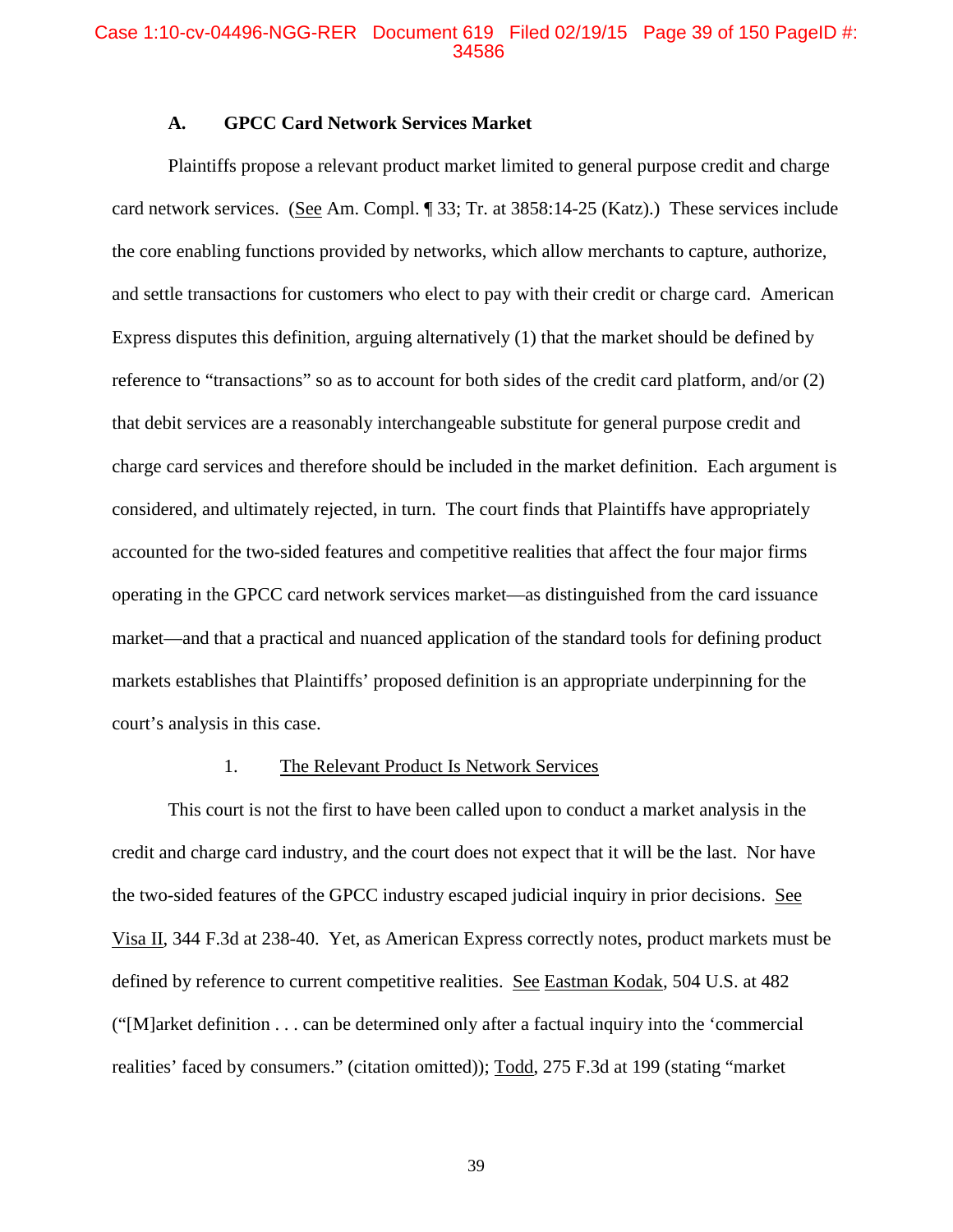## Case 1:10-cv-04496-NGG-RER Document 619 Filed 02/19/15 Page 40 of 150 PageID #: 34587

definition is a deeply fact-intensive inquiry"). Thus, while prior judicial experience in this industry necessarily informs the court's market definition analysis, it must nonetheless remain sensitive to the fact that market conditions may well have shifted during the intervening years.

In United States v. Visa, the Department of Justice brought an antitrust enforcement action against Visa and MasterCard, alleging that the bank associations' so-called "exclusionary rules," pursuant to which member banks were prohibited from issuing credit cards on either the American Express or Discover networks, violated federal antitrust laws. Visa I, 163 F. Supp. 2d at 327-30.<sup>10</sup> En route to concluding that the exclusionary rules did, in fact, violate Section 1, the district court adopted the market definitions proposed by the Government's expert economist, Dr. Michael Katz—the same expert who testified on Plaintiffs' behalf in this case—and determined that the GPCC card industry included two separate yet complementary product markets: (1) a "general purpose card network services market" in which Visa, MasterCard, American Express, and Discover competed to sell network services to merchants, and in the associations' case, to issuing banks; and (2) a "general purpose card market" that covered the issuance of card products by issuing banks, as well as American Express and Discover, to cardholders. Id. at 331, 334-39. With regard to the network services market, which is effectively the same product market proposed by Plaintiffs here,  $11$  the court determined that

<sup>&</sup>lt;sup>10</sup> The Government additionally, albeit unsuccessfully, challenged the dual governance structures of Visa and MasterCard, which permitted members of each association to sit on the Board of Directors of either Visa or MasterCard. See Visa I, 163 F. Supp. 2d at 378-79.

 $11$  Dr. Katz's characterization of the relevant market at trial differed from both the definition alleged by Plaintiffs in the Amended Complaint and the definition adopted in Visa, insofar as Dr. Katz added the notation "provided to merchants" after the core product definition "general purpose credit and charge card network services." (Compare Tr. at 3858:14-25 (Katz), with Am. Compl. ¶ 33.) Having reviewed the whole of Dr. Katz's testimony, the court cannot conclude that by including this additional language Dr. Katz intended to depart from the product markets adopted by the district court and Second Circuit in Visa. Rather, it seems far more likely that the addition of the "provided to merchants" qualification was included by Dr. Katz as a foil against which he could define a submarket of network services provided to only T&E merchants, as opposed to all merchants. The court accordingly concludes that Plaintiffs and Dr. Katz propose that it adopt a substantively identical market as the network services market used in Visa. As the Second Circuit explained in Visa, in the network services market the four major networks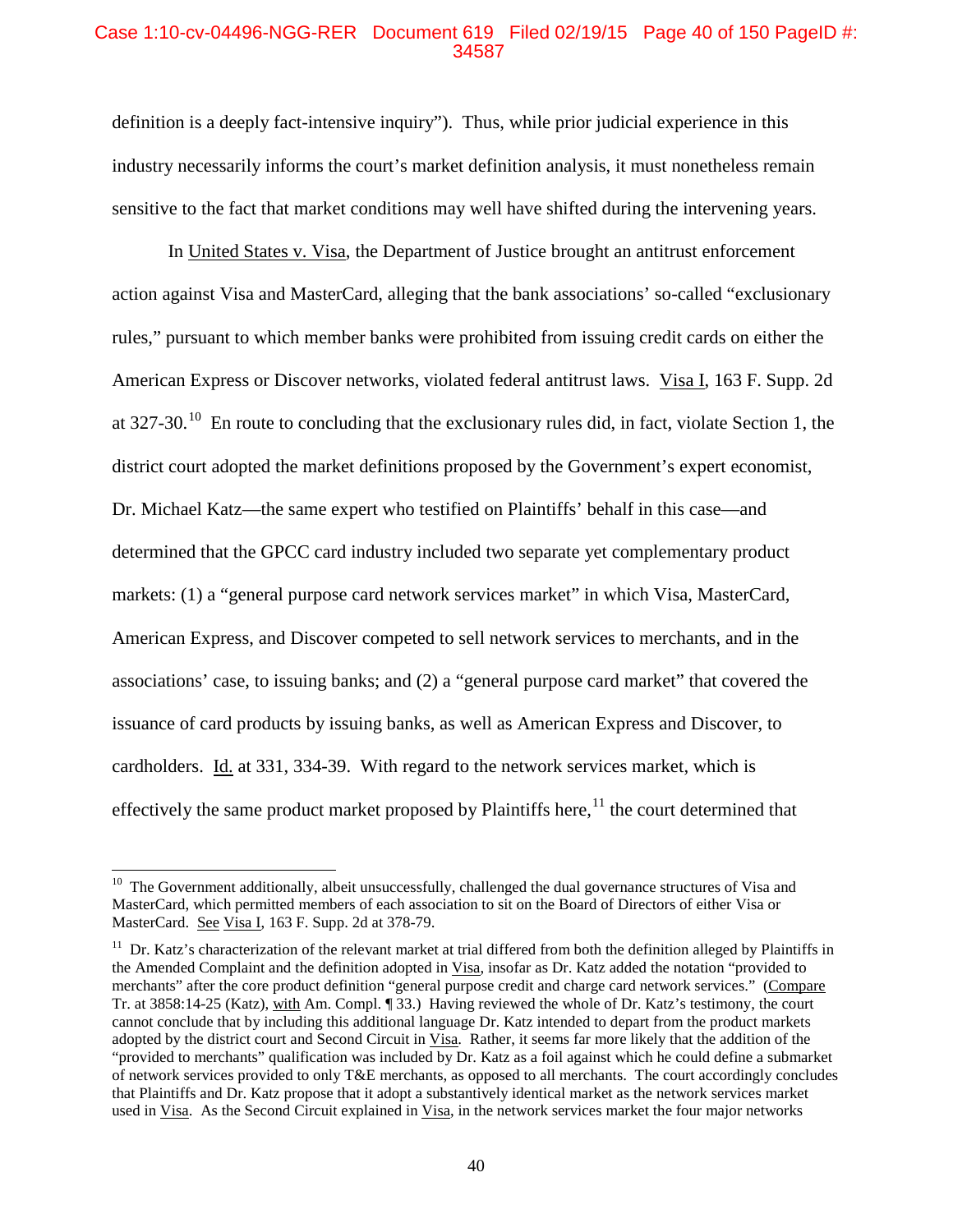## Case 1:10-cv-04496-NGG-RER Document 619 Filed 02/19/15 Page 41 of 150 PageID #: 34588

"general purpose card network services . . . constitute a product market because merchant consumers exhibit little price sensitivity and the networks provide core services that cannot reasonably be replaced by other sources." Id. at 338-39. The Second Circuit agreed, confirming that the GPCC platform encompassed "two interrelated, but separate product markets"—namely, a card issuance market and a network services market. Visa II, 344 F.3d at 238-40 (affirming the district court's determination that "there are no products reasonably interchangeable . . . with the network services provided by the four major brands").

At trial in this case, American Express urged the court to depart from the decisions in Visa and to define the relevant product market in terms of "transactions," rather than network services. (See Tr. at 5015:7-5016:16 (Gilbert), 6211:12-6216:25 (Bernheim).) As explained by Dr. Richard Gilbert, one of Defendants' expert witnesses, a transactions-based market effectively would collapse all services provided to merchants and cardholders in the context of the GPCC card platform into a single antitrust market. (Id. at 5015:7-5016:16 (noting a market defined in terms of transactions would capture "the flow around this whole loop between consumers and merchants").) But this takes the concept of two-sidedness too far. The goal in defining a relevant product market is not to obfuscate or confuse market realities, but rather to "recognize competition where, in fact, competition exists." United States v. Cont'l Can Co., 378 U.S. 441, 452 (1978) (internal quotation marks omitted); Geneva Pharm., 386 F.3d at 496. Competition in the GPCC card industry occurs on at least two distinct yet interrelated levels: (1) at the card issuance level, where American Express and Discover compete against each other and against

compete with one another to sell services to both the issuing banks and merchants. See Visa II, 344 F.3d at 239 ("[I]n the market for general purpose card network services, the four networks themselves are the sellers, and the issuers of cards and merchants are the buyers." (emphasis removed)). In other words, like the overall GPCC platform, the network services market itself is two-sided; each network competes for the business of two separate sets of consumers. Of course, due to its large proprietary issuing business, American Express does not need to focus on the demands of the issuing banks to the same degree as Visa and MasterCard, yet it cannot wholly ignore these demands either, given its third-party issuing or GNS business.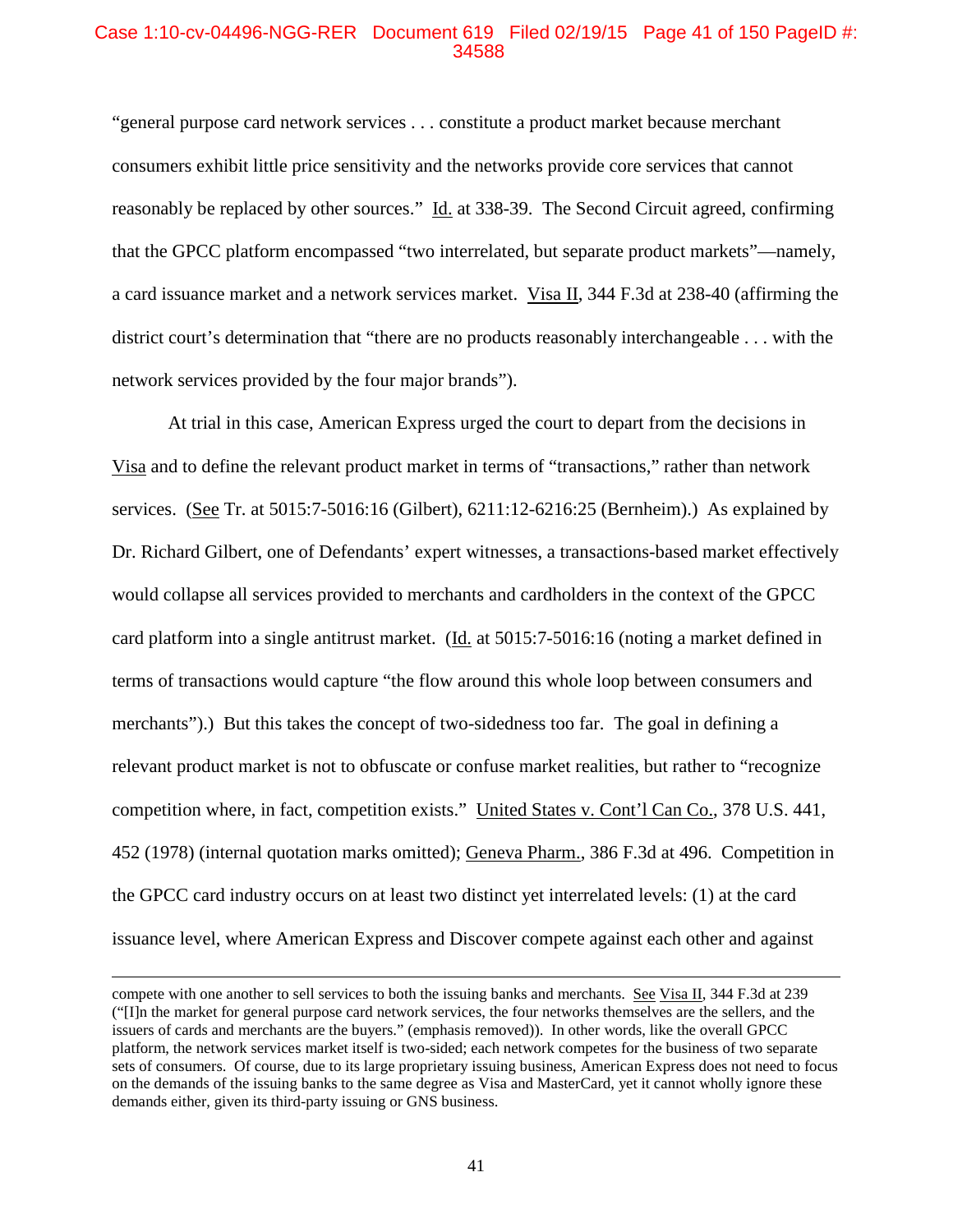# Case 1:10-cv-04496-NGG-RER Document 619 Filed 02/19/15 Page 42 of 150 PageID #: 34589

the thousands of Visa- and MasterCard-issuing banks; and (2) at the network services level, where Visa, MasterCard, American Express, and Discover compete.<sup>12</sup> Visa I, 163 F. Supp. 2d at 333; see also Visa II, 344 F.3d at 237, 239. American Express itself recognizes this reality. As one executive explained at trial, Amex competes in "three businesses: we're an issuing bank, we're a merchant acquirer, and we're a network." (Tr. at 3791:8-15 (Silverman/Amex).) To conflate these separate avenues of competition into a single product market for "transactions" that is coextensive with the platform itself, as Defendants encourage, would impermissibly and unnecessarily frustrate the court's analysis in this case. The court believes it is both necessary and appropriate to define separate product markets that reflect the competitive realities in the GPCC industry, although recognizing that these markets are inextricably linked with one another, and appreciating and accounting for the effects that flow from such a relationship. Defendants have provided the court with no reason to depart from the approach of the Second Circuit in Visa II, and the court declines to do so on its own accord by collapsing the issuance and network services markets into a single platform-wide market for transactions.

Nor is it necessary that the relevant product market be defined by reference to how American Express chooses to compete in the industry. (See Tr. at 2020:24-2021:15, 2022:5-23 (Gilbert) (noting Amex does not offer network services in isolation nor charge a "network fee").) As previously noted, Defendants' "closed-loop" model entails a significant degree of vertical

<sup>&</sup>lt;sup>12</sup> As the Second Circuit recognized in  $Visa II$ , a third avenue of competition occurs at the "acquiring" level among</u> American Express and the various acquirers/processors that provide services to Visa-, MasterCard-, and Discoveraccepting merchants. 344 F.3d at 237. This level of competition, however, has little bearing on the court's analysis of Amex's NDPs, except insofar as it affects each network's respective merchant coverage. American Express generally does not rely on acquirers to act as intermediaries between the network and its merchants, while those competitors that do rely on acquiring banks to deal with merchants still dictate nearly all key terms of the networkmerchant relationship, including interchange rates (which form the bulk of the merchant discount fee), anti-steering rules, and other conditions of acceptance. (See Tr. at 3828:13-22, 3833:17-24 (Katz).) Accordingly, as in Visa, the court finds that it is able to conduct a thorough and comprehensive analysis of the challenged restraints without extensive consideration of the acquiring market; therefore, the role and functions of acquiring banks will be addressed only where relevant, and the court will otherwise assume a direct relationship between network and merchant on the merchant side of the GPCC platform.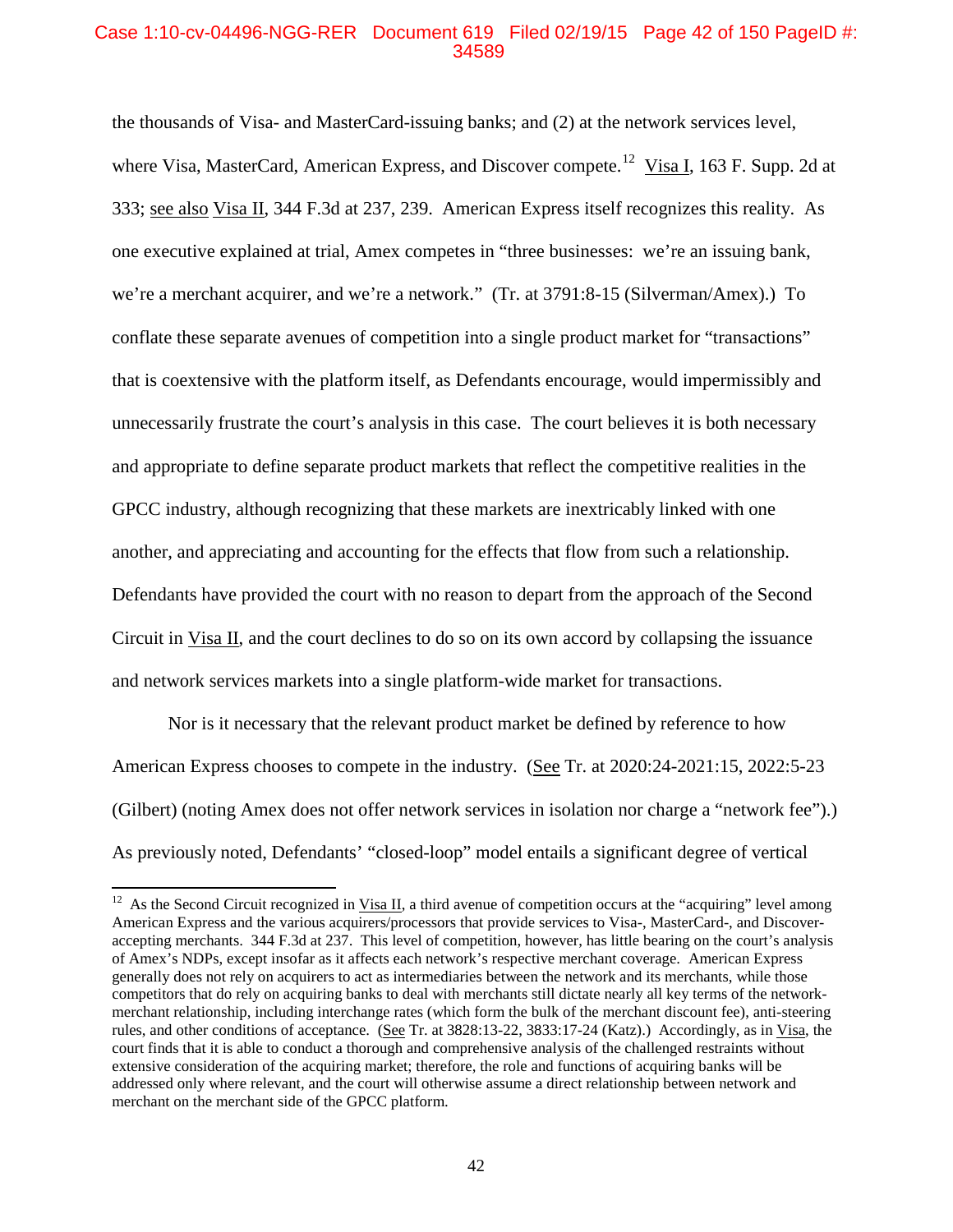# Case 1:10-cv-04496-NGG-RER Document 619 Filed 02/19/15 Page 43 of 150 PageID #: 34590

integration into each level of competition comprising the GPCC card platform—card issuance, network services, and merchant acquisition. Yet each constituent product market in this industry is distinct, involving different sets of rivals and the sale of separate, though interrelated, products and services to separate groups of consumers. This is evident, for example, from the fact that Visa and MasterCard offer only network services but do not issue cards or acquire merchants, and from the function in this industry of Citibank and Bank of America, which act as card issuers but not networks. That American Express has elected to compete at each of these levels by partially integrating into the issuing and acquiring businesses does not compel the court to collapse these distinct markets into a single "transactions" market to more closely resemble Amex's chosen business strategy. See, e.g., United States v. Eastman Kodak Co., 63 F.3d 95, 98-99, 104 (2d Cir. 1995) (defining a product market for "amateur color negative photographic film," but not considering the camera market in which Kodak also competed). Instead, the network services market is a distinct product market for purposes of antitrust analysis, and a firm's conduct therein may be separately scrutinized under the Sherman Act, provided the court recognizes and accounts for the fact that such conduct may indirectly affect competition at another level within the GPCC platform.

Additionally, the court is aware of no authority—and Defendants have supplied none that requires the court to define the relevant product market to encompass the entire multi-sided platform.<sup>13</sup> See Times-Picayune Publ'g Co. v. United States, 345 U.S. 598, 610 (1953)

<sup>&</sup>lt;sup>13</sup> The court in National Bancard Corp. v. Visa U.S.A., Inc., 596 F. Supp. 1231 (S.D. Fla. 1984) ("NaBanco"), aff'd, 799 F.2d 592 (11th Cir. 1986), however, did define a relevant product market for all "payment systems," finding that Visa's GPCC cards were reasonably interchangeable with other credit cards, ATM cards, travelers checks, personal checks, and cash. Id. at 1257-58. In reaching this determination, the NaBanco court appears to have recognized some of the two-sided features of the credit card industry, though it did not expressly consider how such a structure might affect its definitional analysis. Id. Importantly, however, the broad market definition endorsed by NaBanco was rejected by the district court in Visa. As Judge Jones noted, "although it is literally true that . . . cash and checks compete with general purpose cards as an option for payment by consumers . . . cash and checks do not drive many of the means of competition" in the GPCC industry. Visa I, 163 F. Supp. 2d at 335-38. Relying on the qualitative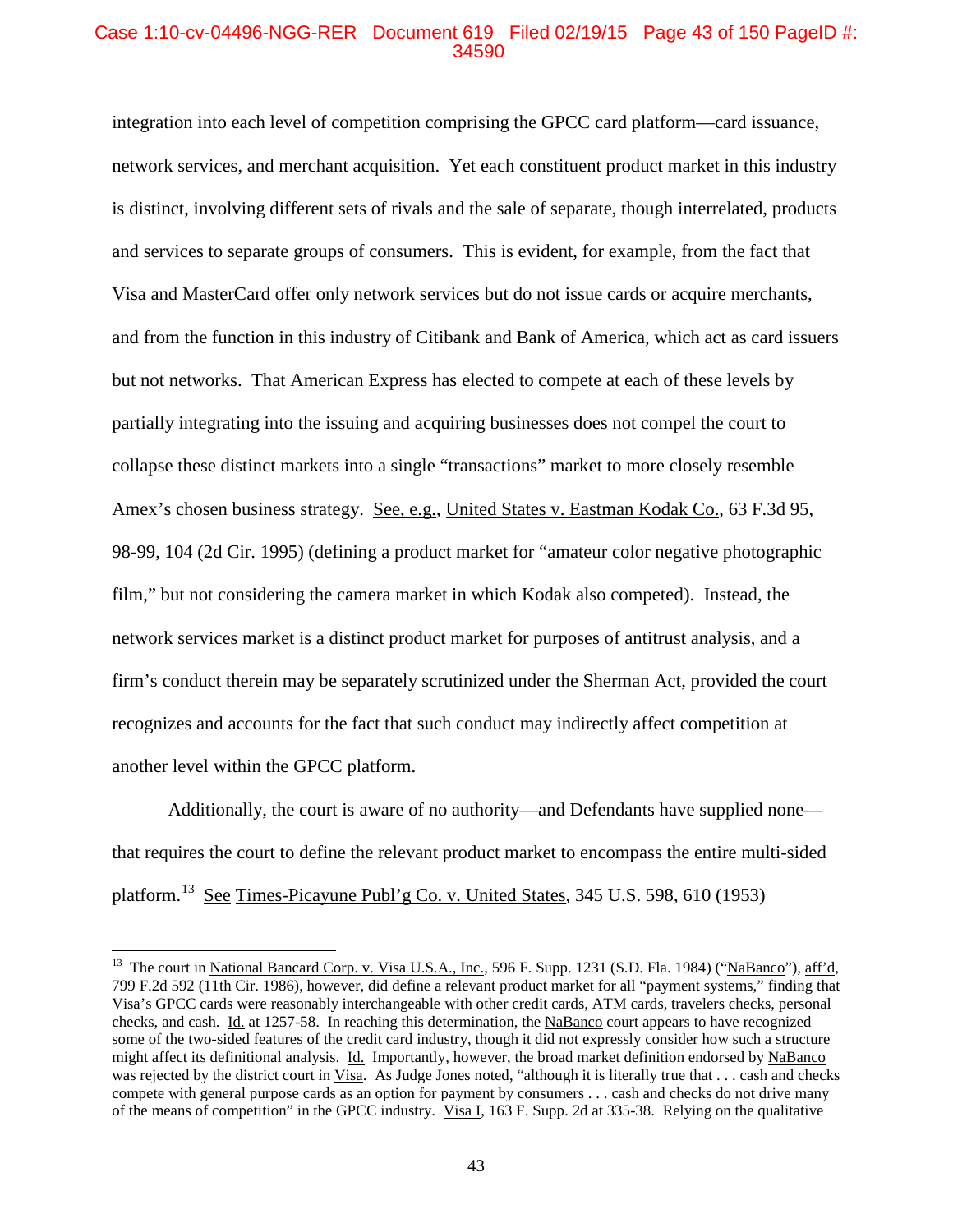# Case 1:10-cv-04496-NGG-RER Document 619 Filed 02/19/15 Page 44 of 150 PageID #: 34591

(recognizing "every newspaper is a dual trader in separate though interdependent markets" for advertisers and readers, but defining the relevant market by reference only to advertisers and noting "[t]his case concerns solely one of these markets"); Visa II, 344 F.3d at 238-40. Amex's position that the relevant market should be defined in terms of "transactions," rather than by reference to the various levels of competition occurring in the credit card industry, is plainly inconsistent with the Second Circuit's holding in Visa II as well as subsequent case law in this district. See id.; see also In re Payment Card Interchange Fee & Merch. Disc. Antitrust Litig., 562 F. Supp. 2d 392, 396-97 (E.D.N.Y. 2008) (noting, in the course of denying a motion to dismiss, that "[t]he commodity in each product market is 'Network Services'"); In re Visa Check/MasterMoney Antitrust Litig., No. 96-CV-5238 (JG), 2003 WL 1712568, at \*2 (E.D.N.Y. 2003) (implicitly defining a product market around network services, rather than transactions, noting "[o]verwhelming evidence establishes that merchant demand for credit card services is distinct from merchant demand for debit card services"). Absent a compelling reason why the court in this case should depart from established precedent and instead endorse a single, unified market for "transactions" in the credit card industry, which Defendants have not provided, the court concludes that the relevant product market for purposes of its analysis of Amex's NDPs is the market for general purpose credit and charge card network services.

Nonetheless, American Express is correct that the court must account for the two-sided features of the credit card industry in its market definition inquiry, as well as elsewhere in its antitrust analysis. As previously noted, the purpose of defining a relevant market is to identify

differences between GPCC cards and other forms of payment, the fact that Visa and MasterCard did not consider the costs of non-GPCC systems in pricing their own services, and evidence of consumer payment preferences, the Visa court ultimately concluded that "neither consumers nor the defendants view debit, cash and checks as reasonably interchangeable with credit cards." Id. The Second Circuit agreed, Visa II, 344 F.3d at 238-40, and, given both the passage of time since the NaBanco decision and the imprecise reasoning applied by the district court in that case, this court finds little justification in NaBanco for the "transactions" definition advocated by American Express.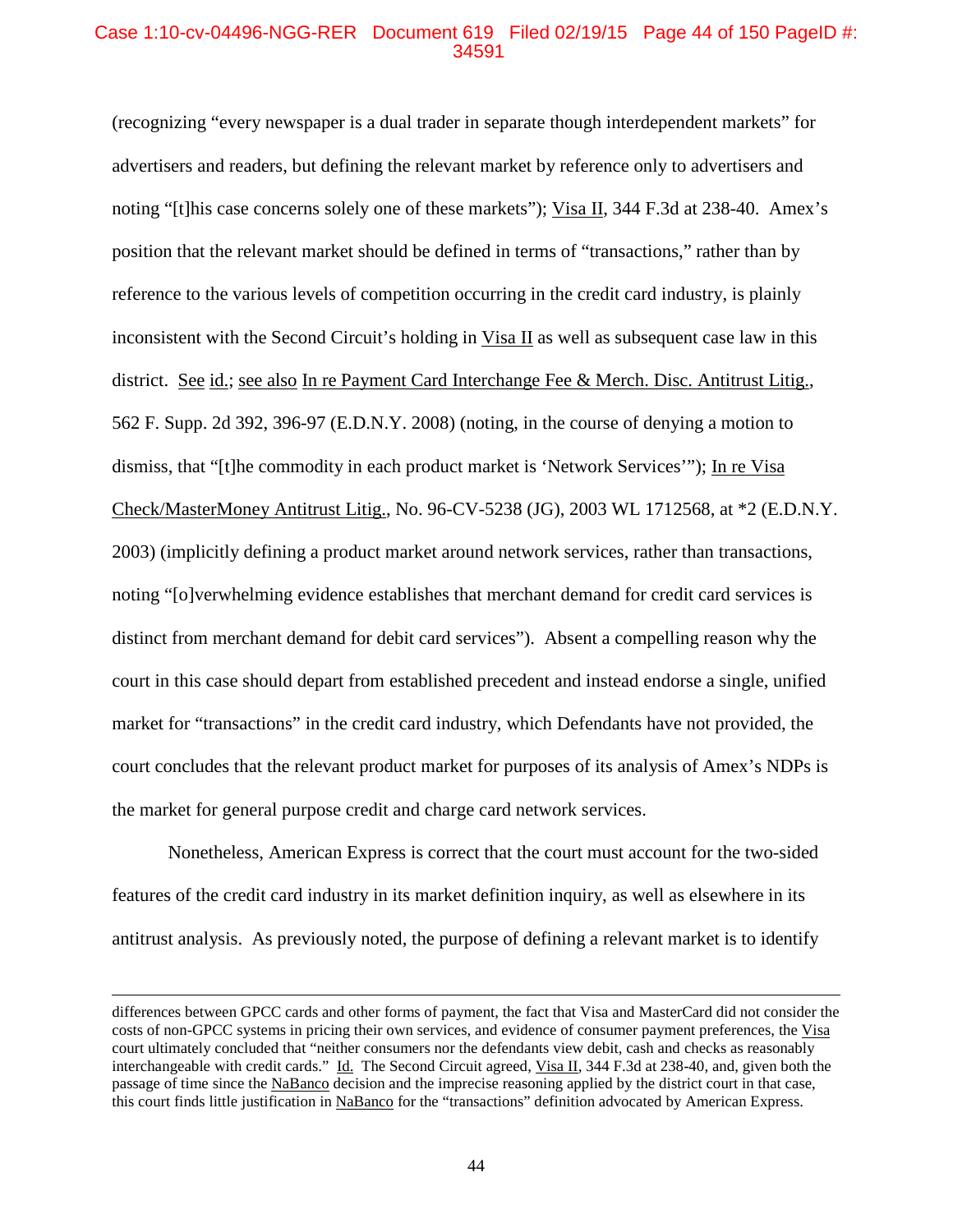# Case 1:10-cv-04496-NGG-RER Document 619 Filed 02/19/15 Page 45 of 150 PageID #: 34592

the competitive constraints on Defendants' business behavior, i.e., the substitute products, competitors, or other market forces that could potentially limit the anticompetitive effect of the competitive practice at issue. In the present context, the functional reality of a multi-sided platform must be taken into account, since the antitrust significance of a restraint that nominally affects conduct on only one side of the platform cannot be assessed without considering its impact on the other side of the platform. For example, a price increase imposed by a firm on only one set of consumers in a two-sided platform may appear profitable when one considers only the direct effect of that practice on demand among the targeted consumers. Yet in reality, the suppression of demand on one side of the market may, by virtue of indirect network effects, trigger a response among consumers on the other side of the platform that, on the whole, renders the practice unprofitable. See generally ABA, Market Definition at 445-52; Evans & Schmalensee (2007) at 173-75; Evans & Noel (2005) at 696-700.

As a result, rote application of the standard mechanical market definition exercises which were developed for single-sided markets—risks significantly overstating or understating the breadth of the relevant market. While these tools remain helpful to the court's definitional analysis, they must be applied in a manner that carefully accounts for the competitive realities in multi-sided platforms. Notwithstanding the two-sidedness of the credit card industry, however, the court finds inadequate cause to depart from the approach of the Second Circuit in Visa and accordingly defines the relevant market by reference to network services, rather than transactions.

### 2. Debit Network Services Are Not Reasonably Interchangeable

The evidence presented at trial also established that the relevant product market includes only general purpose credit and charge card network services, and does not extend to debit card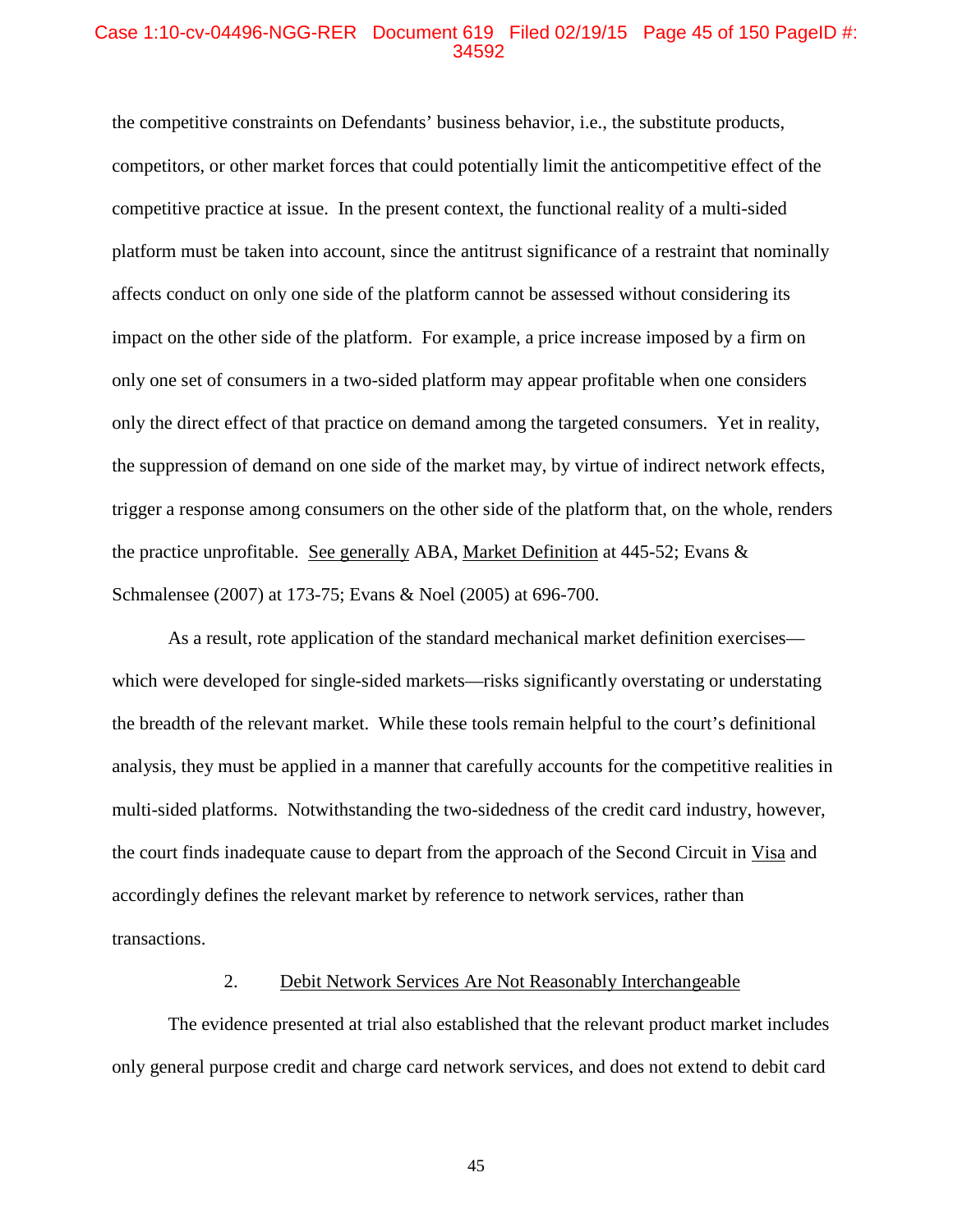## Case 1:10-cv-04496-NGG-RER Document 619 Filed 02/19/15 Page 46 of 150 PageID #: 34593

network services. Contrary to American Express's position at trial, the significant rise in spending among U.S. consumers on debit cards over the past decade has not rendered obsolete the determination in Visa that debit cards and GPCC cards, as well as their associated acceptance services, belong to separate antitrust markets. See Visa I, 163 F. Supp. 2d at 335-39; Visa II, 344 F.3d at 269 (noting "there are no products reasonably interchangeable . . . with the network services provided by the four major brands"). Exclusion of debit from the market is similarly consistent with American Express's public statements and litigation positions prior to initiation of this lawsuit. $^{14}$ 

Together with the thorough and convincing price sensitivity analysis conducted by Dr. Katz, the record developed at trial regarding the competitive realities in this marketplace including the limited substitutability of credit and debit services from the merchant's perspective, the various functional differences between the products, and empirical evidence suggesting low cross-elasticity of demand between the products—demonstrates that credit and debit have not become reasonably interchangeable in the decade since Visa. Both categories of evidence are discussed in turn below. Ultimately, there is no indication that merchants—the "relevant consumer" for defining the relevant product market in this case—historically have been or would be inclined to switch to debit network services (i.e., drop acceptance of credit cards) in response to rising prices in the GPCC card network services market, or that such substitution, if it did occur, would be sufficient to temper an exercise of market power therein.

 $14$  For example, prior to 2010, American Express consistently and repeatedly represented to courts, federal agencies, and its investors that it did not compete with debit card networks because of the limited substitutability between credit and debit. (See PX1408 at 22 (Amex 2009 Form 10-K) (noting "[t]he ability to substitute debit cards for credit and charge cards is limited); PX0106 ¶¶ 72, 152 (Compl., Am. Express Travel Related Servs. Co. v. Visa U.S.A., Inc., No. 04-CV-8967 (BSG) (DFE) (S.D.N.Y. Nov. 15, 2004) (ECF No. 1)); PX0254 at '641 (2005 presentation to Federal Reserve); PX0004 at '046 (2007 presentation to General Accountability Office noting "[w]e consider our market to be [GPCC] cards; debit is a different market"); see also PX2072 ¶ 200 (Defendants' expert, Dr. Gilbert, endorsing a market of "general-purpose credit and charge cards" in 2008); Tr. at 5160:14-5164:2 (Gilbert).)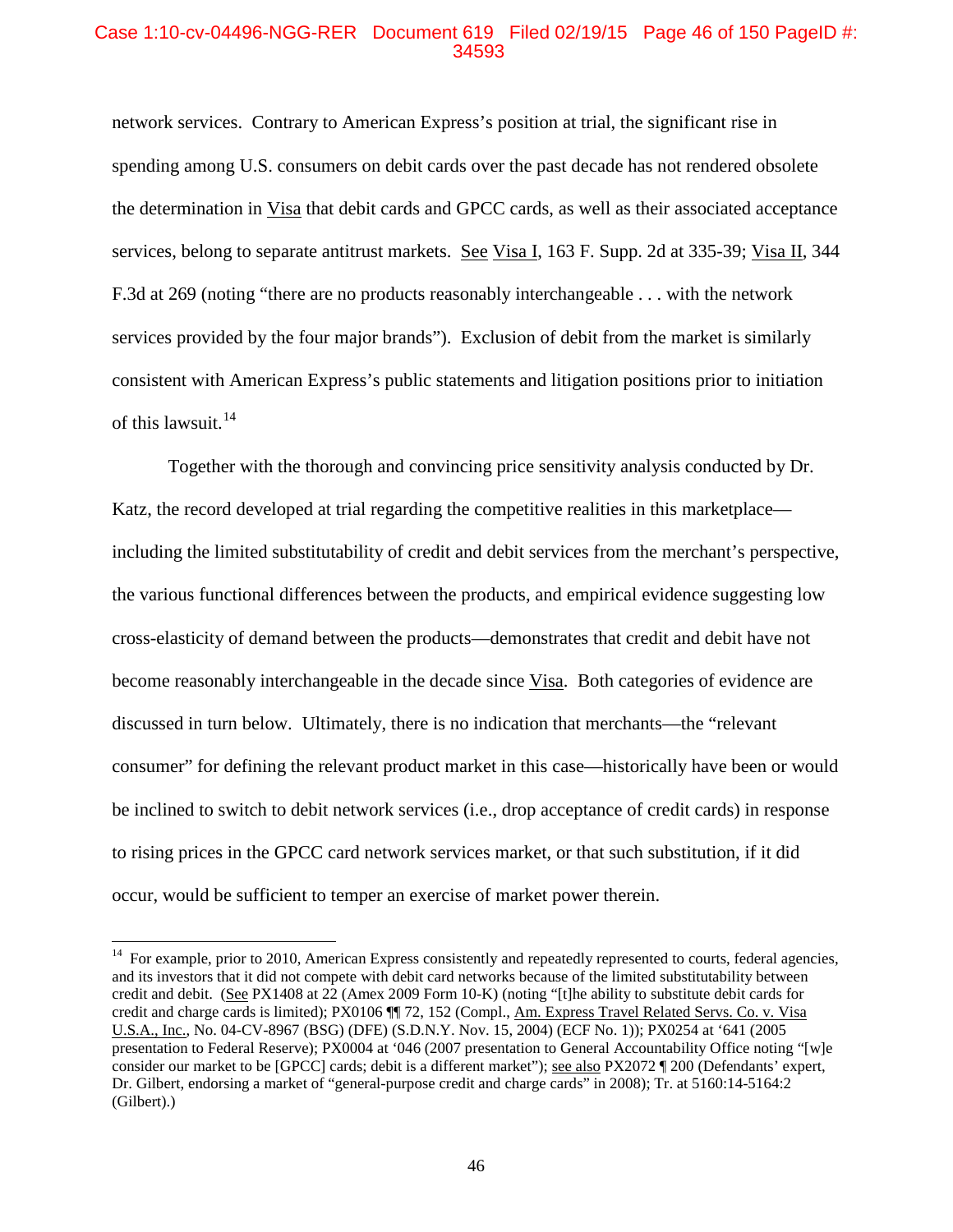## Case 1:10-cv-04496-NGG-RER Document 619 Filed 02/19/15 Page 47 of 150 PageID #: 34594

#### a. *Dr. Katz's Price Sensitivity Analysis*

In determining that the relevant market includes only general purpose credit and charge card network services, Dr. Katz applied the price sensitivity inquiry outlined in the Department of Justice and Federal Trade Commission Horizontal Merger Guidelines, which has been used routinely by courts in the Second Circuit as a means of applying the reasonable interchangeability standard. See U.S. Dep't of Justice & Fed. Trade Comm'n, Horizontal Merger Guidelines § 4.11 (2010) ("Merger Guidelines"); see also Todd, 275 F.3d at 202; AD/SAT, 181 F.3d at 228-29; Emigra Grp., LLC v. Fragomen, Del Rey, Bernsen & Loewy, LLP, 612 F. Supp. 2d 330, 352 (S.D.N.Y. 2009) (recognizing the Merger Guidelines as a "tool used to define a relevant market"). Under this test, a relevant product market is properly defined if a hypothetical profit-maximizing monopolist that is the only seller of the product(s) included in the proposed market could profitably impose a small but significant and non-transitory price increase ("SSNIP")—i.e., "without losing so many sales to other products that its price became unprofitable." Visa I, 163 F. Supp. 2d at 335; see also Emigra Grp., 612 F. Supp. 2d at 352. By contrast, if buyers are able and inclined to switch away from the product(s) in numbers sufficient to render the SSNIP unprofitable, the proposed market definition likely needs to be expanded.

Recognizing that a substantial portion of the discount fees charged to merchants is passed through to card issuers in the form of interchange—or, in the case of American Express's proprietary channel, to the issuing side of its business—Dr. Katz first tested the viability of his proposed network services market using a SSNIP applied to the network or "switch" fee. (Tr. at 3914:25-3915:11 (Katz); PX2702 at 56, 59.) The network fee, which is the price charged by the network for clearing a given transaction, may be thought of as a two-sided price; that is, by offsetting the discount fees collected from merchants (via acquirers) with the amount passed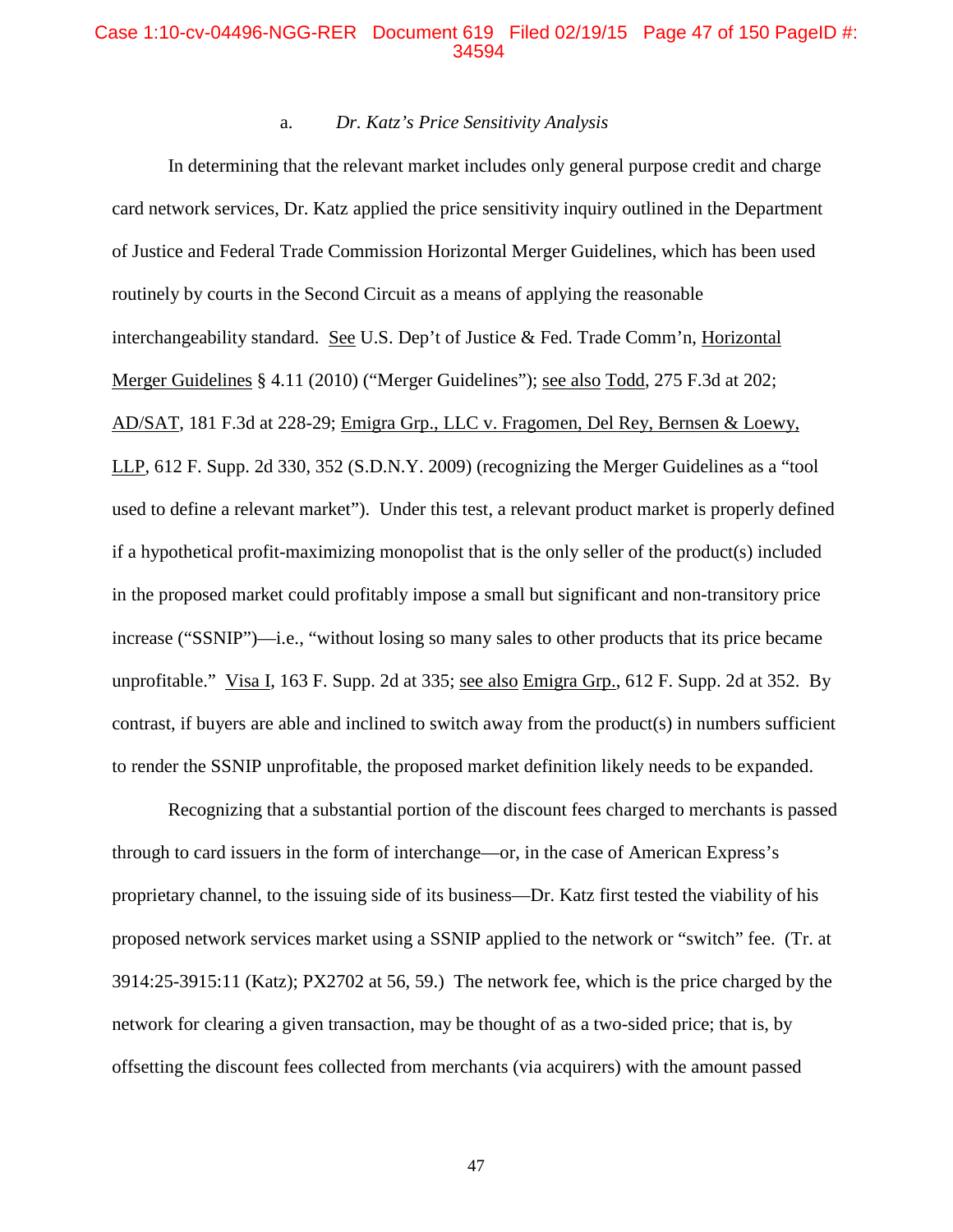# Case 1:10-cv-04496-NGG-RER Document 619 Filed 02/19/15 Page 48 of 150 PageID #: 34595

through to issuers (and ultimately to cardholders), an analyst may approximate the amount retained by the monopolist network as the price for intermediating each transaction. Using an analysis performed by American Express that compared its network business to those of Visa and MasterCard, Dr. Katz calculated that a 10% increase in the network fee charged by a monopolist with a 100% price-cost margin would have to experience a reduction in charge volume by over 9.1% in order to be unprofitable. (Tr. at 3915:12-3917:11, 3922:9-3923:23 (Katz); DX2702 at 59.) Both the size of the SSNIP and extreme margin assumed by Dr. Katz, which maximizes the "pain" to the network associated with merchant substitution away from GPCC network services, ensured a conservative application of this test. (Tr. at 3922:14-20  $(Katz).$ 

Dr. Katz additionally considered the effect of a SSNIP on the average merchant discount rate, appreciating that merchants' acceptance decisions are driven by the full price paid for accepting credit cards and not just the relatively small network component of that price. (Tr. at 3924:3-24 (Katz) (describing his "belt and suspenders approach" to market definition); PX2702 at 61.) Using the difference between Amex's average discount rate and the pass-through rate it pays to third-party issuers as a conservative estimate for Amex's gross margin, Dr. Katz calculated that a 5% SSNIP applied to the overall discount rate charged to merchants by a monopolist would be profitable unless such an increase resulted in a 23% decrease in credit and charge card volume across all merchant segments. (Tr. at 3924:3-24 (Katz).) As this inquiry focused on only the merchant side of the GPCC platform, Dr. Katz accounted for the two-sided features at play in this system by (1) assuming that the price charged to cardholders (or the rewards given) via the issuing bank remained unchanged and (2) allowing for the possibility that the SSNIP might result in cross-platform feedback effects. (Id. at 3904:2-10 (Katz) (noting his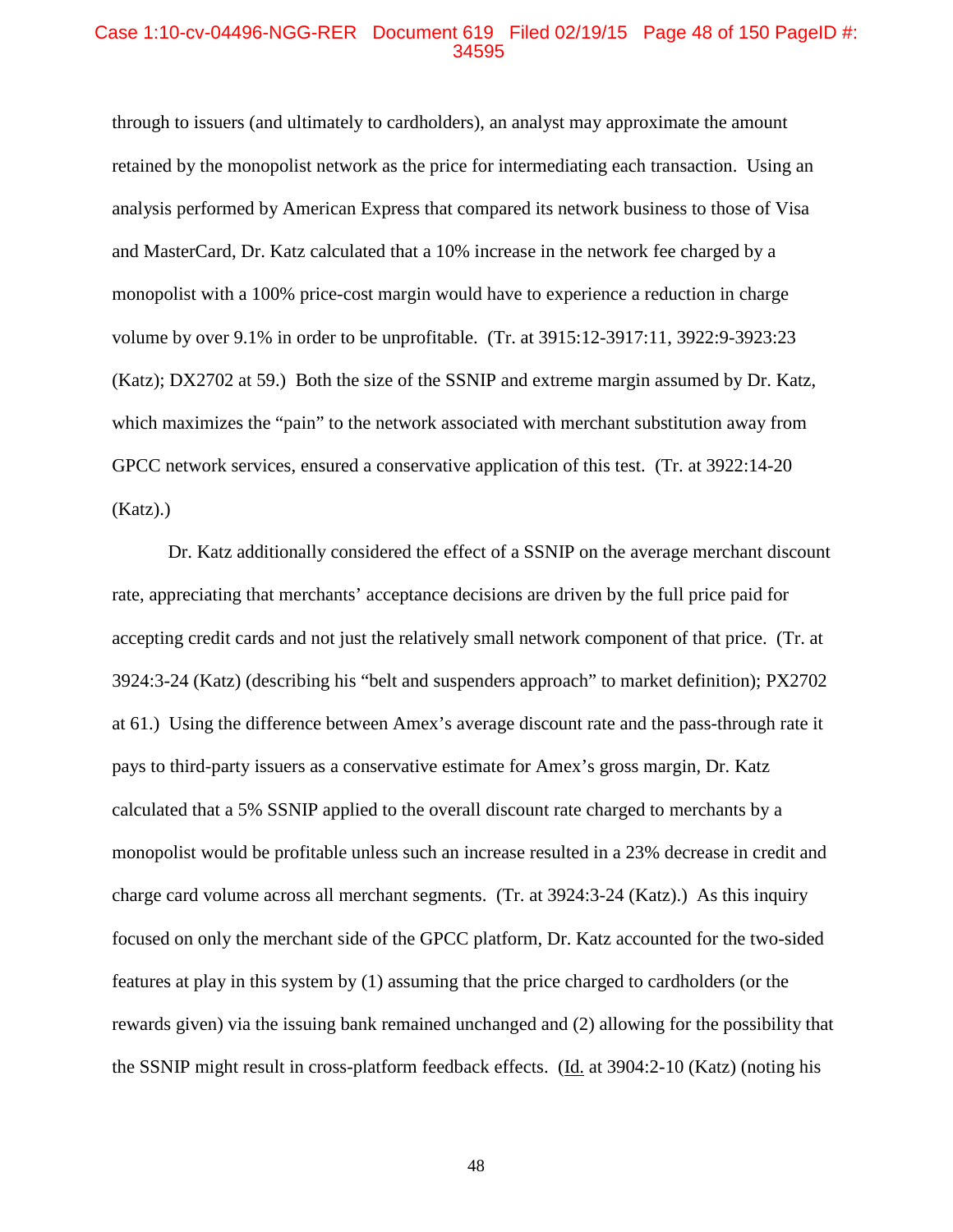# Case 1:10-cv-04496-NGG-RER Document 619 Filed 02/19/15 Page 49 of 150 PageID #: 34596

analysis is "sensitive to the fact that we're dealing with two-sided platforms here"); see also id. at 5177:8-5178:12 (Gilbert) (testifying that one way to adapt the hypothetical monopolist test to the two-sided context is to raise price to one side and hold the price to the other side constant).)

The profitability of a price increase in the network services market is ultimately determined by how much charge volume would be lost to other payment systems in response. Though, as a general matter, merchants and their customers jointly make the decision of which method of payment is used for any given transaction, the customer neither sees nor pays the additional cost when networks increase the price of network services to merchants (other than in the form of higher retail prices, which are paid by all consumers); thus, the customer cannot be expected to initiate substitution in the first instance. Instead, the "relevant consumer" for purposes of assessing price sensitivity in the proposed market and for identifying reasonably interchangeable substitute products is the merchant. (Tr. at 3864:21-3865:6 (Katz).) The merchant has two choices when faced with an increase in the price of network services: (1) It can attempt to steer its customers to other forms of payment to the extent permissible by law, including untargeted discounting to debit cards under the Durbin Amendment; or, and more importantly with respect to the court's market definition analysis in this case, (2) it can defect from the network and cease accepting credit cards entirely. (Tr. at 3864:21-3865:25 (Katz).)

The court concurs in Dr. Katz's determination that it is implausible that merchants accounting for either 9.1% or 23% of all credit and charge card volume in the United States would cease to accept credit cards in the face of either a 3 basis point (10% SSNIP to the network fee) or 13 basis point (5% SSNIP to the average discount rate) increase in the total price charged by the network, respectively. (Id. at 3922:22-3924:24 (Katz); PX2702 at 60-61; see also Tr. at 3917:23-3919:15 (Katz).) Dr. Katz further determined, and the court agrees, that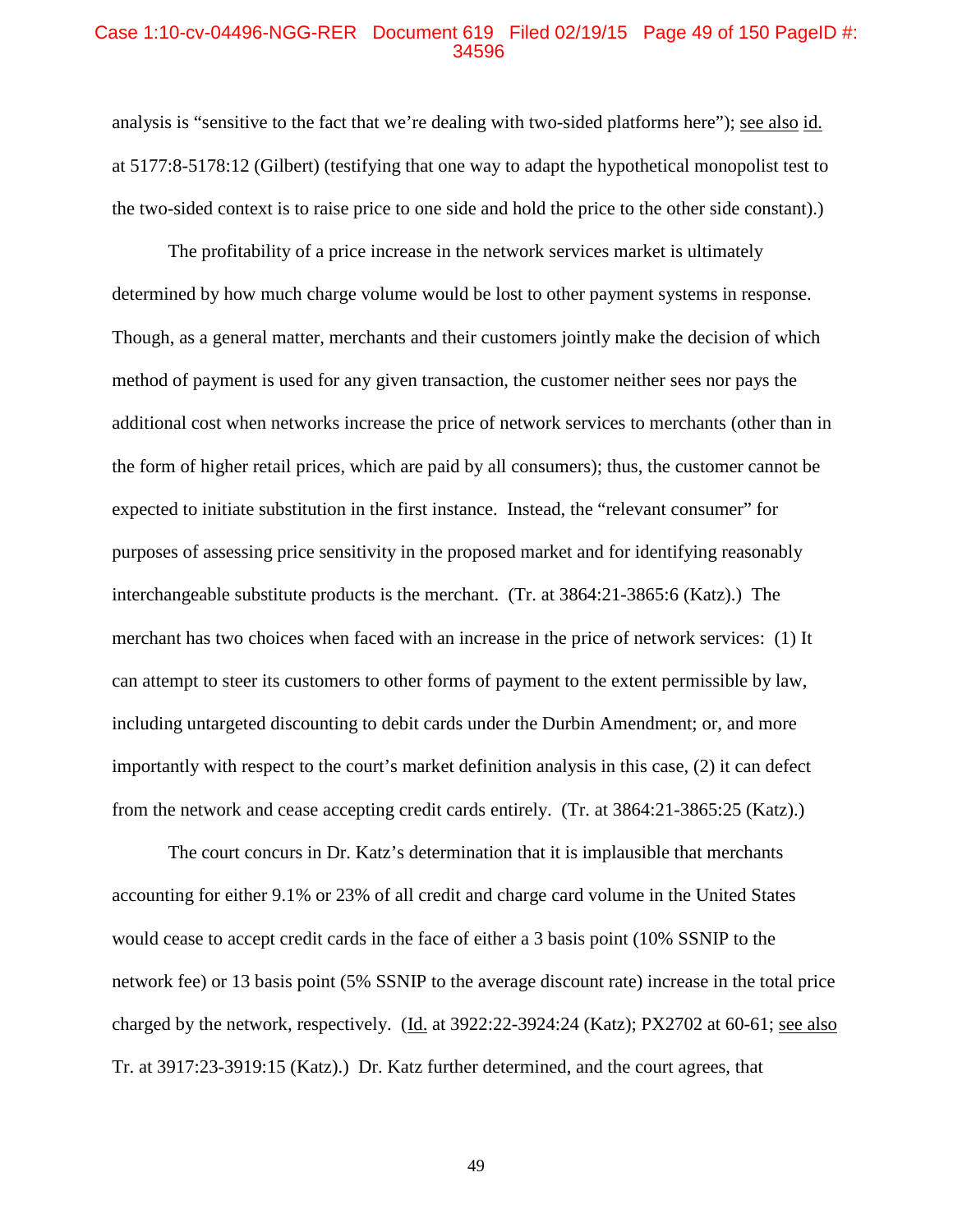# Case 1:10-cv-04496-NGG-RER Document 619 Filed 02/19/15 Page 50 of 150 PageID #: 34597

untargeted discounting to debit is unlikely to serve as a meaningful constraint on a monopolist's prices. (Tr. at 3866:3-3867:22 (Katz) (noting untargeted discounting is unlikely to be a costeffective response to increased prices for GPCC network services due to merchants' inability to distinguish those customers who would have used debit without the offered incentive).) However, because merchant demand for network services is derived from cardholders' desire to pay with credit and charge products, the decision to stop accepting GPCC cards is strongly influenced by the payment preferences of the merchant's customers, and their willingness to switch to other products. (See, e.g., id. at 3875:12-18 (Katz).)

In weighing whether to defect from credit and charge card acceptance in response to higher discount fees, each merchant will likely conduct its own cost-benefit analysis. A rational economic actor would be willing to drop credit card acceptance only if the incremental profit earned on transactions that could be successfully switched to other methods of payment (i.e., the cost difference between GPCC cards and the less expensive form of payment) would be greater than the losses associated with those customers who would shop elsewhere or spend less if they could not pay with a credit or charge card. (Tr. at 3867:23-3871:24 (Katz).) Because the merchant's profit margin is likely to significantly exceed the price differential between credit and other forms of payment, however, the foregone profits associated with each transaction lost to a competitor because the merchant no longer accepts credit will significantly exceed the per transaction savings realized from successfully shifting a customer to a less expensive payment method. (Id. at 3870:23-3872:5 (Katz); see also PX2702 at 35 (demonstrative); PX0111 at '826 (Amex using similar logic in convincing merchants to accept its premium rates).) As a result, and as Dr. Katz noted in his testimony, a merchant would need to lose relatively little business associated with those customers who insist on using their credit cards in order to conclude that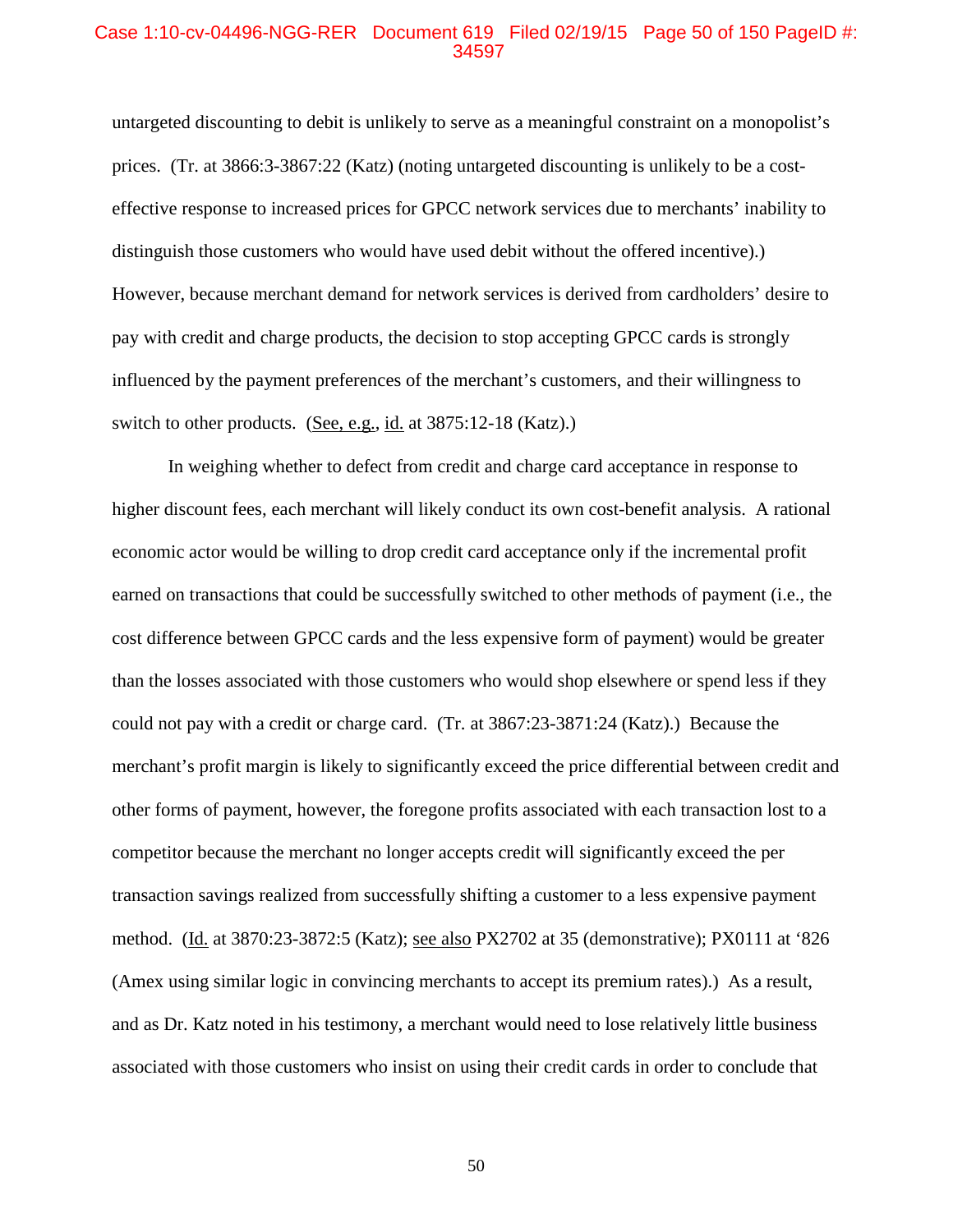# Case 1:10-cv-04496-NGG-RER Document 619 Filed 02/19/15 Page 51 of 150 PageID #: 34598

"the economically rational thing to d[o] is to keep accepting credit and charge cards." (Tr. at 3871:20-24 (Katz).)

The merchant's decision to switch away from GPCC network services, therefore, is largely driven by its estimate of its credit-insistent customers. (Id. at 3867:23-3871:24, 3875:14- 3876:1, 3899:18-3901:19 (Katz); see also PX0111 at '826; Tr. at 3872:8-3874:12 (Katz) (Amex employs similar logic in negotiating with its merchants).) Based on American Express's own estimates of insistence levels among its cardholder base—and the reasonable assumption that the percentage of credit-loyal customers would significantly exceed the percentage of Amex-loyal customers (see Tr. at 3896:10-3898:10 (Katz) (noting Amex cardholders may be prompted to use another GPCC card, which they likely carry given the ubiquity of Visa and MasterCard, but may not be as easily switched from GPCC cards to another form of payment entirely); PX1240 at '103; PX2702 at 48)—Dr. Katz concluded that it was extremely unlikely that merchant attrition would reach the thresholds necessary to render either SSNIP unprofitable (see Tr. at 3917:20- 3919:15, 3922:22-3924:24 (Katz)). Similarly, data of individual customers' spending patterns (correlated using loyalty card numbers) collected from five of the nation's largest supermarkets and drugstores indicates that approximately 25% to 35% of customers shopping at these merchants exclusively use a GPCC card. (See DX7828 at 31; see also Tr. at 3893:2-3894:24 (Katz) (describing these customers as the "set of people that are loyal to credit, and that the merchant would be concerned about losing if it were to decide not to accept credit cards").) This credit-insistent business would be put at risk by dropping acceptance of GPCC cards altogether. Moreover, the determination that merchant attrition is unlikely to reach levels necessary to render the SSNIPs unprofitable is confirmed by the quantitative evidence showing the response among merchants to the actual price increases imposed by American Express during its Value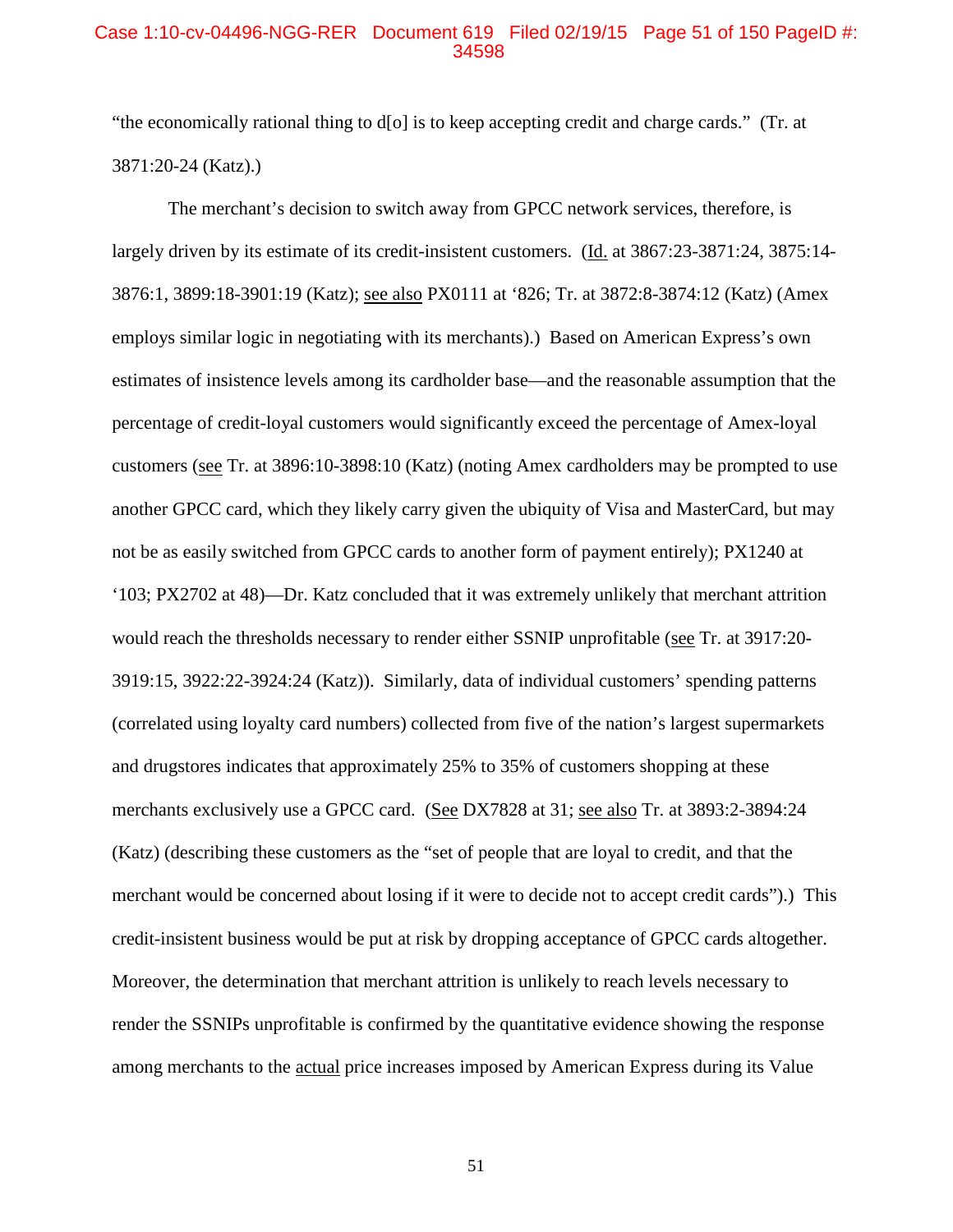## Case 1:10-cv-04496-NGG-RER Document 619 Filed 02/19/15 Page 52 of 150 PageID #: 34599

Recapture initiative, see infra Part IV.C.1, as well as the effect—or rather, lack thereof—on GPCC card network services prices following the decline of debit network prices under the Durbin Amendment, see infra Part III.A.2.b.

As in Visa, however, there is limited direct quantitative evidence in the record from which the court might make a definitive calculation of either merchants' or cardholders' sensitivity to pricing changes in the network services market.<sup>15</sup> Notwithstanding this difficulty, the court is persuaded by Dr. Katz's logical and thorough analyses of likely merchant responses to a monopolist's imposition of a SSNIP in the proposed product market, and finds it highly unlikely that merchant attrition resulting from such a move would be sufficient to render it unprofitable, given the high rates of credit-insistent spend merchants would place at risk by switching away from credit card acceptance. See Emigra Grp., 612 F. Supp. 2d at 352 (acknowledging that "[d]irect evidence of cross-elasticity of demand is rare," and requiring courts instead "to look to a number of 'criteria designed to focus, directly or indirectly, on crosselasticity'" (citation omitted)). Yet the court's determination that the applicable product market does not include debit network services is not premised solely on a formalistic implementation of the reasonable interchangeability standard, particularly in light of the complexities introduced into this analysis by the two-sided nature of the GPCC platform, and the varying levels of vertical integration that may tend to obscure market realities. See Evans & Noel (2005) at 696

<sup>&</sup>lt;sup>15</sup> Defendants dispute the probative value of Dr. Katz's application of the SSNIP test in this case due to a lack of concrete quantitative data on price sensitivity among cardholders and merchants, noting instead that Dr. Katz's analysis is merely "another way of expressing one's judgment about the qualitative evidence." (Tr. at 6219:18- 6221:4 (Bernheim).) The court disagrees. While there is limited direct quantitative data on price sensitivity among cardholders or merchants, the court finds Dr. Katz's analysis to be both carefully executed and persuasive. Emigra Grp., 612 F. Supp. 2d at 352 ("Direct evidence of cross-elasticity of demand is rare."). Moreover, the more pragmatic, factual analysis Defendants favor also supports Dr. Katz's proposed market definition. See infra Part III.A.2.b. Nor does the court find fault in Dr. Katz's decision to begin his SSNIP analysis by assuming a test market equivalent to that adopted by the district court and Second Circuit in Visa, namely, the market for general purpose credit and charge card network services, rather than beginning with a single-brand market for American Express cards alone. (See Tr. at 4057:10-23, 4059:11-24 (Katz).)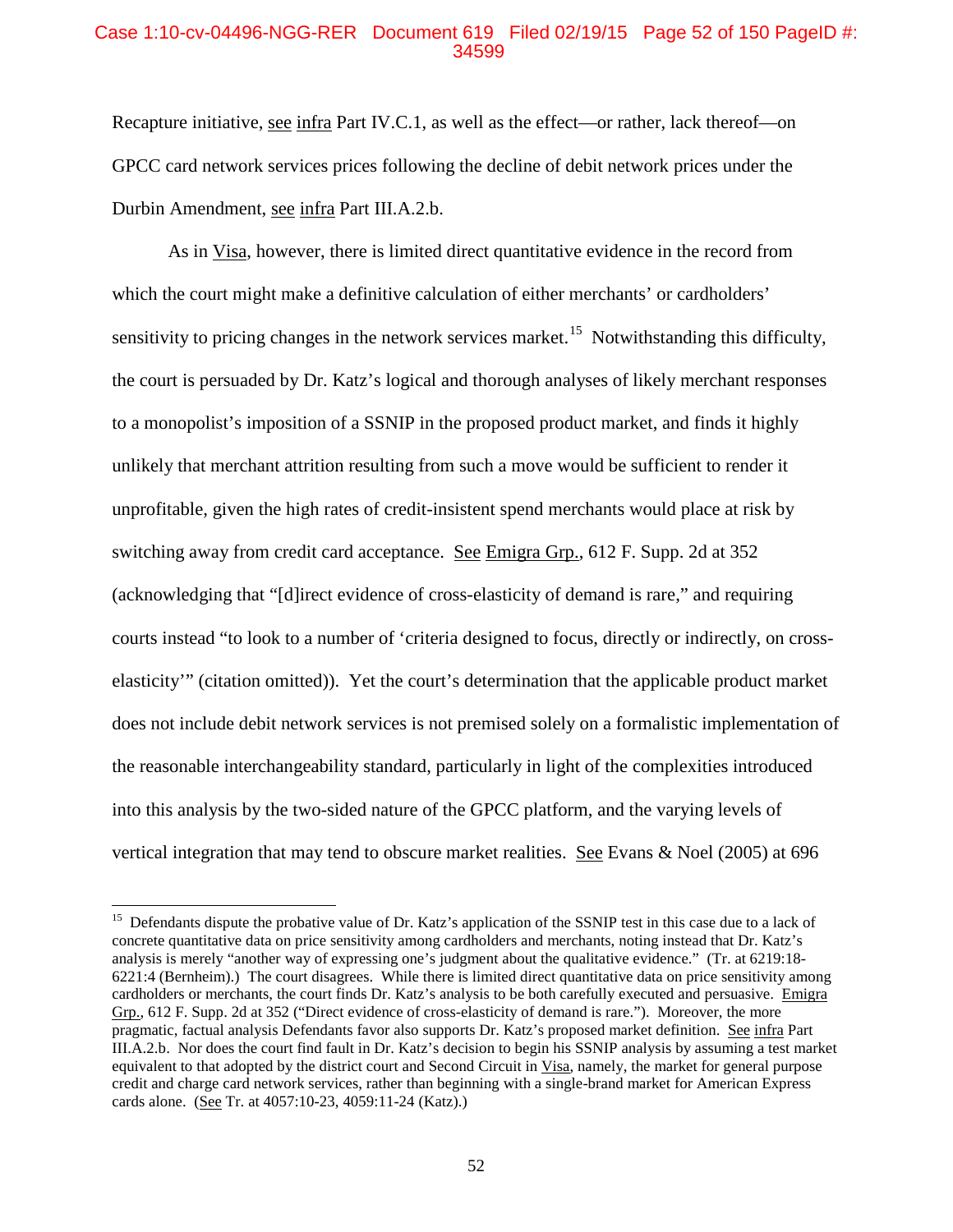### Case 1:10-cv-04496-NGG-RER Document 619 Filed 02/19/15 Page 53 of 150 PageID #: 34600

(urging caution when defining antitrust markets in two-sided platforms, noting "mechanical market definition exercises are particularly likely to obscure market realities" given the complexity of such systems).

### b. *Competitive Realities in the Network Services Market*

The "pragmatic, factual approach" to market definition advocated by American Express, which relies on evidence of the "actual dynamics of the market" rather than concrete data regarding cross-elasticity, confirms Dr. Katz's analysis and provides further support for the court's determination that debit cards and their related acceptance services are not reasonably interchangeable with credit and charge products. See Brown Shoe, 370 U.S. at 336 (noting courts should apply "a pragmatic, factual approach to the definition of the relevant market and not a formalistic, legalistic one"); Geneva Pharm., 386 F.3d at 495-500 (noting that in defining product markets, "[t]he emphasis always is on the actual dynamics of the market rather than rote application of any formula").

In the decade since Visa, the payment systems market has undergone a significant evolution as consumers are increasingly using their debit cards to purchase goods and services at the point of sale. The number of households carrying debit cards has more than quadrupled since 1995, and today nearly as much purchase volume flows across debit networks as across GPCC networks. (Tr. at 6227:2-6228:10 (Bernheim); DX7828 at 10-11.) To American Express, debit's dramatic growth over the past decade, together with new data that purport to show both an increased willingness among customers to use their debit and GPCC cards interchangeably and also greater alignment between cardholders' perceptions of these two platforms, provides evidence that the product markets used in Visa are no longer viable and that debit must be included in the relevant product market in this case. But the market in this case cannot be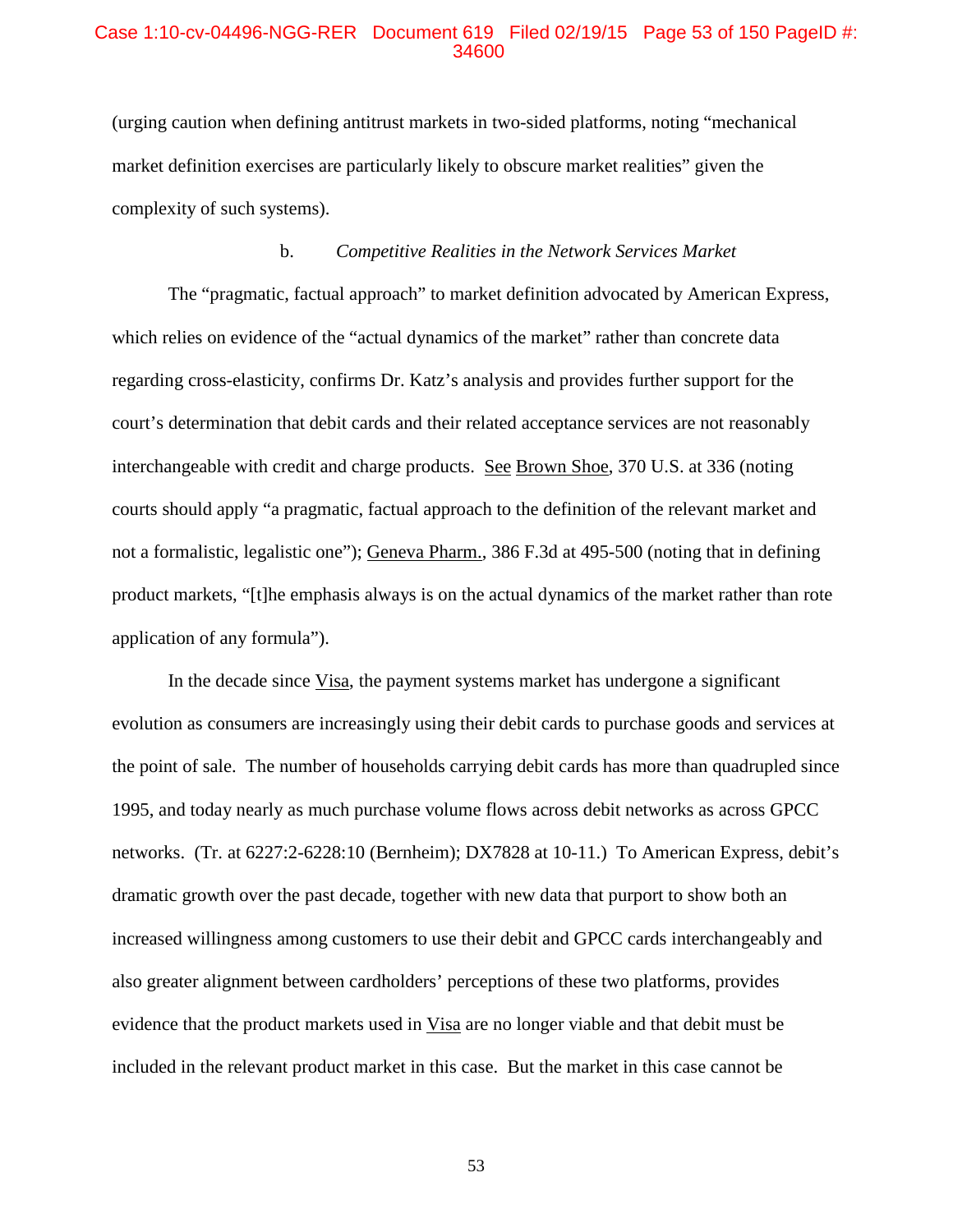# Case 1:10-cv-04496-NGG-RER Document 619 Filed 02/19/15 Page 54 of 150 PageID #: 34601

defined solely by reference to cardholders' views on substitutability between debit and GPCC cards at the point of sale, as customers' preferences are relevant only insofar as they provide insight into how merchants might respond to a price increase as to credit and charge cards. Instead, the critical question for the court is whether debit card network services are reasonably interchangeable with GPCC network services from the merchant's perspective such that they impose some form of competitive discipline on the suppliers of the latter, such as American Express, Visa, and MasterCard.<sup>16</sup> While merchants' acceptance decisions are primarily driven by customer preferences, it is essential to recognize that other characteristics of credit and debit acceptance services are also material to that calculus, including training costs, speed of pay, and customer service. (See Tr. at 3831:22-3832:8 (Katz).) For the following reasons, the court finds that the actual dynamics in the marketplace for network services confirm that debit is properly excluded from the relevant product market in this case.

First, the record suggests a prevailing view among the GPCC card networks themselves that debit cards and acceptance services do not meaningfully affect the prices they charge to their merchants. See Brown Shoe, 370 U.S. at 325 (noting that among the "practical indicia" of reasonable interchangeability are "industry or public recognition of the [proposed market or] submarket as a separate economic entity" and whether "distinct prices" are charged); Geneva

<sup>&</sup>lt;sup>16</sup> Dr. Bernheim's conclusions, to the contrary, focused almost entirely on cardholders' inclination to substitute between credit and debit products, which, while certainly relevant to the reasonable interchangeability of the associated acceptance services from a merchant's perspective, does not tell the whole story. For example, Dr. Bernheim analyzed data regarding individual customers' spending patterns at specific supermarkets and drugstores, which showed that some customers were switching between debit and credit products, even when shopping at the same merchant. (Tr. at 6261:12-6262:15, 6267:4-6269:5 (Bernheim); DX7828 at 31-33, 35-36.) But Dr. Bernheim made no attempt to link that substitution to changes in the price for network services (see Tr. at 6635:22-6636:23 (Katz)), and did not explain why between two-thirds and three-quarters of the customers whose spending patterns were analyzed used only credit or debit and did not switch between the two forms of payment. (Id.) Defendants' expert also cited new data from a survey conducted by the Boston Federal Reserve to illustrate the changing perceptions of credit and debit products (id. at 6237:21-6244:3, 6248:22-6249:17 (Bernheim); DX7828 at 26), but his analysis appears to have overstated the significance of the shift in consumer attitudes (see id. at 6641:4-6643:15 (Katz)). For the reasons set forth here and in the remainder of this section, the court finds Dr. Bernheim's and Defendants' arguments concerning debit's inclusion in the relevant market to be unpersuasive.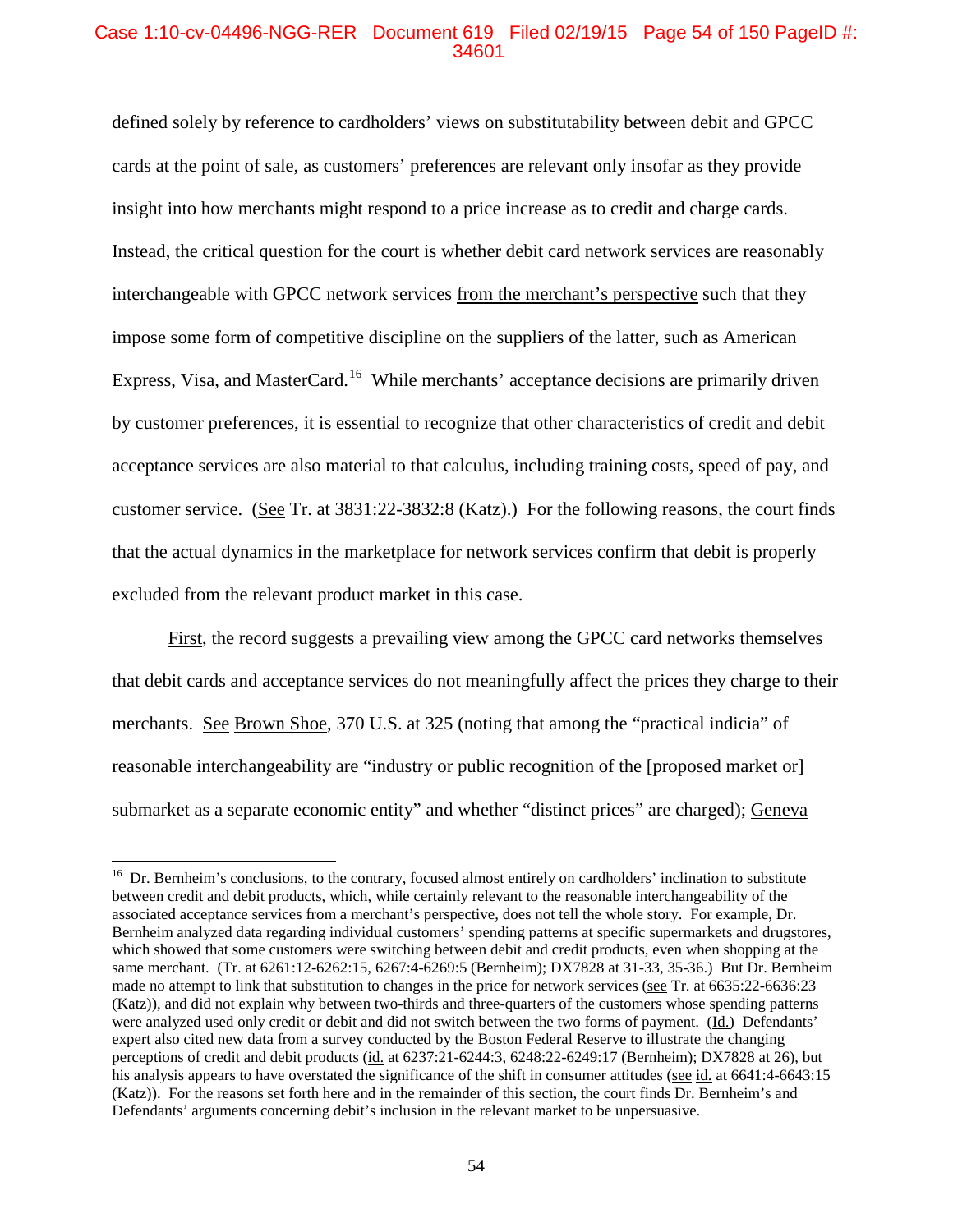#### Case 1:10-cv-04496-NGG-RER Document 619 Filed 02/19/15 Page 55 of 150 PageID #: 34602

Pharm., 386 F.3d at 496; Emigra Grp., 612 F. Supp. 2d at 356 ("'[E]vidence of industry or public recognition of [a proposed market or] submarket as a separate economic unit' is important in determining its relevance for antitrust purposes 'because we assume that economic actors usually have accurate perceptions of economic realities.'" (internal citation and quotation marks omitted) (alterations in original)). American Express, for example, sets its pricing tables for each merchant segment by reference to Visa's and MasterCard's all-in credit card rates, not their debit card rates or blended credit/debit rates. (Tr. at 2562:16-2563:3, 2564:17-2565:4 (Funda/Amex); PX1240 at '091 (illustrative pricing methodology).) As explained by the American Express executive responsible for global merchant pricing, the company's pricing methodology compares Amex's discount rates to the all-in credit rates for Visa and MasterCard, rather than their blended credit/debit rates, because credit possesses "a sufficiently different feature set" when compared to debit and "a sufficiently different cost structure . . . [such] that it should be priced on its own merits and not combined with debit." (Tr. 2730:17-23 (Funda/Amex).) Indeed, there is very little indication in the record that American Express views its merchant pricing as being constrained by debit rates. Discover, which offers both debit and credit products, similarly does not consider the price of debit services when setting merchant pricing for its credit card network services. (See id. at 818:16-23 (Hochschild/Discover).) American Express additionally rebuffs attempts by merchants to compare its higher discount rates to blended credit/debit rates charged by Visa and MasterCard, and instead recommends that merchants compare Amex's pricing against its competitors only "on a credit to credit basis." (See PX0010 ("[Amex] made it clear we do not compete with debit so we didn't include it in [the rate] analysis."); PX1110 at '311 (recommending that merchants consider Amex's pricing premium only against what they "pay for similar Visa/MasterCard credit cards"); <u>see also</u> PX0068 at '514 (in a meeting with one large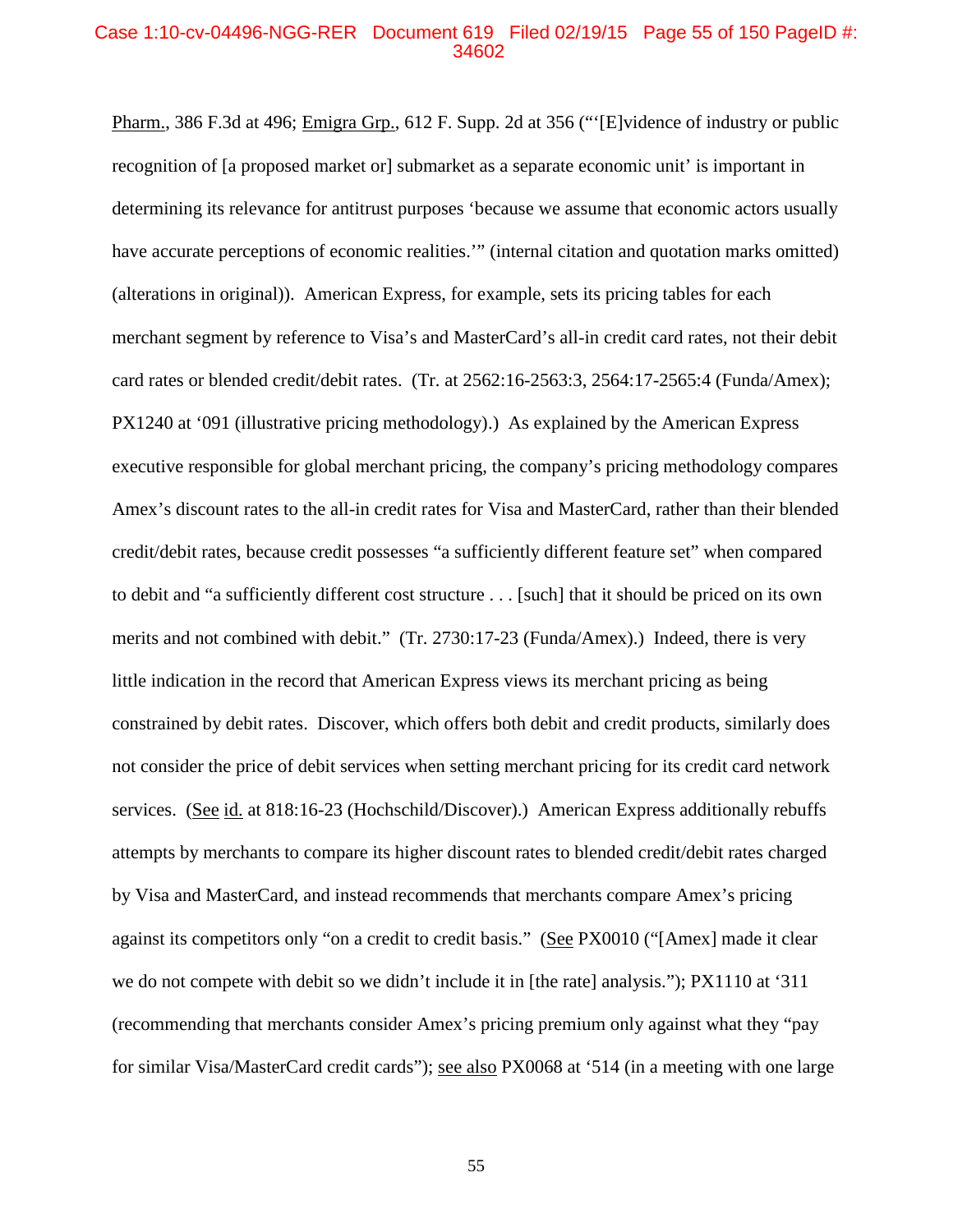### Case 1:10-cv-04496-NGG-RER Document 619 Filed 02/19/15 Page 56 of 150 PageID #: 34603

retailer, Amex representatives explained that comparing Amex to Visa and MasterCard "on a credit to credit basis" is "a more accurate comparison" than a comparison including debit).)

Second, with regard to the cardholder side of the platform, product substitution at the point of sale is limited by the core functional differences between debit and GPCC cards. See Brown Shoe, 370 U.S. at 325 (considering indicia such as the "product's peculiar characteristics and uses" and where the products have "distinct customers"). Debit cards are "pay now" products, allowing cardholders to make purchases using the funds deposited in their linked demand deposit accounts. (See PX1408 at 22 (Amex 2009 Form 10-K).) Credit cards, by contrast, are "pay later" products by virtue of the attached credit facility; cardholders may pay for their purchases in the future and carry a balance beyond the month in which a purchase was made. Similarly, charge cards enable customers to defer payment by virtue of the float, and increasingly allow cardholders to carry a balance forward to the next billing cycle. See supra Part I.A. Put simply, debit cards enable consumers to deduct from their existing funds—similar to checks—while spending on credit and charge cards results in an accruing balance that can be paid in the future. GPCC cards also offer an array of ancillary benefits to cardholders that typically are not offered on debit cards, including robust rewards programs. (Tr. at 3880:19- 3883:6 (Katz).)

While debit and GPCC network services need not be perfect substitutes to be included in the same product market, see AD/SAT, 181 F.3d at 227-28, American Express has itself acknowledged that the functional differences between these two payment systems limit their interchangeability at the point of sale<sup>17</sup> and affect customers' spending behaviors. For example,

<sup>&</sup>lt;sup>17</sup> Indeed, in the last Form 10-K filed by American Express before initiation of this lawsuit, the company publicly acknowledged that "[t]he ability to substitute debit cards for credit and charge cards is limited because there is no credit extended and the consumer must have sufficient funds in his or her demand deposit account to pay for the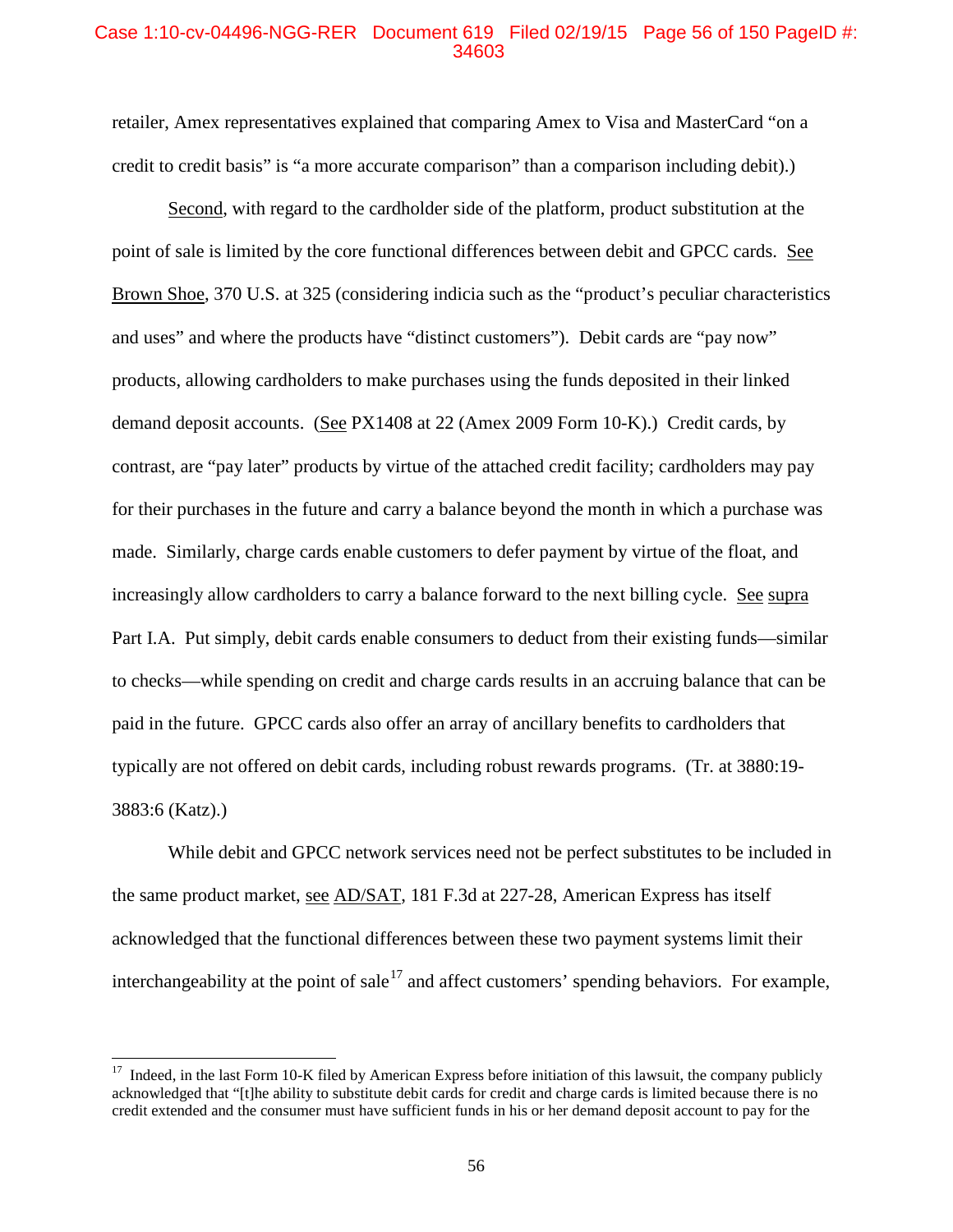# Case 1:10-cv-04496-NGG-RER Document 619 Filed 02/19/15 Page 57 of 150 PageID #: 34604

many consumers compartmentalize or tailor their spending to some degree on their GPCC or debit cards depending on the type or size of a transaction. (Tr. at 754:9-24 (Quagliata/Amex) (recognizing that "many people compartmentalize their spend . . . us[ing] different products for different reasons"), 3701:1-3703:5, 3744:7-3745:5 (Silverman/Amex); see also id. at 819:17- 820:5 (Hochschild/Discover) (testifying to the compartmentalization phenomenon in the payment card industry).) According to one study performed by American Express, consumers tend to use their debit cards "when a purchase feels mundane or 'everyday'" or when a "purchase falls below a personal threshold (anywhere from \$20-\$200)." (See PX2543 at '624, '634, '643 (indicating approximately 40% of Amex cardholders compartmentalize between credit and debit to some degree); see also Tr. at 3885:19-3889:10 (Katz) (tailoring is affected by the characteristics of both the consumer and the transaction); PX2702 at 42-47; Tr. at 6122:10-15, 6151:23-6152:6 (Mitchell/Official Payments) (noting Official Payments's customers tend to use debit on purchases below \$300, and credit or charge on purchases above that amount); DX7828 at 30 (median transaction size on debit is approximately 25% lower than on GPCC cards).) Conversely, cardholders are more likely to put luxury or big-ticket purchases on their credit or charge cards. (See, e.g., Tr. at 563:22-564:24 (Bouchard/Sears), 1231:25-1232:12 (Kimmet/Home Depot); PX2702 at 43.) Business travelers likewise tend to use GPCC products when making purchases at T&E merchants in order to benefit from the deferred payment options while awaiting reimbursement by their employers. (See id. at 251:10-22 (Thiel/Alaska Airlines), 5908:2-18 (Flueck/Starwood Hotels).)

Though consumers in the United States are undeniably turning to debit cards with greater frequency than in the past—which, in the court's view, may be attributable in part to shifting

purchase at the time of the transaction, as opposed to charge cards where payment is due at the end of the month or credit cards where payment can be extended over a period of time." (PX1408 at 22 (Amex 2009 Form 10-K).)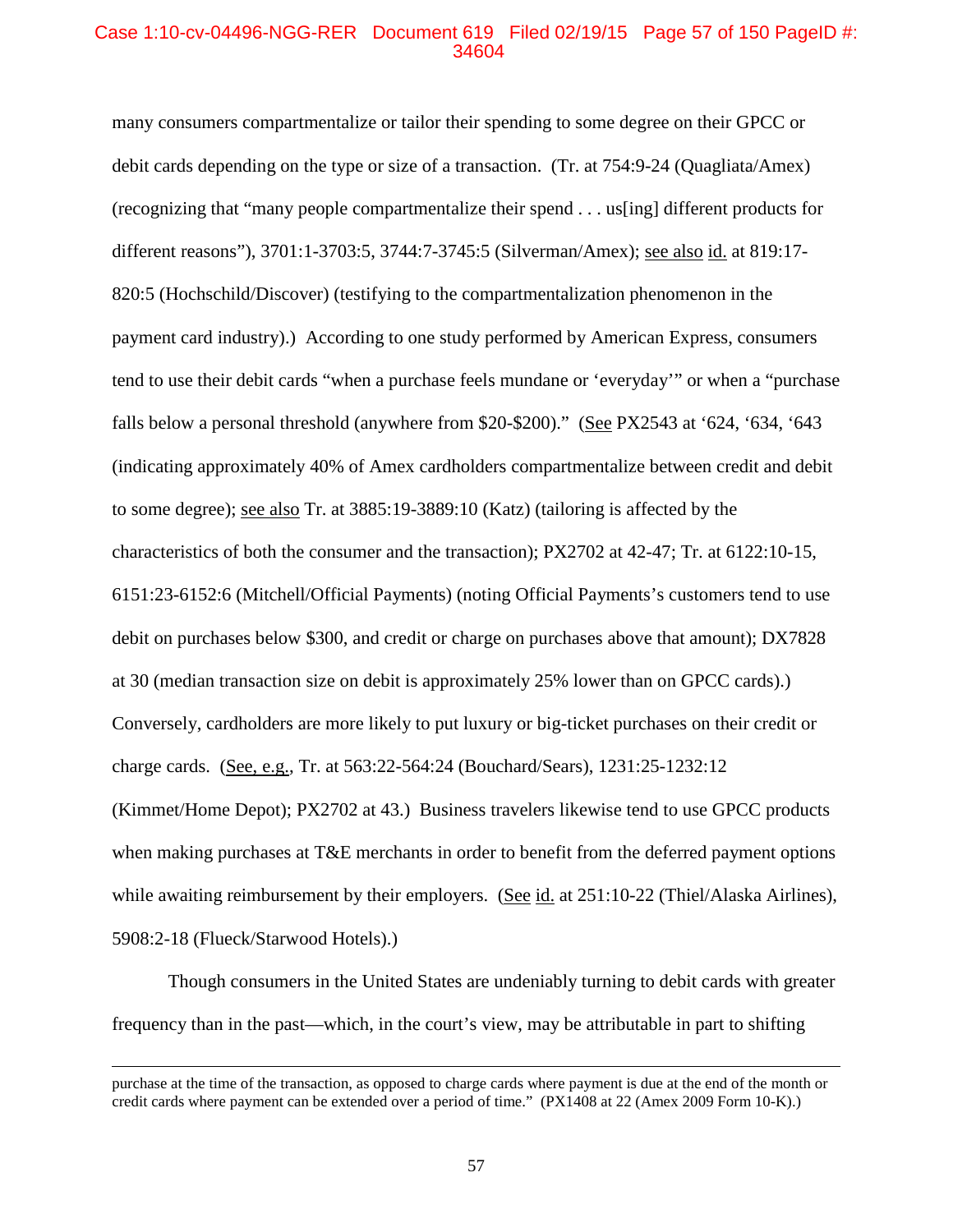### Case 1:10-cv-04496-NGG-RER Document 619 Filed 02/19/15 Page 58 of 150 PageID #: 34605

attitudes toward credit in the wake of the Great Recession—the functional differences between debit and credit cards have not changed since the decisions in Visa. Merchants recognize that these qualitative differences influence customer payment behavior, and that the resulting spending patterns limit their ability to switch away from GPCC acceptance. (See, e.g., Tr. at 387:8-388:7 (Robinson/Ikea) (recognizing that Ikea's "experience has shown us different customers[] have different payment preferences, and we have to offer those choices," and discussing various rationales customers might use when compartmentalizing spend), 564:13- 565:9 (Bouchard/Sears) (testifying that Sears would be at a competitive disadvantage if it shifted to debit-only acceptance given customer payment preferences), 1232:13-24 (Kimmet/Home Depot), 1525:9-21 (O'Malley/Best Buy), 2402:10-18, 2404:7-16 (Priebe/Southwest); see also id. at 5908:15-18 (Flueck/Starwood Hotels) (Starwood must continue to accept credit cards or risk losing business travelers).)

Third, the evidence adduced at trial indicates that merchants do not view debit and GPCC acceptance services as reasonably interchangeable. Even if debit's increasing market share and shifting consumer perceptions as compared to GPCC products were taken to signal a greater inclination toward substitutability among cardholders, American Express has presented no evidence to suggest that merchants—the relevant consumers in this analysis—are willing to switch away from GPCC cards in favor of debit. To the contrary, the testimony elicited at trial suggests that merchants are sensitive to the spending preferences and credit-insistence of their customer base and, as a result, do not view debit network services as an economically viable substitute for GPCC networks services given the revenue that presumably would be lost to their credit-accepting competitors.<sup>18</sup> Other merchants strongly prefer payment by credit and charge

<sup>18</sup> See Tr. at 252:25-253:2 (Thiel/Alaska Airlines) ("Q: Can Alaska [A]irlines as an institution substitute the acceptance of debit cards for the acceptance of credit cards? A: No."), 387:8-388:7 (Robinson/Ikea) (noting that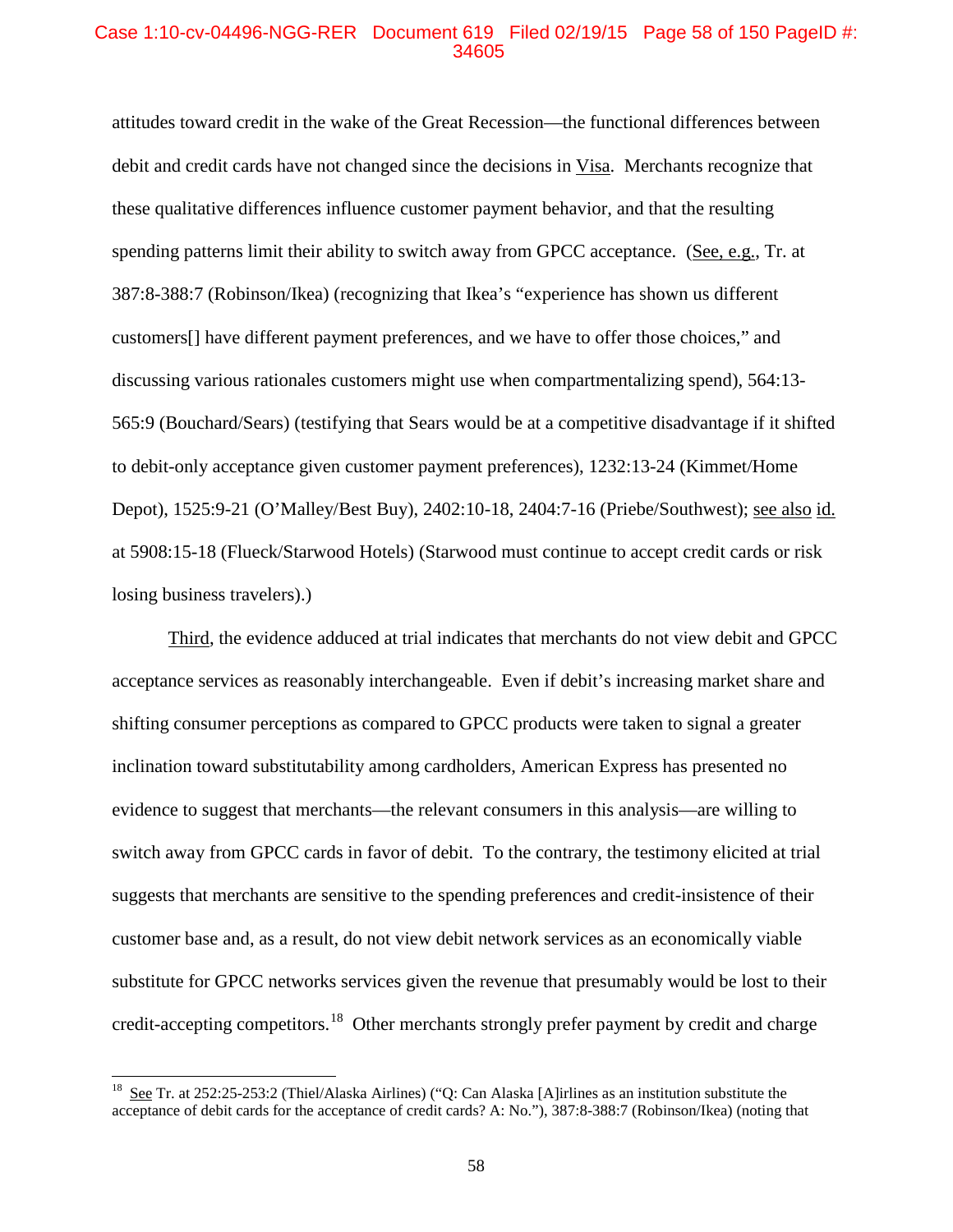# Case 1:10-cv-04496-NGG-RER Document 619 Filed 02/19/15 Page 59 of 150 PageID #: 34606

cards for reasons independent of cardholder demand, particularly when the merchant requires some form of security for a purchase. (See Tr. at 482:5-484:8, 485:7-23 (Satkowski/Enterprise) (Enterprise strongly prefers customers use credit because such cards provide superior identity verification and security for car rentals), 1610:2-1611:21 (Brennan/Hilton) (Hilton would actively discourage guests from using a debit card at check-in because the hotel must take an "overage" out of the linked checking account to ensure there are sufficient funds to cover incidental charges, and it may take up to six weeks for the funds to be refunded), 5906:17- 5907:20 (Flueck/Starwood Hotels). American Express's effort to undercut the merchant testimony presented at trial by pointing to the fact that some merchants use its blended debit/credit rate, which would be lower than a credit-only rate, in attempting to negotiate a lower discount rate with Amex is unpersuasive.<sup>19</sup> (See, e.g., id. at 2284:11-23 (Berry/Amex).) Such use is, in the court's view, more reasonably understood as a negotiating tactic employed by merchants in the hopes of negotiating a lower effective rate.

Fourth, and finally, the reaction—or, more accurately, the lack thereof—among merchants and the credit card networks to the significant decline in debit interchange rates that occurred as a result of the Durbin Amendment is further evidence that debit does not constrain

Ikea's "experience has shown us that different customers [] have different preferences, and we have to offer those choices"); 564:20-565:9 (Bouchard/Sears) (testifying that Sears would be at a competitive disadvantage were it not to accept GPCC cards), 1231:1-1232:24 (Kimmet/Home Depot) (given Home Depot's large average ticket size, it is "almost required to accept credit cards" and noting that if it dropped GPCC cards "a segment of the customer base . . . would clearly move to our competitors"), 1525:9-21 (O'Malley/Best Buy) (testifying that Best Buy has never considered accepting only debit cards because "consumers are expecting to pay with credit cards"), 5908:2-18 (Flueck/Starwood Hotels) (noting that Starwood must accept GPCC cards because business travelers generally book travel on their credit cards to allow time for reimbursement); see also id. at 1233:10-25 (Kimmet/Home Depot) (testifying that Home Depot would likely continue accepting GPCC cards in the face of a 10% increase in the discount rate), 1683:24-1684:5 (Dale/Sprint) (same).

<sup>&</sup>lt;sup>19</sup> Only one merchant, Jetro, appears to have successfully negotiated a lower discount rate based on the lower debit rates that took effect after the Durbin Amendment. (Tr. at 2282:17-2284:10 (Berry/Amex).) Yet even in that case, internal Amex documents made it clear that "Jetro will need to be educated on why debit and credit are separate products and why AXP should only be compared to credit." (PX0011 at '627.) Accordingly, the court finds little probative weight in this example, and certainly not enough to outweigh the prevailing evidence presented at trial that credit and debit are viewed by networks and merchants alike as distinct product groups.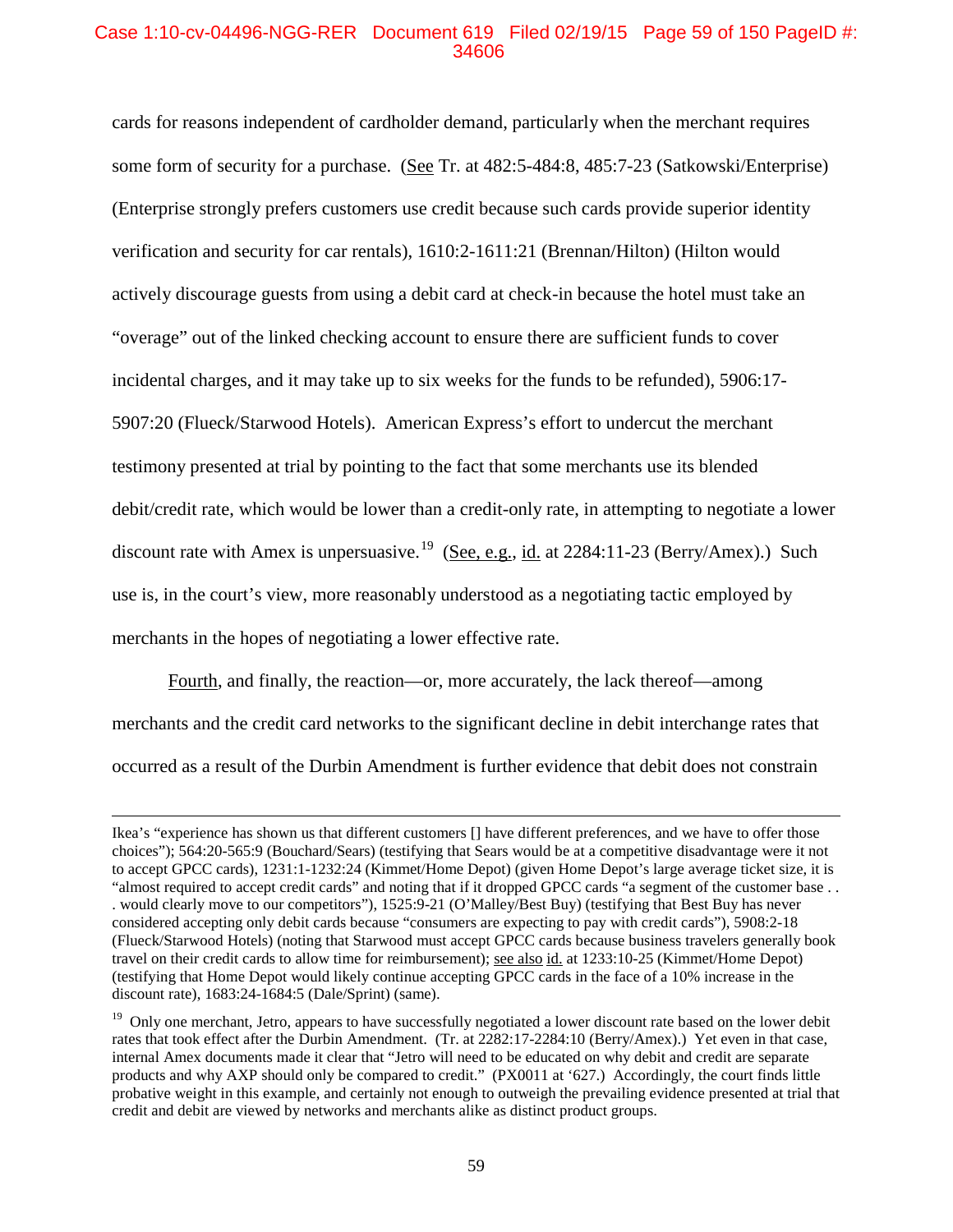## Case 1:10-cv-04496-NGG-RER Document 619 Filed 02/19/15 Page 60 of 150 PageID #: 34607

credit card network pricing and thus does not belong in the relevant market. See Brown Shoe, 370 U.S. at 325 (advising courts to consider evidence of "sensitivity to price changes"). The Durbin Amendment authorized the Federal Reserve to regulate interchange rates on debit cards issued by certain financial institutions, see Dodd-Frank Act § 1075, 15 U.S.C. § 1693o-2, which was accomplished by regulation in October 2011, see Regulation II, Debit Card Interchange Fees and Routing, 12 C.F.R. § 235.3. According to data from the Federal Reserve, following implementation of the Durbin Amendment the average debit interchange rate in the United States fell by 37% (see Tr. at 3926:10-24 (Katz); PX2702 at 63 (showing decline in the debit interchange rate from 1.24% to 0.78% in the three months following implementation)), and Dr. Katz calculated that all-in debit rates actually paid by merchants (including interchange, network, and acquirer rates) fell nearly 30% (Tr. at 3927:4-3928:10 (Katz); see also id. at 3929:5-25 (Katz) (noting two-sided price declined as well)).<sup>20</sup> Were debit in the relevant market, the court would expect to have seen the falling debit rates place downward pressure on GPCC prices as merchants switched away from credit network services to debit, given the increased price differential between the two forms of payment. (Id. at 3925:1-3926:3 (Katz).)

Yet the market's reaction was quite different. Following implementation of the Durbin Amendment in 2011, there was no significant merchant attrition from the major credit card networks in favor of debit services, notwithstanding the increased savings that could be recognized by switching consumers from credit to debit cards.<sup>21</sup> (See id. at 819:14-16)

<sup>&</sup>lt;sup>20</sup> The court is not persuaded by Dr. Bernheim's argument that the proper measure of the Durbin Amendment's impact in the marketplace is an unweighted average of rates paid by merchants, as opposed to the figures used by Dr. Katz and the Federal Reserve to measure the Durbin Amendment's effect on debit rates, which are weighted by charge volume. (Tr. at 6519:15-6520:24 (Bernheim).) While the raw measure of how many merchants did or did not see a decline in their debit rates is interesting, the more relevant metric for determining interchangeability from the merchant's perspective, including how much incremental profit a merchant might realize by dropping GPCC cards entirely, cannot be calculated or even approximated on an unweighted basis.

 $21$  The anecdotal evidence provided by those merchants that testified at trial supports the observations of Dr. Katz. Despite the decline in debit rates after the Durbin Amendment, none of these merchants saw any decline in their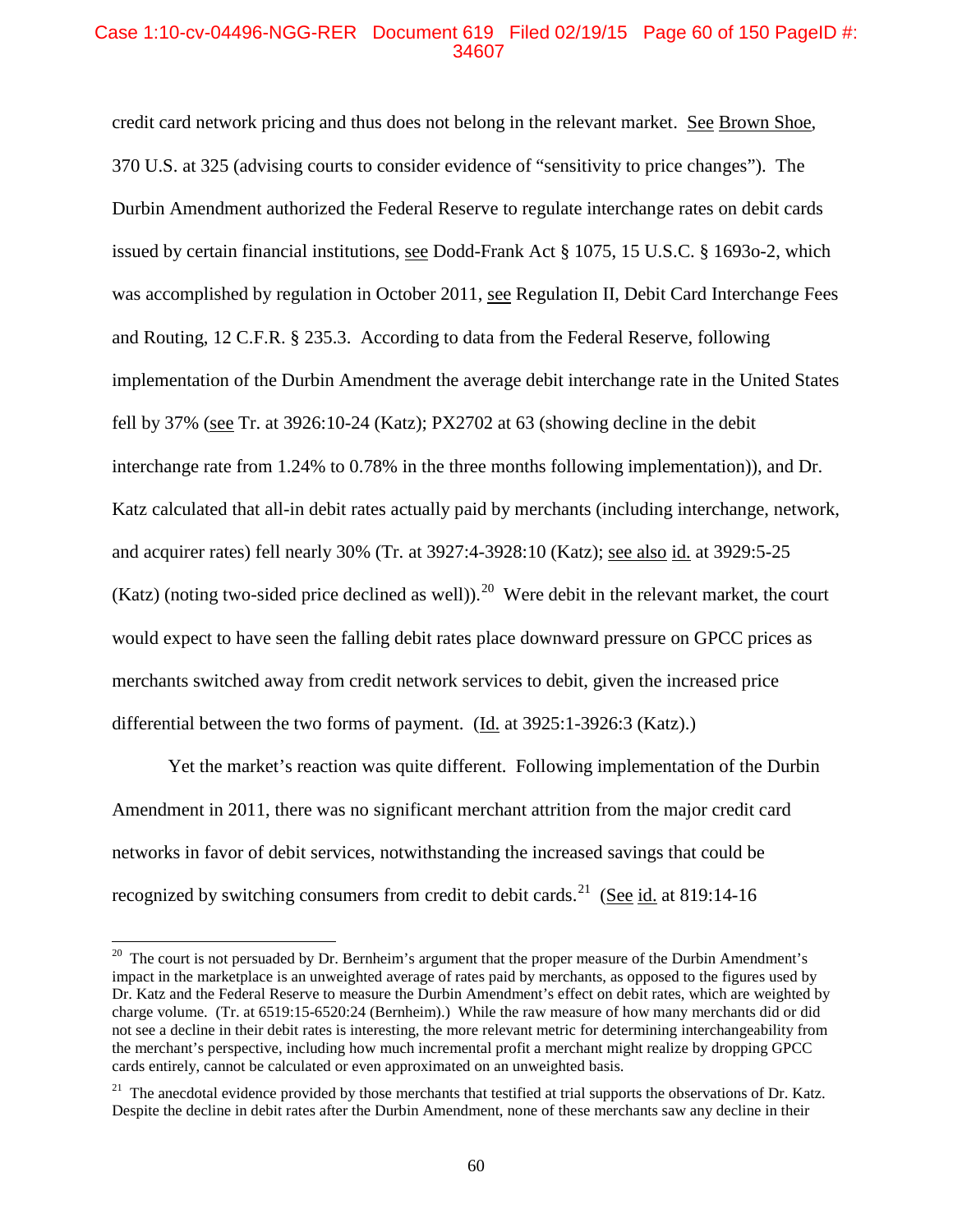# Case 1:10-cv-04496-NGG-RER Document 619 Filed 02/19/15 Page 61 of 150 PageID #: 34608

(Hochschild/Discover), 2723:2-19 (Funda/Amex), 3931:3-3932:21 (Katz) (noting "merchants did not respond by dropping credit cards en masse," and that in fact, merchant acceptance grew during this period).) And, relatedly, lower debit rates did not result in any appreciable decrease in the price of credit card network services charged to merchants by American Express and its fellow GPCC networks. (See id. at 820:6-8 (Hochschild/Discover) (Discover did not reduce rates in response to Durbin), 3930:1-7 (Katz) (noting "very little, if anything" happened to GPCC prices); see also PX0920 (expressing concern about potential merchant responses to falling debit rates, but noting "fact [is] that debit and credit are not substitutes in the consumer's (or Durbin's) mind"); PX0089 at '343 (Amex analysis of likelihood merchants would switch to debit in response to the Durbin Amendment).) Thus, the natural experiment afforded by implementation of the Durbin Amendment for observing the degree of cross-elasticity between GPCC and debit acceptance services, or, for that matter, the degree to which debit fees constrain pricing by and the business behavior of GPCC card networks, provides additional support for excluding debit from the relevant market.<sup>22</sup>

#### **B. Plaintiffs' Proposed T&E Submarket**

 $\overline{a}$ 

Within the boundaries of the broader network services market, Plaintiffs additionally propose that the court recognize a submarket consisting of GPCC card network services provided to T&E merchants. (See Tr. at 3912:15-19, 6645:16-19 (Katz); Pls. Post-Trial Br. (Dkt. 606) at

credit card pricing. (Tr. at 251:23-252:8 (Thiel/Alaska Airlines), 407:13-408:6 (Robinson/Ikea), 1525:24-1526:6 (O'Malley/Best Buy), 1611:22-1612:5 (Brennan/Hilton).) Nor did any of the merchants switch away from GPCC acceptance after Durbin. (See id. at 1234:12-1235:5 (Kimmet/Home Depot), 1525:9-1526:3 (O'Malley/Best Buy), 2321:21-2322:7 (Bruno/Crate & Barrel), 5297:16-5298:5 (Gutierrez/Strictly Bicycles); see also id. at 2723:5-8 (Funda/Amex) (testifying that he was unaware of any merchant that ceased accepting GPCC cards and relied on debit).)

<sup>&</sup>lt;sup>22</sup> Of course, declining interchange fees on debit cards cannot be equated with lower prices for debit network services, as these are two separate elements of the overall debit discount fee. Nonetheless, the absence of any meaningful reaction among merchants to both lower interchange rates and lower all-in rates for debit acceptance supports the court's determination that debit and credit network services are not reasonably interchangeable from the merchants' perspective.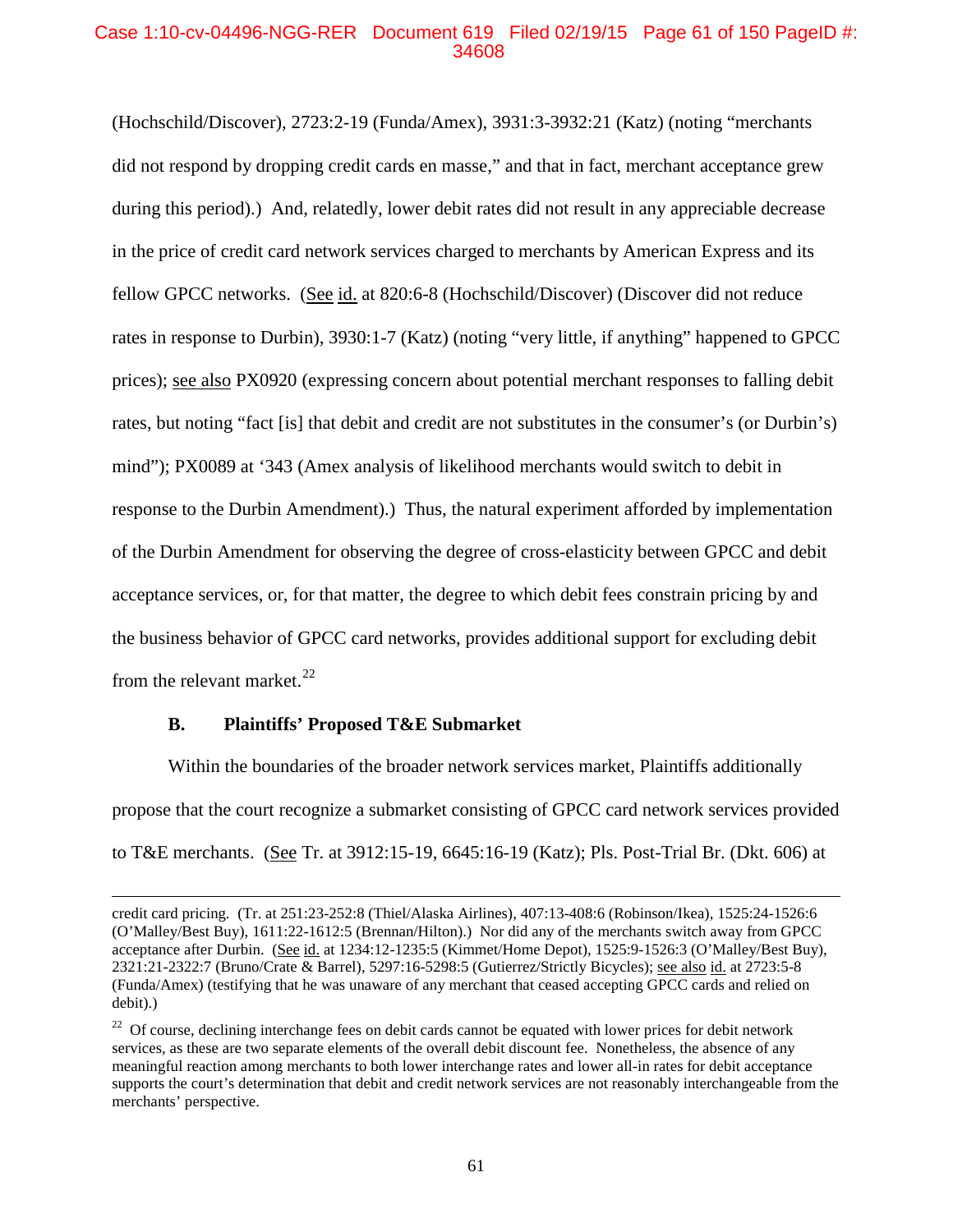#### Case 1:10-cv-04496-NGG-RER Document 619 Filed 02/19/15 Page 62 of 150 PageID #: 34609

34-35.) See also Geneva Pharm., 386 F.3d at 496 ("Reasonable interchangeability sketches the boundaries of a market, but there may also be cognizable submarkets which themselves constitute the appropriate market for antitrust analysis." (citing Brown Shoe, 370 U.S. 325)). Relying primarily on American Express's practice of segmenting its merchant base by industry, and setting different pricing tables for each merchant segment, Plaintiffs attempt to establish the existence of their submarket by proving a hypothetical monopolist would similarly be able to segment and target T&E merchants for higher discount rates. (See Tr. at 3906:20-3912:19, 6645:16-6646:16 (Katz).) See also Merger Guidelines § 4.1.4 (recognizing that markets may be defined around "targeted consumers" in limited circumstances). Courts have recognized that these so-called "price discrimination markets" may be defined around a set of consumers that are particularly vulnerable to such practices. See, e.g., E.I. du Pont de Nemours & Co. v. Kolon Indus., Inc., 637 F.3d 435, 448 (4th Cir. 2011); Spirit Airlines, Inc. v. Nw. Airlines, Inc., 431 F.3d 917, 935 (6th Cir. 2005); see also 2B Phillip E. Areeda, Herbert Hovenkamp & John L. Solow, Antitrust Law ¶ 534d(1), at 269 (3d ed. 2007) [hereinafter Areeda & Hovenkamp] ("Successful price discrimination means that the disfavored geographic or product class is insulated from the favored class and, if the discrimination is of sufficient magnitude, should be counted as a separate relevant market."). (See also Tr. at 3911:2-7 (Katz), 6296:25-6297:10 (Bernheim).)

Here, however, Plaintiffs have failed to establish that a hypothetical monopolist's ability to charge a higher price in T&E industries constitutes price discrimination such that it would be appropriate to define a submarket around these "targeted customers." See Merger Guidelines §§ 3, 4.1.4. All four GPCC networks pursue pricing strategies that require the ability to segment their merchant bases by industry and to charge different rates to different segments. (See Tr. at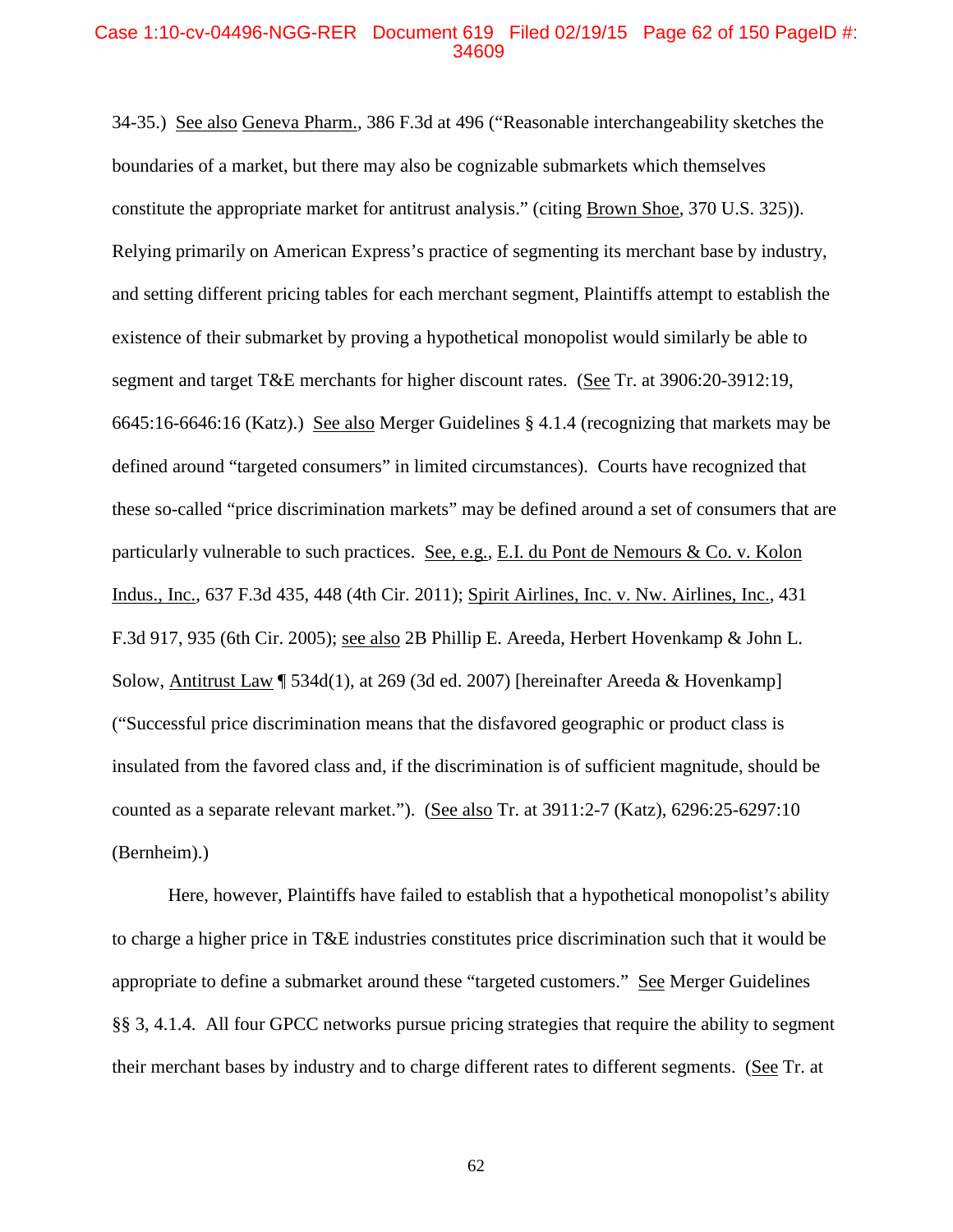#### Case 1:10-cv-04496-NGG-RER Document 619 Filed 02/19/15 Page 63 of 150 PageID #: 34610

733:14-22 (Quagliata/Amex) (describing industry segmentation as the "guiding criteria" for Amex's pricing strategy), 3906:20-3907:23, 3909:18-3910:7 (Katz).) But differential pricing is discriminatory, and thus relevant to the definition of the T&E submarket, only if the different prices being charged do not reflect actual differences in the network's costs of providing services to the different merchant segments. (Tr. at 4093:10-14 (Katz) (agreeing that "price discrimination is a supplier's charging different prices to two customers after accounting for differences in the supplier's incremental costs of serving those two customers").) See also Eastman Kodak, 63 F.3d at 106-07 ("[E]vidence that Kodak film sells for different prices in different parts of the world is insufficient to establish price discrimination without proof that Kodak's costs are uniform throughout the world." (emphasis in original)); 2B Areeda & Hovenkamp § 517, at 150-55.

Looking, as Plaintiffs do, to evidence of American Express's pricing practices in T&E industries, the court finds insufficient evidence in the record to conclude that the higher prices charged therein are discriminatory. (See Tr. at 6297:19-6301:9 (Bernheim).) In attempting to show that Defendants' higher discount rates in T&E industries are not driven by higher costs, and are therefore discriminatory, Dr. Katz's analysis compared two proposed measures of American Express's price-cost margin on network services across multiple merchant segments. Each measure, however, is flawed. Dr. Katz first used internal data from American Express concerning the company's "contribution margin" across various industries, which is a measure of Amex's revenue less its variable costs on each dollar of charge volume. (Tr. at 3984:1-20 (Katz); PX2702 at 87.) Not only does contribution margin fail to account for the network's fixed costs, resulting in an inexact measure of margin depending on how those costs are allocated by industry, but the internal database from which these figures were drawn also does not distinguish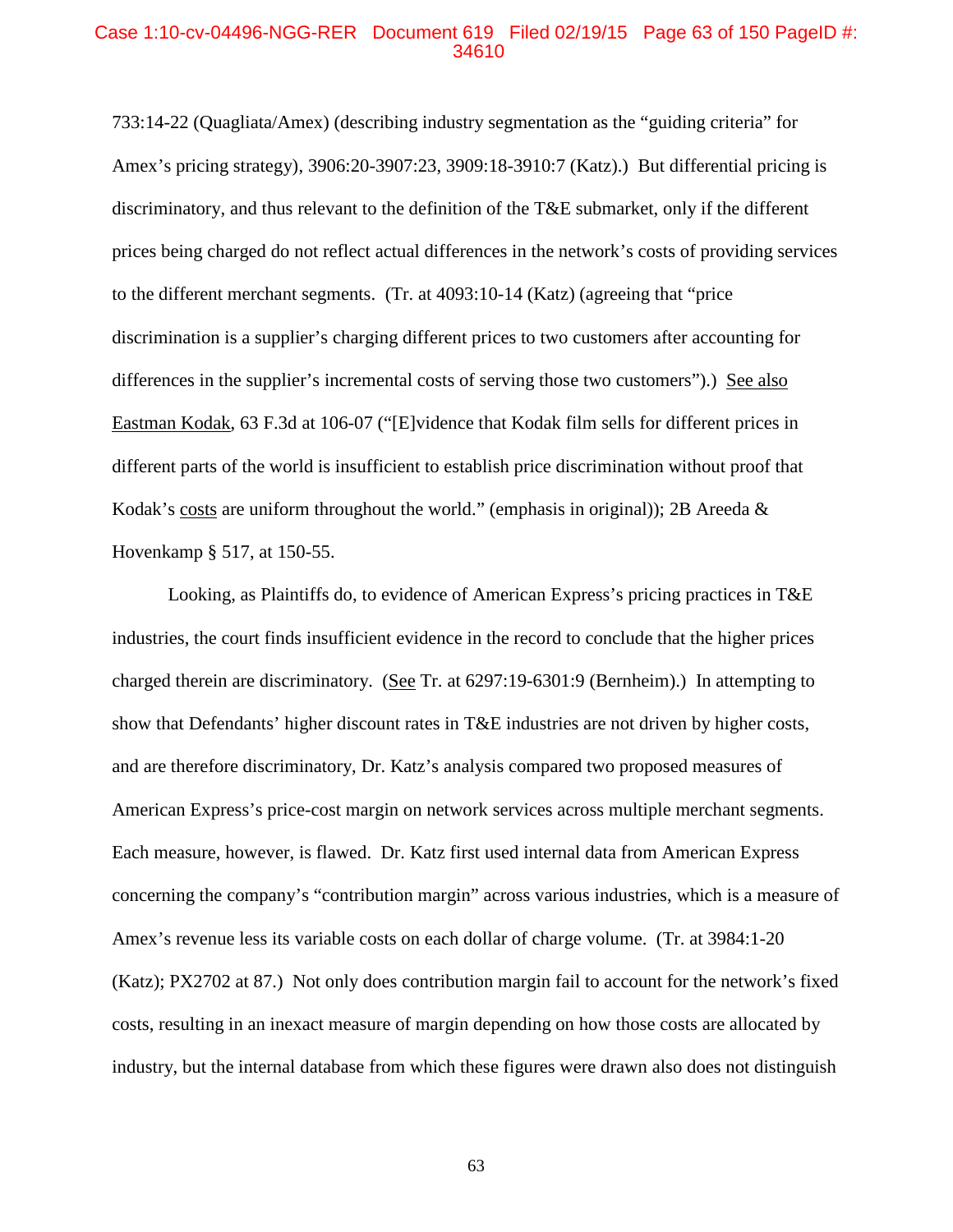### Case 1:10-cv-04496-NGG-RER Document 619 Filed 02/19/15 Page 64 of 150 PageID #: 34611

between Amex's various business lines. As a result, the margin calculations include revenues and costs associated with Defendants' issuing business, not just the network services business. (Tr. at 4102:10-4103:20 (Katz).)

Alternatively, Dr. Katz attempted to approximate American Express's margins by beginning with the network's average discount rate in each industry, and then subtracting Defendants' third-party "issuer rate," which is analogous to the interchange rates charged on Visa's and MasterCard's systems. (Id. at 3982:11-3983:23; PX2702 at 86.) The portions of the discount rate retained by Amex vary significantly by industry segment, and, according to Dr. Katz, "are larger than any plausible . . . cost differences" that may exist in servicing each set of customers. (Tr. at 3983:13-17 (Katz).) Yet this approach also fails to disaggregate Amex's various lines of business and provides, at best, only an indirect approximation of Amex's margins on network services in each industry. Similarly, the court lacks data regarding the other networks' costs of providing network services in the proposed T&E submarket.

Accordingly, Plaintiffs have not established that American Express, or any of its competitors, are able to charge discriminatory prices in the industries that would appear to comprise Plaintiffs' proposed T&E submarket. Though a hypothetical monopolist likely would be able to isolate and impose higher prices in such industries, the court lacks a reliable basis for inferring that those prices would not be driven by cost differences associated with serving T&E merchants. (See id. at 6347:19-6348:3 (Bernheim).) Additionally, Plaintiffs have not clearly defined the contours of their proposed submarket. It is not apparent which merchant industries would be included in a "travel and entertainment" submarket and which would not, and Plaintiffs have not provided the court with adequate grounds for making those determinations itself. For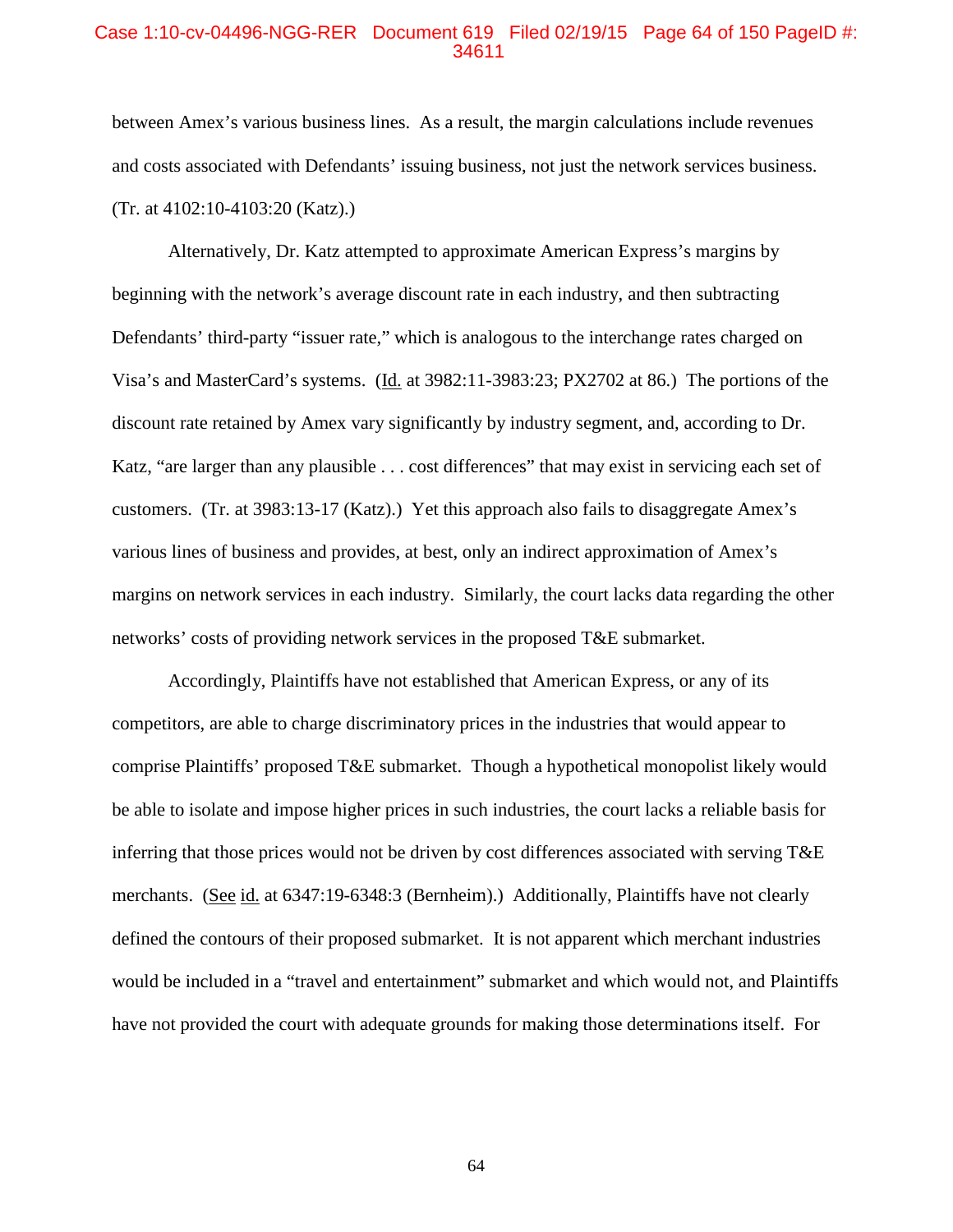# Case 1:10-cv-04496-NGG-RER Document 619 Filed 02/19/15 Page 65 of 150 PageID #: 34612

these reasons, the court finds that Plaintiffs have failed to establish a cognizable price discrimination market around merchants in T&E industries.

\* \* \*

As a result, the court concludes that Plaintiffs have established that the relevant market for the court's antitrust analysis in this case is the market for general purpose credit and charge card network services in the United States. Plaintiffs have not proven the existence of a cognizable submarket for network services sold to T&E merchants. That Plaintiffs have failed to establish a T&E submarket is ultimately of no consequence, however, as the discussion below holds that Plaintiffs have successfully demonstrated that Defendants possess market power in the GPCC card network services market.

### **IV. MARKET POWER**

As explained in Parts IV and V of this Decision, the court concludes that Plaintiffs have successfully discharged their initial burden under the rule of reason using both the direct and indirect methods of proof: Amex's NDPs have adversely affected competition in the network services market, and American Express possesses sufficient market power to cause such effects. In the interests of continuity and clarity, the court begins by completing the market analysis begun in the prior section before considering Plaintiffs' efforts to prove that the NDPs have caused actual detrimental effects on competition.

To prevail on a market power theory of liability, Plaintiffs must prove that American Express possesses market power in the GPCC card network services market and that there are "other grounds to believe that the defendant's behavior will harm competition market-wide." K.M.B. Warehouse, 61 F.3d at 129. Defined by the Supreme Court as the "power to control prices or exclude competition," E.I. du Pont, 351 U.S. at 391; Kodak, 504 U.S. at 481 ("the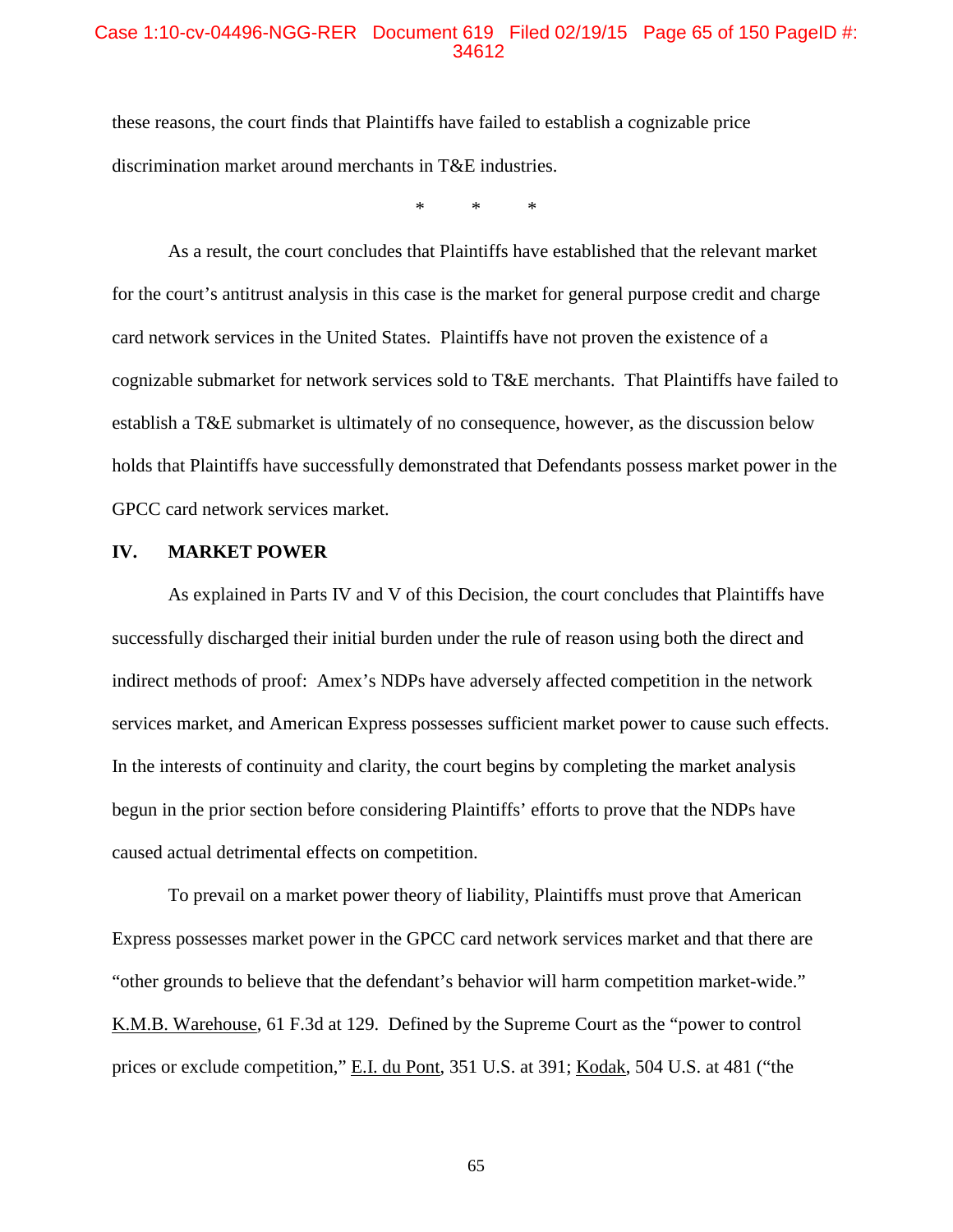#### Case 1:10-cv-04496-NGG-RER Document 619 Filed 02/19/15 Page 66 of 150 PageID #: 34613

ability of a single seller to raise price and restrict output"); <u>see also K.M.B. Warehouse</u>, 61 F.3d at 129 (market power is "the ability to raise price significantly above the competitive level without losing all of one's business"), market power may be proven directly through evidence of "specific conduct indicating the defendant's power to control prices or exclude competition," or it may be inferred based on the defendant firm's large share of the relevant market when viewed in the context of the competitive dynamics therein, see Kodak, 504 U.S. at 464; K.M.B.

Warehouse, 61 F.3d at 129; Todd, 275 F.3d at 206; Commercial Data Servers, Inc. v. Int'l Bus. Machs. Corp., 262 F. Supp. 2d 50, 73 (S.D.N.Y. 2003). The Government presents evidence on both points. Although an assessment of whether American Express possesses antitrust market power is a question of fact to be decided on the basis of the record developed at trial, the Visa decisions nonetheless provide a helpful roadmap for the court's analysis in this case. Both the district court and Second Circuit in Visa relied on three categories of evidence in finding that Visa and MasterCard, both jointly and separately, possessed market power in the GPCC card network services market: (1) defendants' market shares and the structural characteristics of the market; (2) cardholder insistence; and (3) the networks' pricing practices and merchants' continued acceptance despite price increases. See Visa I, 163 F. Supp. 2d at 340-42; Visa II, 344 F.3d at 239-40.

Considering many of the same types of evidence introduced into the factual record in this case, and for the additional reasons outlined below, the court concludes that American Express does possess antitrust market power in the GPCC card network services market sufficient to cause an adverse effect on competition. Specifically, the court finds that Defendants enjoy significant market share in a highly concentrated market with high barriers to entry, and are able to exercise uncommon leverage over their merchant-consumers due to the amplifying effect of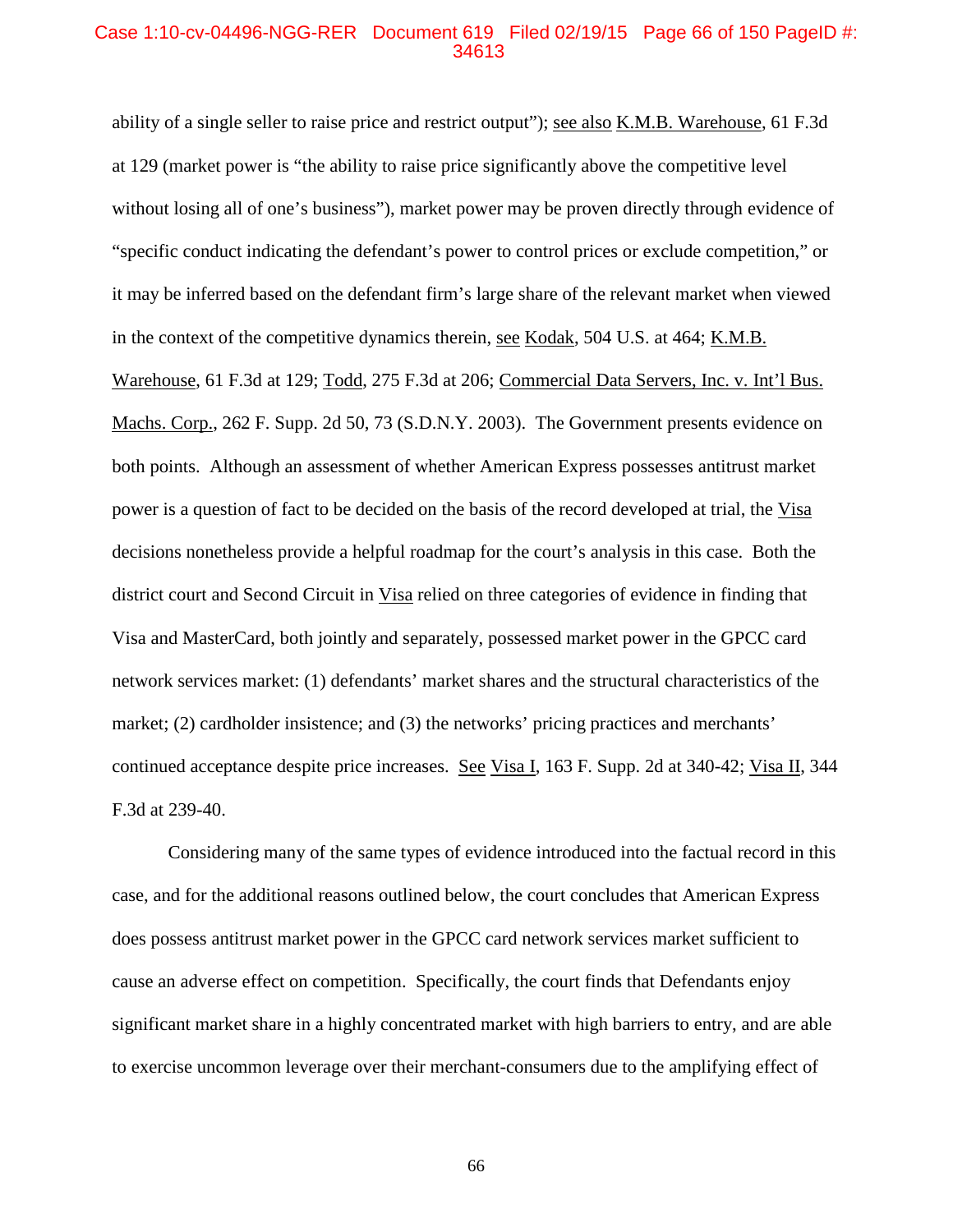### Case 1:10-cv-04496-NGG-RER Document 619 Filed 02/19/15 Page 67 of 150 PageID #: 34614

cardholder insistence and derived demand. In addition, American Express's ability to impose significant price increases during its Value Recapture initiatives between 2005 and 2010 without any meaningful merchant attrition is compelling evidence of Defendants' power in the network service market. Plaintiffs' other pricing arguments are less persuasive, and are ultimately unnecessary to the court's finding that American Express possesses market power.

### **A. Market Share, Concentration, and Barriers to Entry**

American Express's percentage share of the network services market is compelling evidence of market power. In reaching this determination, the court remains mindful that data regarding a firm's raw share of the relevant market is probative of market power only after "full consideration of the relationship between market share and other relevant market characteristics," including the "strength of the competition, the probable development of the industry, the barriers to entry, the nature of the anticompetitive conduct[,] and the elasticity of consumer demand" that characterize this particular market. Tops Mkts., 142 F.3d at 98; see also In re Payment Card, 562 F. Supp. 2d at 402. In Visa, the court inferred market power on the part of Visa and MasterCard—which at the time accounted for 47% and 26% of total general purpose credit card spending, respectively—based upon their "large market shares in a highly concentrated network market with only four significant competitors." Visa I, 163 F. Supp. 2d at 341-42; Visa II, 344 F.3d at 240. Few of the structural elements of the network services market noted in Visa have changed in the intervening years.

Today, American Express is the second largest GPCC card network when measured by charge volume. As of 2013, Amex accounted for 26.4% of general purpose credit and charge card purchase volume in the United States. (Jt. Stmt. ¶ 20.) It trails only Visa's 45% market share, and is larger than both MasterCard (23.3%) and Discover (5.3%). (Id.) Despite Amex's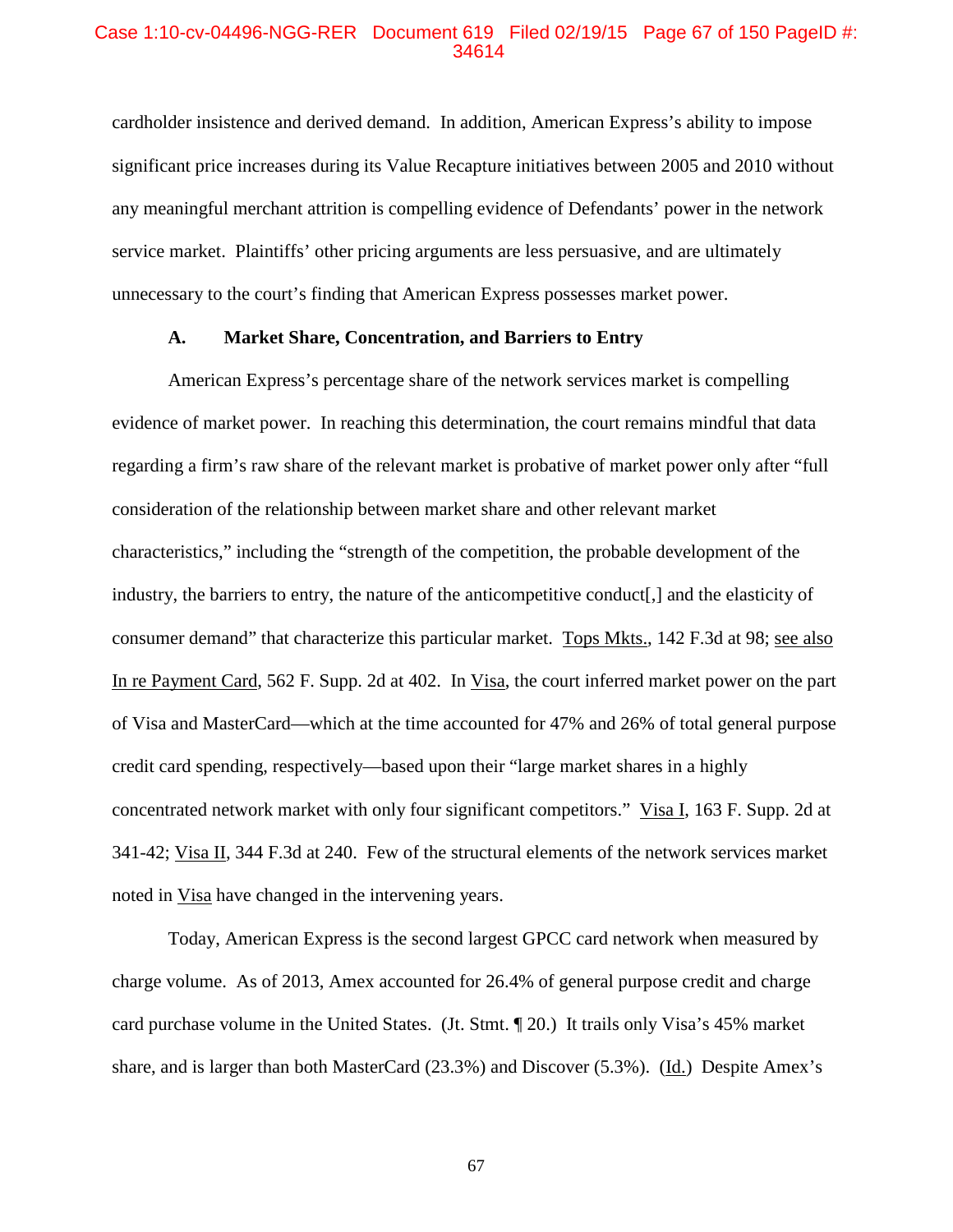# Case 1:10-cv-04496-NGG-RER Document 619 Filed 02/19/15 Page 68 of 150 PageID #: 34615

protestations to the contrary, the proper metric for assigning market shares among the four GPCC networks is the dollar value of the transactions facilitated on those networks. See Visa I, 163 F. Supp. 2d at 341; Visa II, 344 F.3d at 240; In re Payment Card, 562 F. Supp. 2d at 400; see also Merger Guidelines § 5.2 ("In most contexts, the Agencies measure each firm's market share based on its . . . revenues in the relevant market."). Although other measures of a network's size, such as the number of cards in circulation, the breadth of its merchant acceptance network (whether actual or perceived), and the total number of transactions, will affect that firm's ability to compete in a market characterized by network effects, charge volume is the most direct measure of output in this particular market, and is also the primary determinant of the remuneration networks receive from merchants in exchange for network services. See Merger Guidelines § 5.2 ("In most contexts, each firm's market share is based on its actual or projected revenues from the targeted customers."). As a result, in terms of raw percentage share of the relevant market, American Express is larger today than MasterCard was at the time of the Visa litigation, when the Second Circuit held that MasterCard possessed market power.<sup>23</sup>

 $23$  Defendants attempt to undercut Plaintiffs' market share argument by arguing that firms with under 30% market share presumptively lack market power in the Second Circuit. (Tr. at 6932:16-23 (Closing Argument).) Defendants find support for this market power threshold in Commercial Data Servers, Inc. v. International Business Machines Corp., in which Judge McMahon of the Southern District of New York noted that "[c]ourts have consistently held that firms with market shares of less than 30% are presumptively incapable of exercising market power." 262 F. Supp. 2d 50, 74 (S.D.N.Y. 2003) (citation and internal quotation marks omitted). Yet absent clear precedent from the Second Circuit establishing the 30% threshold advocated by American Express—and there is none—the court is unwilling to endorse Defendants' unduly formalistic and arbitrary approach to market power. Market share is but one factor considered when attempting to approximate a defendant firm's power in a relevant market, and that a firm's share falls below some arbitrary threshold cannot disprove allegations of market power without reference to the other competitive dynamics at play. See United States v. Columbia Steel Co., 334 U.S. 495, 528 (1948) ("The relative effect of percentage command of a market varies with the setting in which that factor is placed."); Allen-Myland, Inc. v. Int'l Bus. Machs. Corp., 33 F.3d 194, 209 (3d Cir. 1994) ("'Market share is just a way of estimating market power, which is the ultimate consideration. When there are better ways to estimate market power, the court should use them.'" (quoting Ball Mem'l Hosp., Inc. v. Mut. Hosp. Ins. Co., 784 F.2d 1325, 1336 (7th Cir. 1986) (Easterbrook, J.))). Moreover, Amex's proposed threshold is inconsistent with the Second Circuit's finding in Visa that MasterCard, which at the time possessed a 26% share of the network services market, possessed market power sufficient to establish a Section 1 violation. Visa II, 344 F.3d at 240.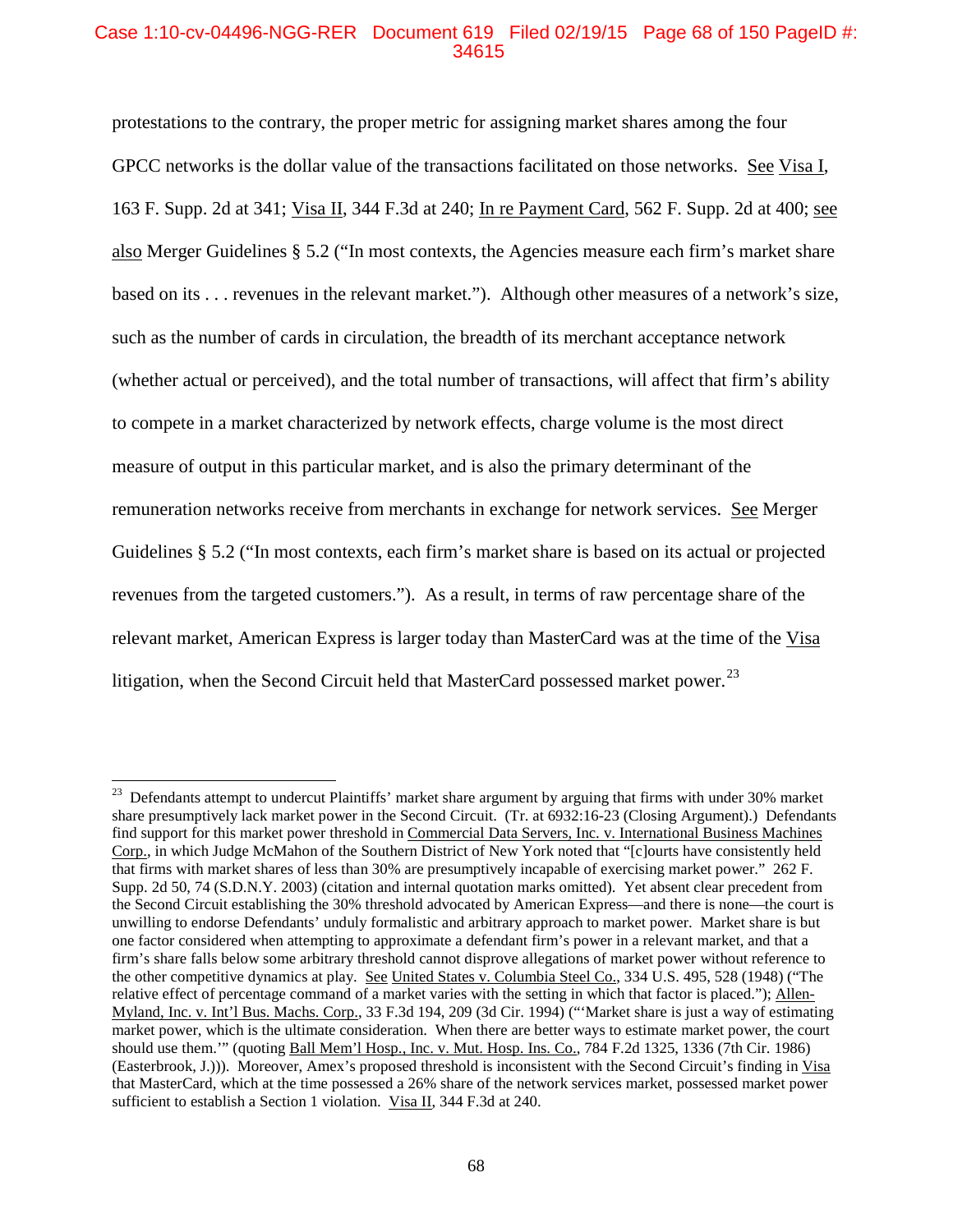# Case 1:10-cv-04496-NGG-RER Document 619 Filed 02/19/15 Page 69 of 150 PageID #: 34616

Furthermore, the network services market remains highly concentrated and constrained by high barriers to entry, just as it was in Visa. American Express is one of only four major suppliers of GPCC card network services, and three of the competitors in this market (Visa, American Express, and MasterCard) are significantly larger than the fourth (Discover). (Tr. at 3826:9-3827:9 (Katz); see also id. at 3939:5-3941:22 (Katz) (finding the Herfindahl-Hirschman Index for GPCC card network services is "well above" the "threshold for being highly concentrated").) The structural susceptibility of this market to an exercise of market power is exacerbated by its inherently high barriers to entry, which further reduce the likelihood that an attempt at anticompetitive conduct would be defeated by new suppliers entering the market. See Visa I, 163 F. Supp. 2d at 342 ("The higher the barriers to entry, and the longer the lags before new entry, the less likely it is that potential entrants would be able to enter the market in a timely, likely, and sufficient scale to deter or counteract any anticompetitive restraints." (citing Merger Guidelines § 3.0)); see also In re Payment Card, 562 F. Supp. 2d at 402 (noting that "whereas a seller in a market with low entry barriers could not raise its prices without the risk that a new seller would enter the market and offer the same product for a lower price, a competitor in a market with high entry barriers could raise its prices unfettered by the prospect of a new entrant into the market who would undercut prices"). In addition to the sizable setup costs associated with developing the infrastructure and branding necessary to compete in the network services market, any new entrant would also need to overcome what executives from Amex and Discover have termed the "chicken and the egg problem." That is, due to the aforementioned network effects inherent in this platform, a firm attempting entry into the GPCC network market would struggle to convince merchants to join a network without a significant population of cardholders and, in turn, would also struggle to convince cardholders to carry a card associated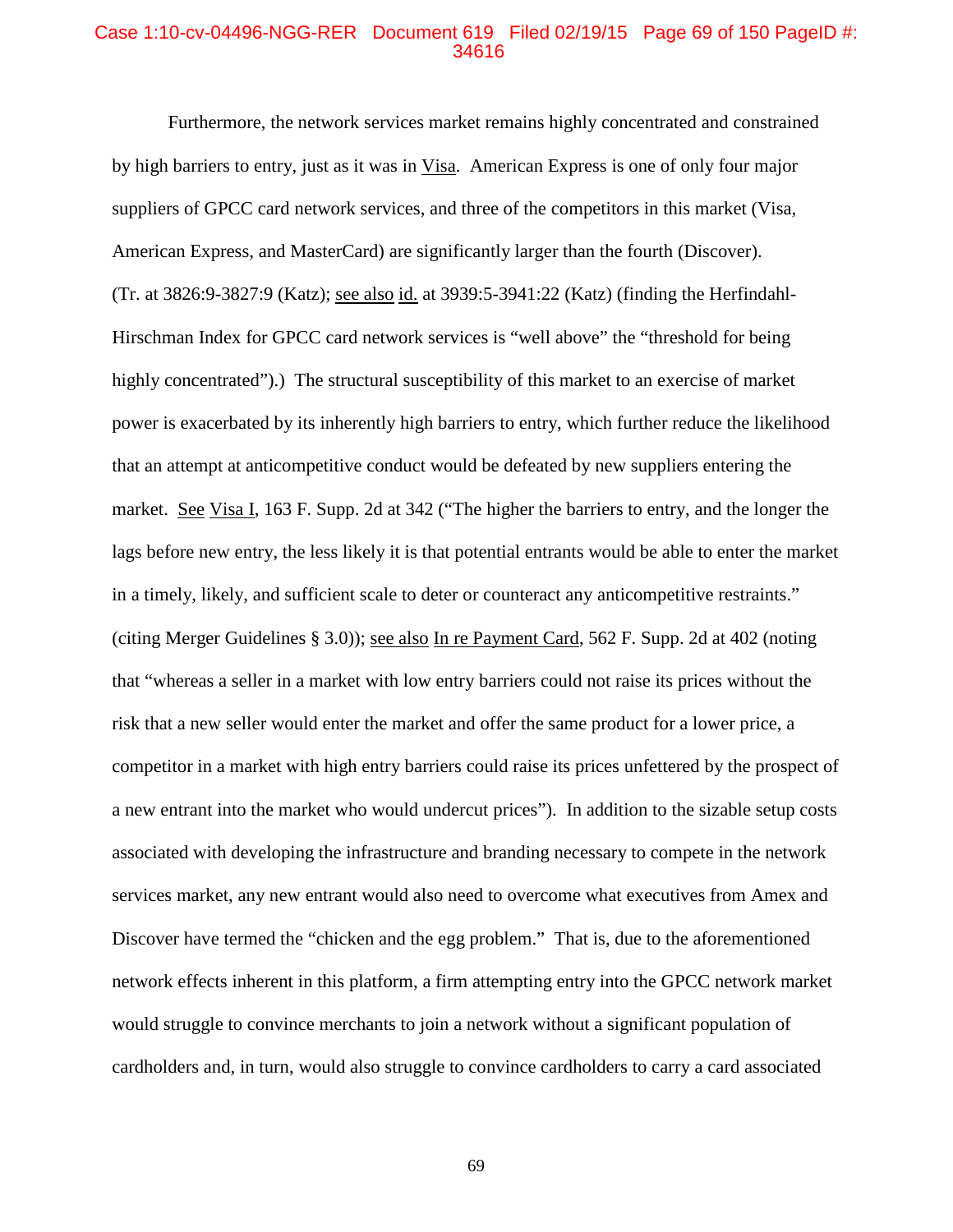# Case 1:10-cv-04496-NGG-RER Document 619 Filed 02/19/15 Page 70 of 150 PageID #: 34617

with a network that is accepted at few merchants. (Tr. at 820:23-821:16 (Hochschild/Discover), 3942:16-3943:2 (Katz), 4296:12-24 (Chenault/Amex).) See also Visa I, 163 F. Supp. 2d at 341- 42. Accordingly, the network services market is not only highly concentrated, it is also remarkably static; no firm has entered the GPCC card network services market in the United States since Discover launched its network in  $1985.<sup>24</sup>$ 

The rise of new digital payment options like PayPal, Square, and Google Wallet do not pose an entry threat to American Express or the other GPCC card networks at this time. Rather than establish their own payment networks, these services piggyback on existing methods of payment—including credit and charge, debit, and ACH—in order to facilitate their use at both online and brick-and-mortar merchants. (See Tr. at 3714:6-18 (Silverman/Amex), 3945:6- 3946:13 (Katz).) PayPal, for example, functions as an electronic wallet, enabling consumers to load multiple payment methods into a single online account and then choose which payment option to use at the moment of purchase. (See id. at 1271:16-1272:9 (Kimmet/Home Depot), 2428:8-15 (Priebe/Southwest).) These companies are viewed by American Express and its network rivals as GPCC-accepting merchants, not as competitors in the network services market. (See id. at 823:19-23 (Hochschild/Discover), 3714:5-3715:1 (Silverman/Amex).) Although electronic wallets like PayPal and Square are recognized by American Express to present unique competitive challenges to its business, these difficulties are traceable to the fact that their services have proven effective at steering customers to debit and ACH and that they interrupt the

 $\ddot{\phantom{a}}$ 

 $24$  Discover's successful entry in 1985 may be attributed to two unique factors that are unlikely to be replicated in today's market. First, Discover offered a "breakthrough value proposition" for cardholders, offering cash back rewards at no annual fee—in fact, Discover was "the first card to have any form of rewards." (Tr. at 820:23-821:16 (Hochschild/Discover).) Second, and perhaps more importantly for overcoming the network effects just described, Discover was initially owned and operated by one of the nation's largest retailers, Sears, which marketed Discover's cards to its already significant population of private label cardholders. (Id. at 823:3-16 (Hochschild/Discover).) Similar entry today would be "impossible," according to Discover. (Id.)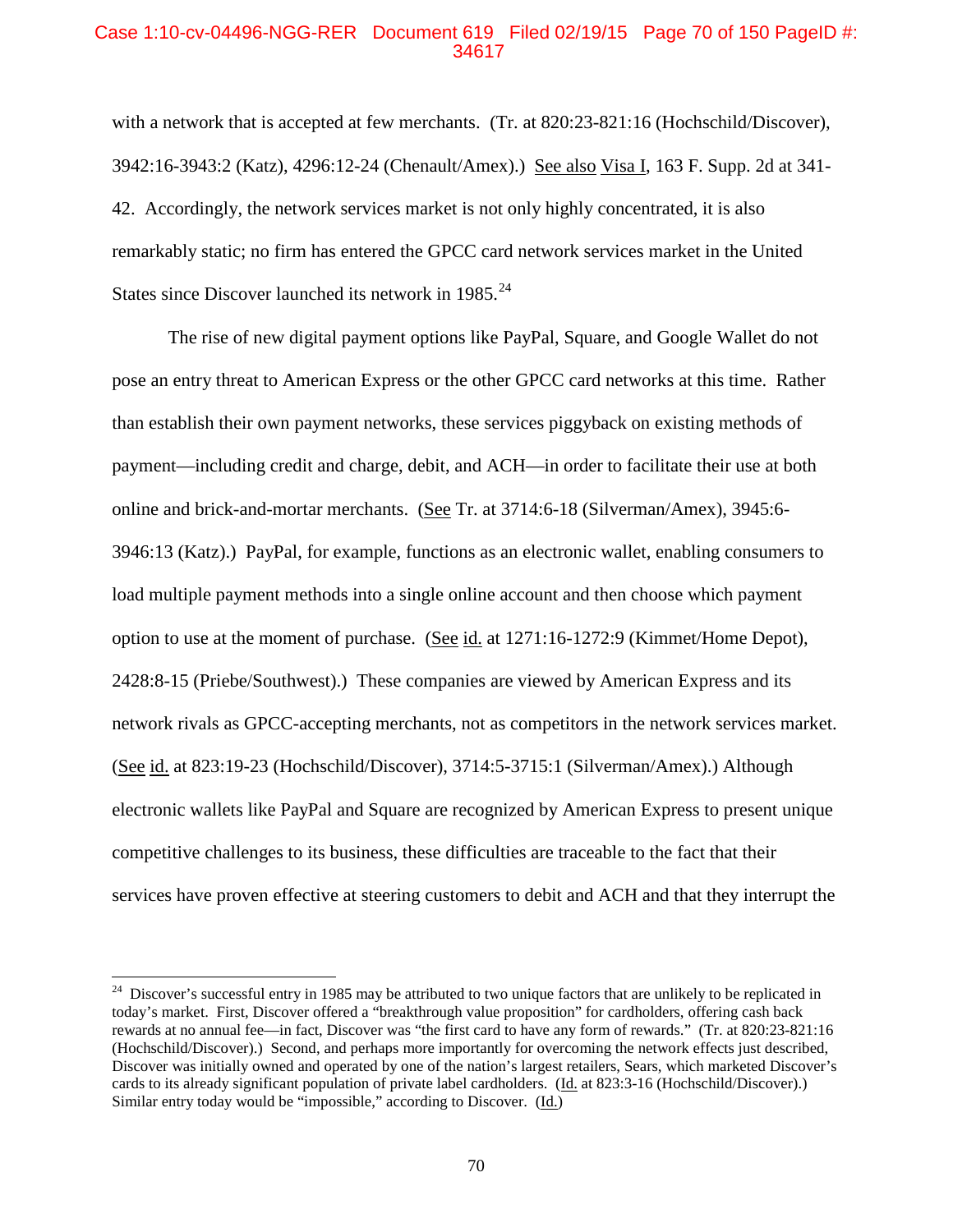### Case 1:10-cv-04496-NGG-RER Document 619 Filed 02/19/15 Page 71 of 150 PageID #: 34618

typically direct relationship between Amex and its cardholders. (Id. at 3711:20-3713:23, 3715:2- 14 (Silverman/Amex); DX7524; see also Tr. at 1270:3-18 (Kimmet/Home Depot).)

Consequently, American Express's 26.4% share of a highly concentrated market with significant barriers to entry suggests that the firm possesses market power. See, e.g., Visa II, 344 F.3d at 239-40; see also Toys "R" Us, Inc. v. F.T.C., 221 F.3d 928, 937 (7th Cir. 2000) (finding firm exercised market power notwithstanding only 20% share of national wholesale market). Yet, Amex's market share alone likely would not suffice to prove market power by a preponderance of the evidence were it not for the amplifying effect of cardholder insistence.

# **B. Cardholder Insistence**

American Express's highly insistent or loyal cardholder base is critical to the court's finding of market power in this case. The ability of merchants to resist potential anticompetitive behavior by Amex, including significant price increases, by shifting customers to less expensive credit card networks or other forms of payment is severely impeded by the segment of Amex's cardholder base who insist on paying with their Amex cards and who would shop elsewhere or spend less if unable to use their cards of choice. In Visa, both the district court and Second Circuit recognized the amplifying effect of cardholder loyalty on Visa's and MasterCard's positions in the market, noting that insistence effectively precluded merchants from dropping acceptance of either Visa or MasterCard credit cards and supported a finding of market power as to both networks. See Visa I, 163 F. Supp. 2d at 340-41 (noting merchants "cannot refuse to accept Visa and MasterCard even in the face of significant price increases because the cards are such preferred payment methods that customers would choose not to shop at merchants who do not accept them"); Visa II, 344 F. 3d at 240. Here, the record developed at trial illustrates a similar dynamic among Defendants' cardholders and merchants, supported not only by merchant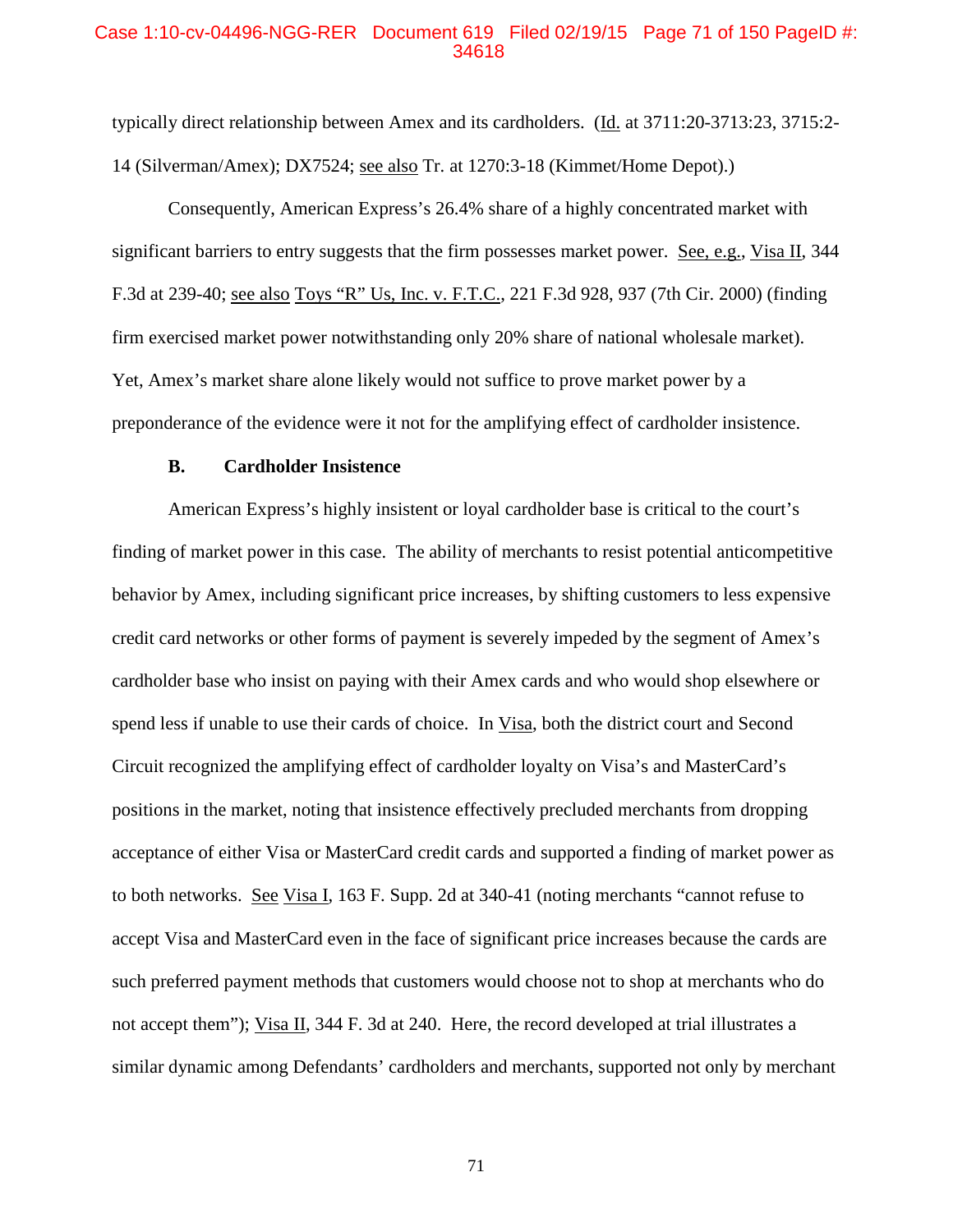# Case 1:10-cv-04496-NGG-RER Document 619 Filed 02/19/15 Page 72 of 150 PageID #: 34619

testimony on the effect of cardholder insistence, but also by American Express itself, which expressly recognizes, quantifies, and leverages the loyalty of its cardholders in its business dealings with merchants.

Cardholder insistence is derived from a variety of sources. First, and perhaps most importantly, cardholders are incentivized to use their Amex cards by the robust rewards programs offered by the network.<sup>25</sup> Enrollees in American Express's Membership Rewards program, for example, receive points for purchases made with their Amex cards, and may then redeem those points with Amex or one of its redemption partners for merchandise, gift cards, frequent flyer miles, statement credits, or other goods and services. (Tr. at 3548:13-3549:22 (Silverman/Amex), 4298:20-4300:13 (Chenault/Amex).) Cardholders who value the ability to earn points, miles, or cash rebates often centralize their spending on their Amex cards to maximize these benefits. (See PX0426 at '649.) Similar "single-homing" behavior is also observed among the approximately 10-20% of Amex cardholders who own or regularly carry only their Amex cards (PX0815 at '290; DX7249 at '207; DX7828 at 85-86), as well as among those cardholders who consolidate their credit card spending on their American Express cards for other reasons. Amex's industry-leading corporate card program, for instance, drives a significant degree of insistent spending, particularly at those T&E merchants that cater to the needs of business travelers. (Tr. at 2569:13-2570:9 (Funda/Amex), 3962:3-3964:19 (Katz), 6378:16- 6379:20 (Bernheim); PX2486 at '053 (stating Amex captured 64.3% of corporate card spend in first half of 2013).) Indeed, according to one study by American Express, approximately 70% of

<sup>&</sup>lt;sup>25</sup> Tr. at 3962:3-24 (Katz) (noting Amex's "very attractive rewards program" to be "the big source of insistence" for most Amex cardholders), 4759:15-29 (Glenn/Amex); PX0426 at '649 (Amex presentation noting "research indicates strong loyalty to American Express Cards" "[d]riven by [the] ability to earn points, miles, or cash rebates" and that many cardholders "use American Express exclusively to consolidate rewards"); PX0111 at '812 (asserting "American Express rewards programs drive greater loyalty" in pitch to Alaska Airlines); see also PX0815 at '284 (study noting 84% of Amex cardholders are enrolled in one of Amex's rewards programs).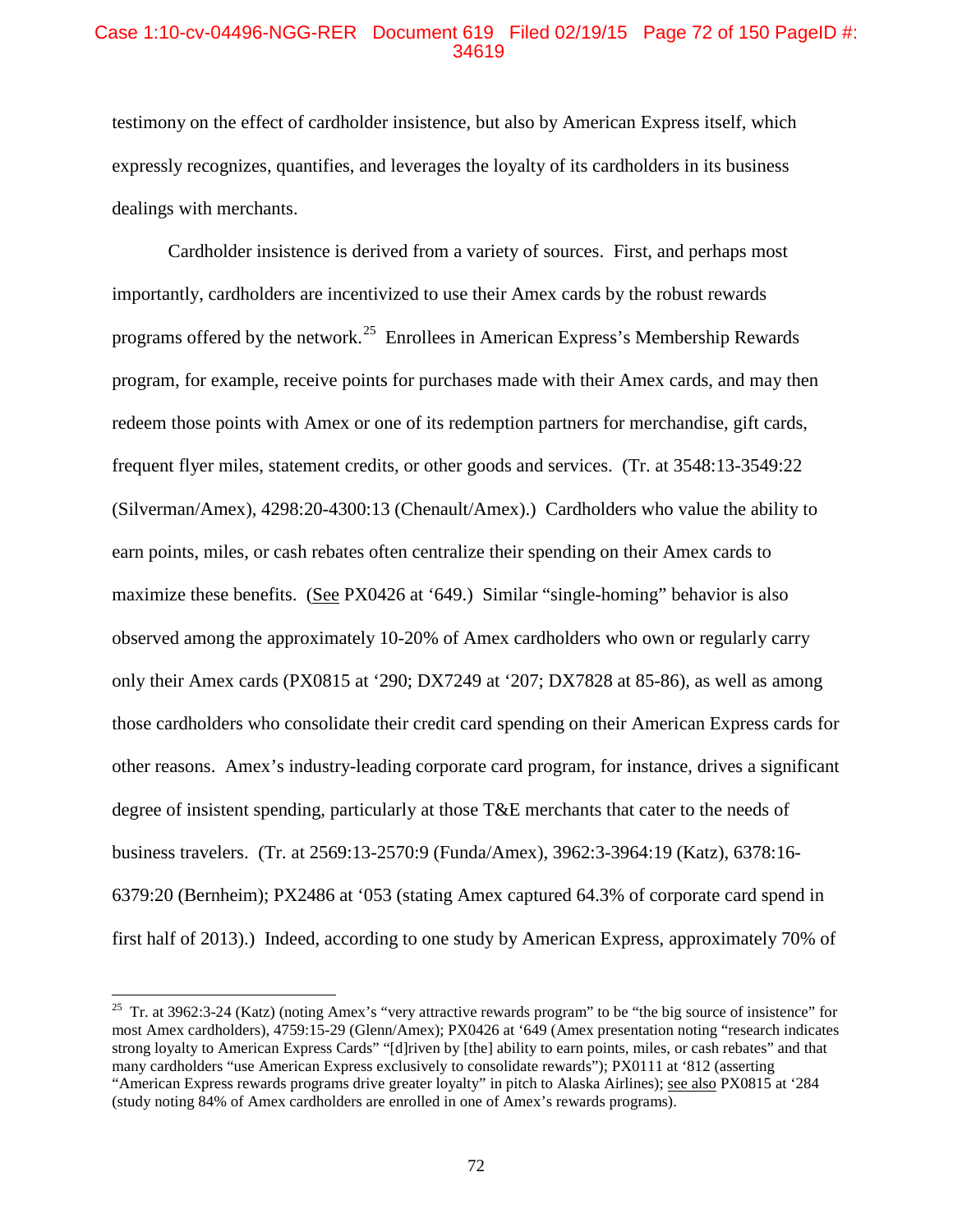# Case 1:10-cv-04496-NGG-RER Document 619 Filed 02/19/15 Page 73 of 150 PageID #: 34620

Corporate Card consumers are subject to some form of "mandation" policy, by which employers require the employee-cardholders to use Amex cards for business expenses. (PX0634 at '112.)

As in Visa, Plaintiffs also have presented merchant testimony illustrating the manner in which cardholder insistence effectively prevents merchants from dropping American Express. While a number of merchant witnesses testified that their companies had never considered terminating acceptance of Amex due to the network's share of the merchants' receipts or a generalized concern that their customers would shop elsewhere if unable to use their American Express cards, <sup>26</sup> others have analyzed the issue in detail and arrived at the same conclusion: The foregone profits associated with losing Amex-insistent customers rendered dropping Amex commercially impractical.<sup>27</sup> Though American Express may be fairly characterized as a discretionary card for consumers when compared to the ubiquity enjoyed by Visa and MasterCard (see Tr. at 4312:10-22 (Chenault/Amex)), the degree to which its cardholders insist on using their Amex cards affords the network significant power over merchants, particularly in a market in which merchants' primary recourse when faced with a price increase or similar conduct is an "all-or-nothing" acceptance decision. (See id. at 3974:18-3976:12 (Katz).) Defendants' efforts to minimize the significance of cardholder insistence by recasting it as mere

 $^{26}$  E.g., Tr. at 247:25-248:13 (Thiel/Alaska Airlines), 573:6-574:5 (Bouchard/Sears) (testifying that Sears had never considered dropping American Express because "we would lose an unacceptable amount of sales"), 1262:23-25 (Kimmet/Home Depot), 2322:8-25 (Bruno/Crate & Barrel) (stating that he would be "extremely nervous" about adverse effects on sales associated with dropping Amex because of the "large percentage of spend coming through [Amex]"), 1606:4-18 (Brennan/Hilton) (stating Hilton would likely lose about two-thirds of its current Amex charge volume if it no longer accepted American Express), 3146:2-6 (Gibson/Sinclair) (noting it would "be crazy not to take [American Express]" at Sinclair's hotel properties because it constitutes "34 percent of the business").  $\overline{a}$ 

 $^{27}$  E.g., id. at 389:10-390:10 (Robinson/Ikea) (noting there had been "internal discussions about whether or not it would be feasible to drop American Express," but that after conducting internal surveys among its customers, Ikea concluded the company could not drop Amex without "suffering a loss in sales" attributable to Amex-insistent cardholders shopping elsewhere), 491:1-494:8 (Satkowski/Enterprise) (testifying that Enterprise determined it could not drop Amex because its "corporate customers were not interested in paying fo[r] their rental with a different method of payment"), 1529:6-1536:22 (O'Malley/Best Buy) (stating that Best Buy had conducted a "war game" to evaluate feasibility of dropping Amex, but after estimating levels of insistence among various cardholder segments it concluded "the numbers [were] pretty stark" that Best Buy should continue acceptance), 1687:12-1690:12, 1759:13-23 (Dale/Sprint) (Sprint twice considered dropping Amex, but did not do so because "[t]here was a concern that we would lose customers . . . if we made that decision," particularly among corporate cardholders).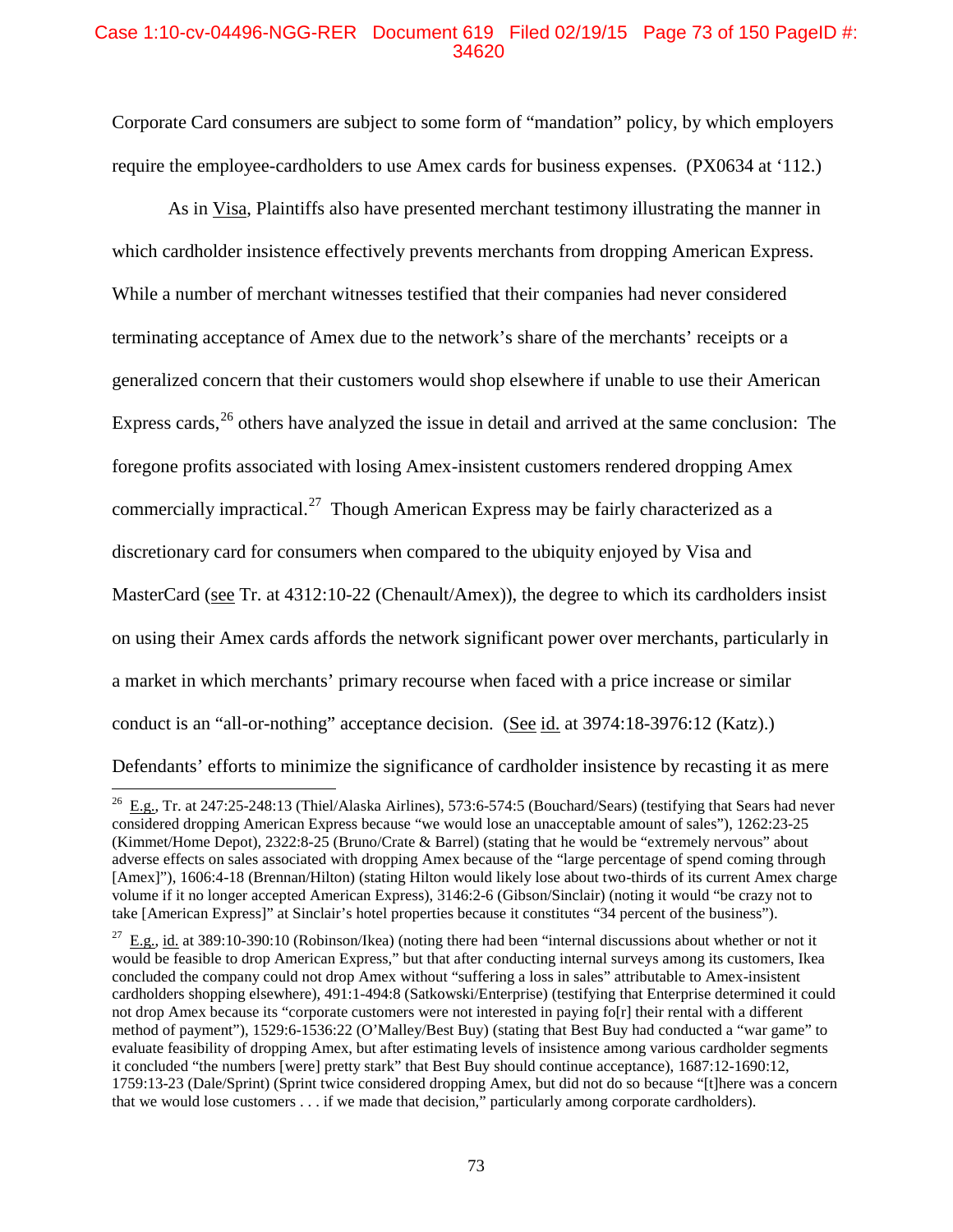## Case 1:10-cv-04496-NGG-RER Document 619 Filed 02/19/15 Page 74 of 150 PageID #: 34621

"brand loyalty" are unavailing. Amex I, 21 F. Supp. 3d at 200-01 (finding Defendants' brand loyalty argument unconvincing).

Nor may insistence be dismissed as a mere marketing ploy. American Express itself uses insistence-based calculations to inform its pricing strategy and to persuade merchants of the importance of accepting its cards. When evaluating its industry-specific rate tables, for example, Amex's pricing team begins with a baseline rate equal to the Visa/MasterCard all-in credit card rate (i.e., the average rate charged across Visa's and MasterCard's various card offerings) and then adds the value of "the incremental business that [Amex] bring[s] to [its] merchants," which the company equates with the amount of spend attributable to its insistent cardholders. (Tr. at 2563:5-22 (Funda/Amex) (acknowledging that "[t]he metric that we use to back into how much incremental volume we bring to our merchants is an insistence-based metric").) The company tracks and applies three measures of insistence for this purpose: (1) "walk away" insistence, which captures those cardholders who would shop elsewhere if unable to use their Amex cards, (2) "spend less" insistence, which captures those cardholders who would shop less frequently at a merchant or spend less per visit, and (3) corporate insistence, which captures the effect of employer mandation policies among Amex's corporate cardholders. (Id. at 2567:23-2570:9 (Funda/Amex); see also 2571:9-2573:15 (Funda/Amex); PX1240 at '091, 102-03 (Amex calculations of "total insistence" for use in its pricing strategy).) Amex regularly surveys its cardholders to estimate the degree of insistence in each industry segment to ensure its calculations reflect actual market realities. (Tr. at 2570:10-2571:11 (Funda/Amex).) Defendants use these figures to approximate the amount of charge volume and associated profit realized by participants in each industry segment that it believes is traceable to insistent spend—i.e., the incremental value of Amex acceptance or, alternatively, the business put at risk by defecting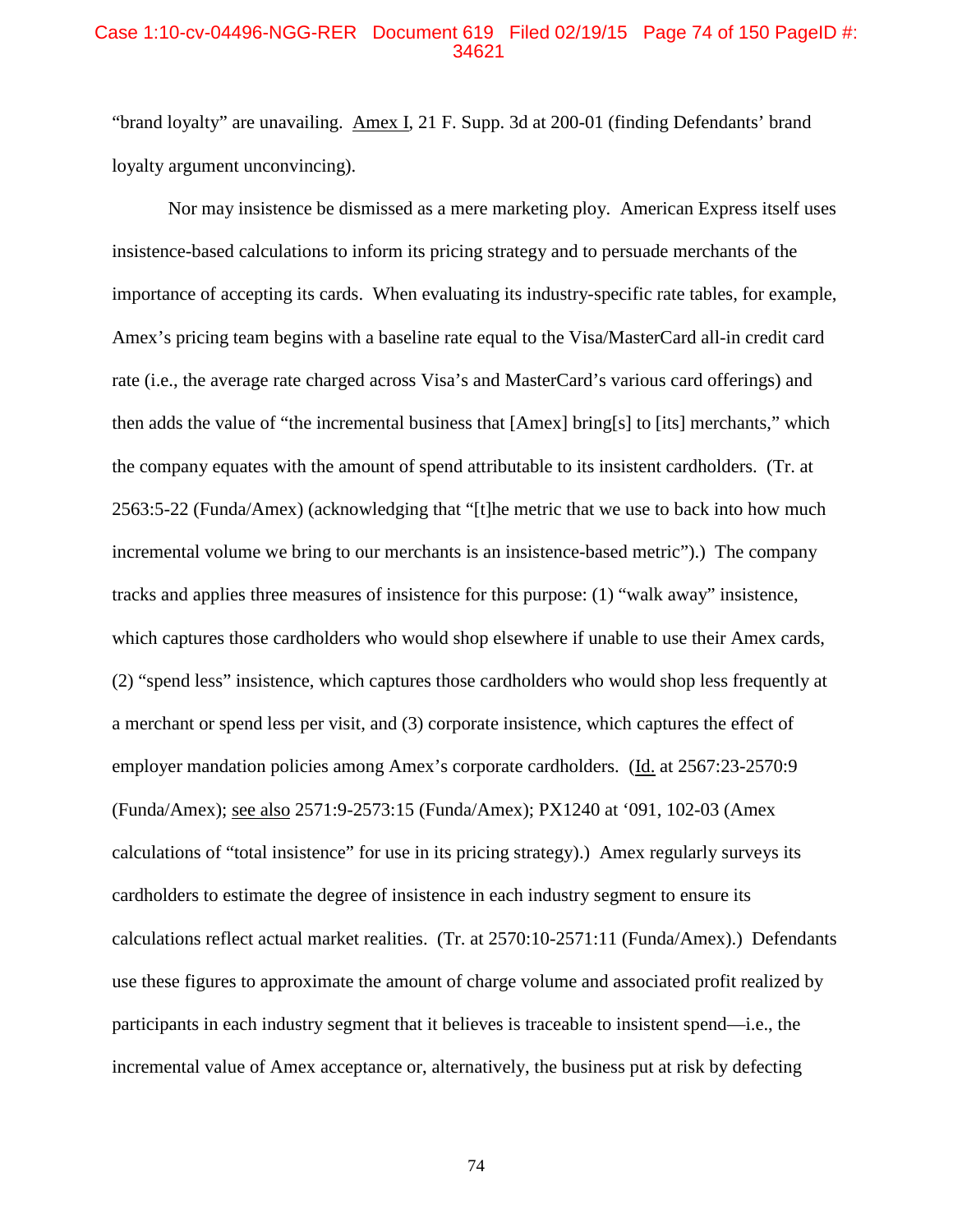## Case 1:10-cv-04496-NGG-RER Document 619 Filed 02/19/15 Page 75 of 150 PageID #: 34622

from the network—and, in turn, to inform its decision-making when identifying opportunities to raise merchant prices relative to the value it believes it delivers.<sup>28</sup> (Id. at 2639:14-22, 2819:19-2820:16 (Funda/Amex); PX1240 at '104; see also Tr. at 3957:20-3961:16 (Katz) (testifying that, based on his review of Amex's pricing methodology, Defendants "recognize[] insistence is one of the things that gives them the ability to charge merchants higher prices").)

When negotiating with merchants, Defendants also rely on the restraining effects of cardholder insistence to explain why ceasing to accept American Express cards would be unprofitable. In 2008, for example, when justifying a price increase imposed as part of a repricing initiative termed "Value Recapture," see infra Part IV.C.1, American Express reminded merchants in the airlines group that the network's "highly insistent cardholders" or "loyalists" were responsible for hundreds of millions in charge volume that would be put "at risk" by not accepting the price increase, rendering it "essential [for the airlines] to accept American Express." (See, e.g., PX0111 at '806, '814 (Alaska Airlines); PX1601 at '263, '271 (Southwest); PX0517 at '026 (American Airlines).) Similarly, in a standardized presentation used by Amex client managers when justifying a series of Value Recapture price increases to restaurants in 2010, Amex paired its standard value proposition to merchants with a warning that, according to its data, nearly 50% of Amex cardholders "[w]ould no longer dine, [w]ould dine less often or would spend less" if the restaurants chose not to accept American Express. (PX0957 at '900, '914, '916-17, '921, '923-24.)

 $28$  Though Amex's value-based pricing methodology is only one of several inputs the network uses when setting its headline discount rates (see Tr. at 2564:18-2565:4 (Funda/Amex)), the conceptual framework used by Amex's pricing team nonetheless demonstrates Defendants' own reliance on estimates of cardholder insistence in the ordinary course of business, as well as a recognition by the network that the uncommon loyalty of its cardholders amplifies its leverage over merchants. This is, in effect, the same dynamic observed in Visa. See Visa I, 163 F. Supp. 2d at 340-41.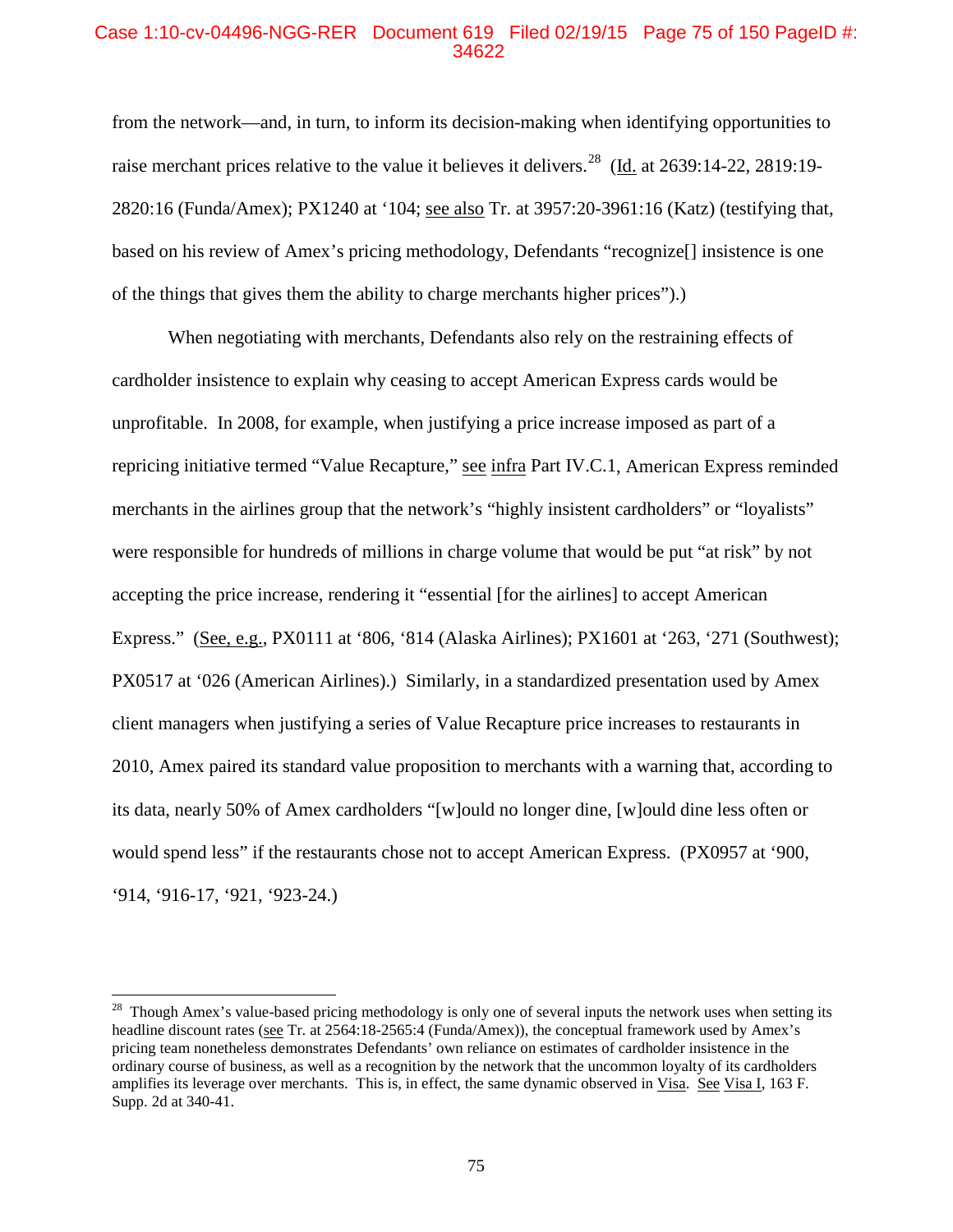# Case 1:10-cv-04496-NGG-RER Document 619 Filed 02/19/15 Page 76 of 150 PageID #: 34623

The existence and practical effect of cardholder insistence on merchant choice are not merely theoretical, as demonstrated by the various "real world" examples cited by Plaintiffs. For example, when Murphy Oil, a chain of gas stations located primarily in Wal-Mart parking lots, terminated its acceptance of American Express cards during the Great Recession in 2008, the network tracked the response among its cardholders and found that the actual insistence rate it observed among Murphy Oil's customers was twice what the company's research had previously estimated. (See PX0031 at '668, '671.) As noted by Jack Funda, the head of Amex's pricing unit, in an email to his colleagues, the data illustrated that Murphy Oil's decision to terminate was "irrational" and that "this case example suggests that [cardholder] insistence in Oil is real and strong -- we should be able to make use of this data in our merchant negotiations." (Id. at '668.) Murphy Oil eventually resumed its acceptance of American Express. (Tr. at 2703:23- 25 (Funda/Amex).)

Even the nation's largest merchants are not immune to the effects of cardholder insistence. Walgreen, which was at the time the ninth largest retailer in the United States, was forced to retreat from a 2004 decision to terminate acceptance of American Express in the face of public outcry from its customers, who told the drugstore that they would take their business to a competitor if unable to use their Amex cards. (See id. at 1343:2-4, 1352:1-1399:7 (Rein/Walgreen).) Like Murphy Oil, Walgreen ultimately "capitulated" to American Express and agreed to a new acceptance agreement containing the pricing terms that were substantially similar to those the retailer had previously deemed unacceptable and which had led to its decision to drop Amex. (Id. at 1363:11-1365:19, 1398:18-1399:4, 1517:2-11 (Rein/Walgreen) (testifying that Walgreen believed Amex's offer of a 10 basis point decrease to its discount rate was unacceptable given the magnitude of American Express's premium over competitor rates,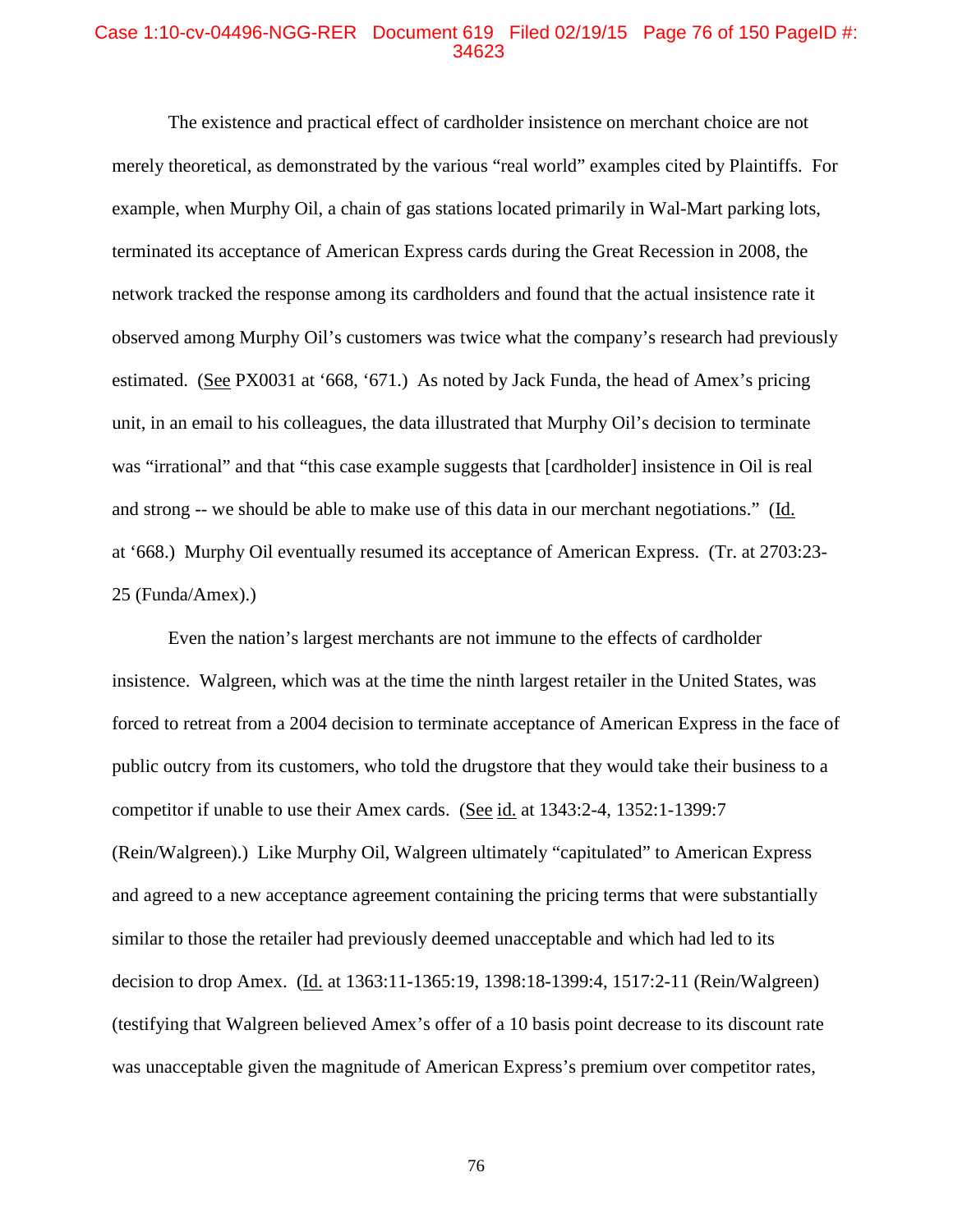#### Case 1:10-cv-04496-NGG-RER Document 619 Filed 02/19/15 Page 77 of 150 PageID #: 34624

but that Walgreen ultimately agreed to a similar decrease—albeit on a different timeline); PX1966; PX1969 at '367; PX1965; DX2143 at '943 (noting Amex's proposal left it with a 50 basis point premium over Visa/MasterCard).)

This is not to suggest, however, that merchant defection is something Amex takes lightly; losing a merchant hurts the network's bottom line as the merchant presumably also has loyal customers and, perhaps more importantly, risks spillover effects at other acceptance locations. (See Tr. at 5958:3-5959:5 (McNeal/Amex); see also id. at 1626:18-1628:6 (Brennan/Hilton).) Nonetheless, the experiences of Murphy Oil and Walgreen, together with the other "natural experiments" cited by Plaintiffs, illustrate the manner in which cardholder loyalty, and the prospect of losing insistent charge volume by terminating acceptance, constrains merchants' ability to resist anticompetitive behavior by American Express. (See PX0031 at '671 (noting cost to Murphy Oil of defection far exceeded the cost to Amex).)

Finally, the court is unconvinced by Defendants' argument that cardholder insistence cannot be a source of durable market power. (See Defs. Post-Trial Br. (Dkt. 605) at 44-45; see also Tr. at 5067:6-5068:9 (Gilbert), 6350:6-6351:25 (Bernheim).) Though Defendants are correct that transitory market power is not of particular concern under the federal antitrust laws, the requirement that market power be "durable" speaks to whether a new entrant or other market forces could quickly bring the defendant's exercise of power to an end. See Geneva Pharm., 386 F.3d at 509 ("[A] transitory advantage does not significantly harm competition and therefore should not violate § 1 . . . ."); AD/SAT, 181 F.3d at 229; see also 2B Areeda & Hovenkamp ¶ 510, at 110 ("[T]ransitory power may safely be ignored by antitrust law. The social costs of antitrust intervention (including its error potential) are likely to exceed the gains when market forces themselves would bring the defendant's power to an end fairly quickly."). The court is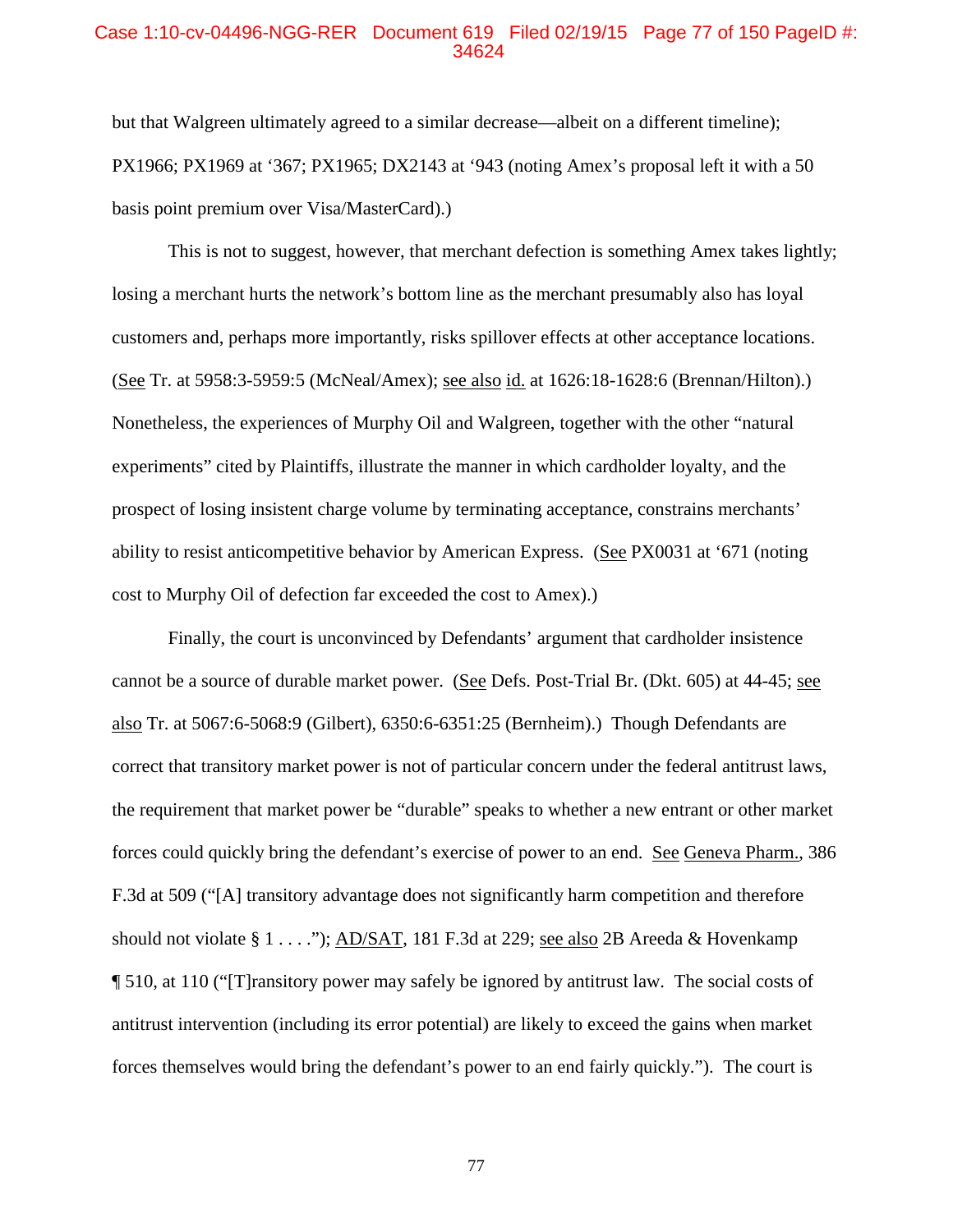# Case 1:10-cv-04496-NGG-RER Document 619 Filed 02/19/15 Page 78 of 150 PageID #: 34625

aware of no authority that supports Defendants' position that market power is not durable if its maintenance requires continual and replicable investment by the defendant firm. Put simply, American Express cannot avert a finding of market power premised on cardholder insistence merely because that loyalty and its current market share would dissipate if the company were to stop investing in those programs that make its product valuable to cardholders. Of course it would, as would the share of any company that abandoned a core element of a successful business model. Here, the durability of Defendants' power is ensured by the sustained high barriers to entry in the network services market, see supra Part IV.A, as evidenced by the lack of any meaningful entry into the market since 1985, and the decades-long persistence of the restraints at issue in this case. See United States v. Microsoft, 253 F.3d 34, 82 (D.C. Cir. 2001); Colo. Interstate Gas Co. v. Natural Gas Pipeline Co. of Am., 885 F.2d 683, 695 n.21 (10th Cir. 1989).

#### **C. Pricing Practices**

Certain of Amex's pricing practices provide direct evidence of the company's market power in the network services market, albeit to varying degrees. As discussed below, the record shows that between 2005 and 2010, American Express repeatedly and profitably raised its discount rates to millions of merchants across the United States as part of its Value Recapture ("VR") initiative without losing a single large merchant and losing relatively few small merchants as a result. Similar evidence of low defection rates among merchants following repeated network price increases was viewed by the district court in Visa as strong evidence of Visa and MasterCard's market power. See Visa, 163 F. Supp. 2d at 340 (in finding defendants possessed market power, noting "both Visa and MasterCard have recently raised interchange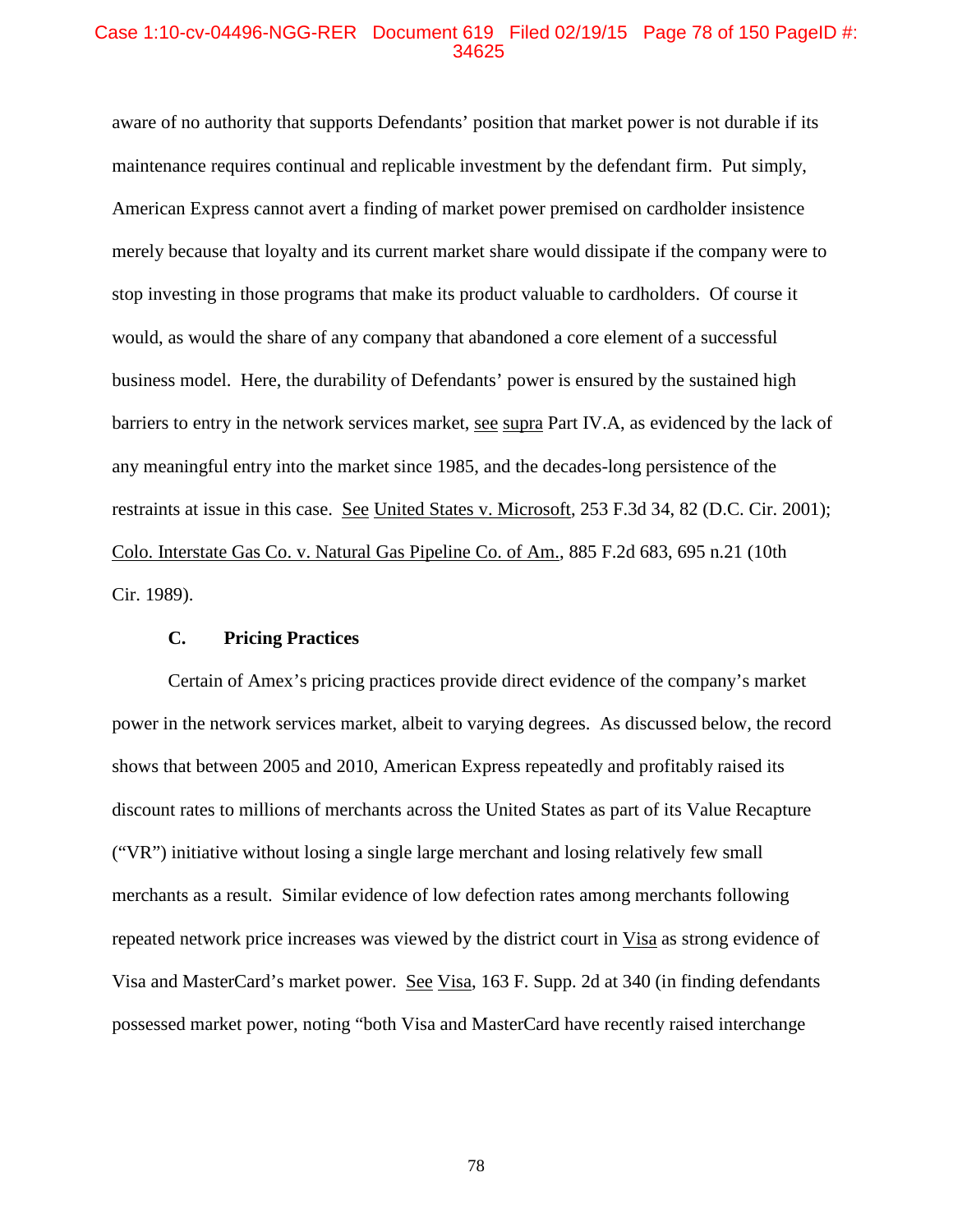# Case 1:10-cv-04496-NGG-RER Document 619 Filed 02/19/15 Page 79 of 150 PageID #: 34626

rates charged to merchants a number of times, without losing a single merchant customer as a result"). The court finds the same is true here.

In addition, Plaintiffs aver that American Express's ability to price discriminate between various industry segments, and its stated policy of maintaining a pricing premium over the mixadjusted rates of Visa and MasterCard, are additional evidence of market power. While probative of Amex's ability to control prices in the network services market, this evidence is less persuasive than that regarding Value Recapture and, in the court's view, is not necessary to its finding that American Express possesses market power.

#### 1. Value Recapture

Faced with a declining premium over the all-in rates charged by Visa and MasterCard in the early 2000s, see infra at Part IV.C.3, American Express executed a series of targeted price increases in certain industry segments between 2005 and 2010, with the stated purpose of better aligning its prices with the value it perceived as being delivered to both cardholders and merchants. (Tr. at 1983:2-15 (Berry/Amex), 4399:3-4400:2 (Chenault/Amex), 6038:23-6039:7 (McNeal/Amex).) Because these Value Recapture initiatives were not paired with offsetting adjustments on the cardholder side of the platform, the resulting increases in merchant pricing are properly viewed as changes to the net price charged across Amex's integrated platform. (Tr. at 3985:5-24 (Katz) (noting that without "offsetting changes on the cardholders' side, . . . the two-sided price [across Amex's platform], increased").) Given the low rates of merchant defection observed in response to this initiative, which increased prices that were already at or above the competitive level, Value Recapture illustrates Amex's "successful exercise of market power." (Id. at 3985:3-24, 3989:13-3991:15 (Katz) (noting "American Express was starting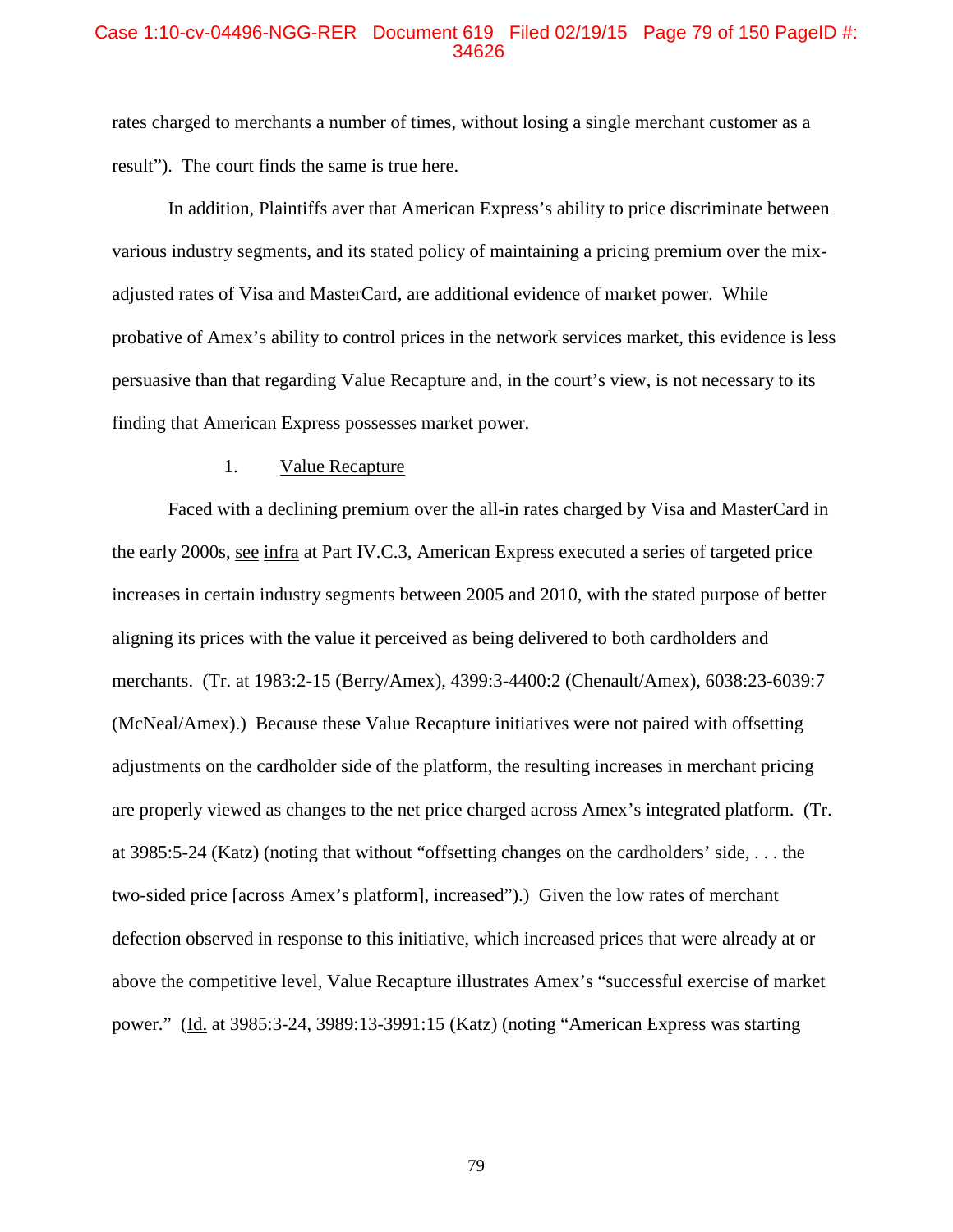# Case 1:10-cv-04496-NGG-RER Document 619 Filed 02/19/15 Page 80 of 150 PageID #: 34627

from prices that were not below competitive levels" and that these "two-sided price increases were profitable. . . . [as] [t]hey both raised revenues and they raised profits").)

Taken as a whole, Amex's Value Recapture initiatives comprised at least twenty separate price increases accomplished through a combination of increased discount rates, new or increased per transaction fees, and reduced side payments to merchants. (PX0121 at '459.) The increases were imposed on an industry-specific basis, with several merchant segments—typically those with relatively high rates of cardholder insistence—targeted for multiple rounds of price hikes. (PX1240 at '100-04 (overview of VR as of 2010); <u>see, e.g.</u>, PX0056-A at '237-38 (VR in airlines industry); PX0778 (VR in lodging).) For example, between 2007 and 2010, American Express moved its airline merchants to a higher discount rate table, resulting in the headline discount rates for many airlines rising between 7% and 15% over the four year period, and driving over \$90 million in additional pre-tax income to the network. (PX0056-A at '237.) The restaurant industry was also subject to three separate rounds of Value Recapture increases between 2007 and 2010, with individual merchants subject to some combination of the following pricing "levers": a 5-15 basis point increase in the discount rate, a new 30 basis point "Card Not Present Fee," and/or a \$0.05 fixed fee per transaction, as well as subsequent expansions of the same. (PX0062 at '392-93, '395-96.) In whole, the Value Recapture programs targeting restaurants increased prices for at least 280,000 restaurants in the United States. (Tr. at 717:22- 24 (Quagliata/Amex); PX0062 at '393, '395.) In 2009 alone, Amex aimed to increase prices for over one million small merchants and more than 3,000 larger, managed merchants in the United States. (PX0121 at '461.) Value Recapture was not limited to T&E industries; Amex also targeted so-called "everyday spend" merchants like supermarkets and retailers. (See, e.g., PX1201 (Giant Eagle); PX0121 at '461-62.) On the whole, these price increases affected a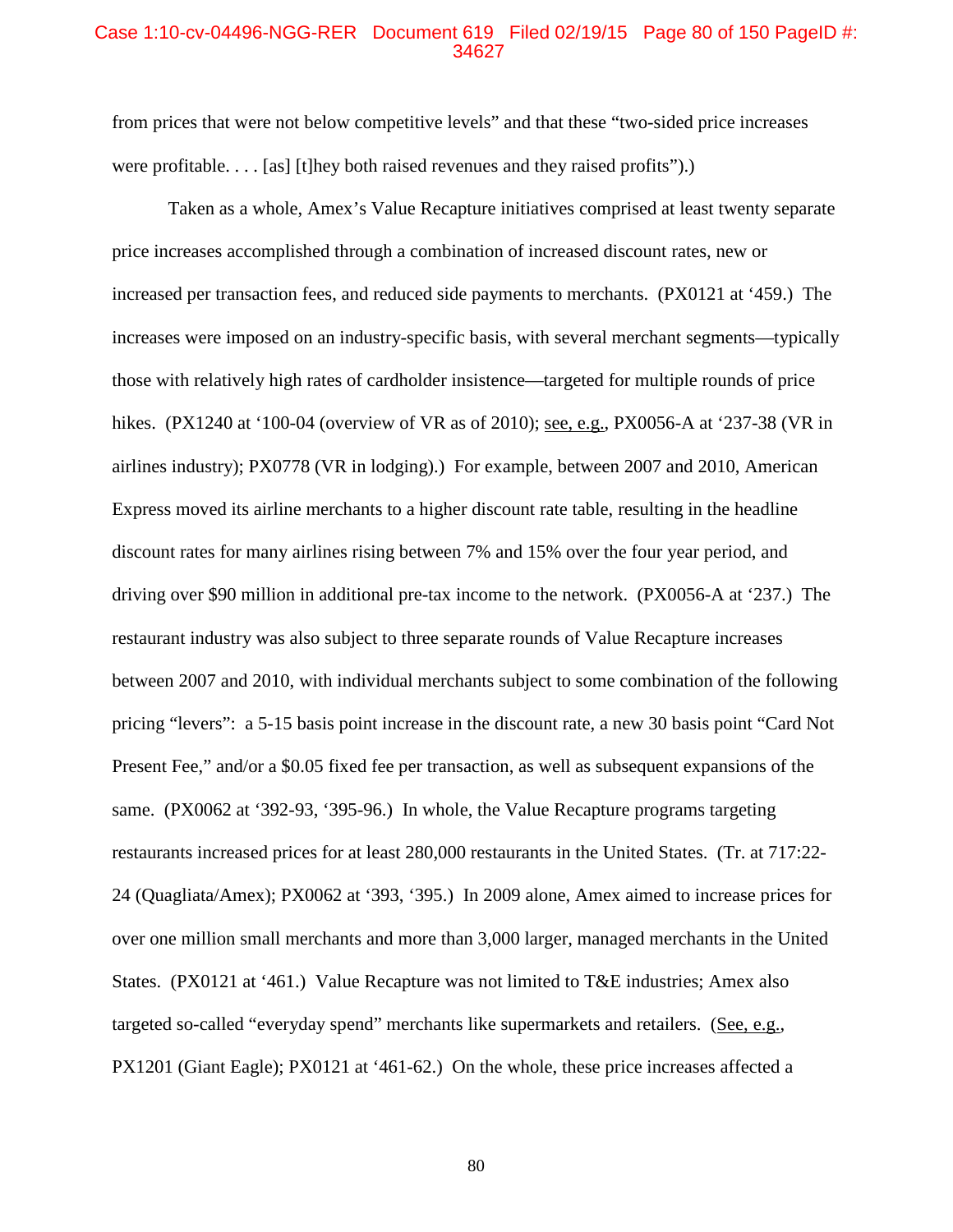## Case 1:10-cv-04496-NGG-RER Document 619 Filed 02/19/15 Page 81 of 150 PageID #: 34628

"substantial portion" of Amex's acceptance network, with merchants accounting for 65% of American Express's annual charge volume paying higher prices for its network services as a result of Value Recapture. (PX1240 at '100; see also PX0121 at '459; PX1240 at '088 (estimating Value Recapture raised Amex's average discount rate in the United States by nearly 9 basis points).)

Although American Express's decision to adjust its pricing in response to perceived increases in its costs on either side of its integrated platform is not itself evidence of market power (see Tr. at 6337:9-17 (Bernheim)), the company's ability to profitably impose such price increases across a broad swath of its merchant base with little or no meaningful buyer attrition is compelling proof of such power (see id. at 3985:3-3990:12 (Katz)). Notwithstanding the breadth of the Value Recapture program, the court is unaware of any large merchant in the United States that elected to cancel its acceptance of Amex cards in response to the Value Recapture price increases. (Tr. at 2079:6-2080:10 (Berry/Amex), 2675:23-2676:4 (Funda/Amex); PX1099 at '555 (noting 100% retention among largest global merchants); see also id. at 4739:25-4740:3 (Glenn/Amex) (testifying that "no large merchants canceled").) Similarly, in Amex's Regional Client Group (or its organizational predecessor), which was responsible for managing the accounts of the approximately 9,000 merchants with annual Amex charge volume between \$3 million and \$100 million, the network was able to retain over 99.9% of merchants following Value Recapture increases in both 2009 and 2010. (See PX0706 at '676, '685; PX1000 at '929; Tr. at 622:24-625:5 (Quagliata/Amex).) In 2010, for example, only three merchants in this group voluntarily stopped accepting Amex, and it is not clear whether those decisions were related to Value Recapture. (Tr. at 742:22-746:1.) Finally, among the millions of small merchants without designated Amex client managers, American Express appears to have concluded that Value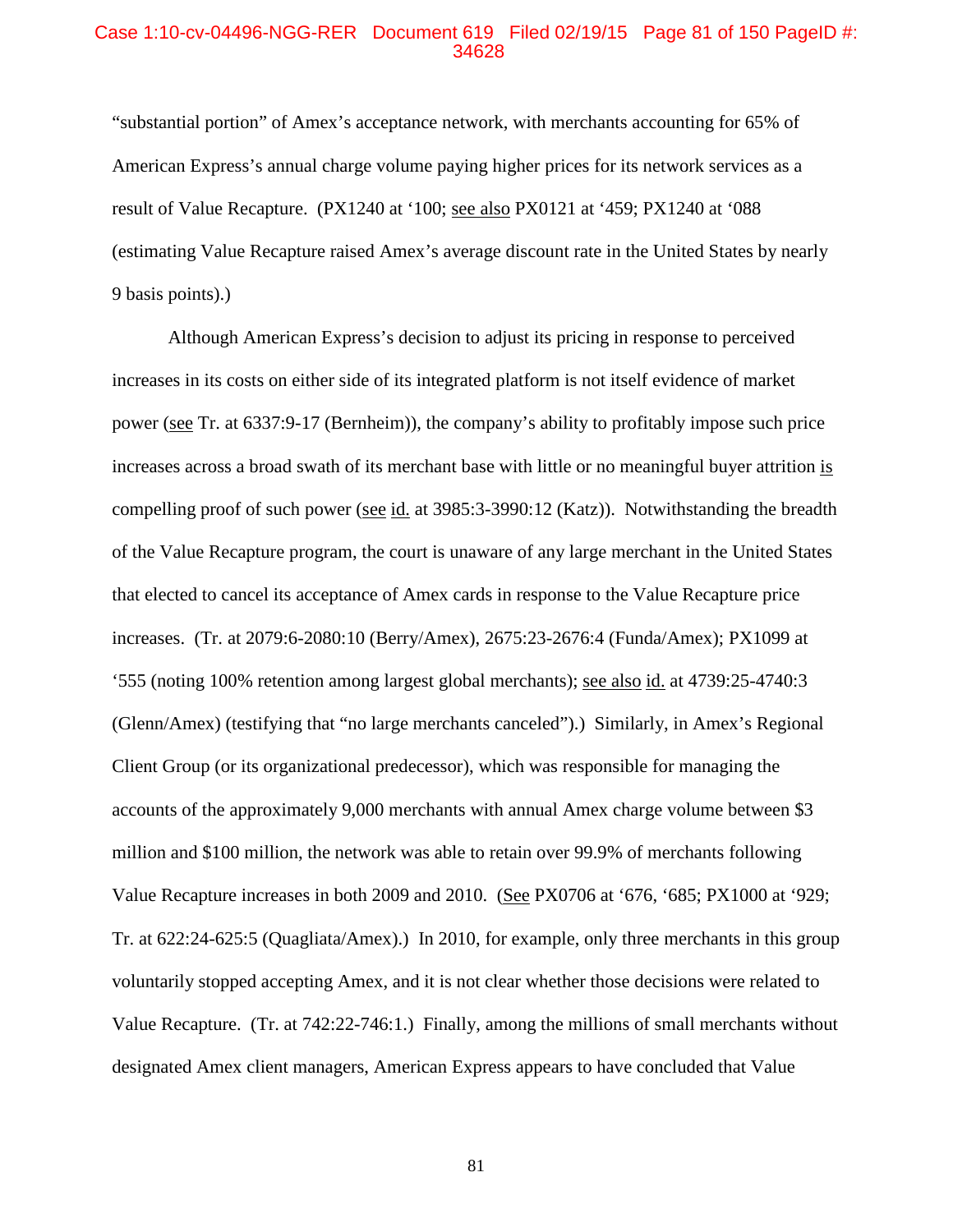# Case 1:10-cv-04496-NGG-RER Document 619 Filed 02/19/15 Page 82 of 150 PageID #: 34629

Recapture was profitable on the whole, even though the network observed higher rates of cancellation and card suppression among this population when compared to its larger merchants. (PX1753-A at '033; Tr. at 2677:18-2679:20 (Funda/Amex).)

American Express, for its part, contests the Government's assertion that Value Recapture may be viewed as a profitable endeavor. It asserts that the price increases were the result of hotly contested negotiations, and notes that the increases were at least partly offset by significant concessions the network was forced to make to certain large merchants to ensure their continued acceptance of American Express cards, such as deferrals of the rate increases, additional marketing funds, and similar financial consideration. (Tr. at 4401:16-23 (Chenault/Amex), 4740:4-4741:12 (Glenn/Amex); see also PX0121 at '463 (noting usage of such "relief valves" was below projections).) Yet the record concerning the profitability of Value Recapture is clear. Internal Amex documents show that the Value Recapture initiatives resulted in \$1.3 billion in incremental pre-tax income for Amex over the five-year period from 2006 to 2010, and nearly a 9 basis point improvement to Amex's weighted average discount rate in the United States. (PX0357 at '949.) Even after accounting for the concessions Amex paid to retain certain merchant accounts and the forgone profits associated with the minimal merchant cancellations that did occur during the period—whether or not those cancellations are traceable to the price increase—the evidence plainly shows that Value Recapture was profitable on a return-oninvestment basis. (PX1753-A at '032-33; PX0008 at '487-89; Tr. at 2688:12-2689:11 (Funda/Amex) (VR for small merchants was profitable when considering merchant attrition, though that determination did not include intangible effects like changing perceptions of coverage among cardholders).) While the court recognizes that Value Recapture likely had certain secondary effects, including implications for the network's ability to acquire new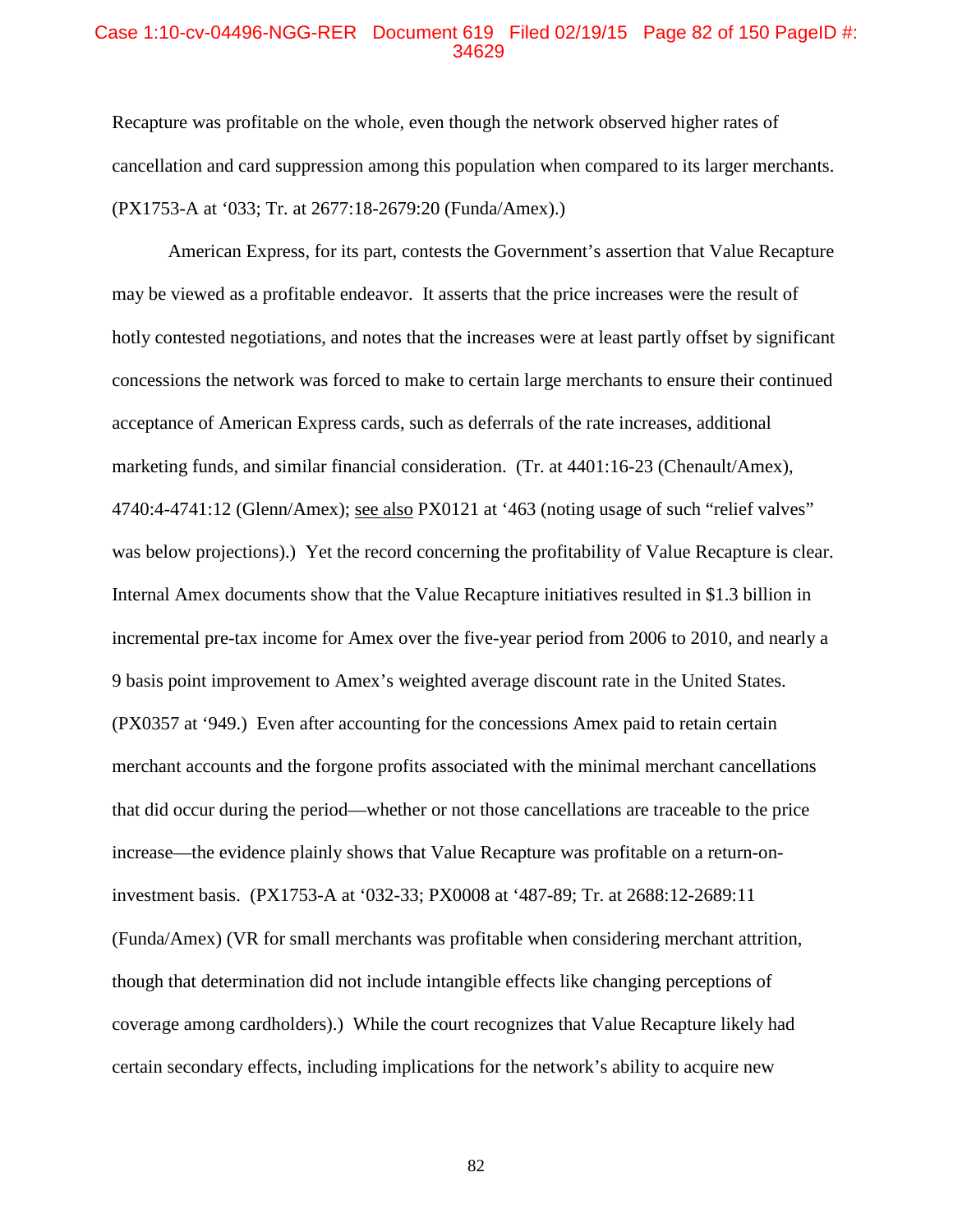# Case 1:10-cv-04496-NGG-RER Document 619 Filed 02/19/15 Page 83 of 150 PageID #: 34630

merchants and cardholders' perception of coverage, Defendants have not shown that these "speculative" or intangible costs rendered the increases unprofitable on the whole. (Tr. at 2683:3-21 (Funda/Amex).)<sup>29</sup>

Value Recapture was ultimately ended in 2010 by American Express due to merchant dissatisfaction with the price increases given the economic climate at the time and not, it would appear, due to any competitive pressures imposed by Amex's competitors in the GPCC network services market. (See Tr. at 2690:1-24 (Funda/Amex), 5717:11-5718:2 (Gilligan/Amex) (VR ended because "the pain that it was causing to many of our relationships with merchants was not worth the gain").

# 2. Price Discrimination

 $\overline{a}$ 

Next, Plaintiffs rely on Amex's ability to price discriminate between various industry groups as evidence of the network's market power. See Visa I, 163 F. Supp. 2d at 340-41 (noting Visa and MasterCard's ability to "charge differing interchange fees based, in part, on the degree to which a given merchant category needs to accept general purpose cards," in other

<sup>&</sup>lt;sup>29</sup> Specifically, a number of American Express witnesses cited the harm done to the network's relationship with Continental Airlines as evidence of the financial damage caused by Value Recapture, which is not captured in the profitability analyses just described. As part of its Value Recapture initiative in the airline industry, American Express raised Continental's headline discount rate in January 2008 by approximately 10%, which equated to several million dollars in additional discount fees paid by the airline annually. (See PX0056-A at '237; PX0211 at '046; DX3821 at '533, '560-01; PX1033 at '151.) More than two years later, in June 2010, Continental decided not to renew its participation in Amex's Membership Rewards program as a redemption partner, and withdrew from Amex's airport lounge access program, pursuant to which Platinum and Centurion cardholders enjoyed free access to a number of airlines' lounges. (PX1033 at '151; Tr. at 5720:16-5722:8 (Gilligan/Amex).) While these moves were undoubtedly detrimental to American Express's bottom line and the utility of its cards to cardholders (see Tr. at 5721:22-5723:19 (Gilligan/Amex)), Defendants' efforts to establish causation between the VR price increases and the airline's decision to alter its relationship with Amex is not convincing. To the contrary, the contemporaneous record evidence plainly shows that while Continental was unhappy with the magnitude of the price increase imposed years earlier, the primary reason for its withdrawal from Membership Rewards and the lounge access program was to avoid heavy penalties under its new co-brand contract with Chase. (See PX1033 at '151 ("As we've discussed with several members of your team over the past year, any extension of M[embership] R[ewards] is very difficult because of our co-brand agreement with Chase."); see also Tr. at 5471:4-14 (Codispoti/Amex) (testifying that the network was "fairly certain that Continental would exit the [Membership Rewards] program" because of Continental's co-brand relationship with Chase); PX1203-A at '245 ("Re-signing these Amex partnerships would result in significant penalties to Continental from their co-brand issuer (Chase).").)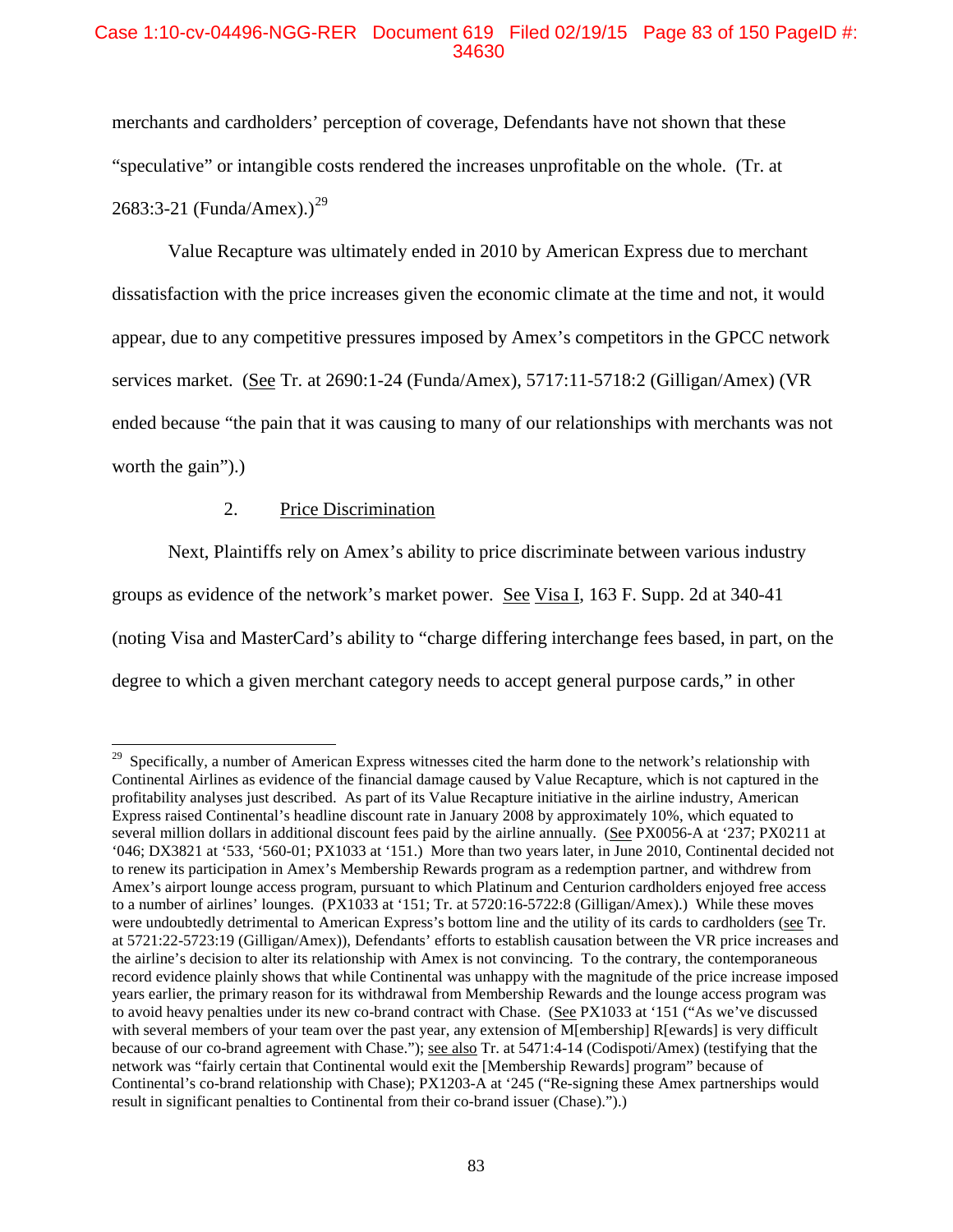# Case 1:10-cv-04496-NGG-RER Document 619 Filed 02/19/15 Page 84 of 150 PageID #: 34631

words, cardholders' credit-insistence, "illustrates their market power"). Yet the court finds such evidence to be of limited probative value in this case.

While it is beyond dispute that American Express sets different prices for merchants depending on the industry segment to which they belong, this fact alone does not prove its market power. As the court previously discussed in connection with Plaintiff's proposed T&E submarket, American Express's practice of charging different prices to different merchant groups is discriminatory only if those prices are unrelated to differences in the costs associated with providing network services to each group. See supra Part III.B. Yet Plaintiffs have not provided a reliable measure of American Express's per transaction margins across its industry groups, and the court accordingly determines there to be inadequate grounds to find price discrimination sufficient to establish antitrust market power. (Tr. at 6347:19-6348:3 (Bernheim).)

Nonetheless, like the district court in Visa I, this court does take note of the ease with which American Express is able to identify and target merchant segments for differential pricing based on its estimates of merchant demand in each industry—demand which, as previously discussed, and as recognized in Visa, is largely a reflection of the degree to which Amex cardholders insist on using their cards.

#### 3. Merchant Pricing Premium

Defendants' express pricing strategy of charging merchants a premium over its competitors' rates presents similar difficulties to the court when proffered as evidence of market power. That American Express may charge a higher price to merchants than Visa and MasterCard, two firms previously found to possess market power in the relevant market, is not necessarily proof that such prices are supracompetitive; merchants may be receiving commensurate value for the higher price, similar to the manner in which Lamborghini and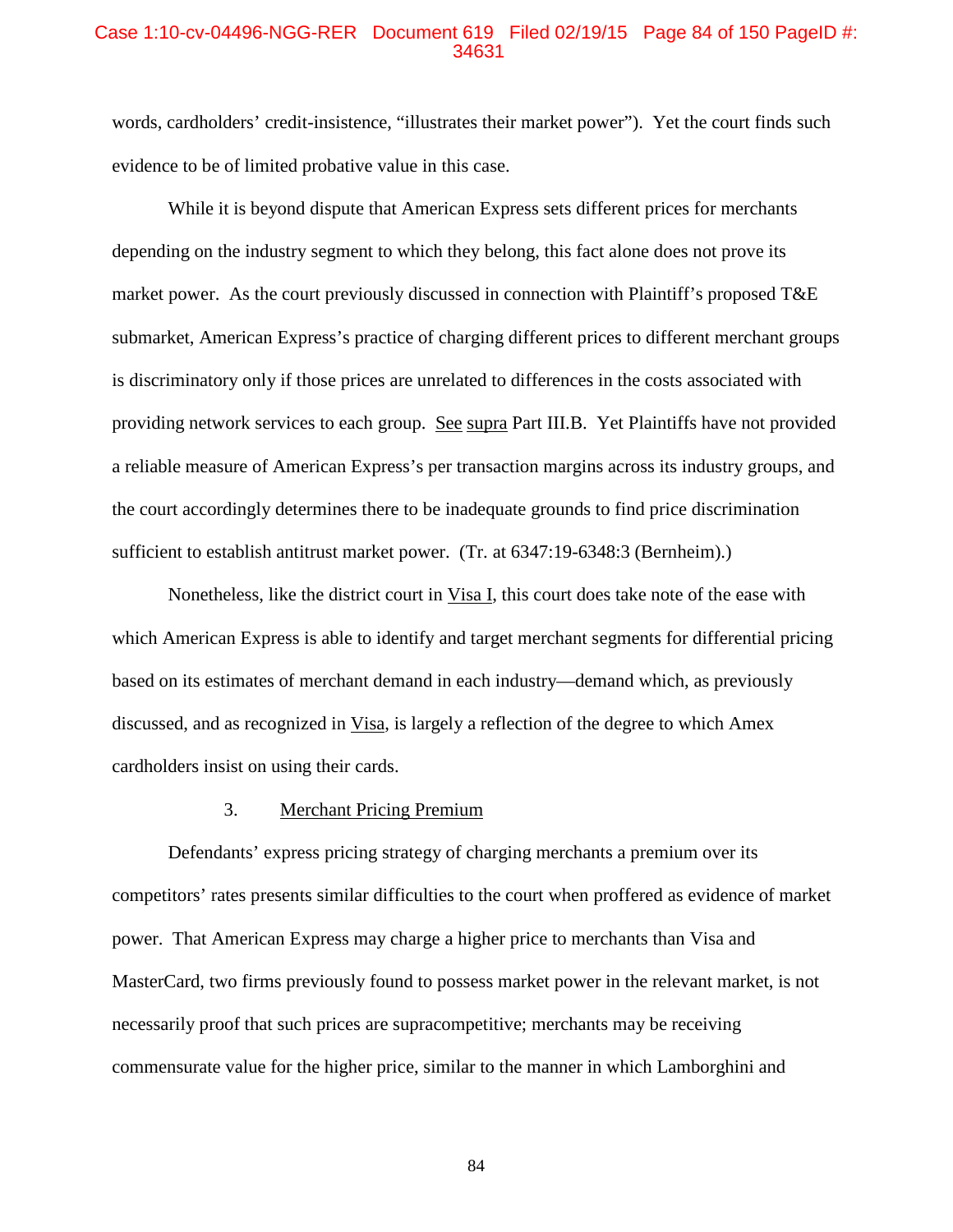# Case 1:10-cv-04496-NGG-RER Document 619 Filed 02/19/15 Page 85 of 150 PageID #: 34632

Toyota both sell cars, but the former can charge a higher price because it offers a differentiated, and ostensibly superior, product. (See Tr. at 5063:7-13, 5086:6-11 (Gilbert).) See also Xerox Corp. v. Media Scis., Inc., 660 F. Supp. 2d 535, 549 (S.D.N.Y. 2009) (noting that "'[c]ompetitive markets are characterized by both price and quality competition, and a firm's comparatively high price may simply reflect a superior product'" (quoting Harrison Aire, Inc. v. Aerostar Int'l, Inc., 423 F.3d 374, 381 (3d Cir. 2005))). Here, as discussed below, there is conflicting evidence as to whether American Express still maintains a premium price over Visa and MasterCard and whether that premium, to the extent it exists, represents a supracompetitive price or due compensation for Amex's higher quality product. Given this ambiguity, evidence relating to Defendants' premium pricing strategy provides only limited support for a finding of market power<sup>30</sup> and is ultimately cumulative support for the court's conclusion that American Express has had and continues to have market power in the network services market.

The success of American Express's differentiated business model, according to the network, is largely predicated on its ability to charge a premium over its competitors' all-in prices to merchants. (See Tr. at 709:15-710:3 (Quagliata/Amex), 2643:15-2644:9 (Funda/Amex) (testifying that the absence of a premium would "stall[] our closed-loop engine . . . of making sure we had enough revenue to invest and differentiate our products"), 3544:15-22 (Silverman/Amex); PX0051 at '677 ("Maintaining our rate premium is an integral part of driving positive results to our P&L."); PX0357 at '948, '952, '960-61 (charging a "reasonable premium" is one of Amex's core "pricing principles"), '953 (describing need for premium to offset scale

 $30$  The probative value of Plaintiffs' evidence concerning Amex's pricing premium also is undercut by the fact that it speaks only to one component of the net or two-sided price charged across Defendants' partially integrated platform—i.e., the merchant discount rate. (See Tr. at 6340:2-7 (Bernheim).) As the court later explains, the evidentiary record does not include a reliable measure of the two-sided price charged by American Express that correctly or appropriately accounts for the network's expenses on the cardholder side of the platform, from which the court might draw comparisons to Visa and MasterCard's pricing. See infra Part.IV.D.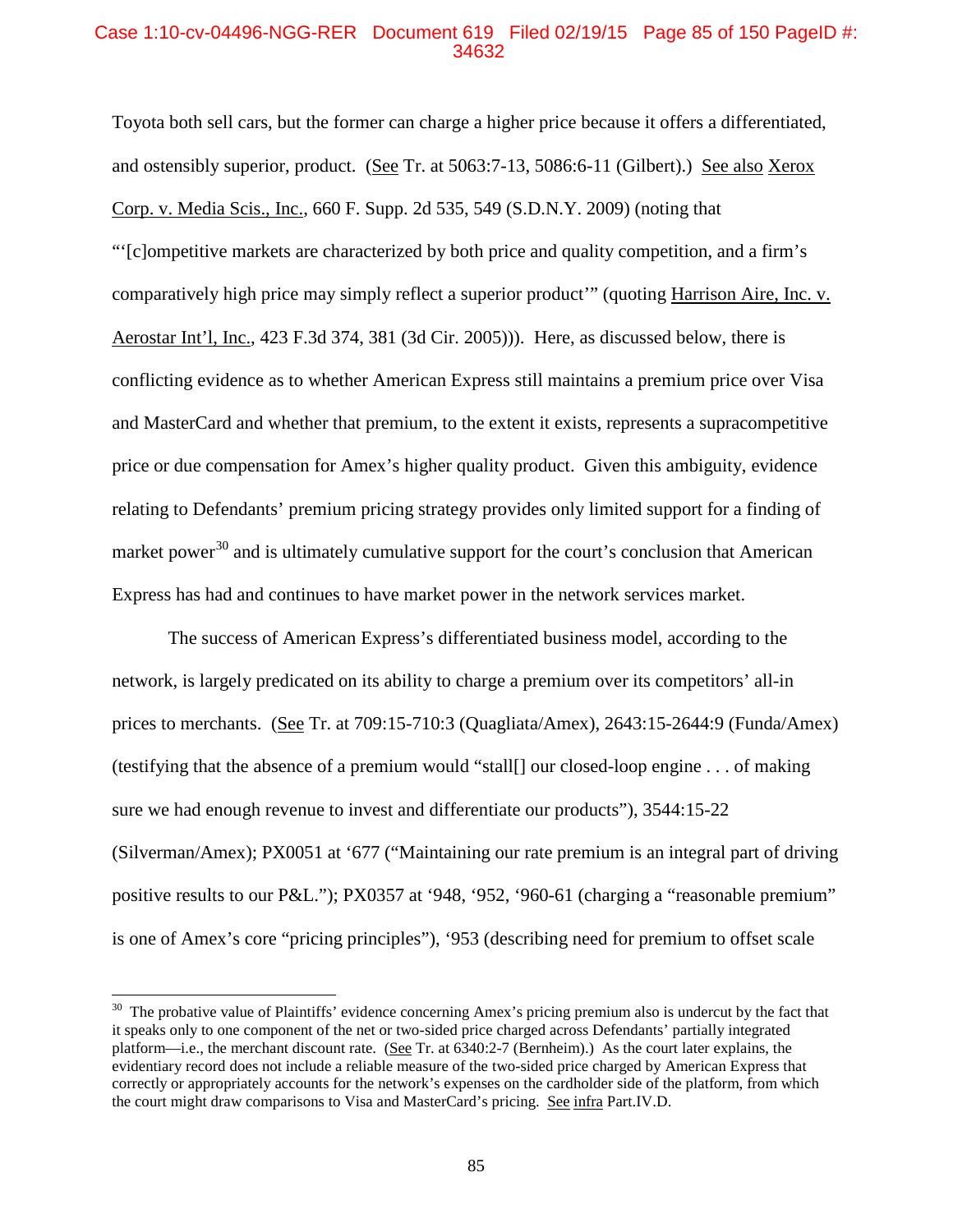# Case 1:10-cv-04496-NGG-RER Document 619 Filed 02/19/15 Page 86 of 150 PageID #: 34633

disadvantages and invest in differentiated product); see also Tr. at 3979:5-7 (Katz) (stating that "[o]ne element of American Express'[s] pricing strategy has been to have premium pricing").) Indeed, among Amex's primary justifications for the Value Recapture rate increases between 2005 and 2010 was the erosion of its premium over Visa and MasterCard during the preceding years, which, according to the network, endangered its ability to deliver on its distinct value propositions on both sides of the platform. (See DX7537 at '489 (noting Value Recapture was in part "[t]riggered by the on-going decline of our Discount Rate premium"); PX0051 at '677.) Nonetheless, American Express has successfully pursued a premium pricing strategy for decades, most recently in 2013—the last year for which data was provided to the court maintaining an 8 basis point and 3 basis point premium over Visa and MasterCard, respectively, on a mix-adjusted basis.<sup>31</sup> (See PX2702 at 85.) Historically this premium has been even higher. (See PX0357 at '959 (showing premiums between 28 and 89 basis points between 1997 and 2009); Tr. at 3599:8-12 (Silverman/Amex) (noting we "have traditionally earned a premium discount rate").) Not surprisingly, the magnitude of Amex's premium varies by industry, with larger premiums maintained in those industries where American Express delivers more insistence-driven value to merchants, such as airlines, rental cars, lodging, and other T&E segments. (See Tr. at 2705:14-2707:24 (Funda/Amex); PX0357 at '960; see also PX1240 at '091 (illustrating that Amex's premium pricing is informed in part by the "surplus value" it

<sup>&</sup>lt;sup>31</sup> American Express's merchant discount rates are typically compared to those of its competitors on a mix-adjusted basis, meaning Defendants' headline rates—which are the same for all Amex card products—are compared on a weighted basis to a comparable "mix" of Visa and MasterCard card products in order to ensure an apples-to-apples comparison. (See Tr. at 919:5-20 (Hochschild/Discover) (agreeing that to fairly compare merchant discount rates one should do an "apples to apples" comparison that compares fees on like card products), 2567:1-22 (Funda/Amex).) Yet the court recognizes that merchants' acceptance decisions often are not so nuanced; from the merchant's perspective, the relevant price when comparing the network services provided by the four GPCC networks likely is the total per transaction cost, regardless of what type of Amex, Visa, MasterCard, or Discover card is used. (See, e.g., id. at 385:10-386:5 (Robinson/Ikea), 474:18-477:19 (Satkowski/Enterprise).) Without adjusting for mix, Amex's premiums appear significantly larger. (See PX2702 at 85.)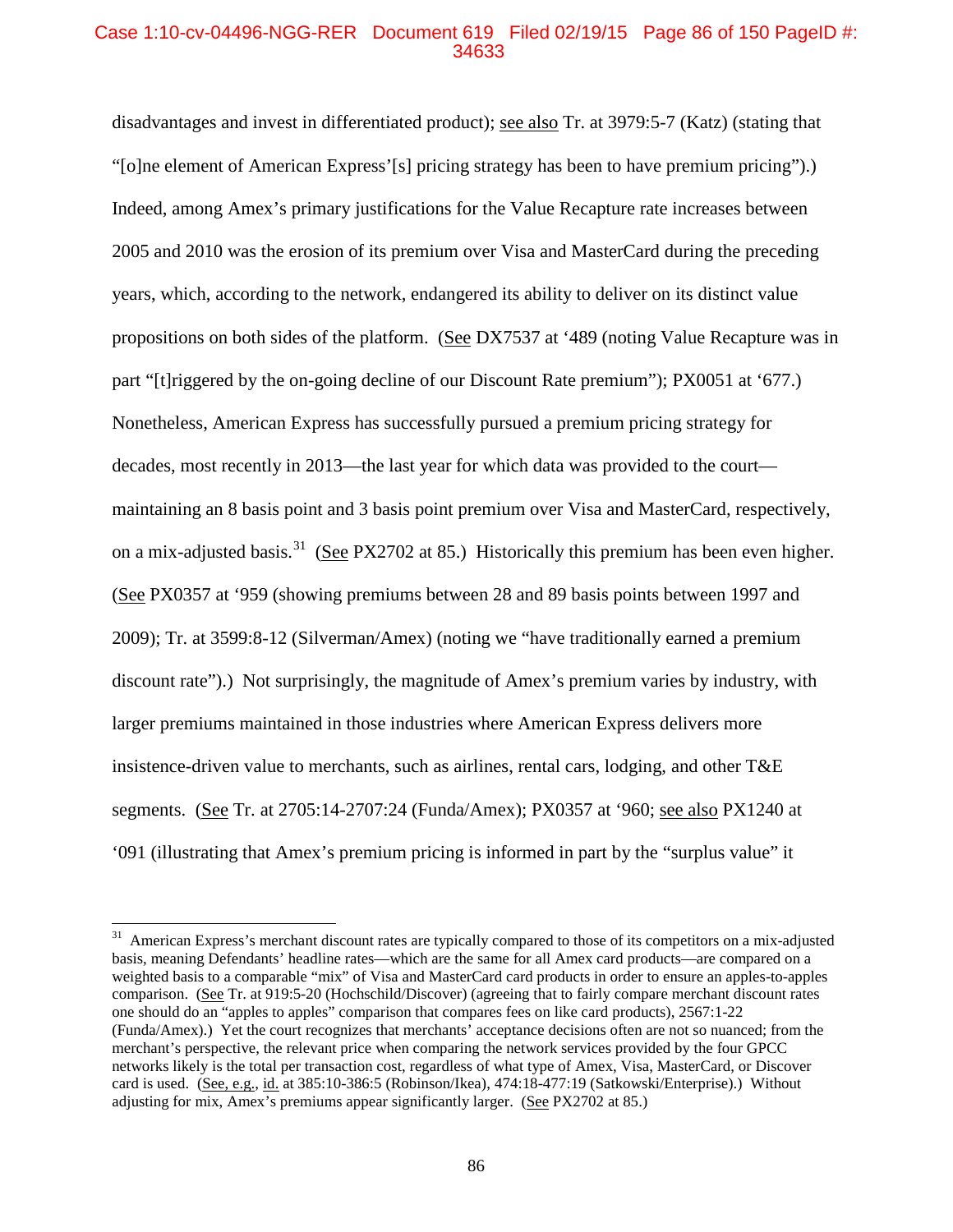## Case 1:10-cv-04496-NGG-RER Document 619 Filed 02/19/15 Page 87 of 150 PageID #: 34634

delivers to merchants, which the network measures using internal estimates of cardholder insistence).)

American Express rejects Plaintiffs' use of its higher merchant prices as evidence of market power, arguing instead that its premium rates have been and are justified by the differentiated value it delivers to merchants. (See Tr. 3599:8-16 (Silverman/Amex).) American Express does, in fact, deliver on its differentiated value proposition to merchants in many respects. See supra Part I.B. (See also PX1408 at 10 (Amex 2009 Form 10-K).) For instance, Amex delivers, on average, more affluent cardholders who are "ready to spend" at participating merchants.<sup>32</sup> In particular, Amex cardholders tend to spend more on average per transaction,<sup>33</sup> spend more on an annual basis per card, and spend more often<sup>34</sup> than cardholders on competitor networks. (See DX6576 at 10.) Furthermore, Amex leverages its "closed-loop" model to provide merchants with data analytics, targeted marketing solutions, fraud protection, and other business-building benefits not provided to the same degree by its competitors. (See, e.g., Tr. at 4305:7-4306:17 (Chenault/Amex), 4720:19-4723:15 (Glenn/Amex), 2117:2-2119:4, 2277:4- 25 (Berry/Amex); DX7598 at '015-17.)

Yet a number of merchant witnesses at trial disputed the actual value of these additional services, noting, among other things, that American Express can and does sell that same closedloop data to their competitors as well. (See, e.g., Tr. at 575:8-576:8 (Bouchard/Sears), 2437:3-

 $32$  See PX0111 at '809 (noting average household income for Amex cardholders is 21% higher than that of noncardholders' households); DX6576 at 10.

<sup>&</sup>lt;sup>33</sup> Numerous merchant witnesses called by Plaintiffs testified that American Express had the largest average ticket size for any GPCC network. (See, e.g., Tr. at 433:10-12 (Robinson/Ikea), 588:14-18 (Bouchard/Sears), 1297:24- 1300:4 (Kimmet/Home Depot), 2347:3-8 (Bruno/Crate & Barrel).) Amex additionally delivers incremental value to airlines and other T&E merchants due in large part to its strong corporate card business. (See PX1601 at '273 (Amex presentation showing its cardholders have "1.6 times more air tickets purchases v. non-Cardholders" and "3.2 times higher spend on air travel"); PX0111 at '809 (Amex presentation stating that its cardholders purchase first or business class tickets 2.3 times as often as non-cardholders). )

 $34$  See DX7238 at '375; Tr. at 3290:5-14 (Biornstad/MasterCard).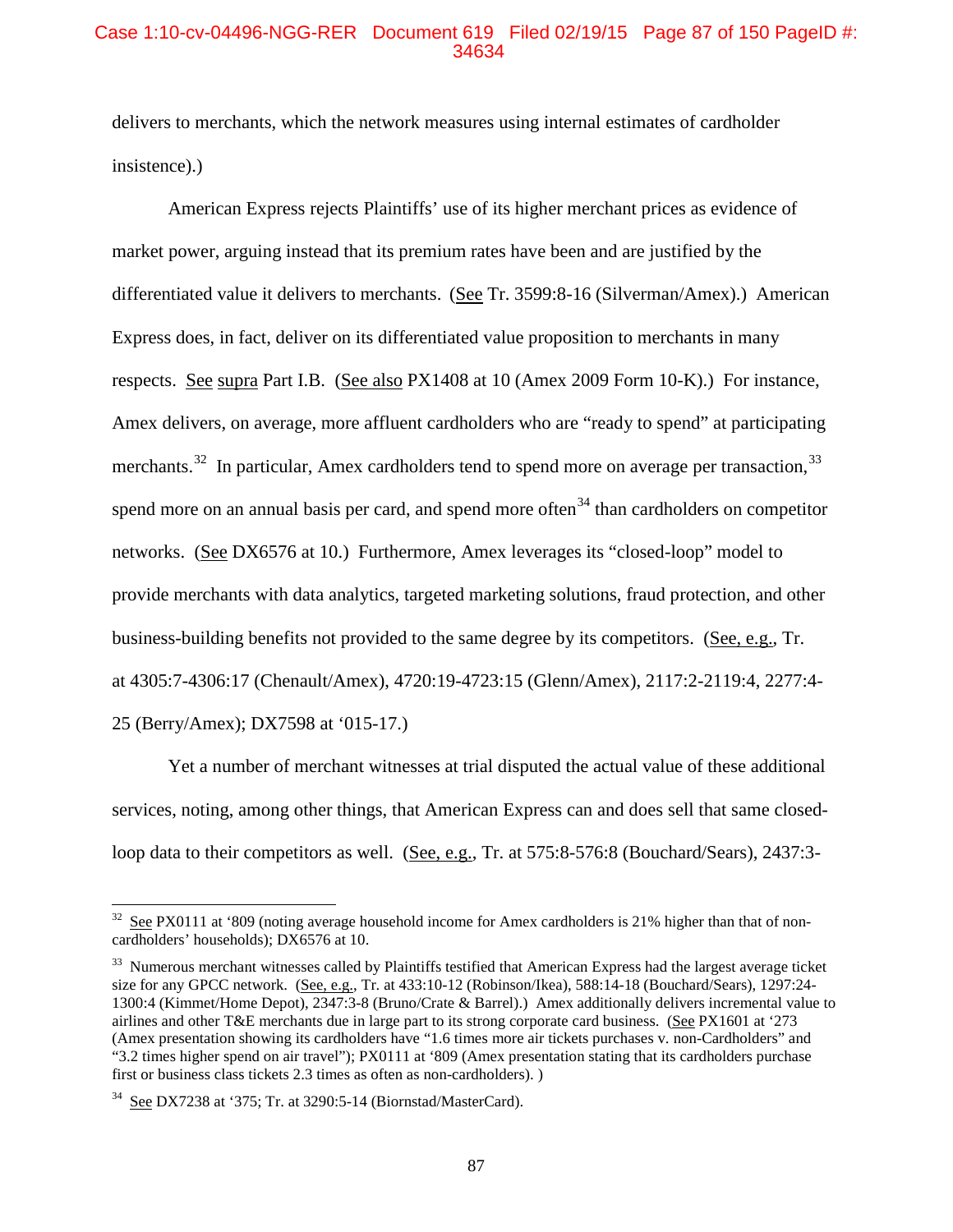## Case 1:10-cv-04496-NGG-RER Document 619 Filed 02/19/15 Page 88 of 150 PageID #: 34635

2438:10 (Priebe/Southwest), 5375:15-5376:23, 5395:24-5396:21 (Miller/Delta).) In addition, American Express plainly lags its competitors in other aspects of its merchant services, including the speed with which merchants receive payment from the network. (See Tr. at 2581:24-2582:9 (Funda/Amex).) Amex's own biannual survey data on merchant satisfaction indicate that Amexaccepting merchants do not believe they receive commensurate value from the network in return for its higher discount rates. When a representative sample of merchants were asked in 2010 how they would "rate the value" they receive from the three primary networks given the prices they pay, the company found that the "[p]erceived value is significantly higher for Visa/MC than for Amex" among large and small merchants alike. (See PX0043 at '965-66 (showing a "Performance Gap" between Amex and Visa/MasterCard on the cost-value question averaging nearly 20% among managed, unmanaged, and OnePoint merchants); Tr. at 1795:11-1796:13, 1803:11-1804:15 (Ford); see also id. at 1804:21-1807:12, 1811:23-1814:20 (Ford) (finding similar results on "value" in 2006 and 2012 surveys supported the reliability of 2010 results).)

Several American Express executives testified at trial that the network no longer maintains any premium over Visa or MasterCard on a mix-adjusted basis. (See Tr. at 702:7-25 (Quagliata/Amex), 2666:24-2667:2 (Funda/Amex), 4403:4-15 (Chenault/Amex).) However, no data or expert analysis was proffered to substantiate these assertions, and the court is hesitant to rely on the self-interested statements of Defendants' executives absent some form of documentation. (See id. at 6343:19-6344:1 (Bernheim) (relying on prior testimony of Amex executives to support absence of premium, not independent evidence).) Nonetheless, Amex's premium plainly has eroded over time. (See PX0357 at '959.) While this decay can be traced in part to Amex's declining net effective discount rate, which is primarily the result of intentional business decisions by American Express as discussed in the following section, see infra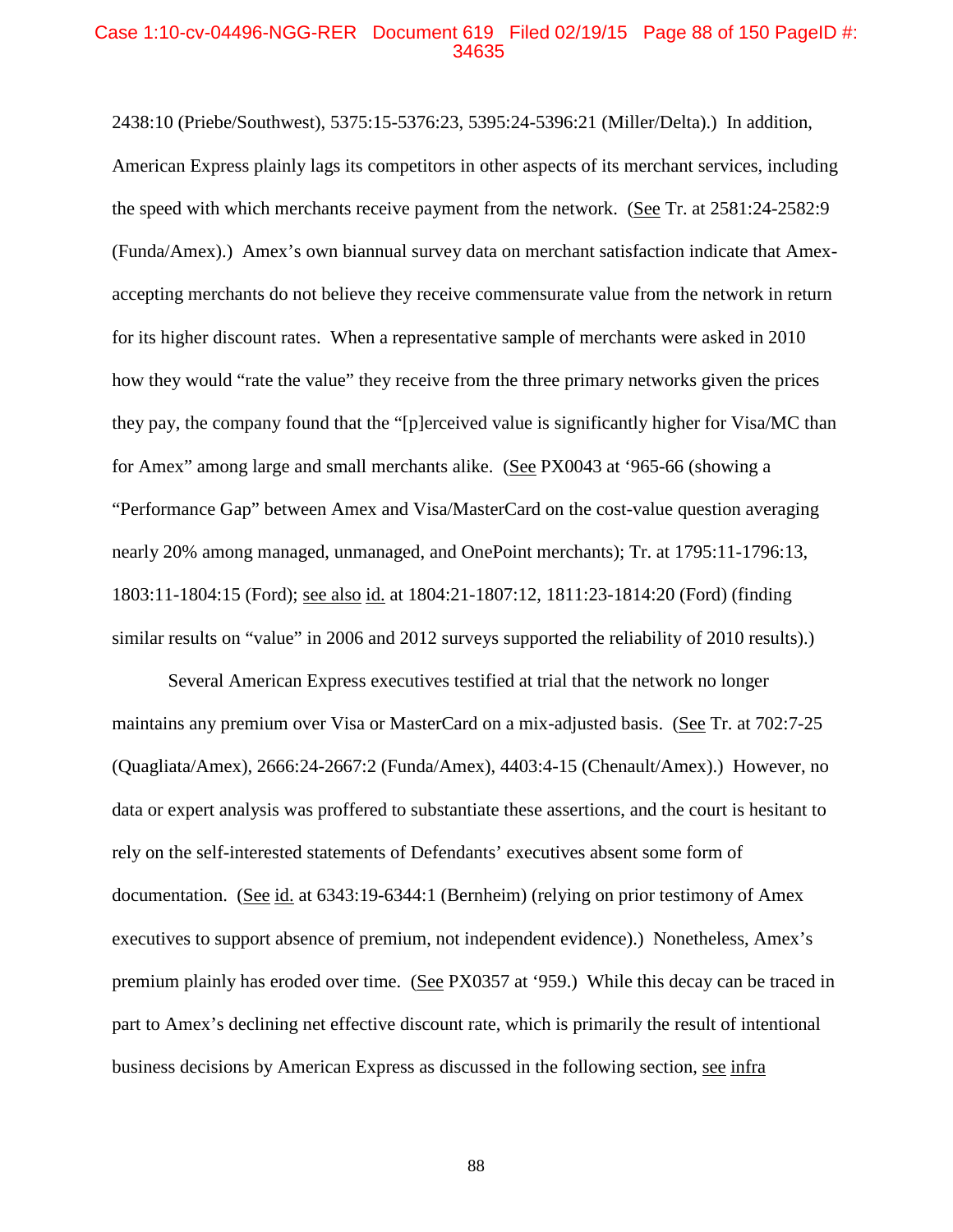#### Case 1:10-cv-04496-NGG-RER Document 619 Filed 02/19/15 Page 89 of 150 PageID #: 34636

Part IV.D, the erosion of Defendants' premium is in large part a result of rising prices on Visa's and MasterCard's networks. (PX0357 at '952, '959 (showing more than 80% of erosion due to price increases by Visa and MasterCard); PX0028 at '398; see Tr. at 2667:3-6 (Funda/Amex), 4426:5-4427:22 (Chenault/Amex).) Beginning around 2006, for example, both Visa and MasterCard introduced new premium card categories with higher interchange rates intended to enable issuers to more effectively compete with Amex's high-rewards products. (See PX0028 at '396 (Amex presentation noting "MasterCard and Visa are targeting our premium economics by introducing higher interchange product categories"); DX0447 at '445 (explaining development of Visa Signature products); DX7116 at '788; DX4961 at '306; DX7237 at '015.) Issuing banks promptly and aggressively began converting cardholders to these new premium offerings, shifting Visa's and MasterCard's overall card mixes toward higher interchange categories and together with new fees charged by the networks—driving up the networks' all-in discount rates. (PX0357 at '939-43; see also id. at '959 (showing Visa's effective all-in rate rose nearly 15 basis points from 2006 to 2009 as issuers moved cardholders to Visa's higher interchange categories).) As Visa's and MasterCard's rates rose, Amex's premium shrunk.

Even if, as Defendants contend, Amex no longer maintains a premium in the network services market, evidence of its historical pricing is nonetheless material to the court's market power analysis. (See Tr. at 4151:17-4152:15, 4256:7-4257:3 (Katz).) In addition, given the manner in which the premium gap was narrowed by Visa and MasterCard over the years, the court cannot credit Amex's argument that the erosion of its premium is compelling evidence of a lack of market power. See also infra Part IV.D. Quite to the contrary, the virtual impunity with which Visa and MasterCard were able to raise their merchant pricing suggests an absence of inter-network competition on the basis of price attributable to rules prohibiting merchant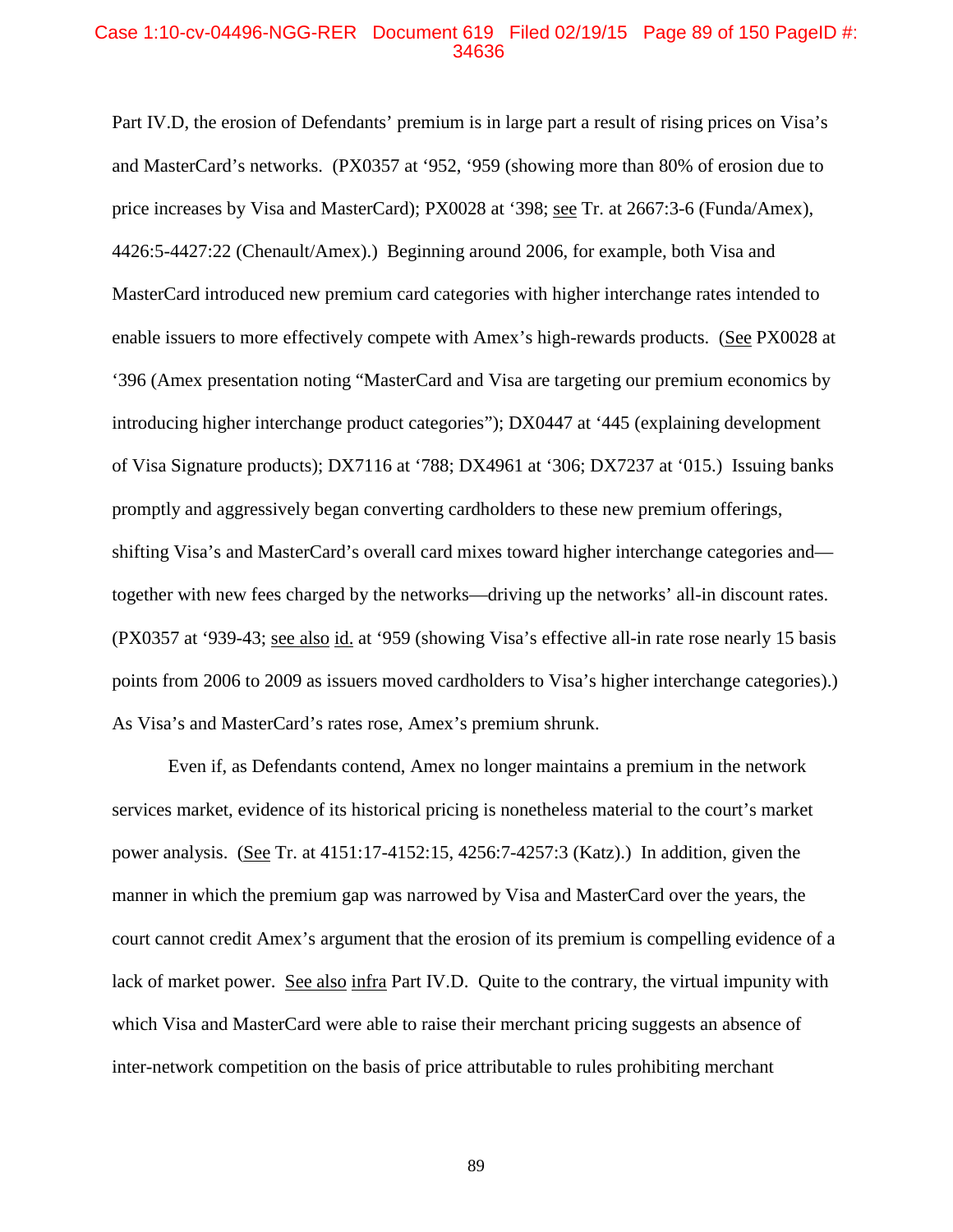### Case 1:10-cv-04496-NGG-RER Document 619 Filed 02/19/15 Page 90 of 150 PageID #: 34637

steering, which is a condition Amex has been able to perpetuate even after Visa and MasterCard abandoned their anti-steering rules as a result of this litigation. Nonetheless, given the absence of clarity with respect to whether Amex maintains a premium in today's market and whether such premium is or has been justified by the network's differentiated value propositions, the court finds Plaintiffs' evidence of Amex's pricing premium to be of limited utility in the present market power analysis.

### **D. Amex's Remaining Market Power Counterarguments**

American Express's remaining arguments regarding whether it possesses antitrust market power are unavailing.

First, to the extent American Express's average effective discount rate has declined over time, that decrease does not show a lack of market power. To the contrary, the record indicates that any reduction in Amex's average effective rate is primarily the result of the network's successful efforts to increase its share of spending at so-called "everyday spend" merchants. (Tr. at 2649:17-2654:19 (Funda/Amex).) These industry segments, which include supermarkets, gas stations, and pharmacies, generally pay significantly lower discount rates to American Express than merchants in the types of T&E industries that traditionally had formed the core of Amex's acceptance network. (Tr. at 2650:9-2651:1 (Funda/Amex); PX0357 at '960.) As the overall mix of merchants at which Amex cardholders were spending shifted toward lower-priced industry groups, the network's average discount rate across all industries fell accordingly.<sup>35</sup> (Tr. at 2657:19-2663:1 (Funda/Amex); PX0791 at '144-45 (quantifying negative impact of various types of uncontrollable mix effects on Amex's 2008 and 2009 average discount rates); PX1753-

 $35$  Additionally, it appears that while Amex's average effective discount rate continued to decline during Value Recapture (see Tr. at 5718:3-16 (Gilligan/Amex)), those price increases more than offset all sources of downward pressure on Amex's overall rates except those attributable to changes in mix. (PX1753-A at '029, '034-35 (noting "Value Recapture initiatives continue to offset controllable rate investments globally").)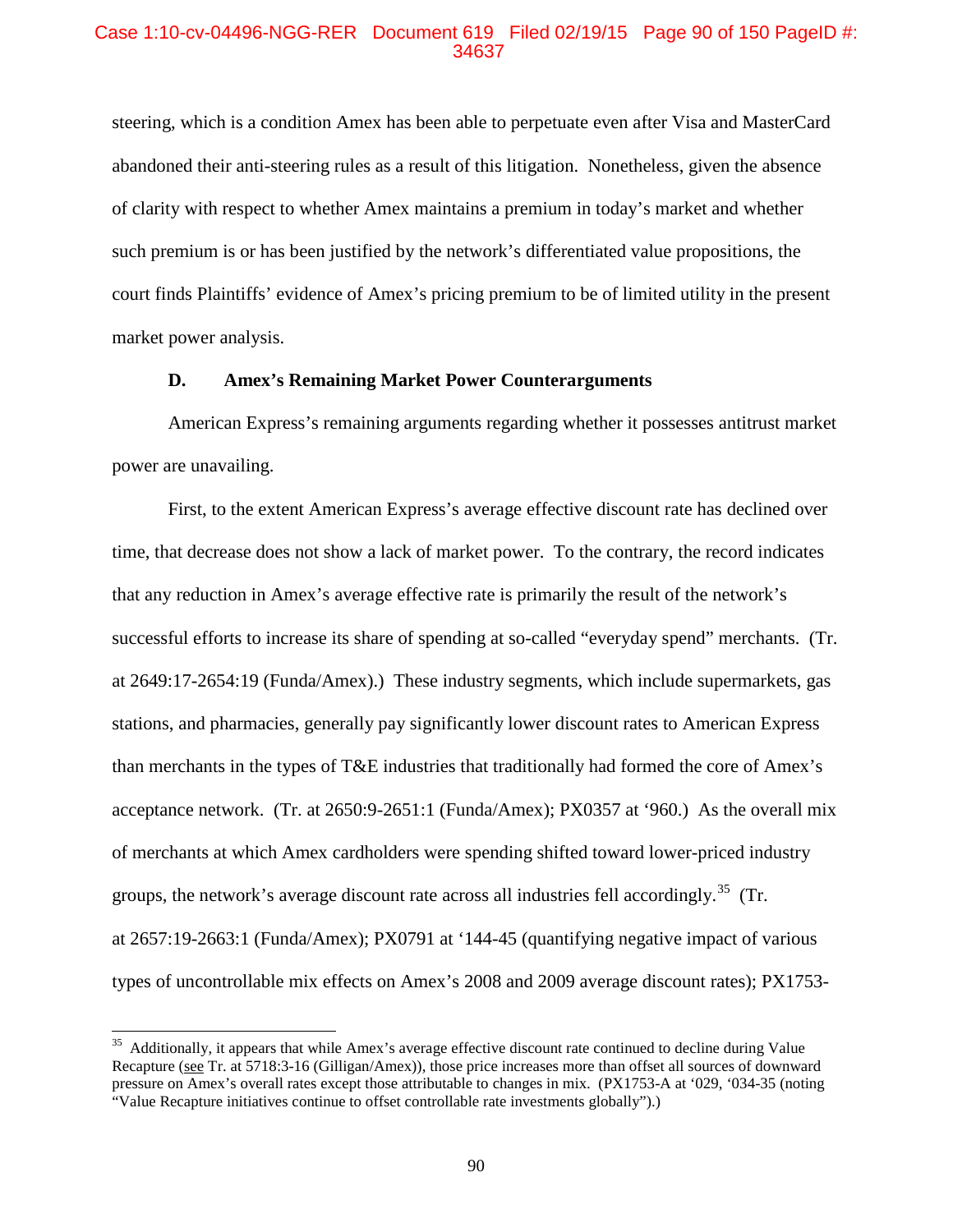#### Case 1:10-cv-04496-NGG-RER Document 619 Filed 02/19/15 Page 91 of 150 PageID #: 34638

A at '029.) This was an "intentional move" by American Express, which recognized that changes to its inter-industry mix were the "primary" reason its average discount rate had been declining since the late 1990s. (PX0890 at '338 ("This shift from predominantly T&E to a more balanced industry mix has decreased our overall rate."); PX0254 at '647; PX0004 at '055.) Amex's belief that its rate was falling as a result of mix effects was confirmed by Dr. Katz's analysis. When Plaintiffs' economics expert controlled for the changing composition of Amex's merchant base, he found that the network's average effective discount rate had, in fact, increased slightly over time. (Tr. at 6654:11-6656:2 (Katz); PX2778 at 5.)

Nor is the court is swayed by Dr. Bernheim's "two-sided price" calculations, which are intended to capture the all-in price charged to merchants and consumers across Defendants' entire platform on a per transaction basis.<sup>36</sup> Defendants' expert calculates Amex's two-sided price—which, in Amex's view, is the proper metric for analyzing price effects in this case—by offsetting the headline discount rates charged to merchants with (1) any payments made to merchants, including payments made pursuant to agreements other than card acceptance agreements, and (2) payments made to cardholders in the form of rewards. (Tr. at 6311:10- 6312:13 (Bernheim); DX7828 at 54.) According to Dr. Bernheim's estimates, American Express's two-sided price has fallen precipitously since 2002, indicating that in his opinion the network does not possess the power to control price in the relevant market. (Tr. at 6314:10-21 (Bernheim); DX7828 at 56-57.)

These calculations are flawed in a number of respects, however. On the merchant side of the platform, Dr. Bernheim improperly applied billions of dollars in remuneration paid to a

 $36$  Cardholders effectively pay a "negative" price for acceptance services in Amex's GPCC platform in the form of rewards earned on a per transaction basis. (Tr. at 3852:11-3853:2, 3905:17-3906:5, 4021:16-24 (Katz).) See also Evans & Schmalensee (2007) at 151 ("[P]rofit-maximizing prices may entail below-cost pricing to one set of customers over the long run and, as a matter of fact, many two-sided platforms charge one side prices that are below marginal cost and are in some cases negative.").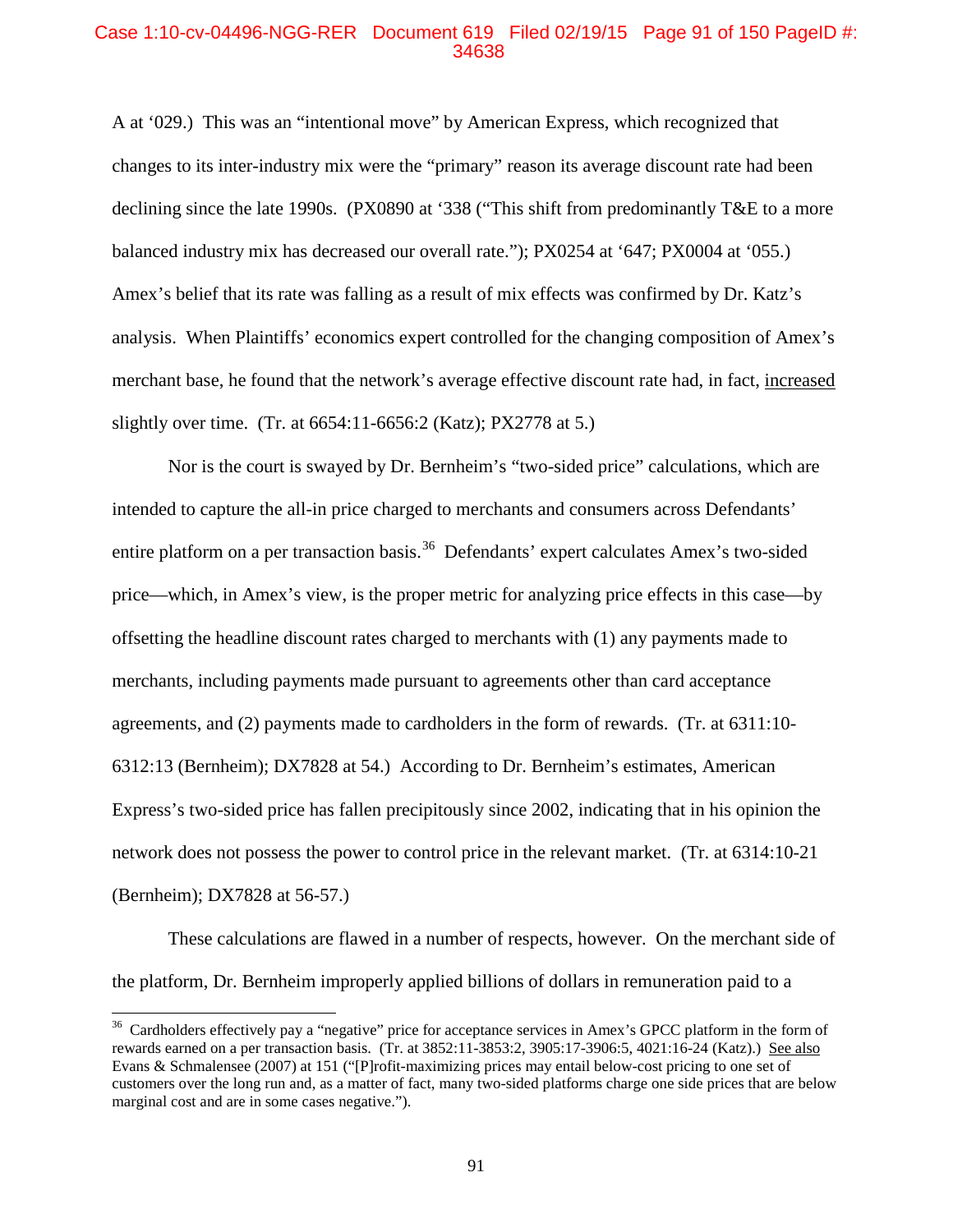# Case 1:10-cv-04496-NGG-RER Document 619 Filed 02/19/15 Page 92 of 150 PageID #: 34639

handful of merchants by American Express in connection with its co-brand agreements to reduce the network's average effective discount rate.<sup>37</sup> (Tr. at 6657:8-6658:3, 6661:11-24, 6662:3-6663:3 (Katz); PX2778 at 6; see also Tr. at 6556:18-6557:1 (Bernheim).) Payments made to obtain or retain co-brand partnerships—which benefit the issuing side of Amex's business by opening new channels for acquiring cardholders (DX5561 at '128; Tr. at 5420:12-5421:9 (Codispoti/Amex))—should not, in the court's view, be used to offset the price paid by those companies for network services in their capacity as Amex-accepting merchants. (See Tr. at 6658:15-6659:1 (Katz); see also id. at 2717:7-18 (Funda/Amex); PX0842 at '284; PX0999 at '041 ("An issuer co-brand relationship is independent from the card acceptance relationship and needs to support its own value proposition.").) This determination is consistent with American Express's internal business practice of not including the co-brand remuneration identified by Dr. Bernheim when estimating its own effective discount rate. (See, e.g., PX0791 at '144.) Dr. Bernheim's adjustments to Amex's average effective discount rate is enough to render his entire two-sided price calculation unreliable. In addition, however, there also is a sharp disagreement between Drs. Katz and Bernheim regarding the proper measure of payments made to cardholders—i.e., the negative price charged in the form of rewards and other benefits—which further obscures any effort to credibly determine a two-sided price in this market. (See Tr. at 6663:24-6675:17 (Katz), 6312:14-6313:11, 6314:25-6316:9 (Bernheim).) Given these findings,

 $37$  For example, Dr. Bernheim's two-sided price calculations include a one-time \$1 billion pre-purchase of SkyMiles paid by American Express to Delta Airlines—which was effectively an "interest-free loan" intended to provide increased liquidity for the airline—as well as foregone interest on these funds, as an offset to discount revenue. (Tr. at 6656:9-6659:1 (Katz), 5359:16-19 (Miller/Delta), 5658:16-23 (Codispoti/Amex).) Ordinarily, American Express purchases SkyMiles earned on its co-brand card with Delta when the cardholder makes a purchase. Delta itself recognized that payments made pursuant to the co-brand agreement, including the \$1 billion pre-purchase of SkyMiles that was critical to the airline's decision to renew its co-brand partnership with American Express, were not related to the discount rate or Delta's status as an Amex-accepting merchant, but were instead to compensate the airline for marketing, issuing, and other efforts undertaken to promote the co-brand relationship. (See id. at 5330:19-5331:8, 5340:13-5341:4, 5342:19-25, 5345:5-5346:23, 5376:11-20 (Miller/Delta).)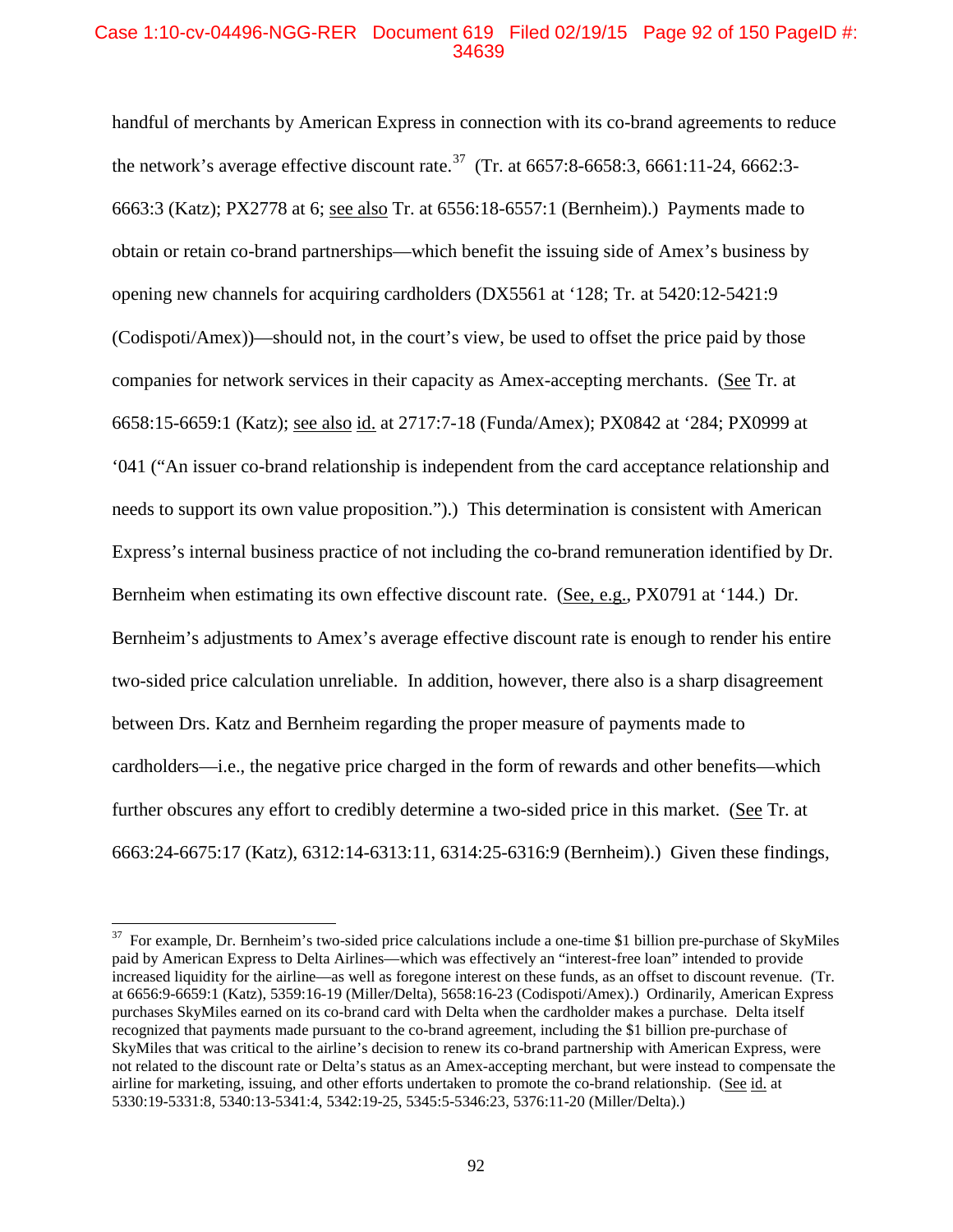### Case 1:10-cv-04496-NGG-RER Document 619 Filed 02/19/15 Page 93 of 150 PageID #: 34640

the court cannot conclude that Dr. Bernheim's analysis provides a reliable basis for finding that Amex's two-sided price has declined during any relevant period.

Next, Amex endeavors to distinguish its present position in the network services market from that of MasterCard during the Visa litigation by emphasizing the degree to which it trails its competitors in metrics other than charge volume. Of particular relevance here, American Express contends that its smaller acceptance network—Amex is accepted by roughly 3.4 million merchants at 6.4 million different merchant locations, approximately 3 million fewer locations than Visa, MasterCard, and Discover—belies a showing of market power. (See Jt. Stmt. 120; DX6576 at 10; PX1985; <u>see also</u> Tr. at 6932:24-6934:2 (Closing Argument).) According to Amex, its merchant coverage gap drives a lower perception of coverage among current and potential cardholders, one which generally trails the network's actual coverage level, and in turn, affects consumers' willingness to acquire and/or use an Amex card. In sum, this deficit represents a significant competitive challenge for American Express in the card issuance market and, indirectly by virtue of the intertwined nature of the two sides of the GPCC platform, affects its ability to compete for share of charge volume in the network services market.<sup>38</sup> (See Tr. at 2948:8-2951:5, 2955:13-17 (Pojero/Amex), 4435:24-4437:17, 4395:18-4396:5

(Chenault/Amex); see also id. at 4125:2-9 (Katz) (Dr. Katz agreed that he testified in Visa that "a

<sup>&</sup>lt;sup>38</sup> Similarly, Defendants note that American Express has the fewest cardholders and fewest issuing banks of any major network. (Defs. Post-Trial Br. at 4; see also Jt. Stmt. § 18; Tr. at 4295:16-21 (Chenault/Amex).) These metrics concern Amex's position in the card issuance market, which was at issue in Visa, but is not directly relevant to the court's analysis in this case. Nonetheless, the court recognizes that Amex's performance in the issuing market undoubtedly, though indirectly, affects its ability to compete against Visa, MasterCard, and Discover in the network services market. The more Amex-branded cards merchants see come through their doors, the more important it is for them to accept American Express; and the breadth of Amex's merchant network, or consumers' perception thereof, influences cardholders' views on the utility of, and thus their willingness to adopt or use, an Amex card. (Tr. at 2960:7-23 (Pojero/Amex); DX7575 at '137; DX6791 at '566.) Additionally, the amount of merchant demand for Amex acceptance is also somewhat affected by the fact that Defendants process fewer transactions than Visa and MasterCard (see DX6576 at 8); however, as discussed previously, the more relevant metric for merchants considering whether to begin or stop accepting American Express is how much Amex cardholders are spending at the point of sale. While these additional metrics present a variety of competitive challenges for Amex, the network's robust share of the network services market when measured by charge volume suggests that these disadvantages have not precluded the network from assuming a dominant position in the relevant market.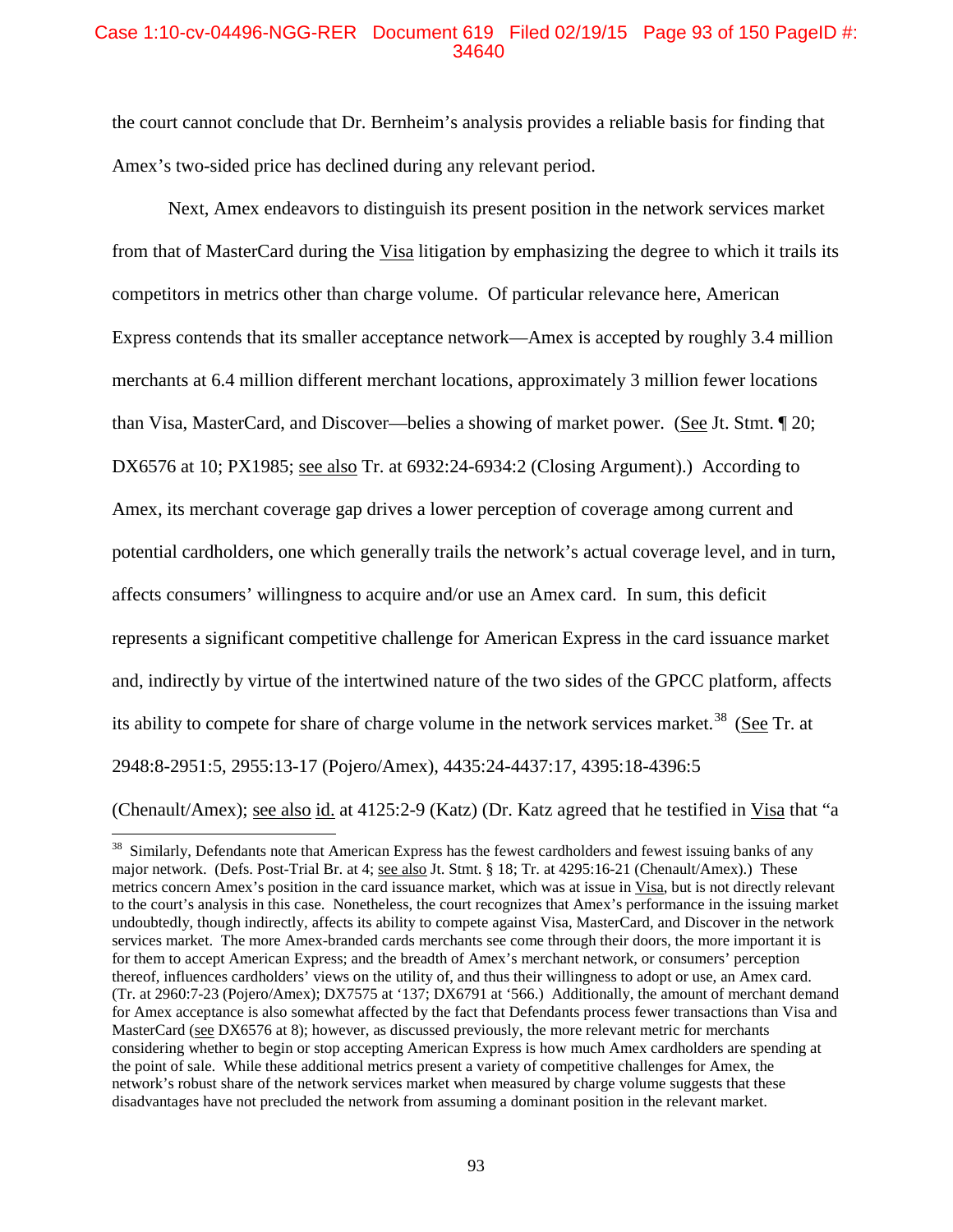## Case 1:10-cv-04496-NGG-RER Document 619 Filed 02/19/15 Page 94 of 150 PageID #: 34641

system with limited acceptance is of limited value to potential cardholders because of the network effect").) See Visa I, 163 F. Supp. 2d at 387-88 (noting "[m]erchant acceptance, and the consumer perception of merchant acceptance, is vital to a network," and that increases in both metrics "can lead to an increase in card issuance and transaction volume"). Multiple witnesses, for example, testified to the fact that Amex's coverage gap in the United States and its effect on the actual or perceived utility of the network's GPCC cards significantly impedes American Express's ability to compete with the other networks and/or issuing banks for co-brand, corporate card, and third-party or "GNS" issuing agreements. (See, e.g., Tr. at 2995:21-2997:5 (Pojero/Amex), 4441:21-4442:6, 4438:14-4439:8 (Chenault/Amex).) Yet Amex's smaller merchant network, while undoubtedly a competitive disadvantage, does not preclude a finding of market power.

In fact, the trial record indicates that American Express's smaller acceptance network is largely a product of its own business decisions. The network realizes, for instance, that its premium pricing strategy is likely incompatible with 100% merchant coverage, and that this element of its business model remains a "formidable obstacle" in signing new merchants and expanding coverage. (See PX0013 at '237; PX1611 at '317; DX6791 at '565 (noting "[h]igher pricing" is a driver of Amex's coverage gap); Tr. at 1153:23-1154:21 (Quagliata/Amex), 4810:1- 6 (Glenn/Amex).) However, Amex affirmatively has elected not to reduce prices in order to expand merchant coverage due to a concern that existing merchants might demand a lower price if they learn Amex is reducing its price to improve coverage (known as "price spillover"), and a firm belief that the company would be unable to fuel its differentiated business model at a lower price point. (Tr. at 3043:4-3044:1 (Pojero/Amex), 4703:6-4704:3 (Glenn/Amex).)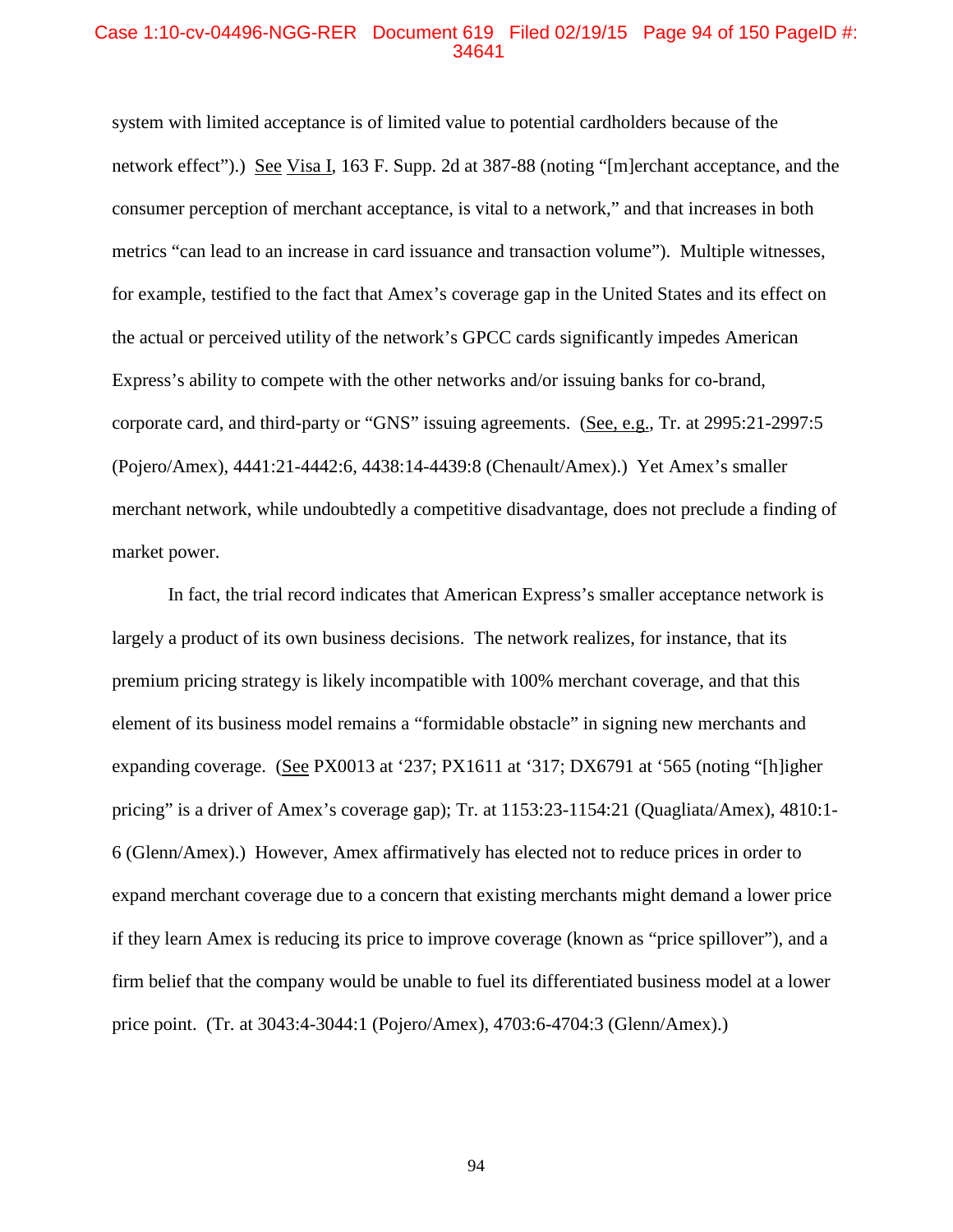## Case 1:10-cv-04496-NGG-RER Document 619 Filed 02/19/15 Page 95 of 150 PageID #: 34642

Other elements of Amex's business also make it less attractive to merchants, and likely contribute to the network's coverage gap.<sup>39</sup> For instance, American Express's strategy of having direct contractual relationships with merchants has frustrated its efforts at expanding coverage among small merchants, as merchants traditionally had to deal separately with American Express both in order to join the network and also during the duration of their relationships with Amex. (See DX3750 at '818; Tr. at 3002:13-3004:2, 3096:15-3097:18, 3103:1-4, 3108:2-12 (Pojero/Amex), 4607:12-4609:22 (Chenault/Amex).) Amex was a late adopter of the third-party acquirer model, and only began to work with such acquirers to sign new merchants in 2007—and even then on a limited basis as part of its OnePoint program. (Tr. at 2847:16-2848:19, 3096:8- 3098:12 (Pojero/Amex).) The OnePoint program, which is an Amex program aimed at acquiring new merchants, was effective at expanding Amex's merchant coverage (id. at 2847:16-2848:16, 3002:13-3004:2, 3097:11-24 (Pojero/Amex), 4810:10-16 (Glenn/Amex)), and Amex's documents signal internal optimism that the network's recent initiatives with acquiring banks including its OptBlue program, which affords acquirers greater pricing flexibility—will yield similar results and make significant headway in expanding merchant coverage. (PX2745; Tr. at 5756:15-5759:10, 5765:16-5766:22 (Gilligan/Amex).) Indeed, Discover made a similar move around 2005 after the Visa decisions, and subsequently it has been able to close an almost identical coverage gap to near parity with Visa and MasterCard. (Tr. at 813:22-814:5, 824:7- 825:10 (Hochschild/Discover), 3931:3-3932:21 (Katz); DX6576 at 10; PX2702 at 65.) Moreover, the record shows that at present, Amex's current acceptance network is able to satisfy

 $\ddot{\phantom{a}}$ 

 $39$  As the court previously noted, American Express is also slower to pay funds to merchants on any given transaction as compared to its competitors. (See, e.g., Tr. at 188:6-18, 189:9-12 (Thiel/Alaska Airlines), 558:9- 559:22 (Bouchard/Sears), 2391:3-2392:6 (Priebe/Southwest); see also id. at 2582:1-3 (Funda/Amex) ("We recognize here there are parts of our business that are actually less attractive to merchants than Visa and MasterCard and speed of pay is one.").)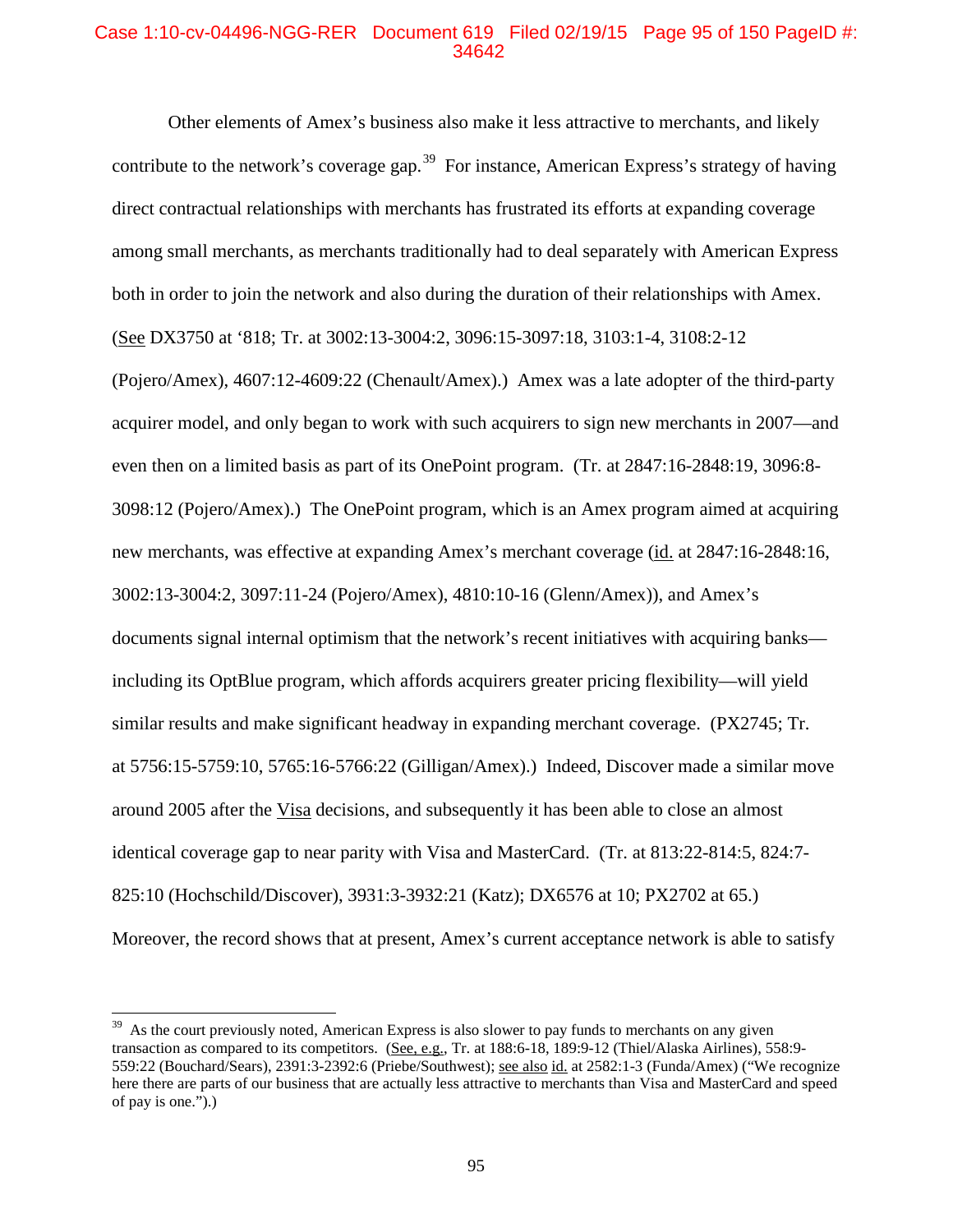## Case 1:10-cv-04496-NGG-RER Document 619 Filed 02/19/15 Page 96 of 150 PageID #: 34643

a substantial portion—94%—of its cardholders' GPCC spending needs.<sup>40</sup> (Tr. at  $4440:21$ -4441:7 (Chenault/Amex); PX0924 at '809; see also PX1412 at 8 (Amex 2013 Form 10-K).)

Defendants similarly dispute a finding of market power on the grounds that the acquisition and retention of larger merchants is often the product of extended and intense negotiations. However, the fact that some merchants have some degree of leverage when negotiating with American Express does not disprove that the network possesses antitrust market power. Even monopolists are sometimes required to negotiate with their consumers.<sup>41</sup> (See also Tr. at 4268:14-4269:12 (Katz).) American Express nonetheless places significant emphasis on the fact that it negotiates "every term" of its acceptance agreements with certain large merchants, see supra Part I.C (discussing certain negotiated exceptions to Amex's NDPs), and that the network is sometimes compelled to make monetary concessions in the form of signing bonuses, cooperative marketing funds, and volume incentives that yield lower effective discount rates in order to ensure the merchants' continued acceptance of Amex cards. (Tr. at 5951:15-5954:15 (McNeal/Amex); see also id. at 2292:7-2293:11 (Berry/Amex).) Yet these pricing concessions are often quite small when compared to the discount fees paid to American Express under the new agreements (see id. at 215:10-22 (Thiel/Alaska Airlines), 1667:10-15 (Brennan/Hilton),

<sup>&</sup>lt;sup>40</sup> When merchant acceptance is evaluated by the percentage of merchants that accept GPCC cards that also accept Amex, which is referred to as "Locations in Force Coverage," or "LIF Coverage," American Express's coverage among GPCC-accepting merchants is below 80%. (See Tr. at 2945:25-2946:20 (Pojero/Amex).) However, LIF Coverage is not weighted by charge volume, which distorts the relevance of this statistic; when calculating LIF Coverage, for example, Delta Airlines and the corner florist are given equal weight. (See id. at 2852:24-2853:7 (Pojero/Amex); see also id. at 4802:13-4803:2 (Glenn/Amex) (discussing concerns with integrity of LIF data).) Spend coverage, by contrast, reflects Amex's estimate of how much of its cardholders' credit card spending could be accommodated at merchants that accept American Express relative to the cardholders' overall GPCC spending. (See PX1412 at 8; Tr. at 1159:7-1160:8 (Quagliata/Amex), 4440:21-4441:7 (Chenault/Amex).)

<sup>&</sup>lt;sup>41</sup> See Toys "R" Us, 221 F.3d at 930, 932, 936-37 (affirming FTC's finding of market power notwithstanding the fact that the defendant firm was forced to negotiate with manufacturers in order to impose the challenged restraint); United States v. Grinnell Corp., 236 F. Supp. 244, 254, 257 (D.R.I. 1964), aff'd in relevant part, 384 U.S. 563, 576 (1966) (finding the defendants monopolized their industry even though they had "not always been able to receive the standard they [had] set for themselves, the so-called 'Minimum Basic Rates', . . . or annual service charges" due to "fringe" competition); see also Microsoft, 253 F.3d at 51-56 (finding Microsoft had monopoly power), and Deiter v. Microsoft Corp., 436 F.3d 461, 468 (4th Cir. 2006) (noting that the "prices that [Microsoft's] customers paid were negotiated and, as a consequence, were both discounted and unique to each transaction").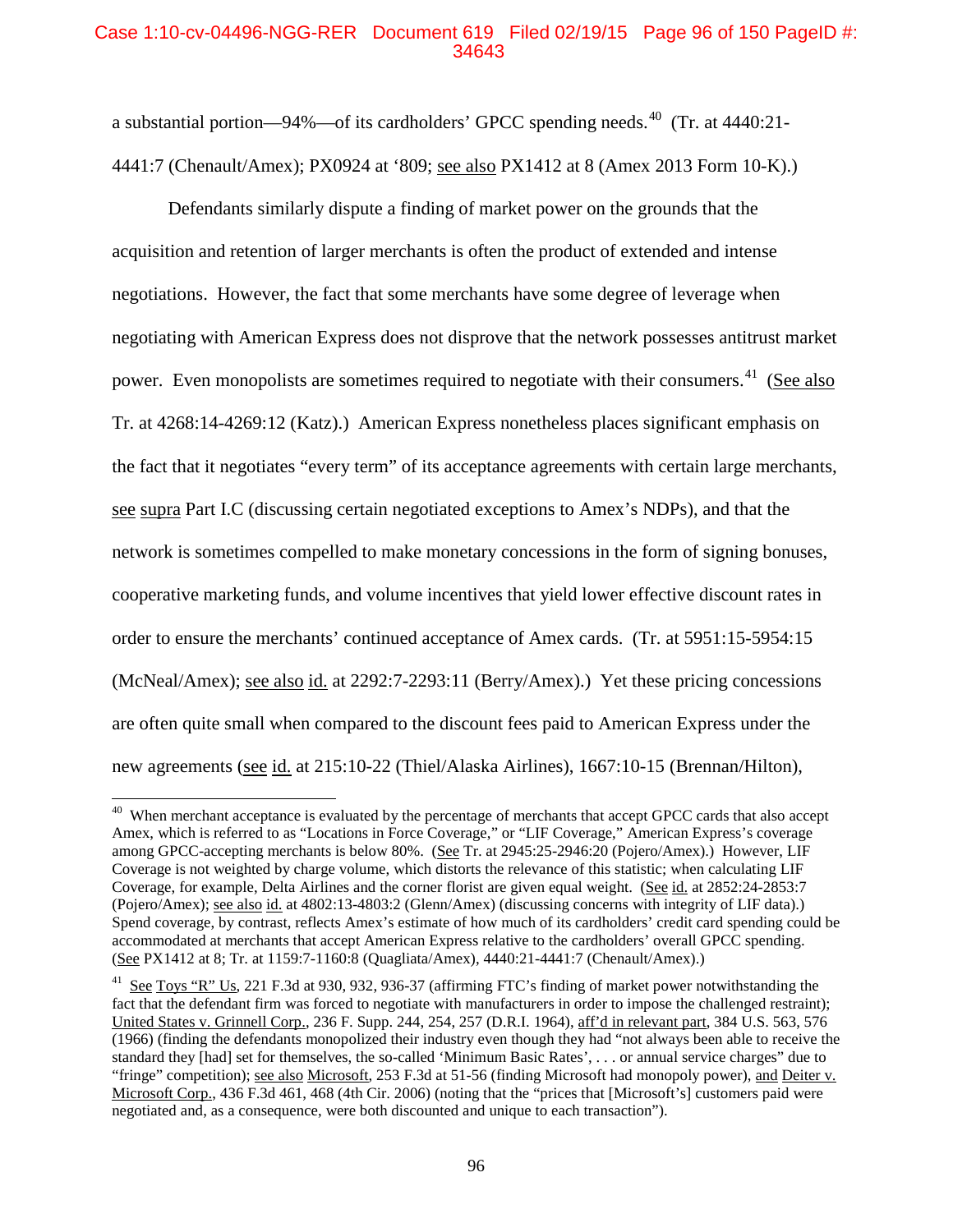#### Case 1:10-cv-04496-NGG-RER Document 619 Filed 02/19/15 Page 97 of 150 PageID #: 34644

2386:21-2390:18 (Priebe/Southwest); PX2661 (demonstrative)), and they frequently come with strings attached that limit their value to a merchant (see, e.g., Tr. at 2385:5-2386:20 (Priebe/Southwest), 5911:5-11 (Flueck/Starwood Hotels); DX7278 at '889 (detailing restrictions on the use of marketing funds)). Though certain large merchants do receive lower effective discount rates as a result of such negotiations, when viewed against the breadth of Amex's merchant base and the relative infrequency with which Amex makes meaningful pricing concessions, the court does not view evidence of Amex's willingness to negotiate certain terms in their acceptance agreements to bar a finding of market power.

Lastly, the Government's admission that Discover lacks market power does not compel a similar finding as to American Express, even if both networks share certain characteristics. With only a 5.3% share of the network services market, for example, Discover cannot leverage its loyal cardholder base into an ability to control prices or restrict output. Merchants can profitably drop Discover if the network overplays its hand. (See, e.g., Tr. at 457:2-8 (Robinson/Ikea), 504:18-23 (Satkowski/Enterprise) ("[W]e're fully comfortable that if we were to eliminate the Discover brand that we will not see any loss in business."), 1608:7-13 (Brennan/Hilton) (testifying that it would be easier to drop Discover due to the lower volume of spending on Discover cards than on Amex).) As previously discussed, that is not the case for the majority of merchants with regard to American Express, given its share of spending. Similarly, Discover's ability to raise its discount rates in a number of industries to levels that match or exceed the prices charged by Visa and MasterCard is not necessarily proof of that network's market power. If anything, Discover's rationale for raising its prices and its ability to do so illustrate an absence of price competition in the network services market. See infra Part V.B.

\* \* \*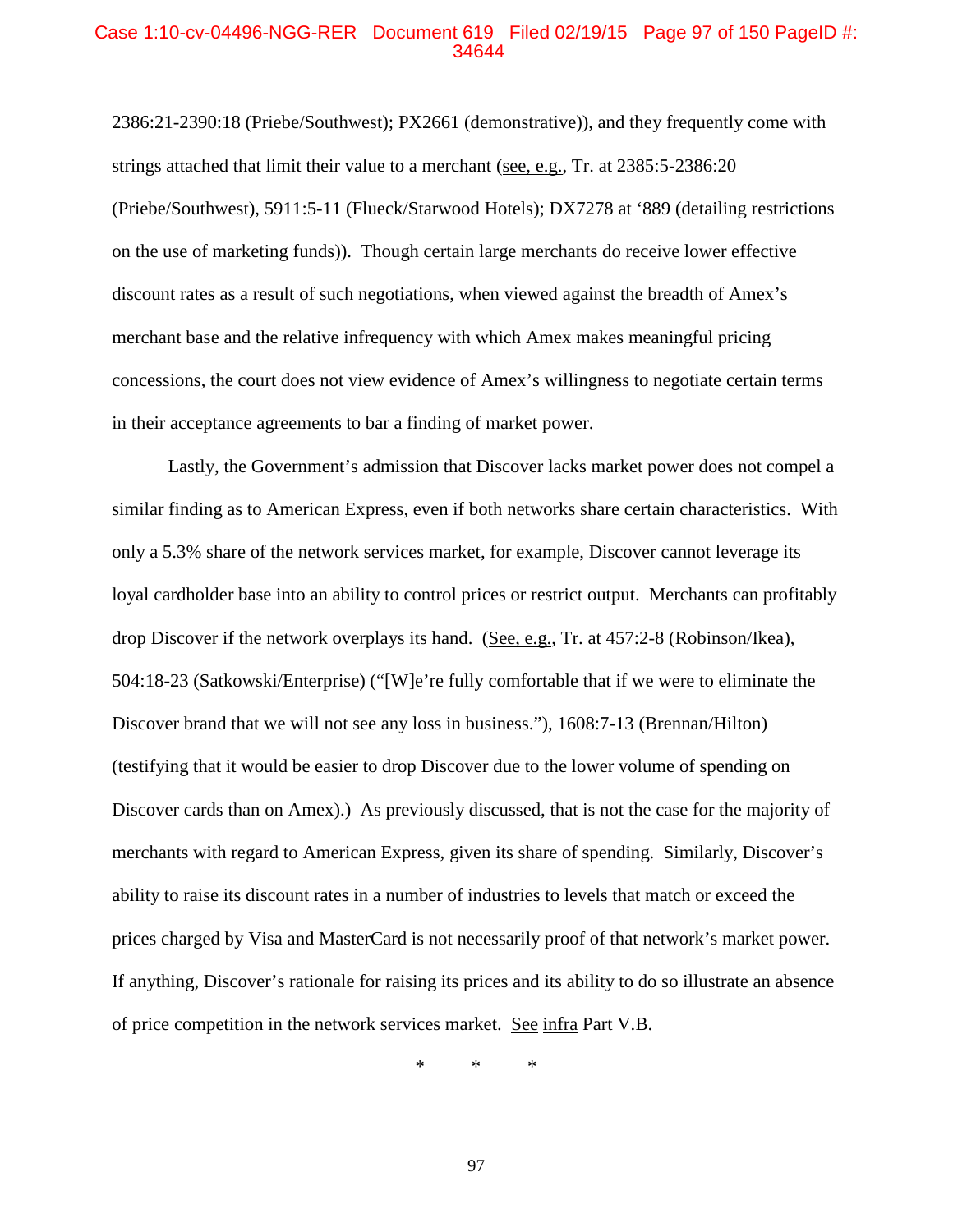# Case 1:10-cv-04496-NGG-RER Document 619 Filed 02/19/15 Page 98 of 150 PageID #: 34645

In sum, the court concludes that American Express possesses sufficient market power in the general purpose credit and charge card network services market to satisfy Plaintiffs' initial burden under the rule of reason. Even if this were not the case, however, Plaintiffs alternatively may (and do) discharge their burden under the rule of reason by proving actual adverse effects on competition that are attributable to the NDPs, to which the court now turns.

# **V. ADVERSE EFFECTS ON COMPETITION**

Plaintiffs additionally have proven that the NDPs have caused and continue to cause actual harm to competition in the network services market. As described below, American Express's merchant restraints sever the essential link between the price and sales of network services by denying merchants the opportunity to influence their customers' payment decisions and thereby shift spending to less expensive cards. With the NDPs in place, merchants lack any meaningful means of controlling their consumption of network services in response to changes in price, short of dropping acceptance altogether. Thus, by disrupting the price-setting mechanism ordinarily present in competitive markets, the NDPs reduce American Express's incentive—as well as those of Visa, MasterCard, and Discover—to offer merchants lower discount rates and, as a result, they impede a significant avenue of horizontal interbrand competition in the network services market. On the basis of the record developed at trial, the court finds that the challenged restraints have impaired the competitive process in the network services market, rendering lowprice business models untenable, stunting innovation, and resulting in higher prices for merchants and their consumers.

Proof of anticompetitive harm to merchants, the primary consumers of American Express's network services, is sufficient to discharge Plaintiffs' burden in this case. Cf. F.T.C. v. H.J. Heinz Co., 246 F.3d 708, 719 (D.C. Cir. 2001) ("[N]o court has ever held that a reduction in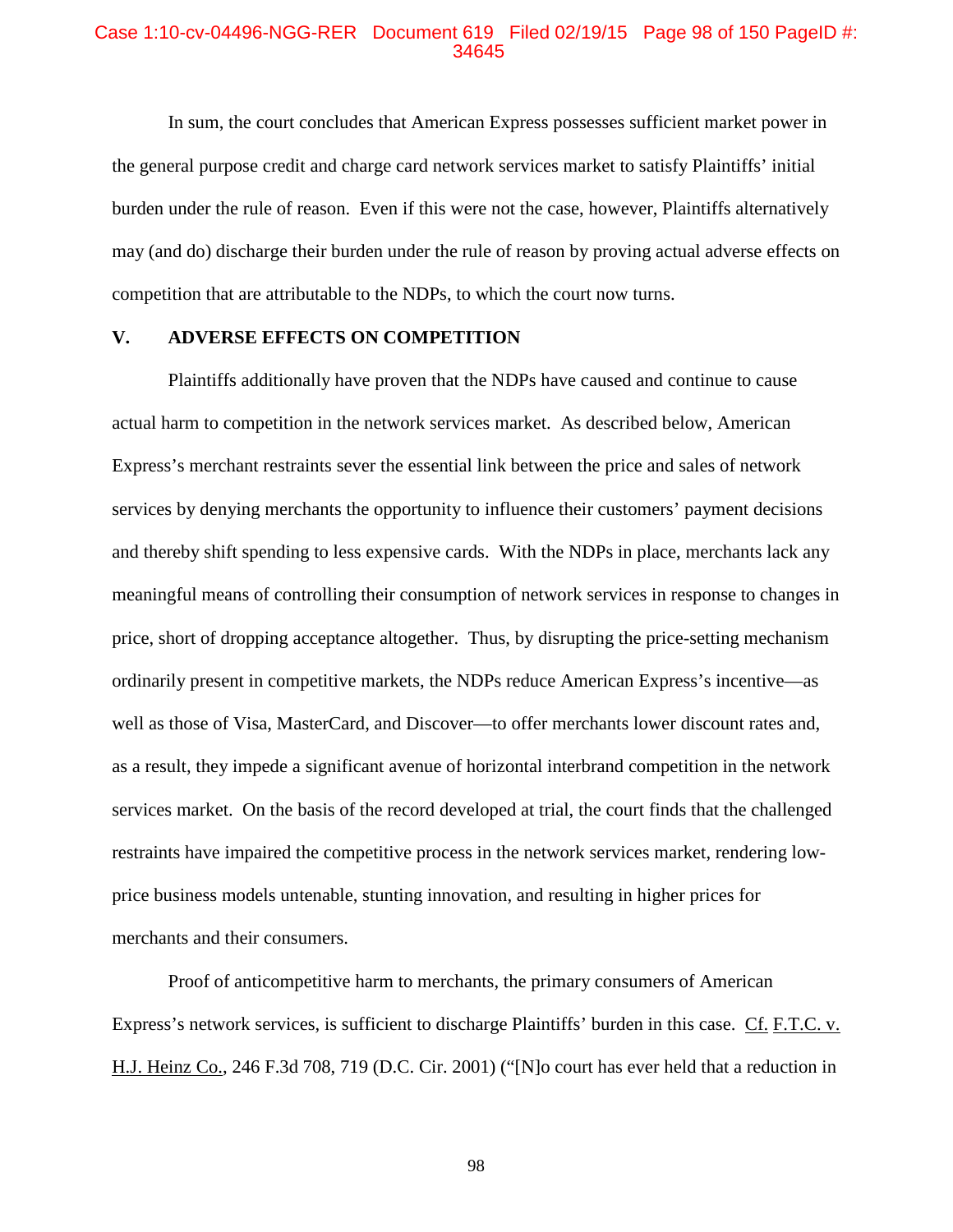#### Case 1:10-cv-04496-NGG-RER Document 619 Filed 02/19/15 Page 99 of 150 PageID #: 34646

competition for wholesale purchasers is not relevant unless the plaintiff can prove impact at the consumer level."); United States v. Dentsply Int'l, Inc., 399 F.3d 181, 190 (3d Cir. 2005); Visa I, 163 F. Supp. 2d at 340-42 (finding plaintiffs satisfied their initial burden with regard to the network services market by showing a likelihood of harm to merchants). In this case, Plaintiffs additionally are able to show harm to those same merchants' customers on the other side of the GPCC platform, as inflated merchant discount rates are passed on to all customers—Amex cardholders and non-cardholders alike—in the form of higher retail prices. See infra Part V.C. To the extent American Express argues that the NDPs foster rather than impede competition, particularly with regard to competition in the separate but interrelated issuing market (including that market's co-brand, corporate card, and bank issuer aspects), the court views such arguments as potential pro-competitive justifications for the challenged restraints, and assesses them in that context. See infra Part V.E.

For the reasons set forth below, the court finds that Plaintiffs have discharged their initial burden under the rule of reason by proving the challenged restraints have caused "actual, sustained adverse effects on competition." Ind. Fed'n of Dentists, 476 U.S. at 460-61 (noting this determination is "legally sufficient to support a finding that the challenged restraint [is] unreasonable even in the absence of elaborate market analysis"); see also Tops Mkts., 142 F.3d at 96 (outlining the "two independent means by which [Plaintiffs may] satisfy the adverse-effect requirement," including "show[ing] an actual adverse effect on competition"); K.M.B. Warehouse, 61 F.3d at 128-29; Todd, 275 F.3d at 206. Additionally, in conjunction with the court's finding that American Express possesses market power in the network services market, the findings of fact contained in this section also establish the "other grounds to believe that the defendant's behavior will harm competition market-wide," K.M.B. Warehouse, 61 F.3d at 129,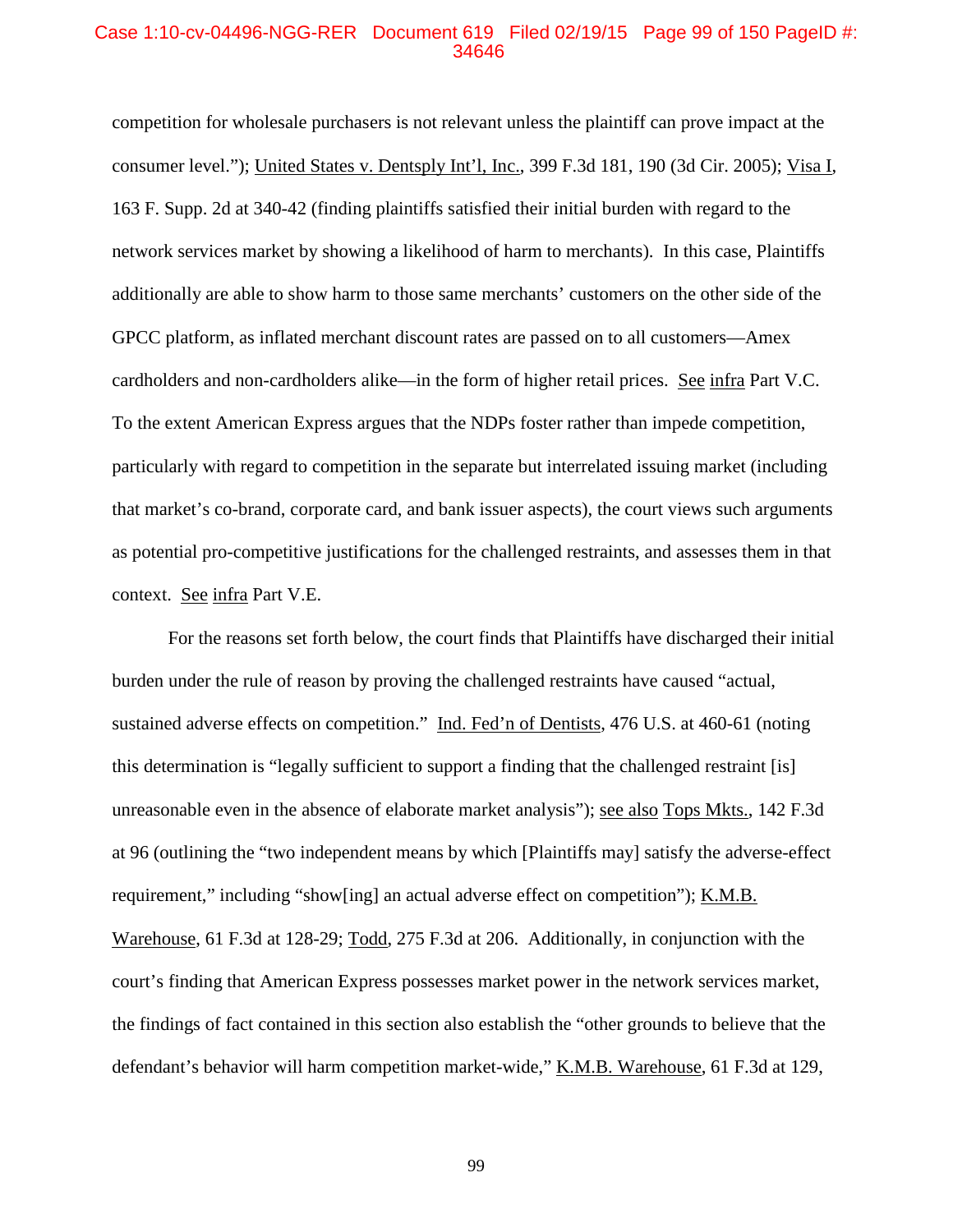## Case 1:10-cv-04496-NGG-RER Document 619 Filed 02/19/15 Page 100 of 150 PageID #: 34647

necessary to satisfy the indirect avenue of discharging Plaintiffs' initial burden. See also Tops Mkts., 142 F.3d at 97; Flash Elec., Inc. v. Universal Music & Video Distrib. Corp., 312 F. Supp. 2d 379, 394 (E.D.N.Y. 2004).

#### **A. The NDPs Impede Horizontal Interbrand Competition**

The Sherman Act is premised on a congressional determination that "unrestrained interaction of competitive forces will yield the best allocation of our economic resources, the lowest prices, the highest quality and the greatest material progress." N. Pac. Ry. Co. v. United States, 356 U.S. 1, 4 (1958); Standard Oil Co. v. F.T.C., 340 U.S. 231, 248 (1951) ("The heart of our national economic policy long has been faith in the value of competition."). Among the central facets of this system is competition on the basis of price—a recognition that suppliers can, and often do, offer lower prices to induce buyers to purchase their goods or services rather than those of a competitor. See United States v. Socony-Vacuum Oil Co., 310 U.S. 150, 224 n.29 (1940) (referring to price competition as the "central nervous system of the economy"); Nat'l Soc'y of Prof'l Eng'rs, 435 U.S. at 692 (same); see also Anza v. Ideal Steel Supply Corp., 547 U.S. 451, 482 (2006) (Breyer, J., concurring in part and dissenting in part) ("The basic objective of antitrust law is to encourage the competitive process. In particular, that law encourages businesses to compete by offering lower prices, better products, better methods of production, and better systems of distribution."). Price competition is a critical avenue of horizontal interbrand competition, and yet it is frustrated to the point of near irrelevance in the network services market as a result of American Express's NDPs. By suppressing the incentives of its network rivals to offer merchants, and by extension their customers, lower priced payment options at the point of sale—short of triggering defection, merchant demand for network services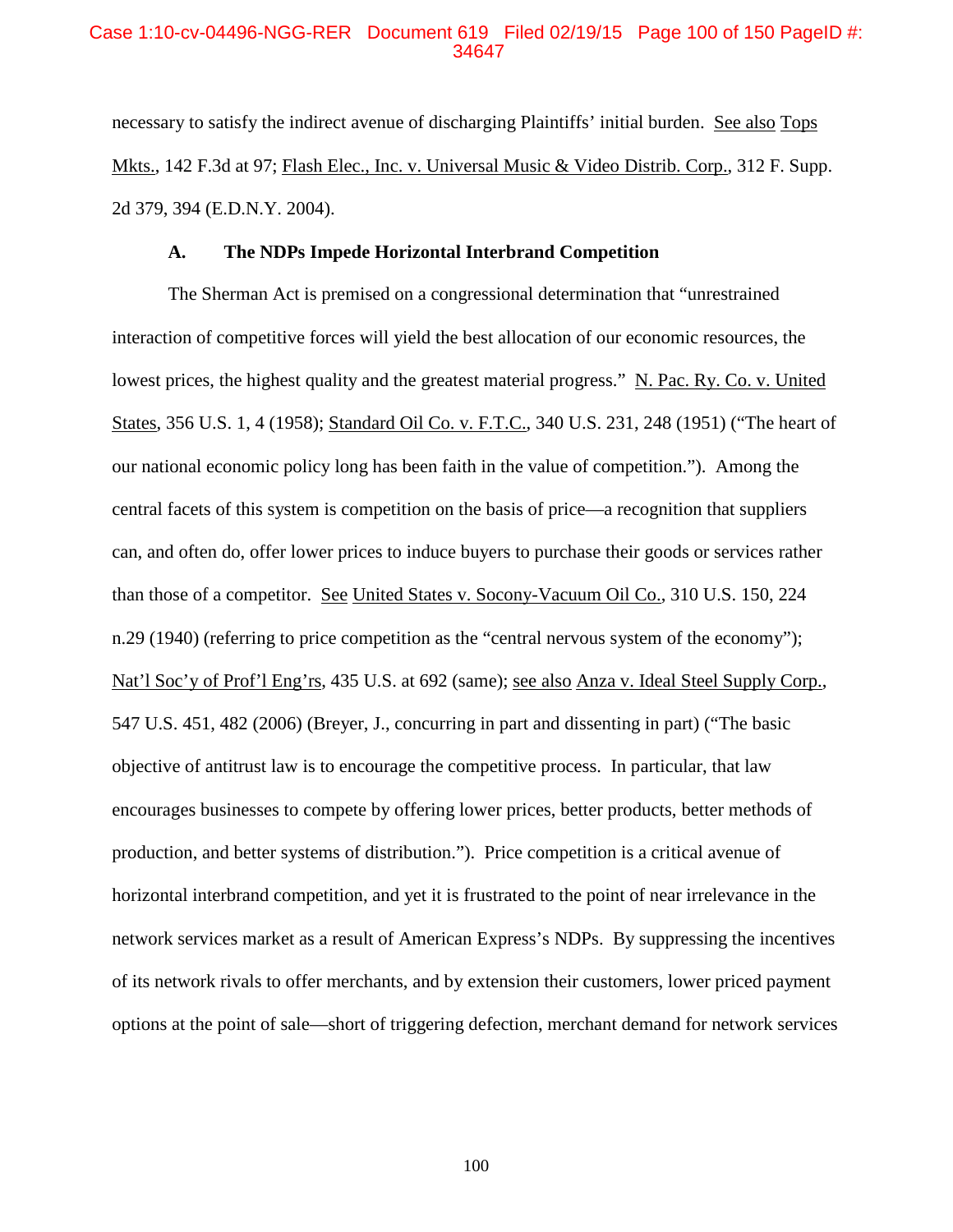#### Case 1:10-cv-04496-NGG-RER Document 619 Filed 02/19/15 Page 101 of 150 PageID #: 34648

is largely unresponsive to changes in price unless merchants are able to steer customers among the GPCC networks—American Express's merchant restraints harm interbrand competition.

American Express's merchant restraints impede competition by severing the typical link between merchants' demand for network services and the price charged for the same. In a competitive market, for example, one would expect to see changes in price result in higher or lower demand for or output of the product or service being sold, depending on the nature of the price change. Here, by contrast, the NDPs disrupt the normal price-setting mechanism by reinforcing an asymmetry of information between the two sides of the payment card platform. Amex's rules ensure that the set of customers responsible for driving demand for network services (cardholders) cannot be influenced in their payment choice by the set of customers on the other side of the platform, who are informed of and responsible for paying the swipe fees associated with that decision (merchants). In other words, with the NDPs in place, customers do not internalize the full cost of their payment choice or account for the costs of different forms of payment when deciding which form to use, because without merchant steering, the cost to the customer is the same regardless. Deprived of any meaningful ability to regulate their own consumption of network services in response to differences in network pricing, merchants are left with an all-or-nothing acceptance decision: either agree to be a passive consumer of American Express's network services, or refuse to accept Amex cards altogether. (Tr. at 2595:11-23 (Funda/Amex).) And once an affirmative decision has been made, merchants' ability to leave the network in response to subsequent increases in the price of Amex's network services—the only means by which merchants can exercise price discipline on American Express—is materially impeded by the readiness of Amex cardholders to shop elsewhere if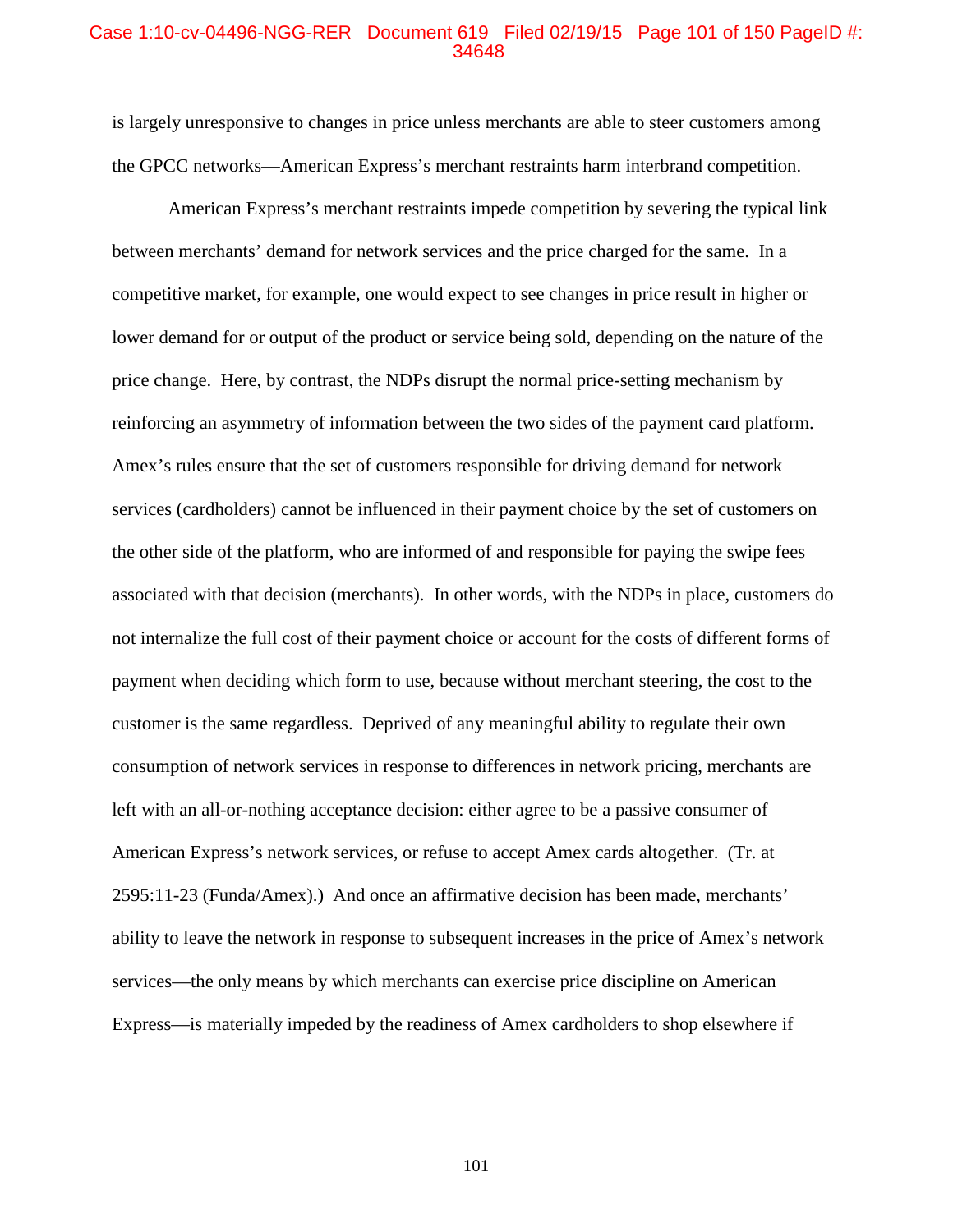## Case 1:10-cv-04496-NGG-RER Document 619 Filed 02/19/15 Page 102 of 150 PageID #: 34649

unable to use their card of choice. See supra Part IV.B (discussing the restraining effect of cardholder insistence).

In disrupting the price-setting mechanism in this market, American Express's NDPs suppress its network competitors' incentive to offer lower prices at the approximately 3.4 million merchants where American Express is currently accepted, vitiating an important source of downward pressure on Defendants' merchant pricing, and resulting in higher profit-maximizing prices across the network services market. (See Tr. at 3821:11-3822:4, 3846:3-15 (Katz).) Steering is a lynchpin to inter-network competition on the basis of price. Without the ability to induce merchants to shift share in response to pricing differentials, a credit card network like Discover cannot increase sales or gain market share by offering merchants a more attractive price than its competitors. (Tr. at 832:9-23 (Hochschild/Discover) ("Once you have acceptance at th[e] merchant, lowering your price . . . does not drive incremental sales.").) In effect, Amex's NDPs deny its competitors the ability to recognize a "competitive reward" for offering merchants lower swipe fees, and thereby suppress an important avenue of horizontal interbrand competition. (Id. at 3821:11-3822:4 (Katz).) In the absence of steering, therefore, each of the credit card networks is largely insulated from the downward pricing pressure ordinarily present in competitive markets. Indeed, the record demonstrates that the NDPs create a competitive environment in which there is virtually no check on the networks' incentive or ability to charge higher prices to merchants, so long as the network's pricing is below the level at which a rational merchant would drop acceptance entirely.

American Express itself recognizes the absence of competition on the basis of merchant pricing in the network services market. (See Tr. at 2667:22-2668:8 (Funda/Amex) ("I don't think anybody's business strategy is to be cheaper than the next guy."); PX0038 at '702 ("We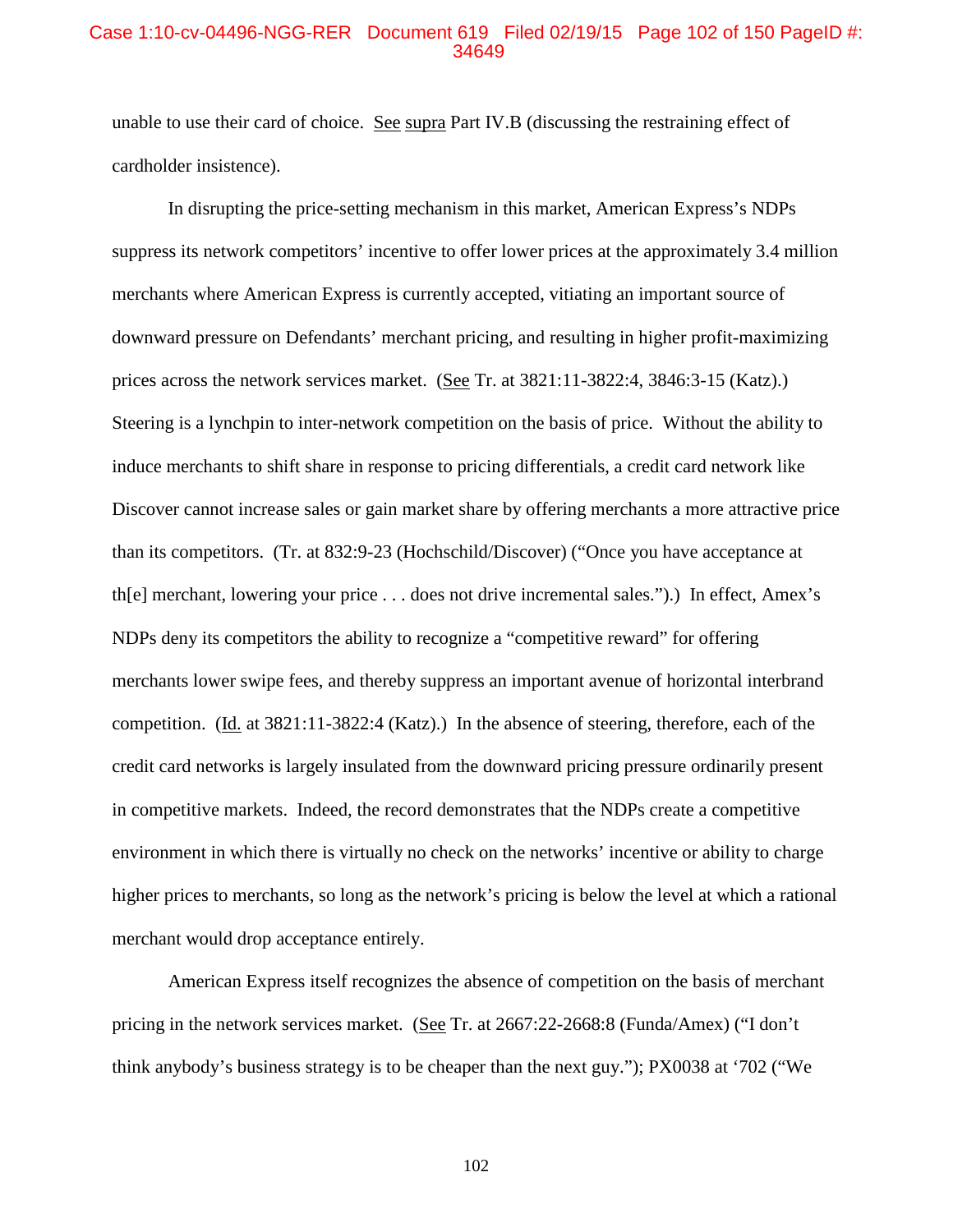#### Case 1:10-cv-04496-NGG-RER Document 619 Filed 02/19/15 Page 103 of 150 PageID #: 34650

should not compete on costs with V[isa]/M[asterCard].").) The conceptual value-based methodology used by American Express in developing its pricing strategy, for example, does not account for any downward pressure associated with its competitors' swipe fees. (Tr. at 2595:11- 2597:14 (Funda/Amex); PX1240 at '091.) Quite to the contrary, Amex uses Visa's and MasterCard's rates as a floor when evaluating its own discount rate in various industries. The three major networks similarly felt no pressure to lower their own prices or otherwise respond to Discover's efforts in the late 1990s to build its share in the network services market by offering merchants prices well below those charged by its competitors. (See Tr. at 3821:11-3822:13 (Katz); 2665:4-2666:6 (Funda/Amex); PX0357 at '944-46 (Amex document listing pressures on Visa and MasterCard pricing).) See also infra Part V.B.

Merchants also recognize the dysfunction in the network services market. Restrained by Amex's anti-steering rules, merchants cannot inject price competition into the network services industry by encouraging their customers to use their lowest cost supplier, as they can in other aspects of their businesses. (See, e.g., Tr. at 223:9-224:22 (Thiel/Alaska Airlines), 381:8-382:18 (Robinson/Ikea).) As described by one merchant witness, the "the market is broken" because the GPCC networks do not compete on the basis of merchant pricing. (Tr. at 2440:4-15 (Priebe/Southwest); see also id. at 832:1-17 (Hochschild/Discover) (noting that once a GPCC network has secured merchant acceptance, "lowering your price . . . does not drive incremental sales").) Indeed, the impetus for Defendants' decision in the early 1990s to strengthen the NDPs suggests an anticompetitive intent in doing so. See supra Part I.C.1 (discussing Amex's efforts to block rivals' efforts to shift share by engaging in preference campaigns). See also Chi. Bd. of Trade, 246 U.S. at 238 (encouraging courts to consider "[t]he history of the restraint, the evil believed to exist, the reason for adopting the particular remedy, the purpose or end sought to be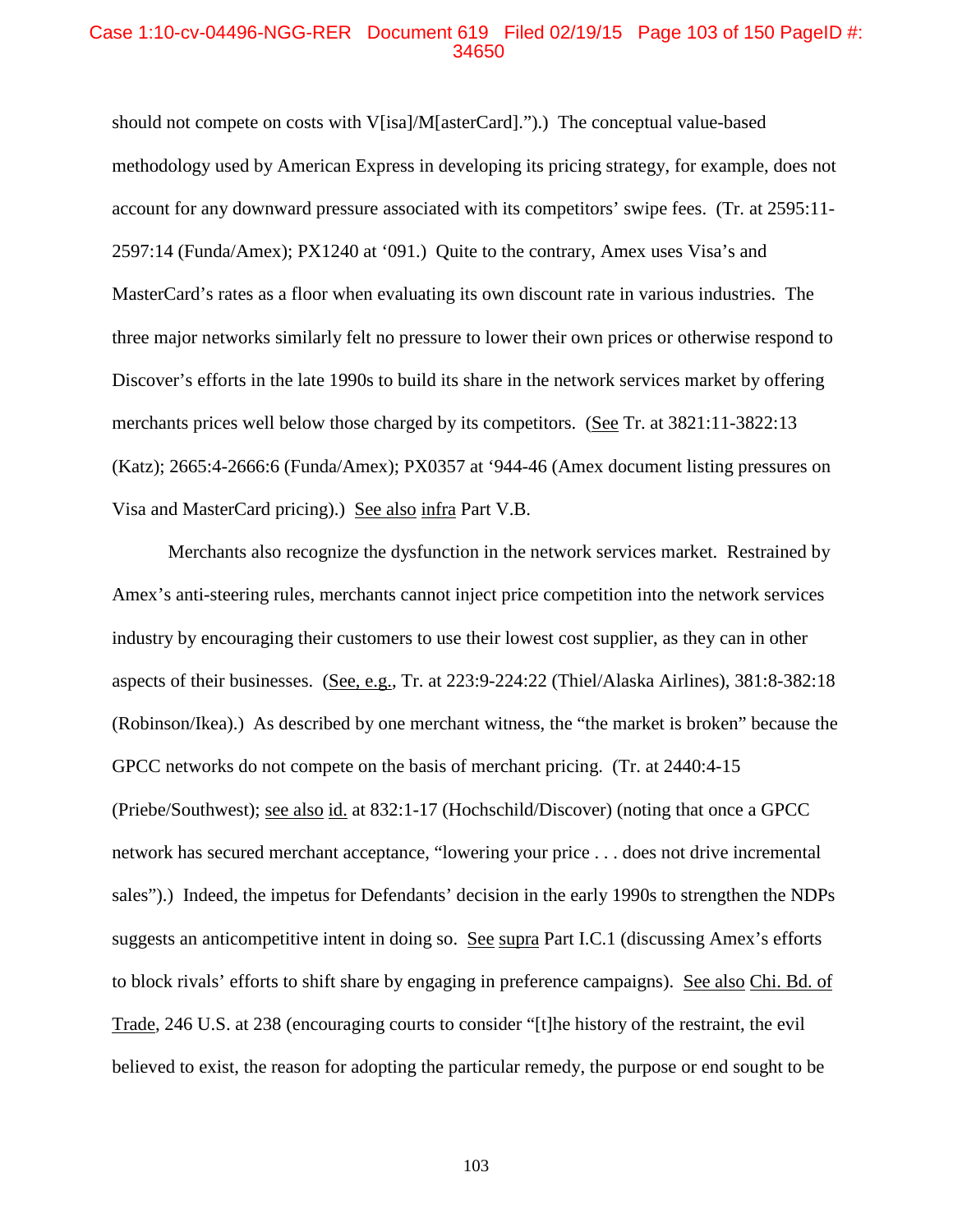## Case 1:10-cv-04496-NGG-RER Document 619 Filed 02/19/15 Page 104 of 150 PageID #: 34651

attained . . . not because a good intention will save an otherwise objectionable regulation or the reverse; but because knowledge of intent may help the court to interpret facts and to predict consequences"); Dentsply, 399 F.3d at 196; Visa I, 163 F. Supp. 2d at 401, 404-05 (considering Visa and MasterCard's intent in enacting the exclusionary rules in rejecting proffered procompetitive justifications).

The history of Amex's enforcement of its NDPs illustrates the manner in which prohibitions on merchant steering adversely affect price competition. In response to the growth of American Express's network in the early 1990s, Visa recognized a need to "do a better job of telling the Visa story to merchants" in order to more effectively compete with Amex's new, premium card offerings. (PX0132 at '882.) As part of these competitive efforts, Visa sought to call merchants' attention to what it viewed as a "key Amex vulnerability": namely, American Express's higher merchant discount rates. (PX0132 at '879-80, '882; Tr. at 3317:15-3318:15 (Morgan/Visa).) For example, the "Profit Improvement Calculator" that Visa provided to its merchants during this period framed the price difference between Visa and Amex as potential profit for the merchant, and invited merchants to capture that incremental benefit by developing "inoffensive, yet effective" means of steering their customers to Visa at the point of sale. (Tr. at 3318:16-3321:20 (Morgan/Visa); PX0082 at '543.) Visa also encouraged merchants to shift share to its network through the "We Prefer Visa" campaign, by which prominent merchants stated an express preference for Visa cards, in addition to more traditional forms of point-of-sale steering, such as posting signage that favors the merchant's preferred form of payment (short of making an explicit statement of preference) or asking customers, "Would you like to put this on your Visa?" (See Tr. at 3321:21-3323:6, 3325:9-3326:3 (Morgan/Visa); PX0133 at '985; see also PX0082 at '544.) For those merchants that chose to participate, these competitive efforts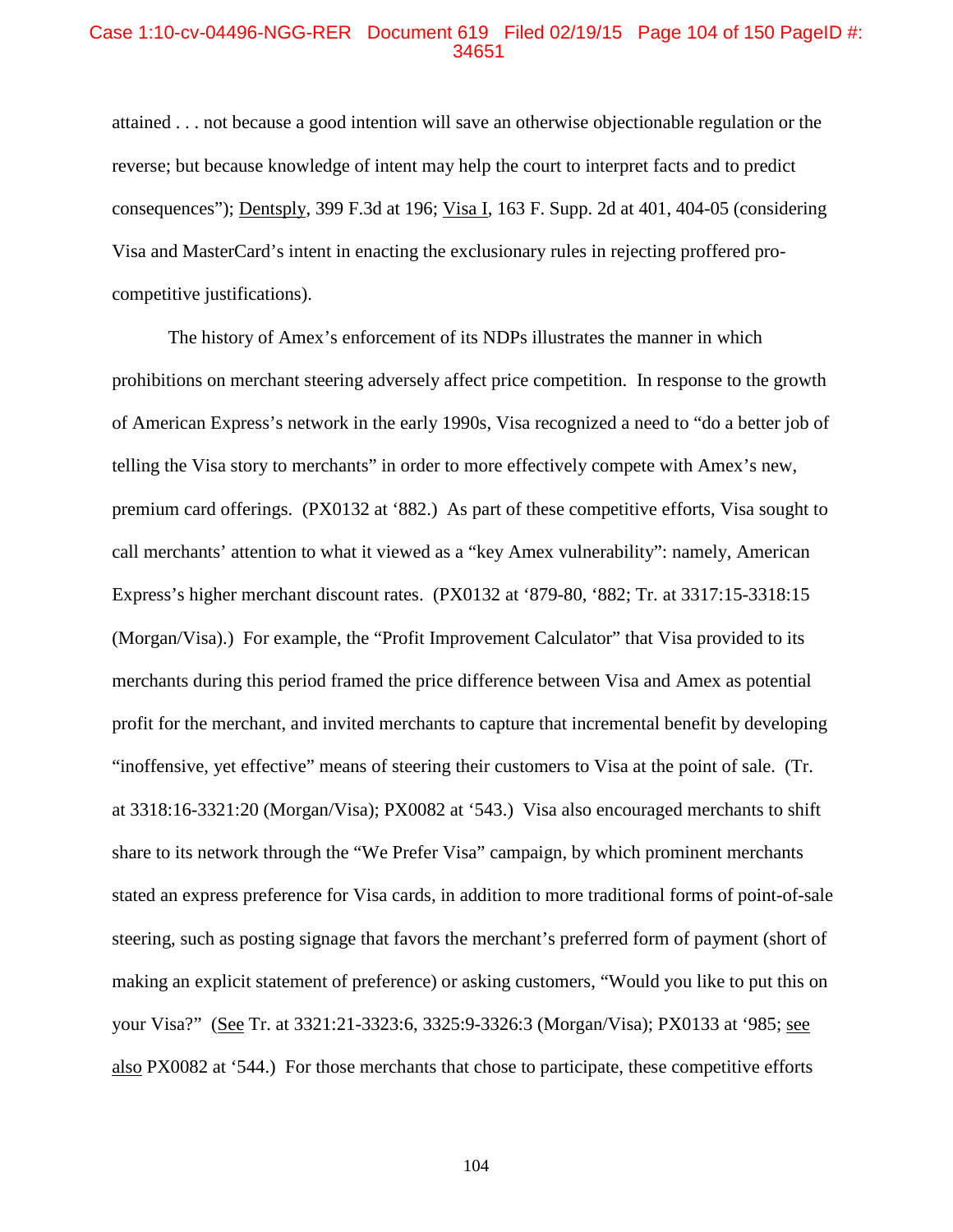#### Case 1:10-cv-04496-NGG-RER Document 619 Filed 02/19/15 Page 105 of 150 PageID #: 34652

were markedly successful at shifting spend to Visa's network. (See Tr. at 3843:5-9 (Katz), 4487:7-16 (Chenault/Amex); DX7595 at '637; PX0133 at '986; see also Tr. at 3327:18-3328:2, 3330:3-8 (Morgan/Visa).) Yet notwithstanding the range of possible pro-competitive responses to Visa's steering campaigns available to Defendants, including reducing Amex's discount rate or improving its messaging to better communicate to merchants the value they received for the premium price charged, <sup>42</sup> Amex's primary response was to bolster its contractual restraints on merchants in order to stifle any further steering or preference campaigns. (See Tr. at 4490:13- 4491:18, 4492:16-4493:14, 4499:6-4504:20, 4531:17-4532:11 (Chenault/Amex); PX0163 at '030, '032-33, '035-36 (document reflecting Amex brainstorming on potential responses to preference campaigns); DX7595 at '639-40.)

American Express observes these same facts and insists that preference campaigns, like the "We Prefer Visa" initiative, represent a form of competition that is rightly suppressed by its NDPs. Dr. Bernheim, for example, testified that such campaigns should not be viewed as competition on the merits because they have the effect of undermining consumers' perception of the value of a competitor's product rather than building the value of one's own product. (See Tr. at 6421:20-6422:19 (Bernheim); see also id. at 5059:24-5060:1 (Gilbert).) The court disagrees. As an initial matter, it is not for the court to draw lines between "good" competition and "bad" competition in the network services market; the federal antitrust laws reflect a steadfast "legislative judgment that ultimately competition will produce not only lower prices, but also better goods and services." Nat'l Soc'y of Prof'l Eng'rs, 435 U.S. at 695; see also F.T.C. v. Superior Court Trial Lawyers Ass'n, 493 U.S. 411, 423-24 (1990) (rejecting proffered justifications for agreement among lawyers to fix fees, even though "the quality of

 $42$  In Dr. Katz's view, these responses, some of which Amex did pursue to a limited degree, represent competition on the merits. (Tr. at 3843:10-19 (Katz).)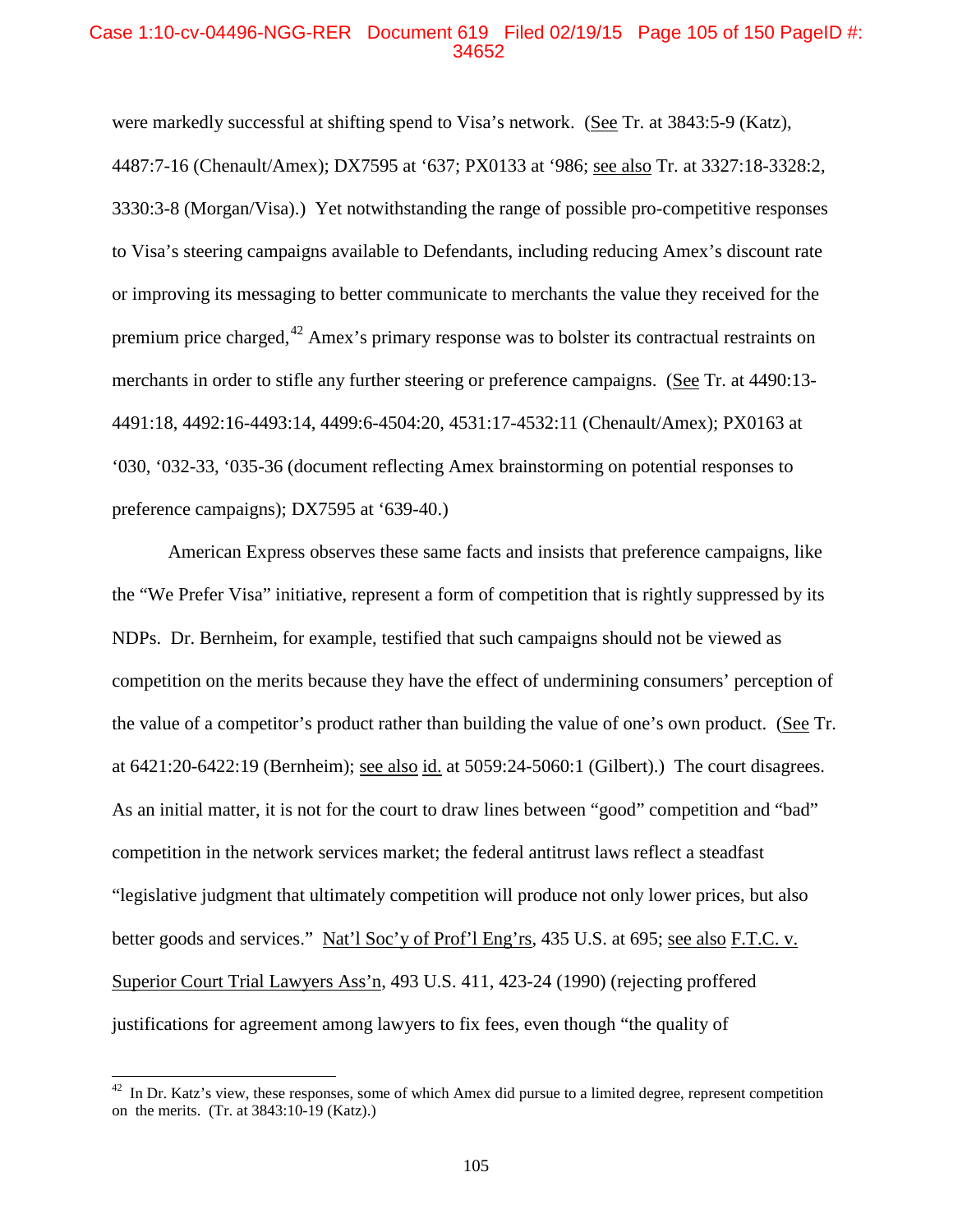## Case 1:10-cv-04496-NGG-RER Document 619 Filed 02/19/15 Page 106 of 150 PageID #: 34653

representation" might have been improved as a result). As explained by the Supreme Court, "[t]he statutory policy underlying the Sherman Act 'precludes inquiry into the question whether competition is good or bad.'" Trial Lawyers, 493 U.S. at 424 (quoting Nat'l Soc'y of Prof'l Eng'rs, 435 U.S. at 695); see also N. Pac. Ry. Co., 356 U.S. at 4 (stating "the policy unequivocally laid down by the [Sherman] Act is competition"). The court further recognizes that merchants will be amenable to a network's invitation to steer only if they perceive an economic justification for doing so—for instance, if one network offers lower prices, or is willing to offer a lower price in exchange for merchants' efforts to shift share, or if the network's pricing structure incentivizes the merchant to focus its charge volume on that network in order to qualify for a rate reduction tied to charge volume. During the "We Prefer Visa" campaign, for example, the evidence suggests that merchants responded positively to Visa's messaging because American Express was, in fact, markedly more expensive to accept than Visa. (See Tr. at 3317:15-3318:15 (Morgan/Visa), 3842:19-3843:4, 3844:1-14 (Katz); PX0132 at '879-80, '882.)

Nonetheless, Amex's anti-steering rules continue to block pro-competitive efforts by its network rivals to gain share by incentivizing merchants to engage in preference relationships. For example, when American Express enforced its NDPs in 2003 to prevent Travelocity from stating on its website that "Travelocity Prefers MasterCard" pursuant to a preference agreement with that network, it undermined the online travel agency's ability to direct additional share to MasterCard and diminished the "value of MasterCard as Travelocity's preferred brand," resulting in the merchant receiving less financial remuneration from MasterCard. (Tr. at 3244:1-3252:2 (Biornstad/MasterCard); PX0385; PX1324.) See also supra Part I.C.2. After Travelocity was compelled to change its promotion to refer to MasterCard as an "Official Card," rather than its preferred form of payment, the partners' joint television, print, and radio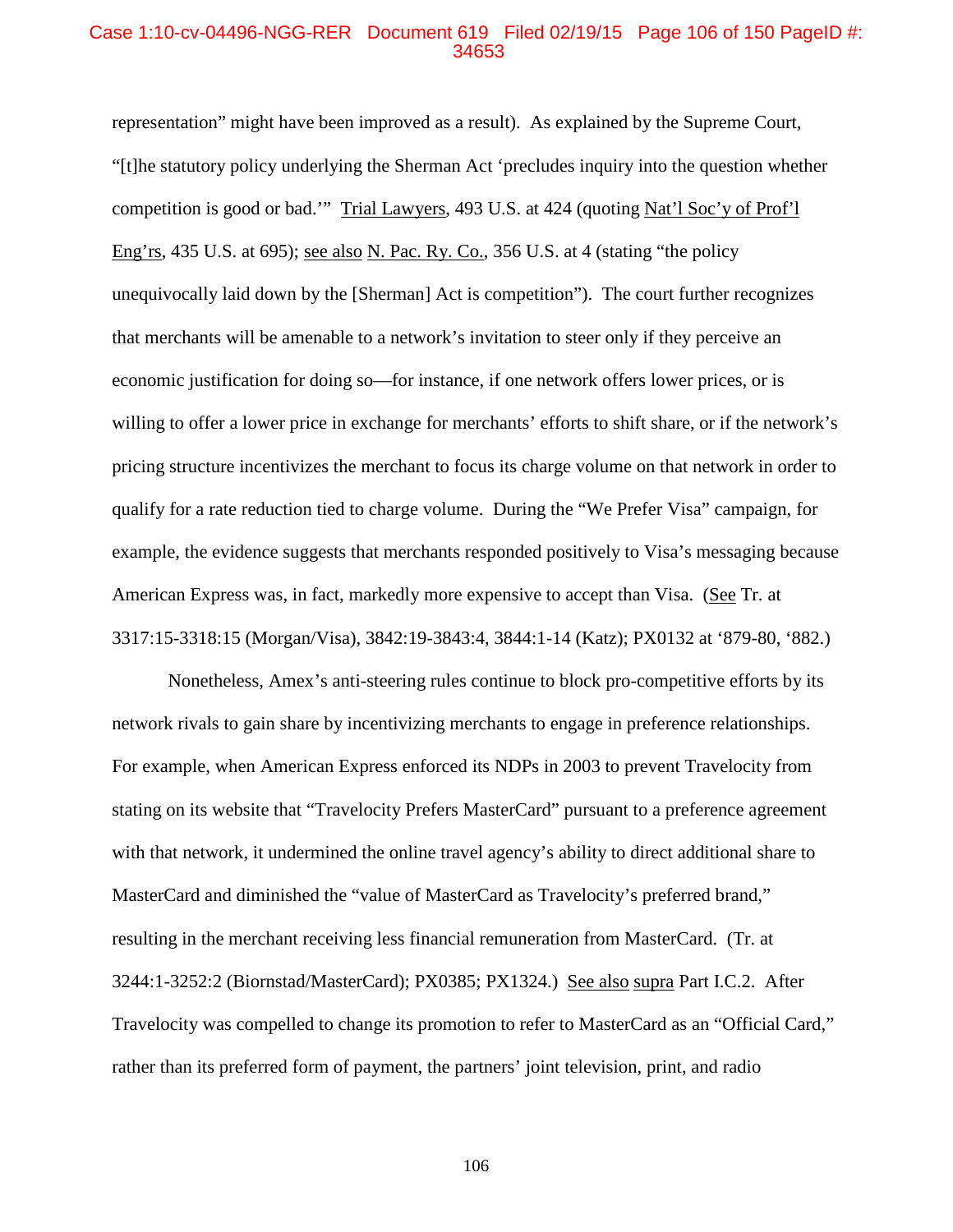### Case 1:10-cv-04496-NGG-RER Document 619 Filed 02/19/15 Page 107 of 150 PageID #: 34654

advertising touting the partnership "basically stopped" and MasterCard saw a reduction in the share being shifted to its network. (Tr. at 3248:17-3249:4 (Biornstad/MasterCard).) As described by Dr. Katz, this change represented "a lessening of competitive pressure" in the relevant market, and exemplifies the manner in which rules against steering reduce competition among the credit card networks. (Id. at 3844:15-3845:1 (Katz).)

In sum, by preventing merchants from influencing their customers' payment choices, Defendants' anti-steering rules render merchant demand for network services less responsive to changes in the price charged for those services. In so doing, the NDPs effectively remove the incentive for American Express or its network competitors to compete with one another by offering merchants a lower price, as without merchant participation in the point-of-sale payment decision, a lower price will not translate into increased volume for the network. In undermining the competitive process and price-setting mechanism in the market for GPCC card network services, the challenged restraints impede a critical form of horizontal, interbrand competition.

#### **B. The NDPs Block Low-Cost Business Models**

American Express's merchant restraints also render it nearly impossible for a firm to enter the relevant market by offering merchants a low-cost alternative to the existing networks. Indeed, the failure of Discover's low-cost provider strategy in the 1990s provides direct evidence of how anti-steering rules like Defendants' NDPs impede modes of competition that likely would benefit consumers on both sides of the GPCC platform. Amex's rules effectively deny another GPCC network—whether Discover or a potential new entrant—the opportunity to pursue a business model that differentiates itself by offering merchants a low price in return for greater volume.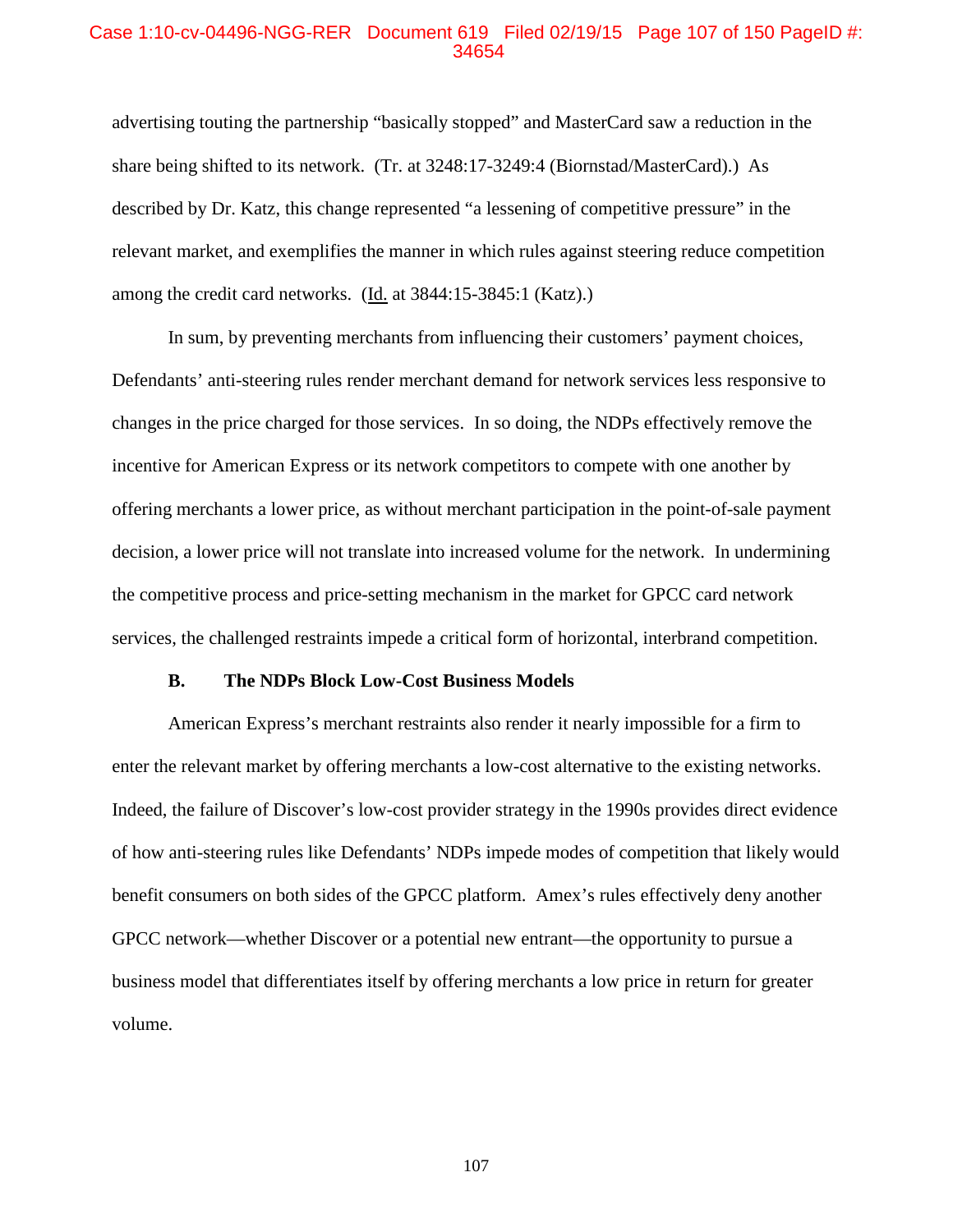### Case 1:10-cv-04496-NGG-RER Document 619 Filed 02/19/15 Page 108 of 150 PageID #: 34655

Discover launched in 1985 by offering a combination of breakthrough value propositions: Cardholders could receive the first GPCC card with a rewards feature at no annual fee, and merchants were offered a low-price alternative to the existing GPCC networks. (Tr. at 821:8-16 (Hochschild/Discover).) Discover pursued its low-price strategy by pricing its network services "very aggressively for merchants," setting all-in discount rates significantly below those of its competitors. (Id.)

Sensing an increase in merchant dissatisfaction in the late 1990s amidst a series of price increases by its competitors, Discover saw an opportunity to leverage its position as the lowestpriced network to gain share. (See id. at 832:24-835:17 (Hochschild/Discover); PX1277 at '094.) See also Visa I, 163 F. Supp. 2d at 333 (noting Discover's status as the lowest priced network). In 1999, the network launched a "major campaign" aimed at highlighting the pricing disparity between it and its competitors in order to persuade merchants to "shift their business to [Discover's] lower-priced network." (Tr. at 833:4-11 (Hochschild/Discover).) In a speech before an industry group in April 1999, David Nelms, then-President of Discover, outlined the network's plan: Discover intended to partner with merchants in helping them control payment costs and proposed that they steer customers to the lower-cost Discover cards. (Id. at 834:13-20 (Hochschild/Discover); PX1277 at '090, '094-95 (noting Discover wanted "to help [merchants] save money by encouraging their customers to pay with Discover Card").) To that end, Discover sent a letter to every merchant on its network, alerting them to their competitors' recent price increases and inviting the merchant to save money by shifting volume to Discover. (Tr. at 836:6- 837:18 (Hochschild/Discover).) Discover representatives also met with a number of larger merchants to offer discounts from the network's already lower prices if they would steer customers to Discover. (Id. at 837:2-25 (Hochschild/Discover).) The network suggested a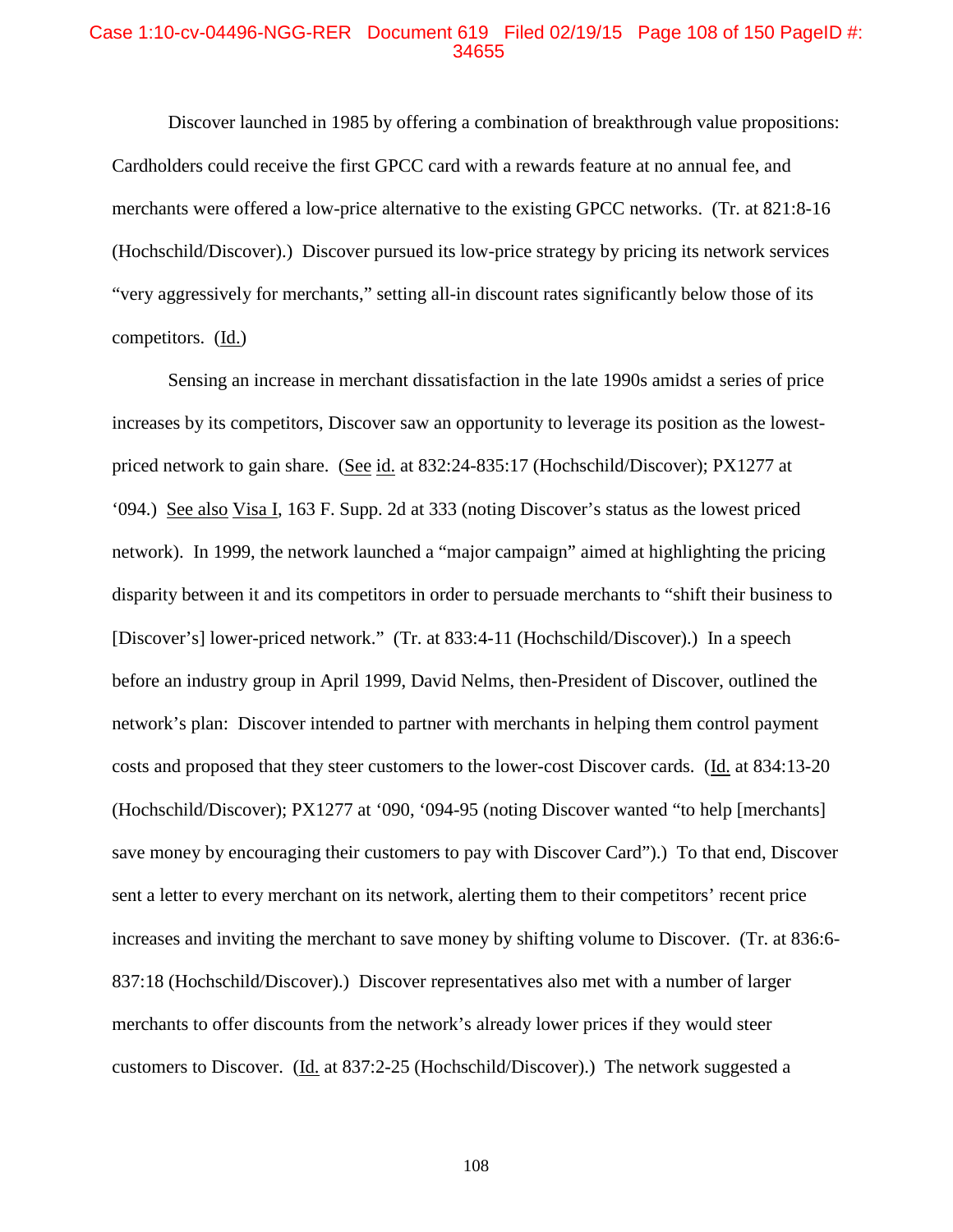# Case 1:10-cv-04496-NGG-RER Document 619 Filed 02/19/15 Page 109 of 150 PageID #: 34656

number of means by which merchants could achieve this share shift, including point-of-sale signage (id. at 839:22-842:3 (Hochschild/Discover); PX1292 at '991-94), and also suggested that merchants use the savings to lower their own prices and thereby invest in generating customer loyalty for themselves (Tr. at 847:8-848:14 (Hochschild/Discover)). The additional volume recognized as a result of these efforts would be Discover's reward for offering lower prices to its merchant base. (See id. at 3836:9-3838:18 (Katz); see also id. at 837:19-25

(Hochschild/Discover) (Discover believed offering further discounts to large merchants would be profitable for the network by virtue of greater transaction volume, and resulting increases in discount and interest revenue).)

Discover's efforts, however, failed to produce "any significant movement in share" due to the anti-steering rules maintained at the time by Visa, MasterCard, and American Express. (Tr. at 848:15-849:15 (Hochschild/Discover).) In its conversations with a number of merchants, Discover learned that the merchant restrictions imposed by the other payment networks denied merchants the ability to express a preference for Discover or to employ any other tool by which they might steer share to Discover's lower-priced network. (Id. at 848:15-849:15, 852:24-853:15 (Hochschild/Discover) ("[T]he limitations placed by the other networks didn't give [merchants] any effective strategies to shift share."); see also PX0075 at '028-29, '032 ("Merchants have largely not responded to simple, low prices and our challenge to drive Discover share.").) Notably, Defendants do not strenuously dispute the evidence regarding the effect of anti-steering rules on Discover's low-price model, or that such restrictions effectively raise a barrier to entry in the relevant market for firms pursuing a low-price strategy.

Recognizing that its lower prices would not drive incremental volume to its network in a market subject to limitations on merchant steering, Discover abandoned its low-price business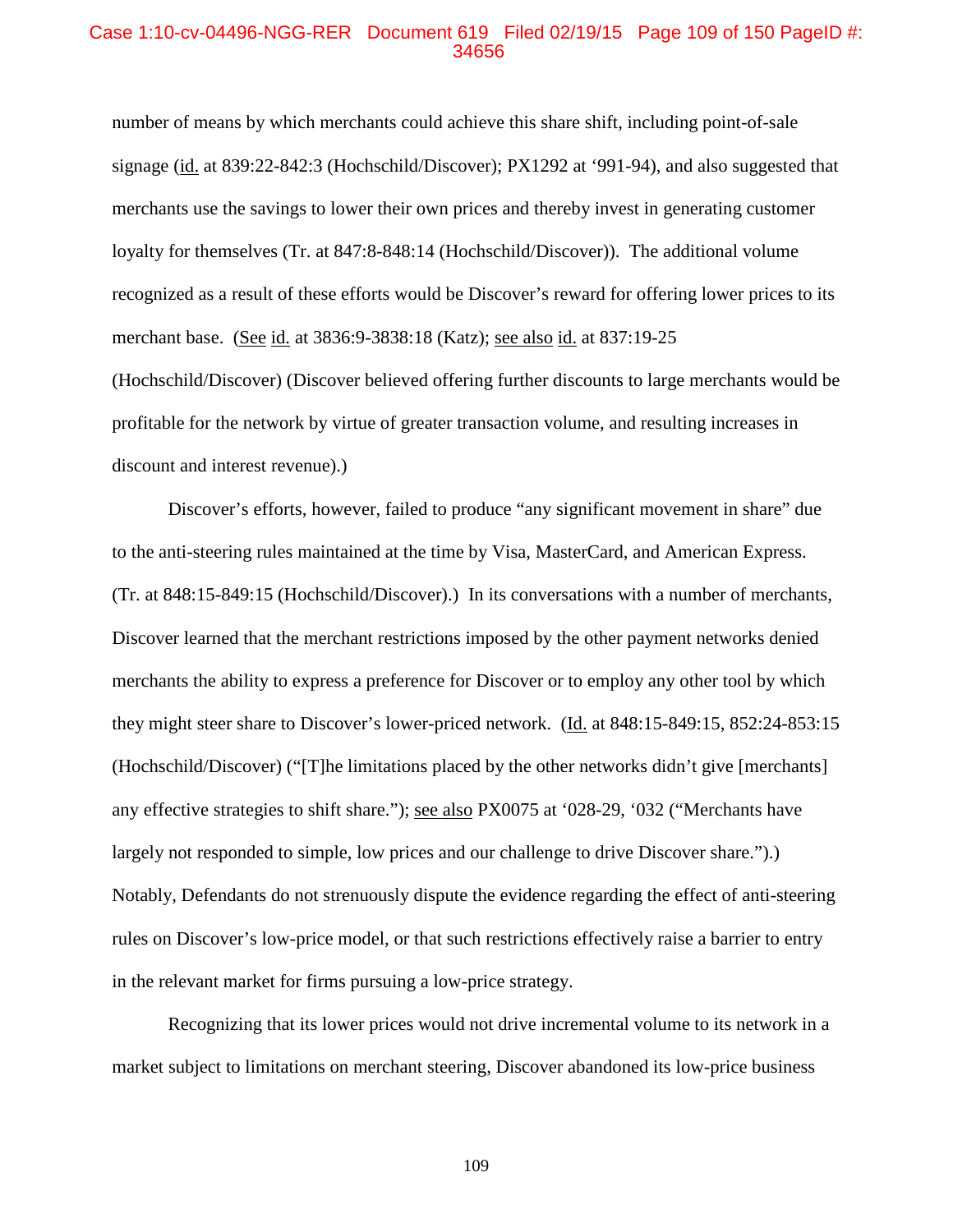# Case 1:10-cv-04496-NGG-RER Document 619 Filed 02/19/15 Page 110 of 150 PageID #: 34657

model in 2000 and began raising discount rates in order to more closely align its merchant pricing with that of Visa and MasterCard. (Tr. at 853:19-854:15 (Hochschild/Discover); see also id. at 832:1-23 (Hochschild/Discover) (testifying that "lowering your price . . . does not drive incremental sales").) In the company's view, "[t]o the extent that offering a lower price was not going to give [Discover] any business benefits, it was leaving money on the table." (Id. at 854:7- 15 (Hochschild/Discover) (noting that giving merchants a "discount without getting anything in return didn't make business sense").) Discover described this transition in its internal documents as a move from a "Low Cost Provider Strategy" to a strategy titled "Close Competitive Gap," pursuant to which Discover raised its average effective discount rate nearly 24% from 2000 to 2007. (PX1285 at '474; Tr. at 862:1-24 (Hochschild/Discover).) Today, Discover's prices are similar to those offered by Visa and MasterCard, and the network has also adopted the more complicated "unbundled" pricing model used by those networks. (See id. at 863:25-864:8 (Hochschild/Discover).)

In the court's view, the failure of Discover's low-price value proposition is emblematic of the harm done to the competitive process by Amex's rules against merchant steering.<sup>43</sup> Since customers can neither independently access nor account for the costs of different forms of payment when deciding which to use, a lowest-cost provider strategy cannot succeed in the network services market if merchants are unable to shift share among the various networks. (See Tr. at 853:19-22 (Hochschild/Discover), 3821:13-3822:13, 3840:24-3841:10 (Katz).) Absent merchant participation in the point-of-sale payment decision, a supplier in the network services

<sup>&</sup>lt;sup>43</sup> The court, of course, recognizes that prior to the consent decrees entered into by Visa and MasterCard in this case, both networks also maintained anti-steering restrictions akin to Amex's NDPs, and that all three networks' restraints likely contributed to Discover's decision to abandon its low-price model. Yet, based on the testimony adduced at trial, the court finds that a similar outcome is likely in a market subject to American Express's NDPs alone, even if these restraints do not cover every merchant in the United States. (See Tr. at 3841:3-9 (Katz).)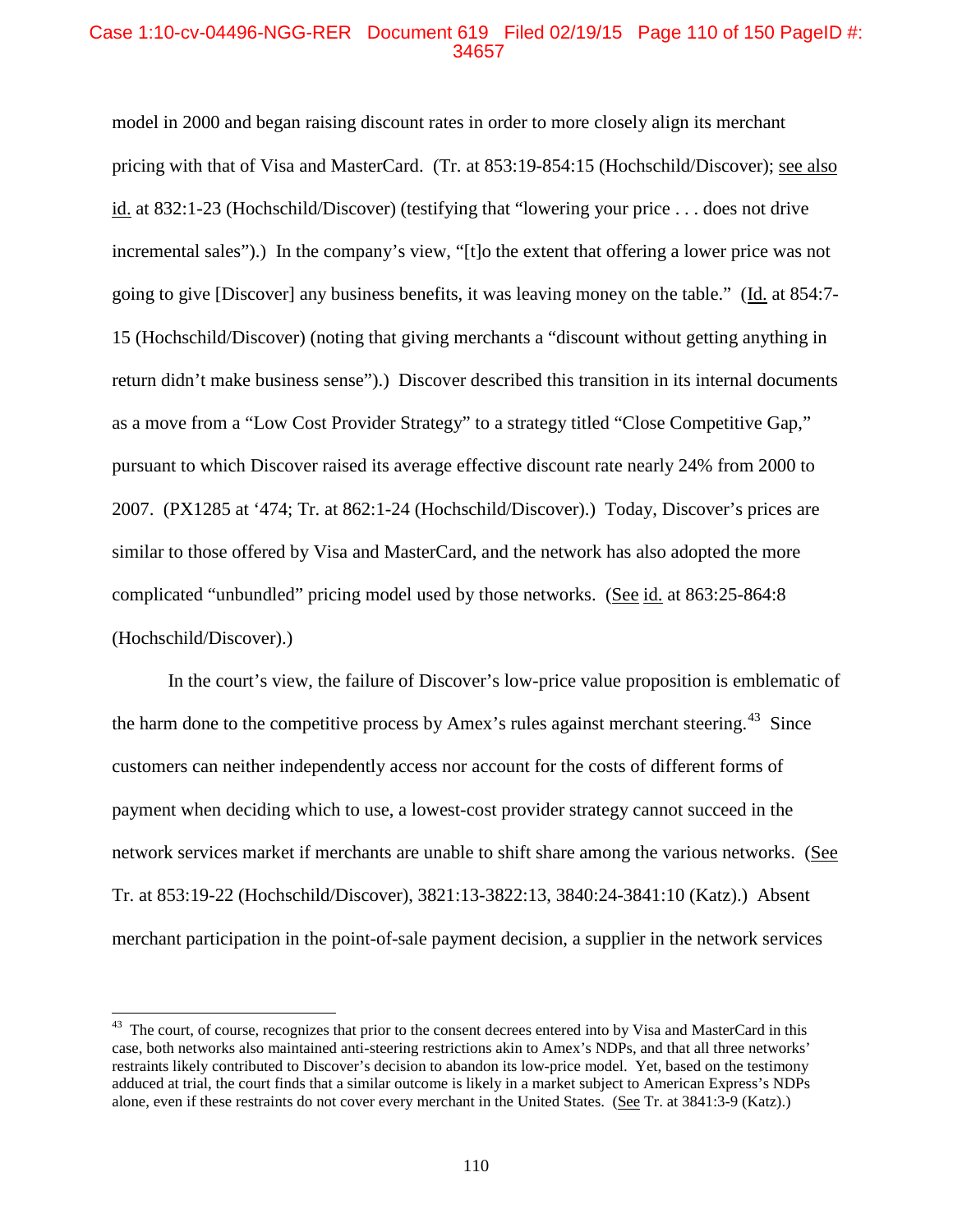#### Case 1:10-cv-04496-NGG-RER Document 619 Filed 02/19/15 Page 111 of 150 PageID #: 34658

market cannot realistically expect to receive any competitive benefit for offering a price below that of its competitors, even if such a move would benefit merchants and their customers alike.

# **C. The NDPs Have Resulted in Higher Prices to Merchants and Consumers**

American Express's merchant restraints have allowed all four networks to raise their swipe fees more easily and more profitably than would have been possible were merchants permitted to influence their customers' payment decisions. Beyond Plaintiffs' evidence concerning the manner in which the NDPs undercut the competitive process, the record demonstrates that these restraints have resulted in higher all-in merchant prices across the network services market, providing additional proof of their actual anticompetitive effect.

Plaintiffs have established, for instance, that American Express's prohibitions on merchant steering aided the network's efforts to profitably raise its discount rates on merchants accounting for 65% of the network's annual U.S. charge volume as part of its Value Recapture initiatives in the late 2000s. (See PX0121 at '459.) By precluding merchants from directing transactions to other networks, Amex's merchant restraints blocked an important safety valve that would have moderated its efforts to increase discount rates. (See Tr. at 3846:1-15, 3850:8- 17 (Katz).) Among large merchants, for example, American Express did not even account for the possibility that merchants would respond to its price increases by attempting to shift share to a competitor's network when assessing the likely profitability of Value Recapture, and instead considered only whether merchants would cease acceptance altogether as a result of the initiative. (See id. at 3849:10-3850:17 (Katz); PX1099 at '555.) By contrast, at smaller merchants where the network had greater difficulty monitoring steering or suppression of its cards, Amex did consider the effect steering would have on its ability to profitably increase price, and concluded that such efforts would not defeat the repricing initiative. (See Tr.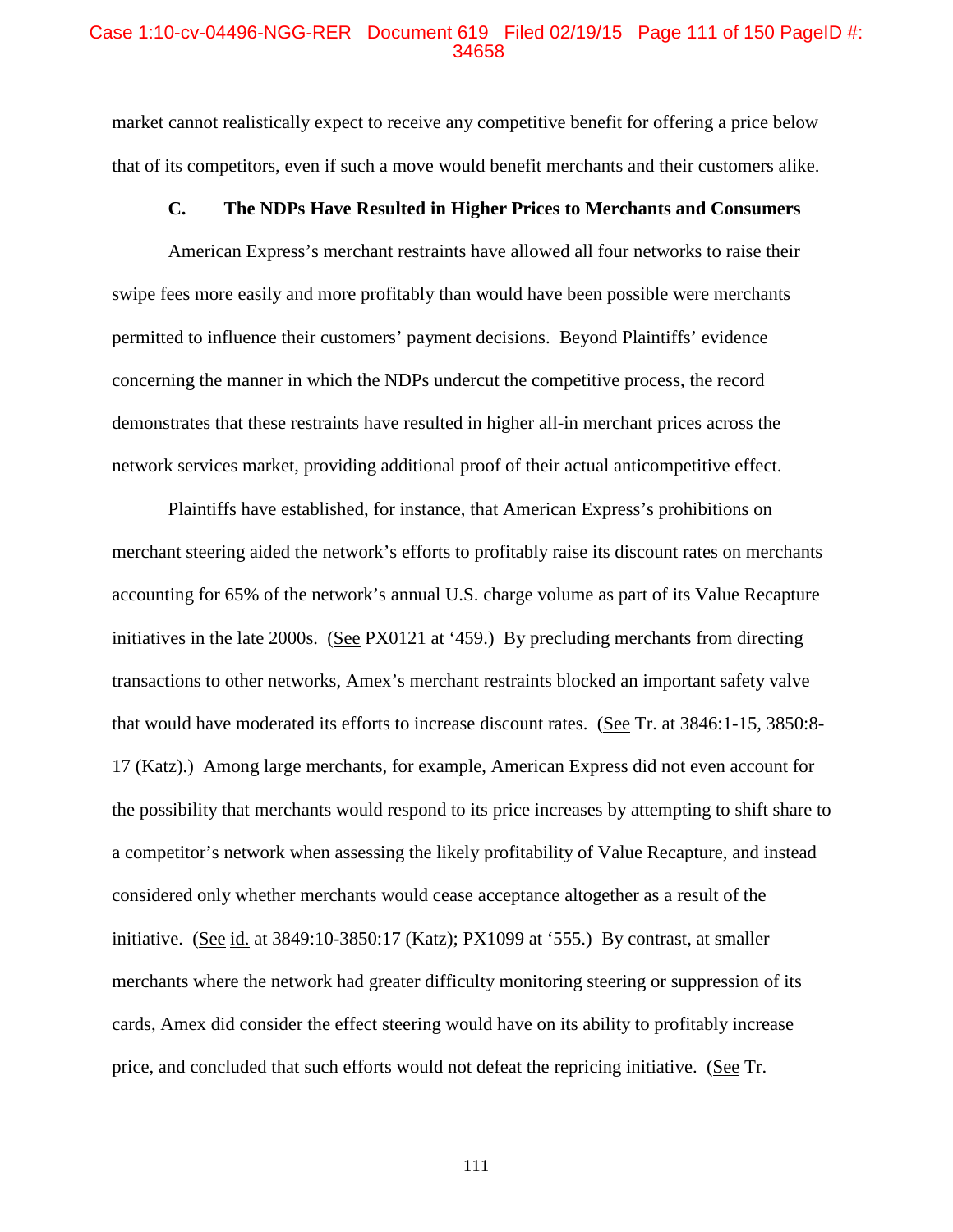### Case 1:10-cv-04496-NGG-RER Document 619 Filed 02/19/15 Page 112 of 150 PageID #: 34659

at 3846:1-15, 3847:8-3849:9 (Katz); PX1753A at '033.) Merchant testimony presented at trial confirmed that were large merchants able to do so, they would have attempted to steer customers away from American Express to blunt the effect of Amex's price hikes. (See, e.g., Tr. at 2418:3- 17 (Priebe/Southwest); see also id. at 3851:1-12 (Katz).) In preventing such mitigation, the NDPs were integral to American Express's Value Recapture increases and thereby caused merchants to pay higher prices.

American Express disputes that its premium discount rates are supracompetitive, faulting Plaintiffs for evaluating only the merchant side of the GPCC platform and not proffering empirical evidence that the NDPs have resulted in a higher two-sided price—i.e., that the price charged across Amex's entire platform, accounting for both discount revenue and the expense of providing cardholder rewards, increased as a result of the network's anti-steering rules. (Defs. Post-Trial Br. at 9-10.) Yet, as the court has previously noted, neither party has presented a reliable measure of American Express's two-sided price that appropriately accounts for the value or cost of the rewards paid to cardholders. See supra Part IV.D. Even without such data, however, Plaintiffs have provided sufficient circumstantial evidence and expert testimony for the court to conclude that Amex's Value Recapture price increases were not wholly offset by additional rewards expenditures or otherwise passed through to cardholders, and resulted in a higher net price. (See Tr. at 3853:3-3854:17, 4039:16-4040:20 (Katz) (economic theory supports a finding that where, as here, prices are inflated due to buyers being less responsive to price, "there will be less than a hundred percent passthrough" and that "networks are going to keep some of [the higher discount rate] for themselves").) Indeed, Amex's Chief Financial Officer told investors in June 2013 that Amex "drop[s]" part of its premium to the bottom line even as it invests part in creating value for cardholders. (PX1475 at 2; see also Tr. at 3853:3-24 (Katz).)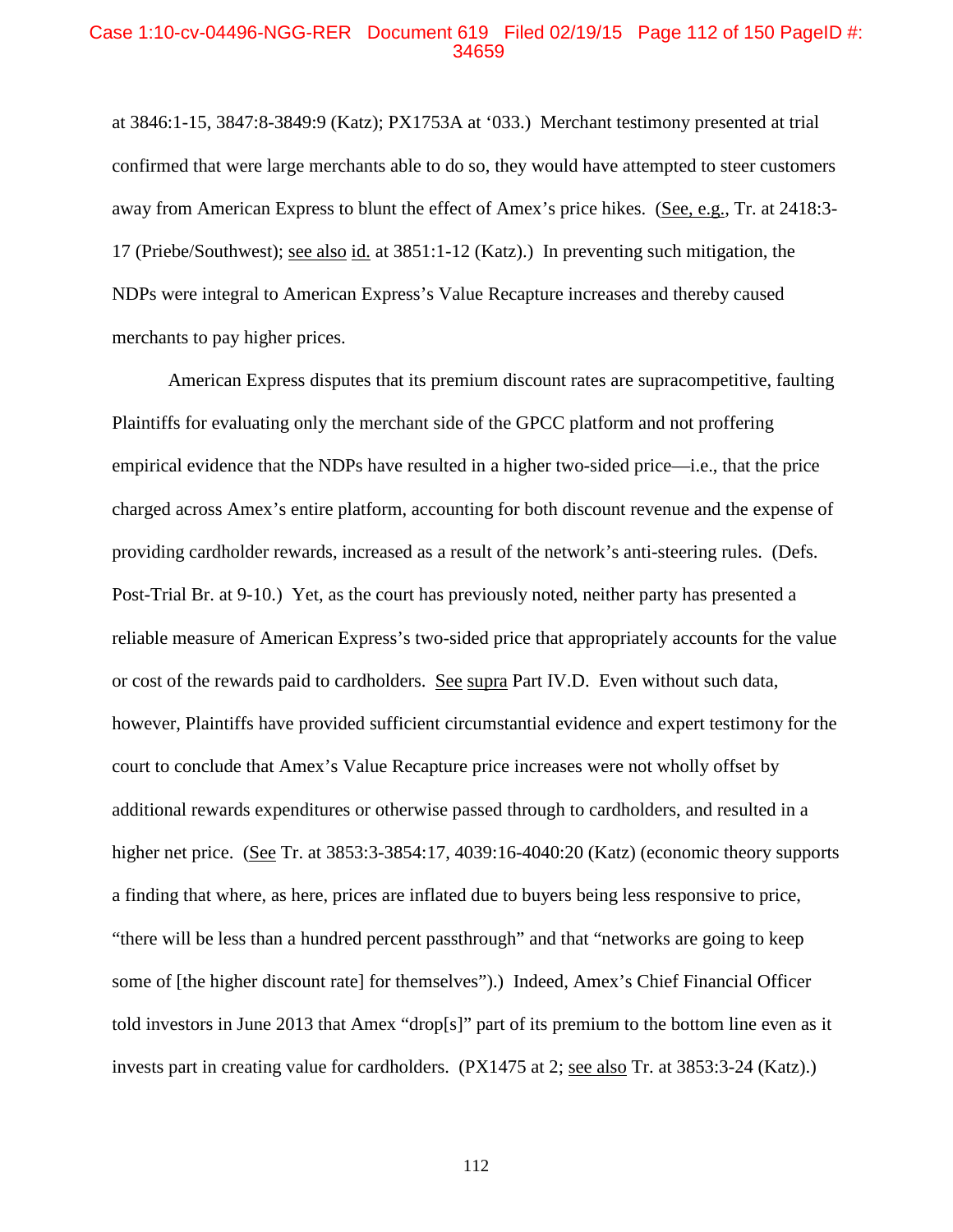#### Case 1:10-cv-04496-NGG-RER Document 619 Filed 02/19/15 Page 113 of 150 PageID #: 34660

Dr. Katz further concluded that American Express spends less than half of the discount fees it collects from merchants on cardholder rewards. (Tr. at 3853:3-24 (Katz).)

Even if Amex did fully pass through the higher discount fees attributable to its NDPs to cardholders, the court finds that prohibitions on merchant steering—including Visa and MasterCard's anti-steering rules, which were abandoned as a result of this case—have also enabled American Express's competitors to charge higher all-in fees. Visa and MasterCard, for instance, were able to increase their average all-in merchant rates through a variety of means by more than 20% from 1997 to 2009, without fear of other networks undercutting their prices in order to gain share. (PX0357 at '959; Tr. at 2663:24-2665:3 (Funda/Amex).) Similarly, after Discover was forced to abandon its low-price strategy as a result of its competitors' merchant regulations, that network was able to radically increase its merchant pricing over a relatively short period of time, in order to match the rates set by its competitors. See supra Part V.B. Discover was able to raise its rates with virtual impunity, relying on the restraining effect of antisteering rules to ensure that it would not be undercut by a competitor offering a lower price to merchants. These examples provide further support for the court's finding that without affording merchants the ability to influence their customers' credit and charge card decisions, there is little, if any, downward pressure on the price charged to merchants.

The NDPs have also resulted in increased prices for consumers. Merchants facing increased credit card acceptance costs will pass most, if not all, of their additional costs along to their customers in the form of higher retail prices. (See Tr. at 3840:10-23, 3854:18-3855:25 (Katz) (testifying that "an economically rational merchant is going to pass [the higher costs of accepting payments] on to its customers," and "prices are going to go up with the merchant for everybody"); <u>see also id.</u> at 1405:22-1407:11 (Rein/Walgreen); DX2214 at '983.) See also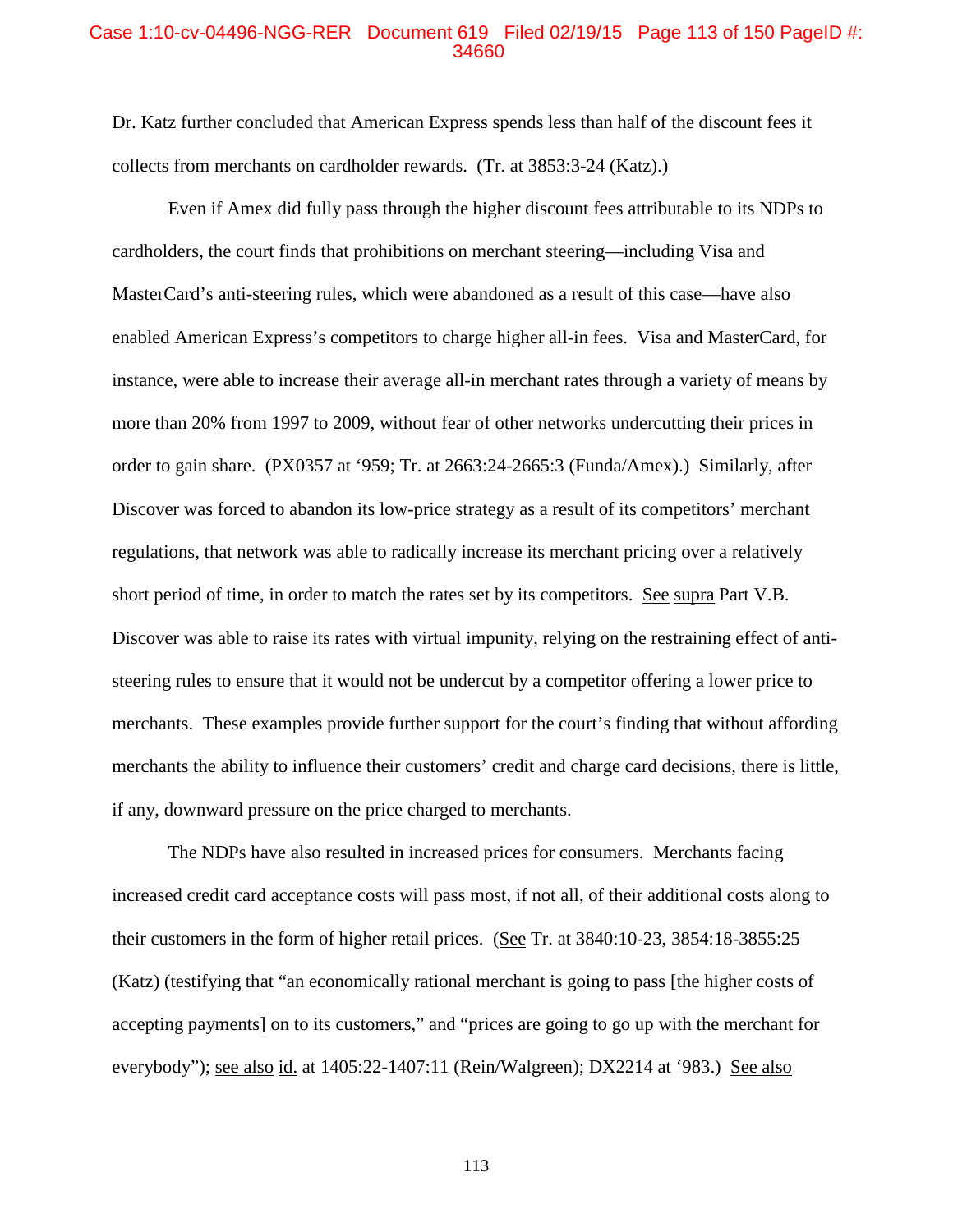#### Case 1:10-cv-04496-NGG-RER Document 619 Filed 02/19/15 Page 114 of 150 PageID #: 34661

Freedom Holdings, Inc. v. Cuomo, 624 F.3d at 38, 56 (2d Cir. 2010) (noting a "tax increase, like any cost, will likely be passed on to consumers in the form of higher prices"); F.T.C. v. H.J. Heinz Co., 246 F.3d 708, 719 (D.C. Cir. 2001) ("[T]he antitrust laws assume that a retailer faced with an increase in the cost of one of its inventory items 'will try so far as competition allows to pass that cost on to its customers in the form of a higher price for its product.'" (quoting In re Brand Name Prescription Drugs Antitrust Litig., 123 F.3d 599, 605 (7th Cir. 1997))). Higher retail prices affect not only those customers who use American Express cards, but also shoppers who instead prefer to pay using a lower-rewards GPCC card, debit card, check, or cash. (Tr. at 3854:18-3855:25 (Katz).) Even if American Express passed through every cent of its premium or the incremental revenue realized from its Value Recapture price increases to cardholders which it does not—customers who do not carry or qualify for an Amex card are nonetheless subject to higher retail prices at the merchant, but do not receive any of the premium rewards or other benefits conferred by American Express on the cardholder side of its platform. (See Tr. at 3852:3-3853:17 (Katz), 5252:10-5253:13 (Gilbert); PX1475 at 2.) Thus, in the most extreme case, a lower-income shopper who pays for his or her groceries with cash or through Electronic Benefit Transfer—and the same is true of any consumer who does not use an Amex card or comparable high-rewards product from Visa, MasterCard, or Discover—is subsidizing, for example, the cost of the premium rewards conferred by American Express on its relatively small, affluent cardholder base in the form of higher retail prices. See generally Adam J. Levitin, Priceless? The Economic Costs of Credit Card Merchant Restraints, 55 UCLA L. Rev. 1321, 1356 (2008) (noting this cross-subsidy is also highly regressive). The court views this externality as another anticompetitive effect of Defendants' NDPs.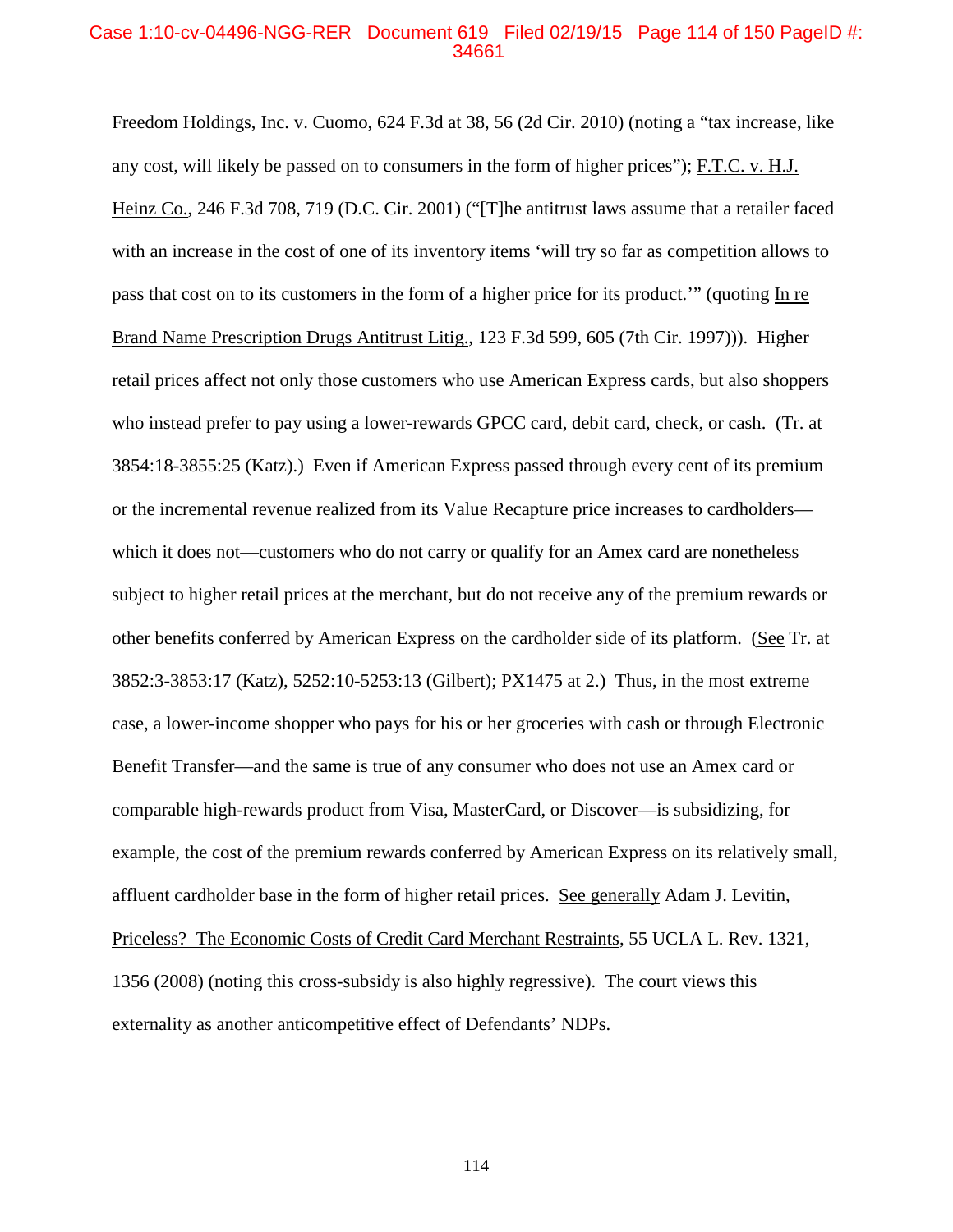#### Case 1:10-cv-04496-NGG-RER Document 619 Filed 02/19/15 Page 115 of 150 PageID #: 34662

#### **D. The NDPs Stifle Innovation**

Plaintiffs additionally point to evidence from a number of merchant witnesses in support of their theory that Amex's NDPs stifle innovation in the network services market. See Visa II, 344 F.3d at 241 (affirming district court's finding that defendants had harmed competition because "product innovation . . . ha[d] been stunted by the challenged policies"); Aventis Envt. Sci. USA LP v. Scotts Co., 383 F. Supp. 2d 488, 504 (S.D.N.Y. 2005) (noting "retardation of innovation and subsequent decrease in the quality of [defendant's product] . . . could qualify as a harm to competition and consumers"). This argument is less convincing than the theories discussed above. Many of the examples cited by Plaintiffs as evidence of its innovation theory including efforts by at least two merchants to deploy new technologies that would allow them to steer customers to lower-cost cards by updating in real time the price displayed to the customer based on the form of payment presented at the point of sale—do not relate to stifled improvements in the network services provided to merchants, but instead illustrate novel forms of steering that have been unable to thrive under the NDPs. (See Tr. at 3158:4-3171:9 (Gibson/Sinclair) (discussing Sinclair's proposal to "roll back" prices on gasoline pumps and on their mobile commerce application depending on the type of card used by the customer), 6144:14-6151:7 (Mitchell/Official Payments).)

But other examples of stunted innovation in the relevant market are more pertinent to the court's antitrust analysis. For example, Defendants' NDPs and similar anti-steering rules formerly maintained by Visa and MasterCard are responsible for inhibiting the development of several proposed merchant-owned payment solutions. Project Monet, for example, was a network venture proposed by Discover in the early 2000s, whereby merchants would receive equity in the network and be able to directly control their payment costs by influencing future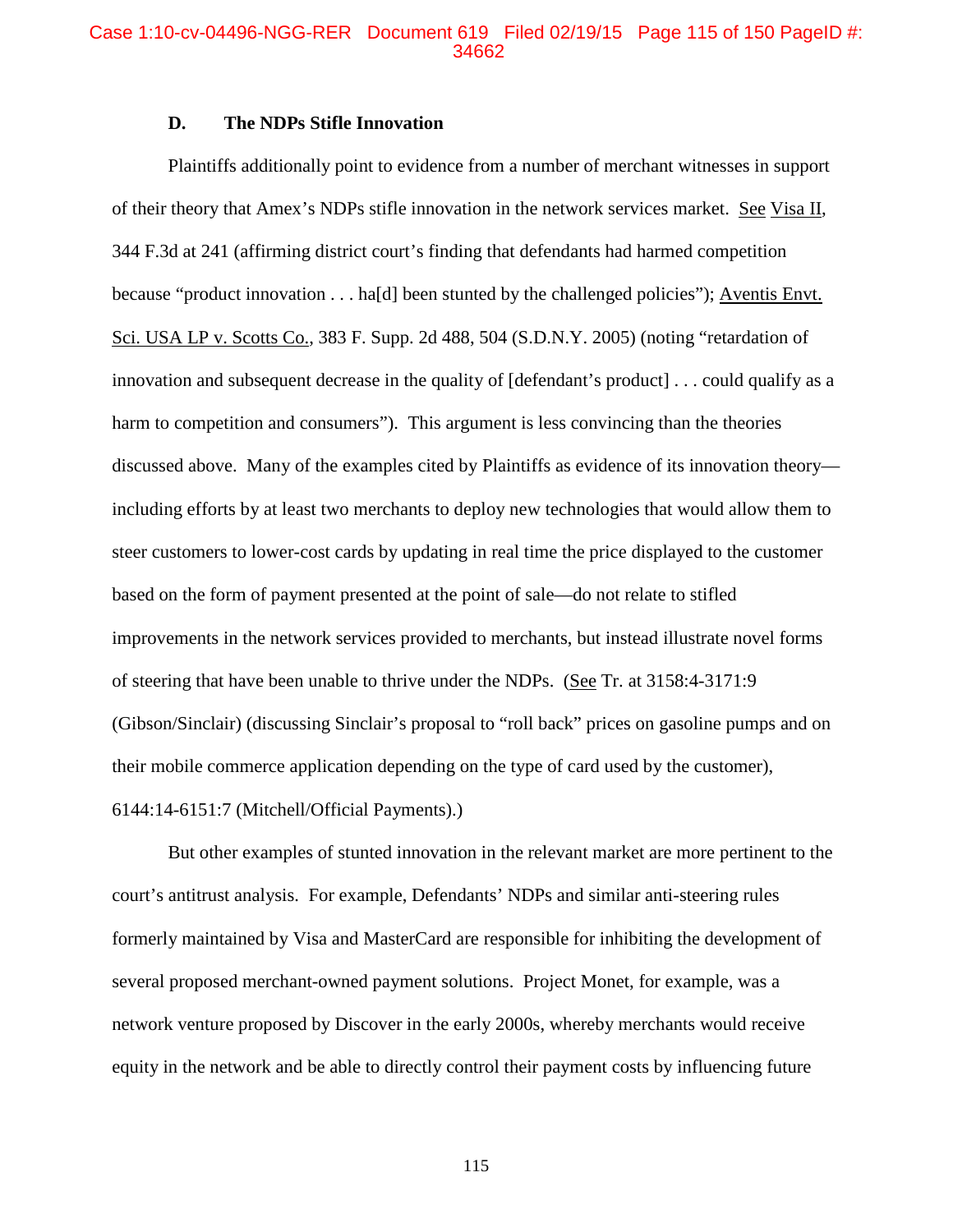#### Case 1:10-cv-04496-NGG-RER Document 619 Filed 02/19/15 Page 116 of 150 PageID #: 34663

pricing decisions. (Tr. at 838:20-839:11 (Hochschild/Discover).) Similarly, a group of forty large retailers have recently created a joint venture under the name Merchant Customer Exchange ("MCX") to develop a new payment platform that would operate on customers' mobile devices and significantly reduce the participating merchants' payment processing costs. (Id. at 2433:6-2435:4 (Priebe/Southwest).) Both ventures have been impeded by restrictions on merchant steering. Project Monet was ultimately abandoned by Discover when it became clear that merchant-investors would be unable to encourage customers to use the preferred cards by traditional forms of steering (id. at 956:11-17 (Hochschild/Discover)), and under the NDPs, MCX's capacity to develop a viable brand as the low-cost alternative to traditional GPCC cards is endangered by merchants' inability to "compar[e] and contrast[]" MCX's payment services with those offered by American Express (id. at 2436:1-20 (Priebe/Southwest).

Accordingly, while the court finds limited evidentiary value in Plaintiffs' innovation theories that relate to new and novel forms of steering, American Express's anti-steering rules and those previously maintained by Visa and MasterCard—are responsible for impeding development of novel payment solutions that would have injected or potentially may inject greater diversification into the network services industry, and thus improve the quality of offerings therein.

# **E. Removal of the NDPs Would Benefit Merchants and Consumers**

Elimination of American Express's anti-steering rules would restore merchants' responsiveness to changes in network pricing, and, in turn, unlock an important avenue of competition among the credit card networks. Plaintiffs have proven through direct and circumstantial evidence that not only are merchants and networks likely to engage in point-ofsale steering if the NDPs are lifted, but also that such activities will inure to the benefit of both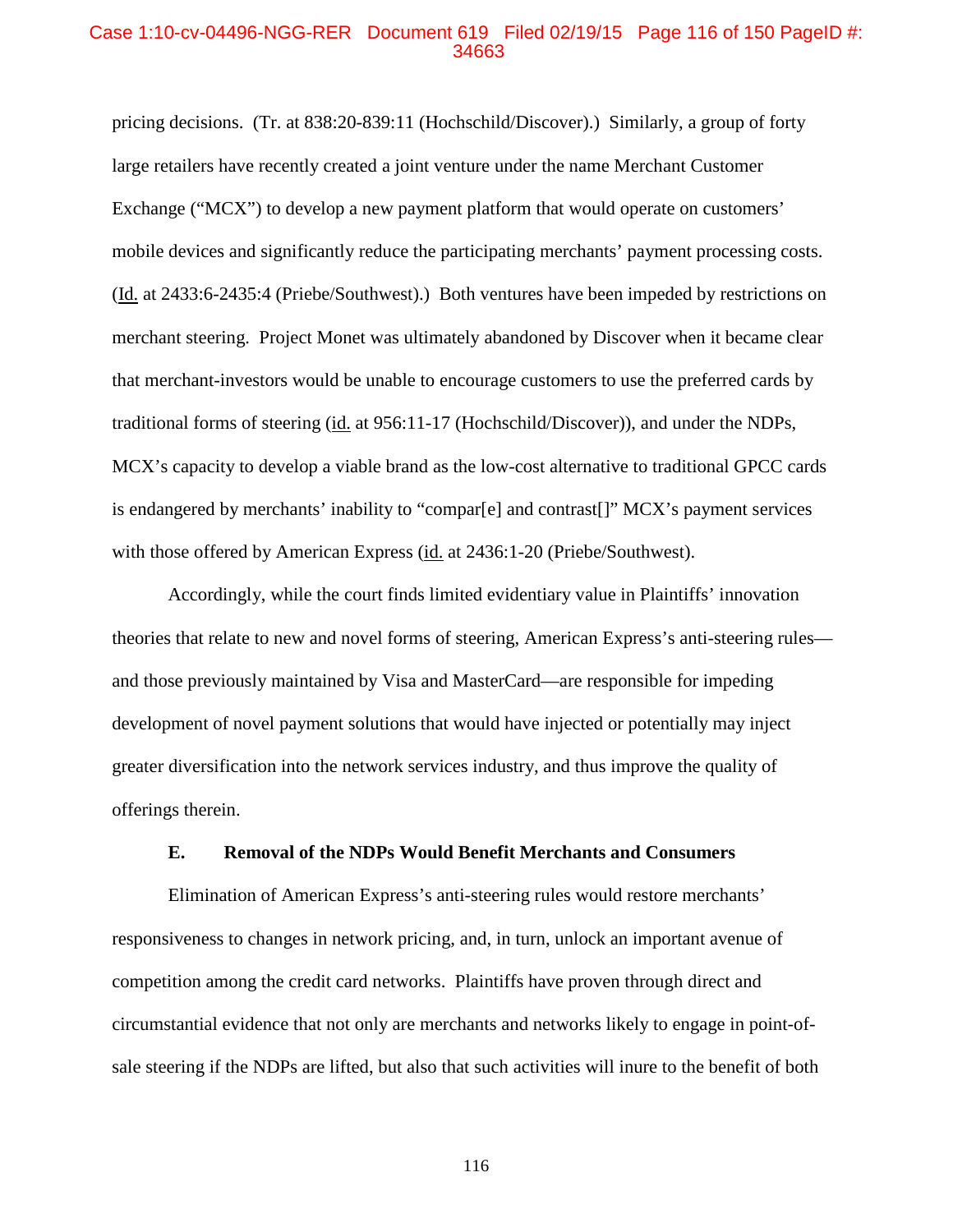#### Case 1:10-cv-04496-NGG-RER Document 619 Filed 02/19/15 Page 117 of 150 PageID #: 34664

merchants and customers alike. American Express's efforts to discredit Plaintiffs' proposed "but for" world are unavailing.

American Express itself recognizes the pro-competitive benefits of steering. Defendants regularly use such tactics in American Express's travel agency business, which is one of the largest in the United States, to reward certain of its airline, hotel, and car rental vendors with increased travel volume in return for offering a lower rate or entering into a "preferred supplier" relationship with Amex. (Tr. at 3460:7-3461:23, 3467:2-3468:15, 3472:4-11, 3473:2-5 (Corbett/Amex); see also PX1685 at '686 (noting "we try to sell and promote only preferred suppliers, and we actively sell away from nonpreferred suppliers" and that "what keeps our preferreds coming back to us is their fear of how aggressive we actually are against nonpreferreds"); PX1007 at '930-31, '941-42, '947 (discussing successful Amex travel agency campaign to shift share away from a British airline, which included an agreement with a competitor airline to lower rates in return for increased share).) Merchant steering in the network services market has also been to Amex's own benefit. For instance, in the early 1990s Amex entered into a preference relationship with Ticketmaster whereby phone operators for the merchant would inform callers: "Our card of choice is American Express. Would you like to use your American Express card today?" (See PX2766; PX0355 at '411; see also, e.g., PX0150 at '036 (Amex entered into a sponsorship relationship with Radio City Music Hall whereby the venue informed patrons that "Radio City Welcomes the American Express Card" and designated one box office window exclusively for the use of Amex cardholders); PX2602 at '938, '944-45, '950 & Tr. at 4557:4-4572:4 (Chenault/Amex) (Amex contracted to be the "Official Payment Services Product Provider" for Universal Studios Theme Park Properties, which involved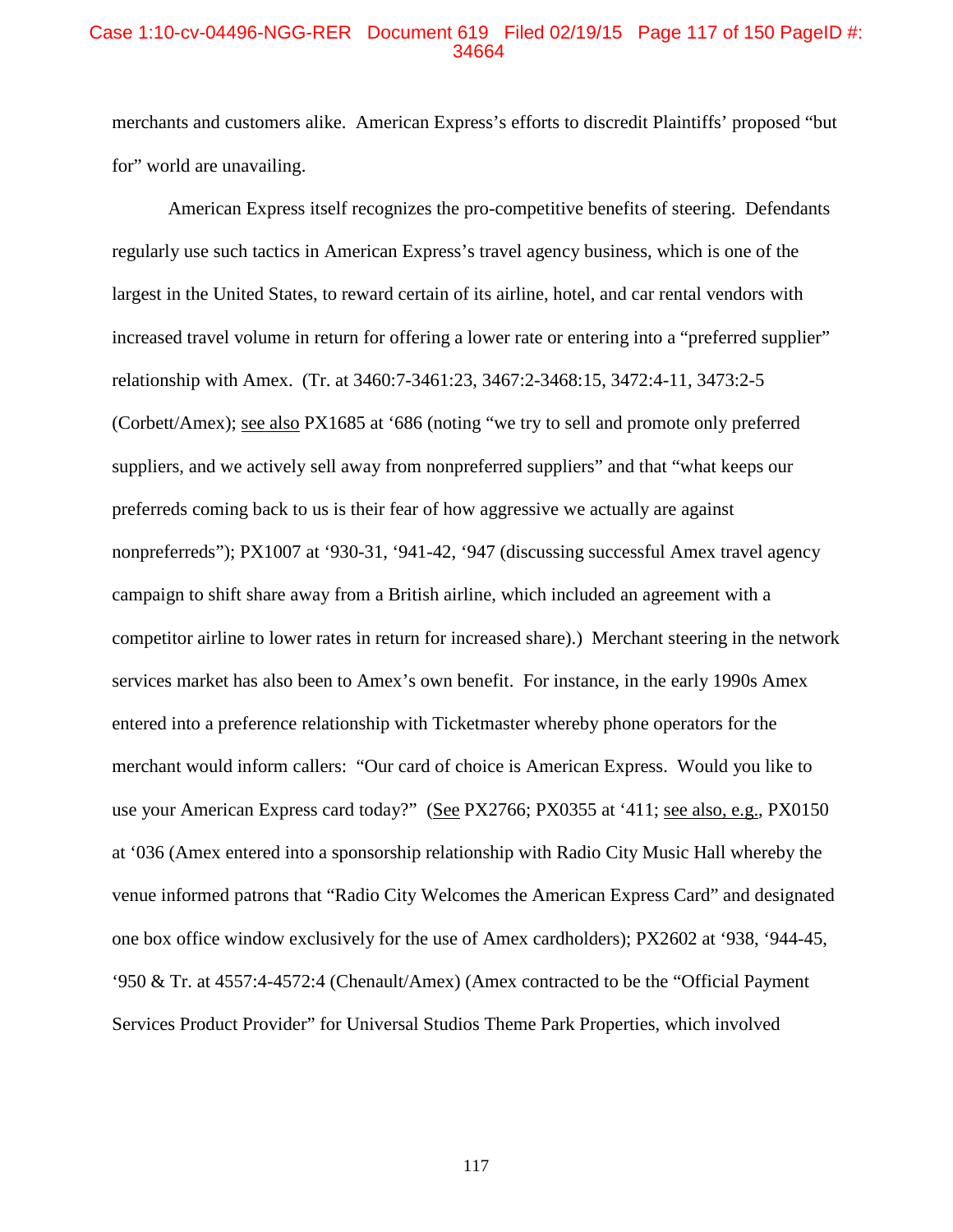### Case 1:10-cv-04496-NGG-RER Document 619 Filed 02/19/15 Page 118 of 150 PageID #: 34665

multiple forms of steering, including offering discounts on certain food, beverages, and merchandise when using an Amex card).)

Providing merchants the freedom to participate in their customers' payment decisions will foster greater interbrand competition among the GPCC networks and restore downward pressure on their merchant prices. Eager to control the costs associated with running their businesses, merchants routinely seek lower prices for necessary goods and services by promoting competition among multiple suppliers, often by rewarding competitive bidders with increased purchase volume. (See, e.g., Tr. at 219:6-223:22 (Thiel/Alaska Airlines), 381:2-382:18 (Robinson/Ikea), 1343:22-1347:13 (Rein/Walgreen).) Similar competition cannot be generated in the network services market under the NDPs, however, despite the fact that credit card fees represent a significant cost for many merchants. (See id. at 192:9-21, 224:11-22 (Thiel/Alaska Airlines), 381:11-18, 387:1-7 (Robinson/Ikea), 1222:5-17 (Kimmet/Home Depot), 1347:14-16 (Rein/Walgreen), 1608:14-18 (Brennan/Hilton), 2318:22-2319:17 (Bruno/Crate & Barrel), 2440:5-15, 2440:23-2441:3 (Priebe/Southwest).) Were merchants able to direct a greater share of their charge volume to lower-cost credit or charge card networks, whether by offering discounts to customers for using such cards, posting the relative costs of different modes of payment, or engaging in another form of point-of-sale steering, they would be better able to control and lower their costs of credit card acceptance. (See id. at 1276:4-8 (Kimmet/Home Depot).)

Depending on the magnitude of the charge volume available to be shifted at any given merchant, removal of the NDPs would also restore the networks' incentive to offer merchants lower rates in the hope of capturing additional share. (See id. at 1614:22-1617:7 (Brennan/Hilton) (discussing Hilton's potential partnership with Visa by which Visa "would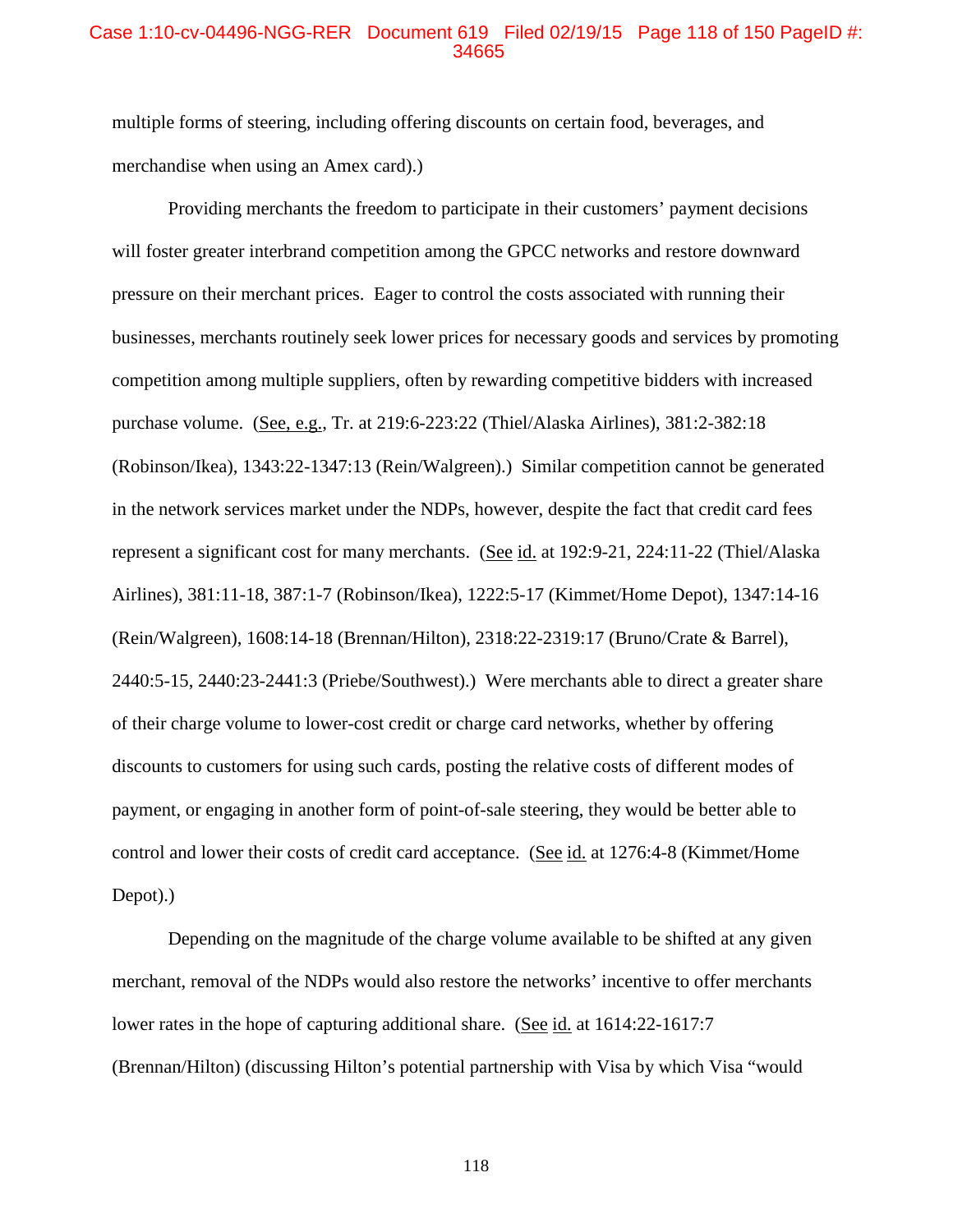#### Case 1:10-cv-04496-NGG-RER Document 619 Filed 02/19/15 Page 119 of 150 PageID #: 34666

offer a rebate back on the interchange fees collected" at the end of the year "if [Hilton] could increase Visa's relative share of Hilton charge volume"); see also Tr. at 3258:25-3259:13, 3298:7-13 (Biornstad/MasterCard) (noting MasterCard likely would pursue preference relationships with select vendors if permitted), 3845:6-14 (Katz).) For larger merchants, in fact, the networks may be induced to competitively bid for the additional share the merchant is able to funnel to a preferred (and likely cheapest) payment network. (See id. at 408:24-409:17 (Robinson/Ikea), 2328:10-2329:7 (Bruno/Crate & Barrel); see also id. at 3670:10-25 (Silverman/Amex) (discussing competitive bidding process by which merchants invite networks and partner banks to compete for co-brand partnerships).) Even if a merchant were not inclined to engage in steering, its freedom to do so in the future would enhance its bargaining position relative to American Express and its competitor networks, placing additional downward competitive pressure on rates. (Id. at 581:4-8 (Bouchard/Sears), 2353:14-2354:11 (Bruno/Crate & Barrel), 3219:17-22 (Gibson/Sinclair).)

The restoration of downward competitive pressure on merchant prices would, in the court's view, result in lower swipe fees charged to merchants by American Express and its competitors. Indeed, American Express itself recognizes that several of its larger merchants desire the ability to steer volume to less expensive networks, and that removal of its NDPs may require Amex to reduce its premium discount rates. (See Tr. at  $2738:4-20$  (Funda/Amex); see also PX0701 at '584 (U.S. Airways asked Amex to remove the NDPs during negotiations for a new acceptance agreement); PX1846 at '018-19, '087 (Southwest tried to modify the NDPs in its acceptance agreement); PX0842 at '285 (internal Amex email stating United Airlines "insists on right to preference Amex competitors that have lower discount rates and this of course is unacceptable to us").) For example, when Congress signaled in 2010 that it might permit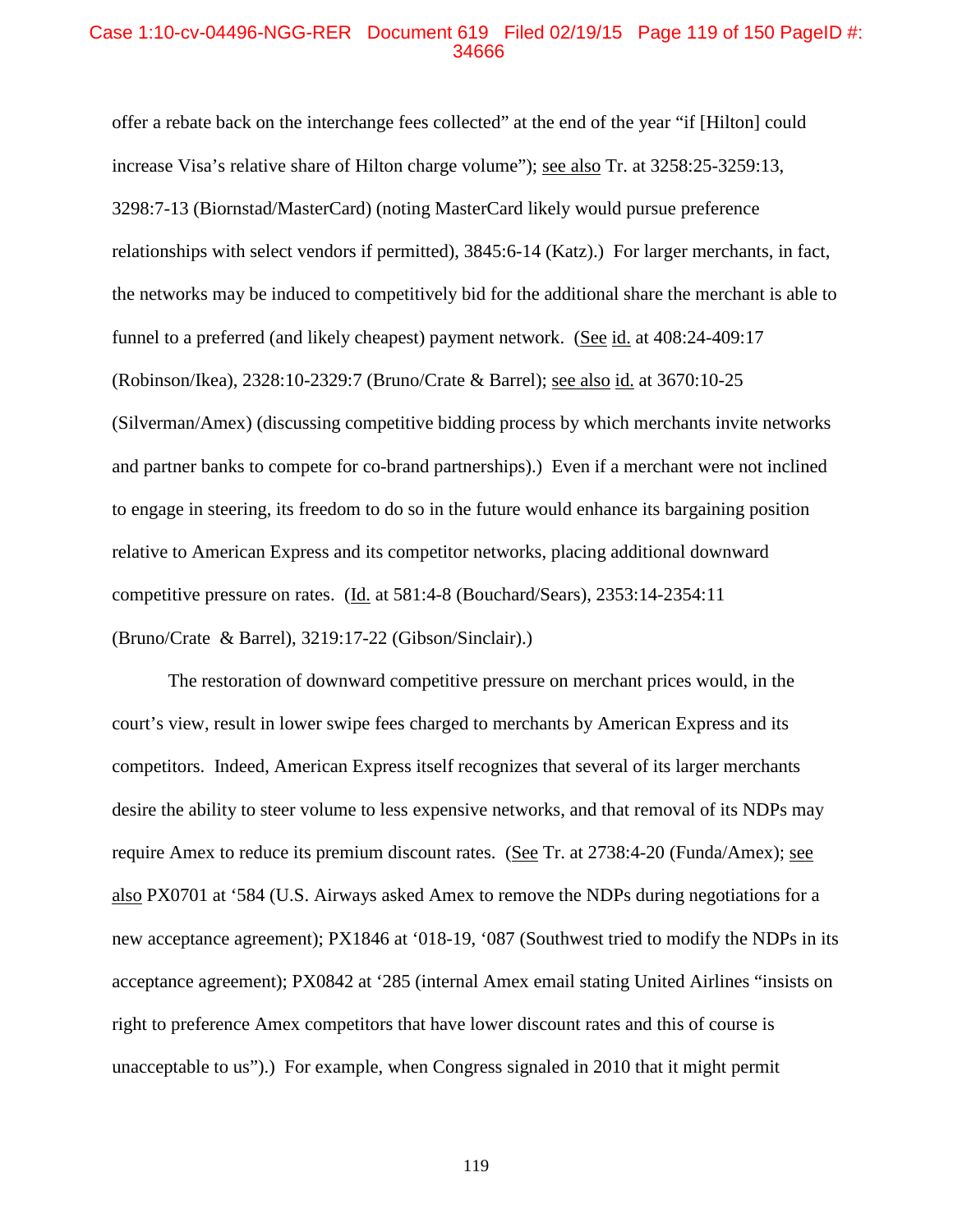# Case 1:10-cv-04496-NGG-RER Document 619 Filed 02/19/15 Page 120 of 150 PageID #: 34667

merchants to engage in differential discounting among GPCC card brands as part of the Dodd-Frank Act,<sup>44</sup> the network recognized that one "strategic option[]" included "[r]emov[ing the] [e]conomic incentive for merchants to discount/cancel" American Express by "selectively (by industry) reduc[ing]" American Express's discount rate "to the point where discounting or cancelling is not economically advantageous for merchants." (PX0090 at '473; see also PX1176 at '383-84 (considering potential responses to "[m]itigate the likelihood of merchants . . . offering incentive to use another form of payment," including lowering discount rates in "highrisk" industries); PX1239 at '943 (noting differential discounting would put pressure on Amex's rates).) Amex witnesses also testified that the network would face increased pressure to reduce its rates if merchants could shift share to a less expensive network. (See Tr. at 702:3-10 (Quagliata/Amex), 2693:25-2694:4, 2694:20-23 (Funda/Amex).) In addition, Discover's President and Chief Operating Officer, Roger Hochschild, testified that his network would "aggressively pursue a strategy of lowering [its] prices" were merchants permitted to steer transactions to Discover. (Tr. at 872:3-17 (Hochschild/Discover); see also id. at 3841:13-3842:6 (Katz) (stating it would be economically rational for Discover to lower prices in the absence of the NDPs because steering "would increase [Discover's] incentives to lower prices" by unlocking the ordinary competitive reward for doing so).)

Removal of the NDPs would also benefit consumers. In the short term, consumers would benefit by taking advantage of the inducements offered by merchants in order to sway their card choice. For instance, by agreeing to pay with a merchant's preferred card, customers might receive a 5% discount off of the retail price when using MasterCard (id. at 526:5-13 (Satkowski/Enterprise)), a free night at a hotel or day of rental car use for using Visa or Discover (id. at 1616:11-20 (Brennan/Hilton), 497:12-498:18 (Satkowski/Enterprise)), free shipping when

<sup>&</sup>lt;sup>44</sup> Such a provision ultimately was not included in the Durbin Amendment.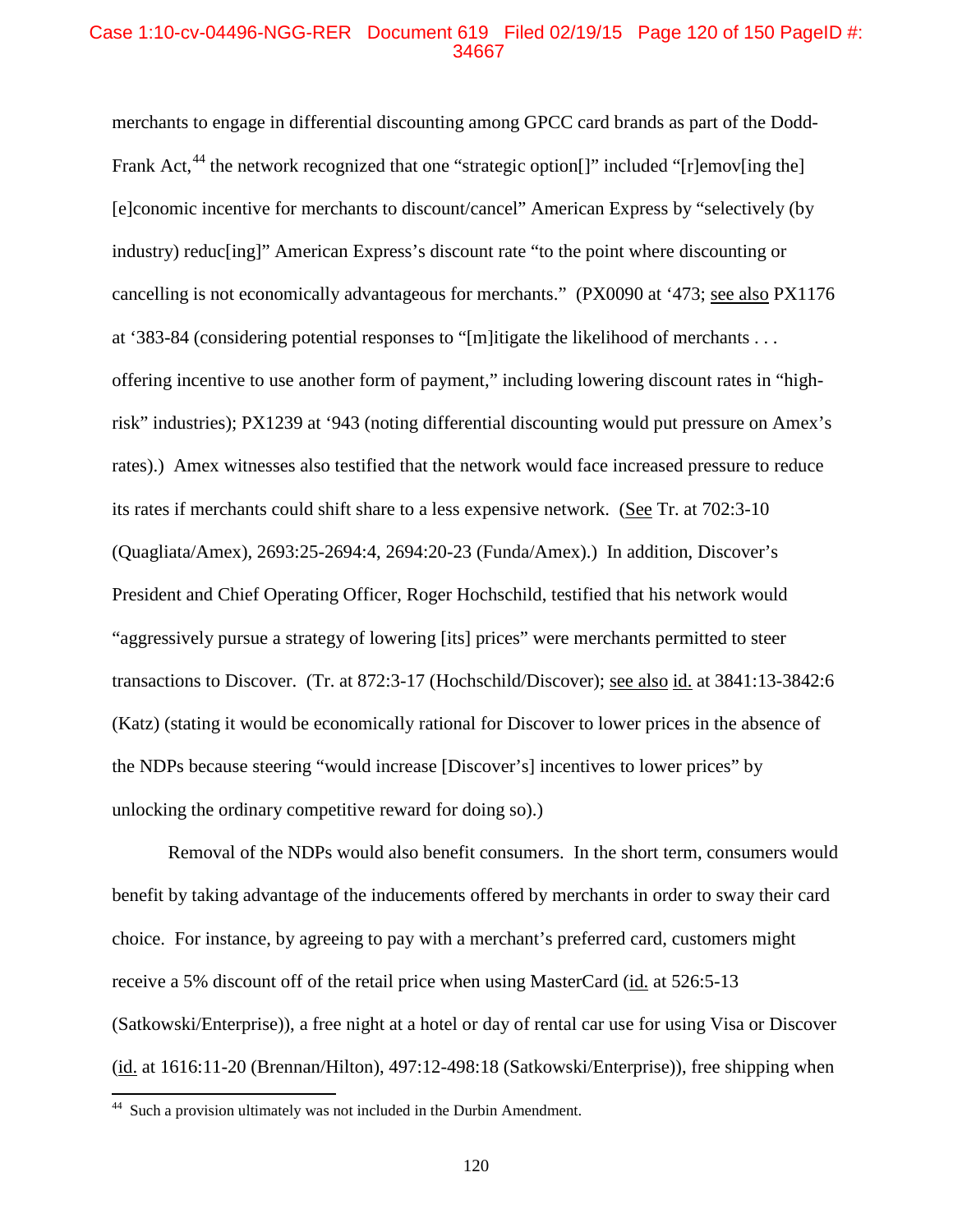### Case 1:10-cv-04496-NGG-RER Document 619 Filed 02/19/15 Page 121 of 150 PageID #: 34668

they use American Express, designated checkout lanes when paying with Discover (id. at 845:3- 10 (Hochschild/Discover)), or any number of other offers or inducements used by merchants to direct transactions to a preferred network. Ultimately, and essentially, it is the customer's decision whether to accept the merchant's offer or to pay with his or her card of choice. Thus, even if a merchant is inclined to steer away from American Express, the cardholder would still have the freedom to use an Amex card if the cardholder decides the rewards offered by American Express are of greater value than the discount, in-kind perk, or other benefit offered by the merchant. (See Tr. at 6678:1-6680:10 (Katz) (consumers would benefit from having options because "it is giving the cardholder more choice, more chance to decide . . . whether he or she wants to get the rewards for that given purchase . . . from the card issuer or whether he or she would rather get some sort of reward from the merchant, for example").)<sup>45</sup> Allowing merchants to actively participate in their customers' point-of-sale decisions would remove the artificial barrier that now segregates merchant demand from the price of network services, and allow merchants and cardholders alike to jointly determine how the prices charged on each side of the GPCC platform weigh against one another. In the longer term, the court expects that merchants will pass along some amount of the savings associated with declining swipe fees to their customers in the form of lower retail prices. (See Tr. at 382:19-383:7 (Robinson/Ikea), 1278:1-

See also id. at 688:23-689:12 (Quagliata/Amex) (testifying that if steering were allowed, "cardmembers will still have a choice"), 2736:14-2737:18 (Funda/Amex) (agreeing that, if merchants were permitted to offer discounts by card brand, customers would have a choice of benefits and could "make a decision one way or another"), 6188:14- 25 (Mitchell/Official Payments) (Official Payments offers customers discounts for using cheaper cards with the understanding that customers "can make their own choice as to whether they want to use their rewards card or not or if it is more important for them at that moment in time to save some money"); PX1176 at '379 ("With selective discounting, the risk of loyal Amex Cardmembers walking away (not returning) is much lower; they are being offered a discount but still allowed to use Amex if they prefer.").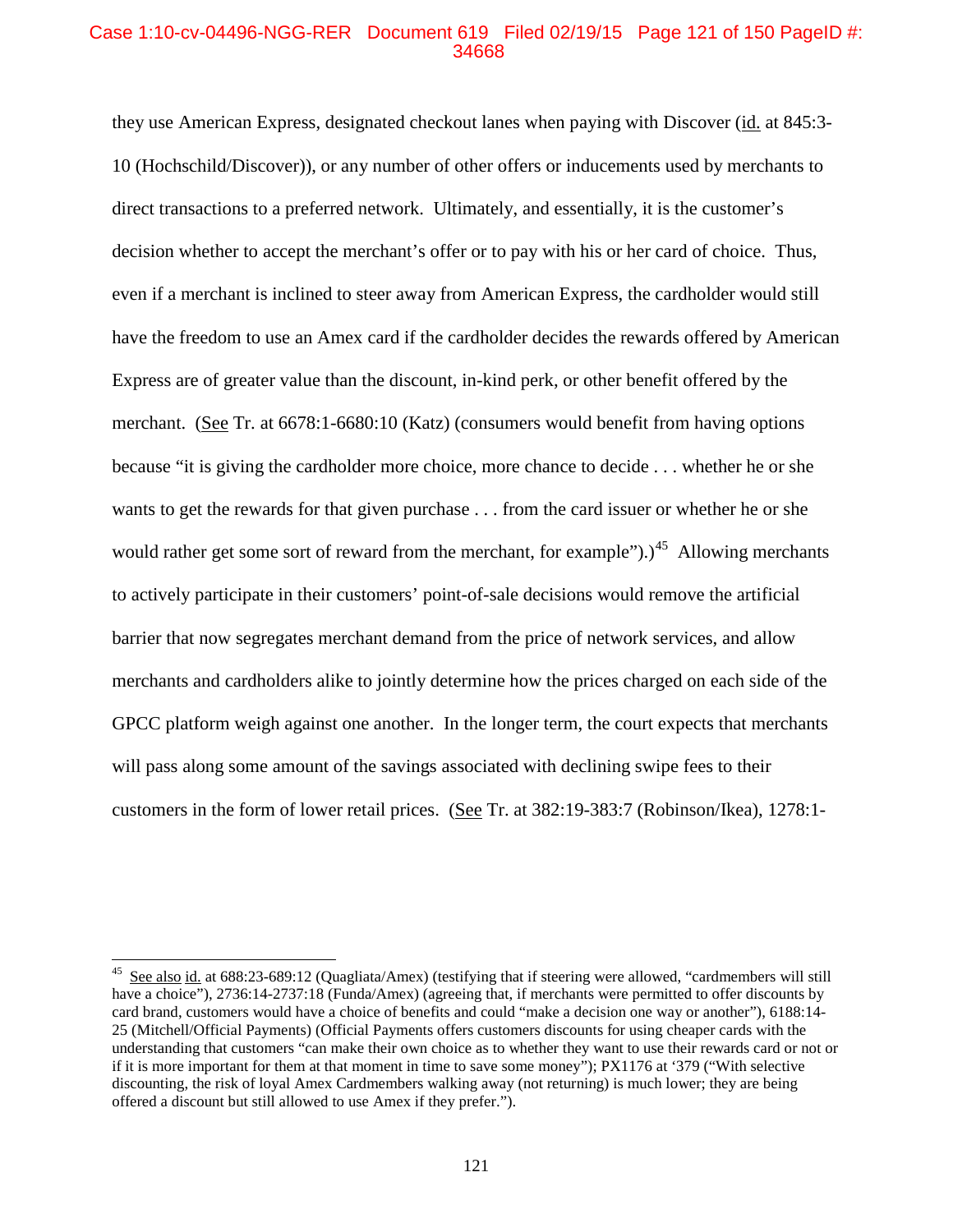# Case 1:10-cv-04496-NGG-RER Document 619 Filed 02/19/15 Page 122 of 150 PageID #: 34669

14 (Kimmet/Home Depot), 1346:19-1347:13 (Rein/Walgreen), 3150:15-25 (Gibson/Sinclair Oil); cf. id. at 3840:10-23, 3854:18-3855:25 (Katz).)<sup>46</sup>

Underpinning this "but for" world lies a determination that, without Amex's contractual restraints, merchants actually are likely to steer customers between various forms of payment or GPCC networks. The costs associated with accepting credit and charge cards are among many merchants' highest, and accordingly they have a strong economic incentive to take steps to reduce these expenses as much as possible without alienating either the networks or customers. (Tr. at 192:14-21 (Thiel/Alaska Airlines) (Alaska Airlines's credit card costs are approximately twice as much as its U.S. labor costs, and more than what it spends on food and beverages), 387:1-7 (Robinson/Ikea) (payment acceptance costs are Ikea's fourth highest cost, after labor, advertising, and rent), 2318:22-2319:23 (Bruno/Crate & Barrel).) To that end, multiple merchant witnesses testified that they have asked American Express in the past to relax its NDPs and grant them greater freedom to participate in their customers' card choices. (See, e.g., id. at 264:4-15 (Thiel/Alaska Airlines), 1257:25-1258:19 (Kimmet/Home Depot), 1541:11-15 (O'Malley/Best Buy), 1697:13-1698:13 (Dale/Sprint).) Other merchants testified that they would, in fact, steer if given the opportunity. (See id. at 497:12-499:25 (Satkowski/Enterprise), 580:9-581:18

<sup>&</sup>lt;sup>46</sup> To the extent merchants realize cost savings as a result of steering, Defendants dispute that any degree of merchant savings will be passed on to customers in the form of lower retail prices. Primarily, Amex relies on a report by the Reserve Bank of Australia ("RBA") from April 2008 that noted there was no "concrete evidence" that cost savings attributable to the RBA's decision to regulate interchange rates and expressly permit surcharging in Australia had been passed on to consumers. (See DX4026 at 23; Tr. at 5817:18-5820:22 (Gilligan/Amex).) Yet when read in its entirety, the RBA's report actually supports the court's determination that lower discount rates resulting from removal of the NDPs will benefit consumers as merchants translate some amount of their lower credit card costs into lower prices. In full, the RBA noted that "[n]o concrete evidence has been presented to the [RBA] regarding the pass-through of these savings, although this is not surprising, as the effect is difficult to isolate. The Bank had previously estimated that the cost savings would be likely to lead to the CPI being around 0.1 to 0.2 percentage points lower than would otherwise be the case over the longer term (all else constant). It is very difficult to detect this against a background where other costs are changing by much larger amounts and the CPI is increasing by around 2 1/2 per cent per year on average. Despite the difficulties of measurement, the Board's judgment remains that the bulk of these savings have been, or will eventually be, passed through into savings to consumers. This judgement is consistent with standard economic analysis which suggests that, ultimately, changes in business costs are reflected in the prices that businesses charge*.*" (DX4026 at 23 (emphasis added).)  $\overline{a}$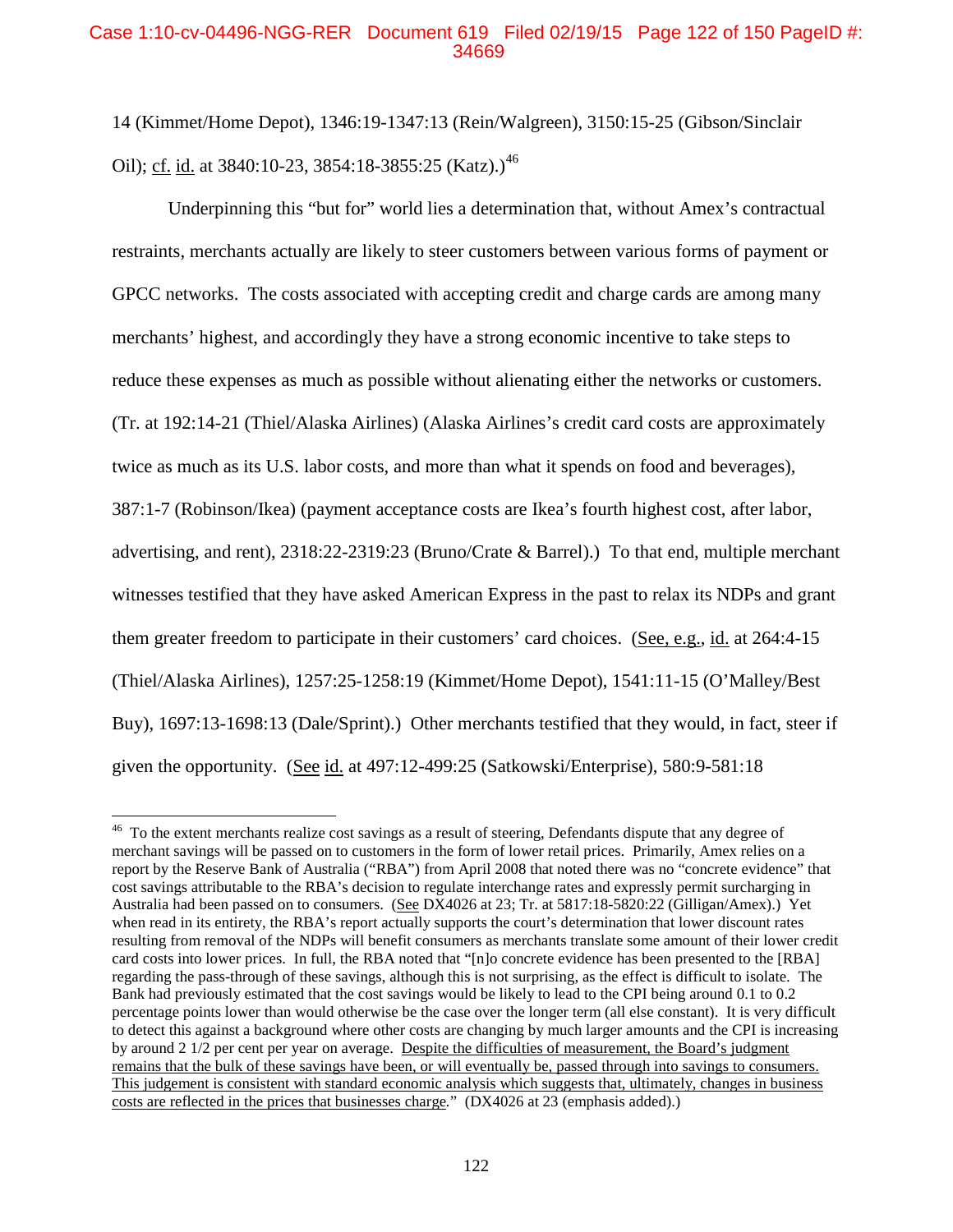### Case 1:10-cv-04496-NGG-RER Document 619 Filed 02/19/15 Page 123 of 150 PageID #: 34670

(Bouchard/Sears), 1613:23-1614:7 (Brennan/Hilton).) Moreover, the trial record further establishes that many merchants, whether subject to Amex's standard NDPs or to a customized version, attempt to steer customers to the extent permitted under their respective acceptance agreements. (See id. at 1537:8-1540:4, 1541:11-23 (O'Malley/Best Buy) (Best Buy steers toward its private label card at the point of sale, to the extent permitted under its customized NDPs), 1699:5-1702:6 (Dale/Sprint), 2324:21-2326:25 (Bruno/Crate & Barrel) (noting his company has reduced its overall cost of acceptance "considerably" by steering to a private label card).)

American Express sharply disputes Plaintiffs' theory that merchant discount rates and retail prices would decrease in the absence of the NDPs. Specifically, Defendants point to the roughly 3 million merchant locations that comprise Amex's merchant coverage gap, where merchants today are free to engage in steering as a result of the consent decrees entered into by Visa and MasterCard in this case.<sup>47</sup> (Defs. Post-Trial Br. at 14-15; see also Tr. at 6456:10-6457:17, 6459:13-20 (Bernheim).) Amex correctly notes there is little evidence of widespread steering at these merchant locations, or that price competition among the networks has increased in the four years since Visa and MasterCard agreed to abandon their anti-steering rules for the merchants operating these locations. (See Tr. at 4237:3-11, 4240:10-13 (Katz), 6456:10-6457:17 (Bernheim). But see PX1337A at '054-58, '073-82; Tr. at 6144:14-6146:21 (Mitchell/Official Payments) (discussing Official Payments's efforts to exploit this opportunity).) Indeed, it appears likely that discount rates at these locations have continued to rise during this period. (Tr. at 950:7-16 (Hochschild/Discover), 6457:5-17 (Bernheim).)

Although Discover retains its anti-steering rules at nearly all of these locations, the court does not view those provisions as a significant explanation for the lack of merchant steering, as discussed later in this section.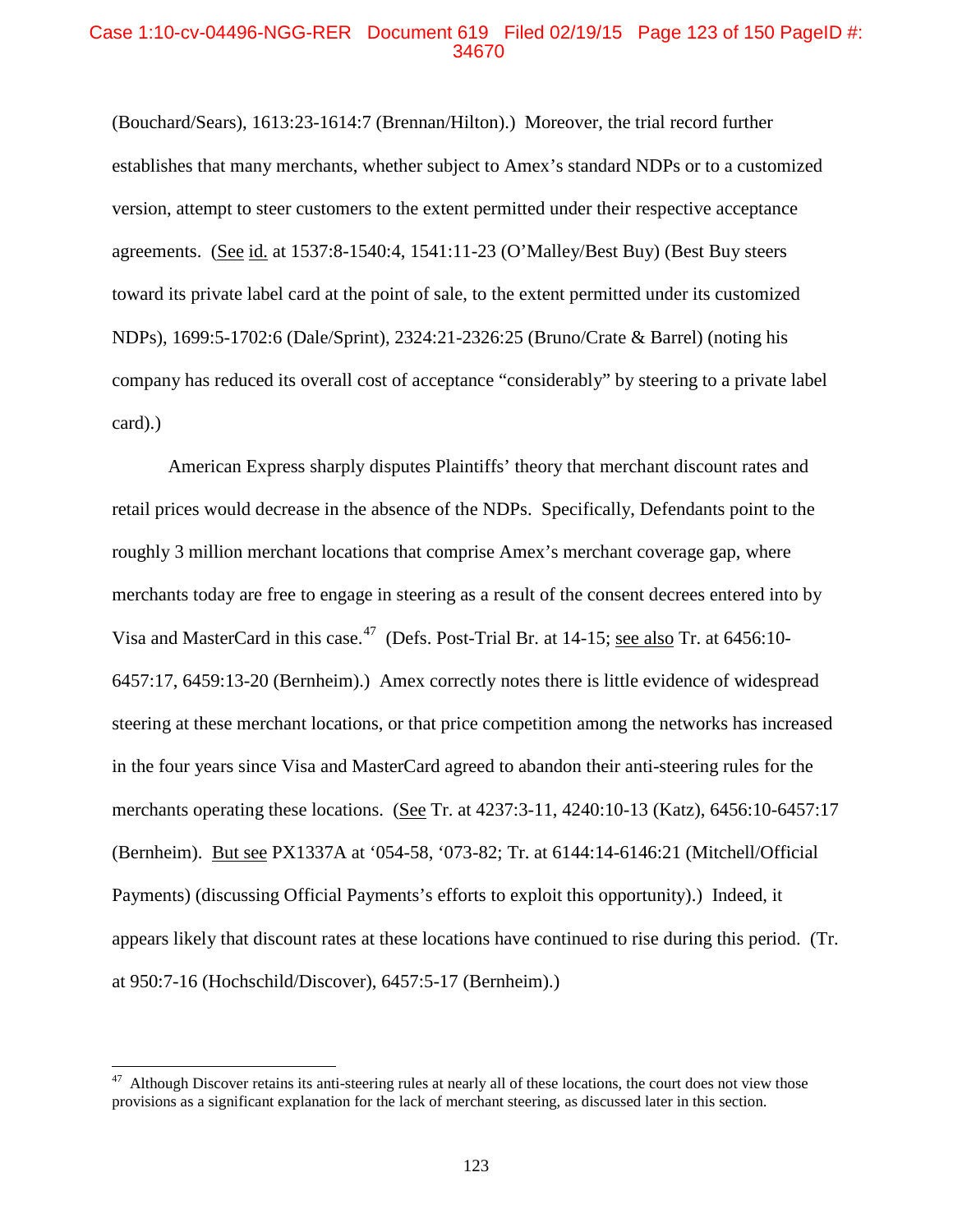## Case 1:10-cv-04496-NGG-RER Document 619 Filed 02/19/15 Page 124 of 150 PageID #: 34671

Yet the court cannot agree with American Express that the "natural experiment" occurring at these three million merchant locations is an accurate predictor of the consequences of eliminating American Express's NDPs. First, the testimony received at trial indicates that Discover did, in fact, study the feasibility of lowering its prices at these merchants in the wake of Visa's and MasterCard's consent decrees in order to induce steering. (Tr. at 985:23-987:4 (Hochschild/Discover).) But upon learning that its 100 largest merchants remained bound by Amex's NDPs, the network concluded that it did not make business sense to continue pursuing these opportunities. (Id.) The court declines to second-guess Discover's business judgment in this regard, which appears to be a reasonable conclusion given the present state of the network services market. Moreover, as Discover indirectly found, the vast majority of the locations identified by American Express are very small merchants, often with potential annual Amex charge volume well below  $$50,000$ <sup>48</sup>. The court finds little predictive value in the fact that these merchants have not yet begun widespread steering given that: (1) there is no indication that the Government or any GPCC network took meaningful steps to alert these small business owners of their new freedom to participate in their customers' card choices; (2) the potential savings for merchants of this size would be small and may well be outweighed by the costs of steering; and (3) small merchants ordinarily have very little, if any, direct contact with the GPCC networks. (See Tr. at 4231:14-4235:22 (Katz).) Rather, it is more likely that large merchants will be the vanguard of widespread steering in the United States, as occurred in Australia after the Reserve Bank of Australia issued regulations capping interchange rates and permitting merchants to differentially surcharge among the various credit card networks—a particularly strong form of

<sup>&</sup>lt;sup>48</sup> See Tr. at 2859:19-22, 3002:13-3004:2 (Pojero/Amex) ("[M]ost of the[] merchants in the gap are very, very small merchants. . . . The vast majority sit well below [\$]20,000 in AMEX annual charge volume potential."); PX0021 at '127 (showing 91% of the gap is made up of merchants with under \$50,000 in annual Amex volume); PX0890 at '353-54 (noting 75% of merchants in the gap are "probably half the size" of "your local florist").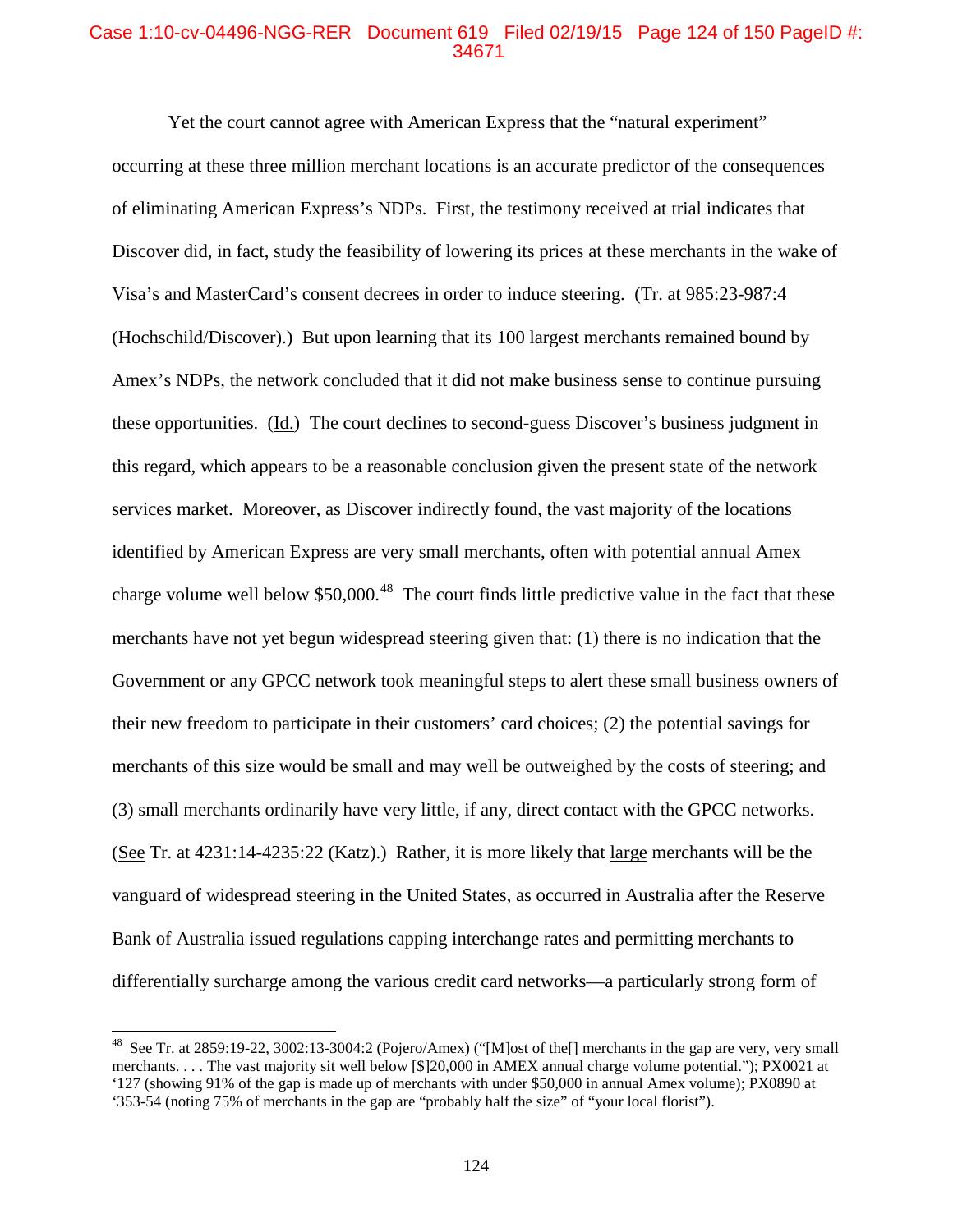# Case 1:10-cv-04496-NGG-RER Document 619 Filed 02/19/15 Page 125 of 150 PageID #: 34672

steering not sought by Plaintiffs in this case. (See Tr. at 5811:3-19, 5813:5-5814:14, 5817:11-16 (Gilligan/Amex); PX1126 at '629.) Today, however, the vast majority of these large merchants remain bound by Amex's NDPs. Finally, the court notes that American Express's insistence that steering would be unlikely to occur in the absence of its NDPs is wholly inconsistent with the dire consequences it suggests could result from their removal. See infra Part VI.A.

The court is similarly unconvinced by American Express's position that practical hurdles to steering would defeat merchants' efforts to promote price competition among the credit card networks. For example, Amex argues that even if merchants wished to post their costs of accepting GPCC cards on the various networks at the point of sale, they likely would be unable to do so accurately, since few merchants are able to understand the complicated product-based pricing structures used by Visa, MasterCard, and Discover. (See, e.g., Tr. at 651:15-652:21, 675:2-16 (Quagliata/Amex), 5549:17-5550:10 (Landau/DryBar).) Yet this concern appears to rest on an overgeneralization (see, e.g., id. at 385:10-386:19 (Robinson/Ikea), 2380:11-20, 2381:20-2382:4 (Priebe/Southwest)), and the court believes that Amex's competitors and/or the merchant's acquiring bank or processor would be in a position to provide merchants with an accurate measure of their true costs of acceptance were there demand for such information (i.e., in a world where steering was allowed) (see id. at Tr. 651:1-10, 662:24-664:9 (Amex calculated Riggins Oil's "all in net effective Visa/MasterCard discount rate" using the merchant's statements from its acquiring bank), 664:16-665:16 (Quagliata/Amex), 916:14-19, 922:18-923:8 (Hochschild/Discover)).<sup>49</sup> Further, to the extent American Express is concerned that unsophisticated merchants might steer customers away from the network based on "a prevailing

<sup>&</sup>lt;sup>49</sup> Similarly, the fact that some larger merchants with custom acceptance agreements with American Express would ultimately choose not to disclose their negotiated effective discount rates at the point of sale due to confidentiality concerns (see, e.g., Tr. at 1306:9-1307:3 (Kimmet/Home Depot), 2211:22-2212:3 (Haslam/OfficeMax)), does not establish that this particular form of steering would not be pursued by the millions of merchants subject to Amex's standard rate tables.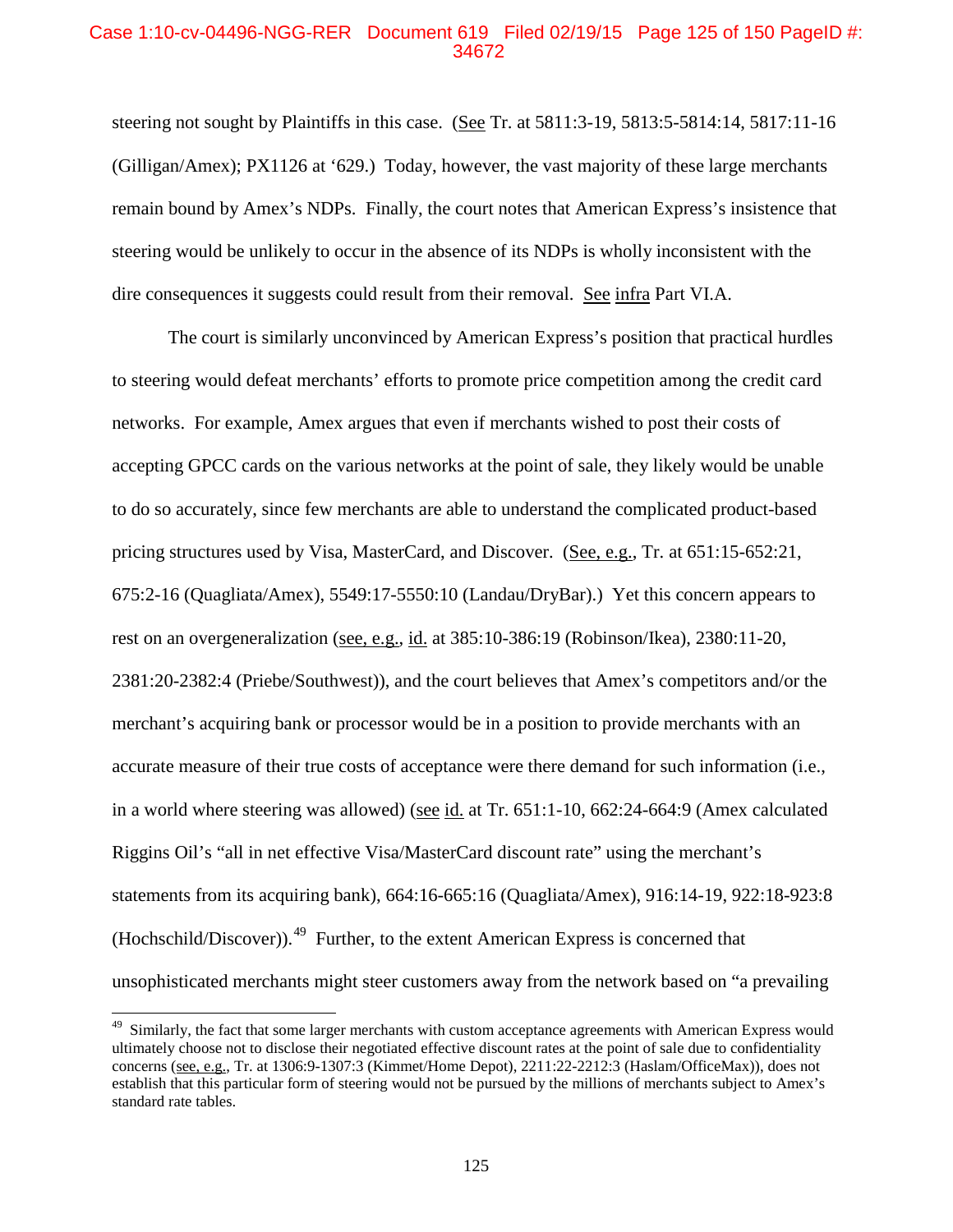## Case 1:10-cv-04496-NGG-RER Document 619 Filed 02/19/15 Page 126 of 150 PageID #: 34673

misperception . . . among merchants as to what they're paying for Visa/MasterCard versus American Express"—in other words, that merchants incorrectly believe they are paying more to accept American Express when compared to its competitor networks—the fault for allowing such a misconception to persist and the burden for remedying it lies with Defendants. (Id. at 675:17-676:8 (Quagliata/Amex).) Even if the practical difficulties of steering were as significant as Defendants suggest, the record provides several examples of how new technologies under development by several merchants, including real-time pricing tools being developed by Official Payments and Sinclair Oil (Tr. at 3158:4-3171:9 (Gibson/Sinclair) (discussing Sinclair's "roll back" pricing technology at gasoline pumps and its new mobile commerce application), 6144:14- 6151:6 (Mitchell/Official Payments)), would help overcome any remaining logistical hurdles to interbrand competition associated with merchant steering.

Finally, the court does not find that Discover's anti-steering policies represent a meaningful impediment to the type of inter-network competition likely to result from removal of the challenged restraints. Unlike American Express, Discover has never sought to enforce its anti-steering rules or threatened to terminate a merchant for attempting to influence a customer's card choice. (Tr. at 984:16-985:3 (Hochschild/Discover).) Discover has also suggested that it may not enforce its anti-steering rules were Plaintiffs to prevail in this suit, and may abandon them altogether. (Id. at 866:12-867:1, 985:13-22 (Hochschild/Discover).) In any case, even if Discover were inclined to prevent merchants from steering, it likely would be unsuccessful given the network's relatively low market share. (See id. at 369:22-370:12 (Thiel/Alaska Airlines), 504:1-23 (Satkowski/Enterprise), 1544:14-23 (O'Malley/Best Buy); see also id. at 1608:7-13 (Brennan/Hilton) (testifying "[i]t would be easier to drop Discover than American Express . . . [because t]he volume of charges that come through on Discover are far less than through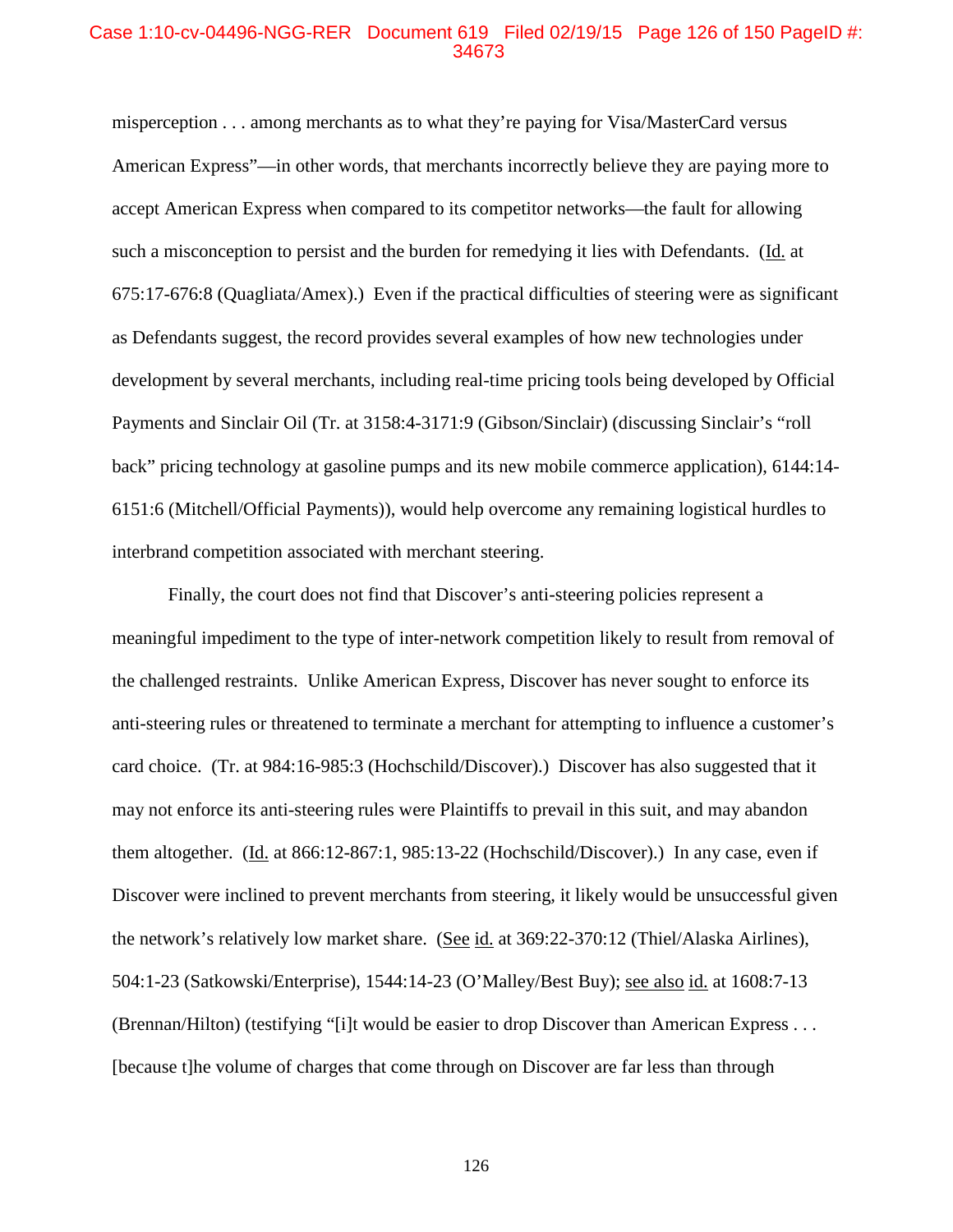### Case 1:10-cv-04496-NGG-RER Document 619 Filed 02/19/15 Page 127 of 150 PageID #: 34674

American Express"), 4226:18-4227:14 (Katz) (noting it would be difficult for Discover to enforce its anti-steering rules if merchants were particularly motivated to steer due to a significant pricing disparity given Discover's low market share).)

\* \* \*

In sum, Plaintiffs have proven by a preponderance of the evidence that American Express's Non-Discrimination Provisions have imposed actual, concrete harms on competition in the credit and charge card network services market. The challenged restraints interrupt the ordinary price-setting mechanism in this market by taking away a network's reward for competing on the basis of price, and thereby removing any network's incentive to do so. In rendering merchants less responsive to changes in price, the NDPs ensure that no competitor will attempt to differentiate itself by being the lowest cost supplier, and consequently result in higher prices for merchants and their customers. This conduct is prohibited by Section 1 of the Sherman Act.

#### **VI. PRO-COMPETITIVE JUSTIFICATIONS**

Upon Plaintiffs' discharging their burden to establish that American Express possesses market power in the network services market and that the challenged restraints have caused actual anticompetitive harm therein, "the burden shifts to the defendants to offer evidence of the pro-competitive effects of their agreement." Geneva Pharm., 386 F.3d at 507. However, as Judge Jones aptly noted in Visa, "the broad sweep of the rule of reason 'does not open the field of antitrust inquiry to any argument in favor of a challenged restraint that may fall within the realm of reason,'" but rather, "'focuses directly on the challenged restraint's impact on competitive conditions.'" Visa I, 163 F. Supp. 2d at 344 (quoting Nat'l Soc'y of Prof'l Eng'rs, 435 U.S. at 688). In the event Defendants provide a valid justification for the challenged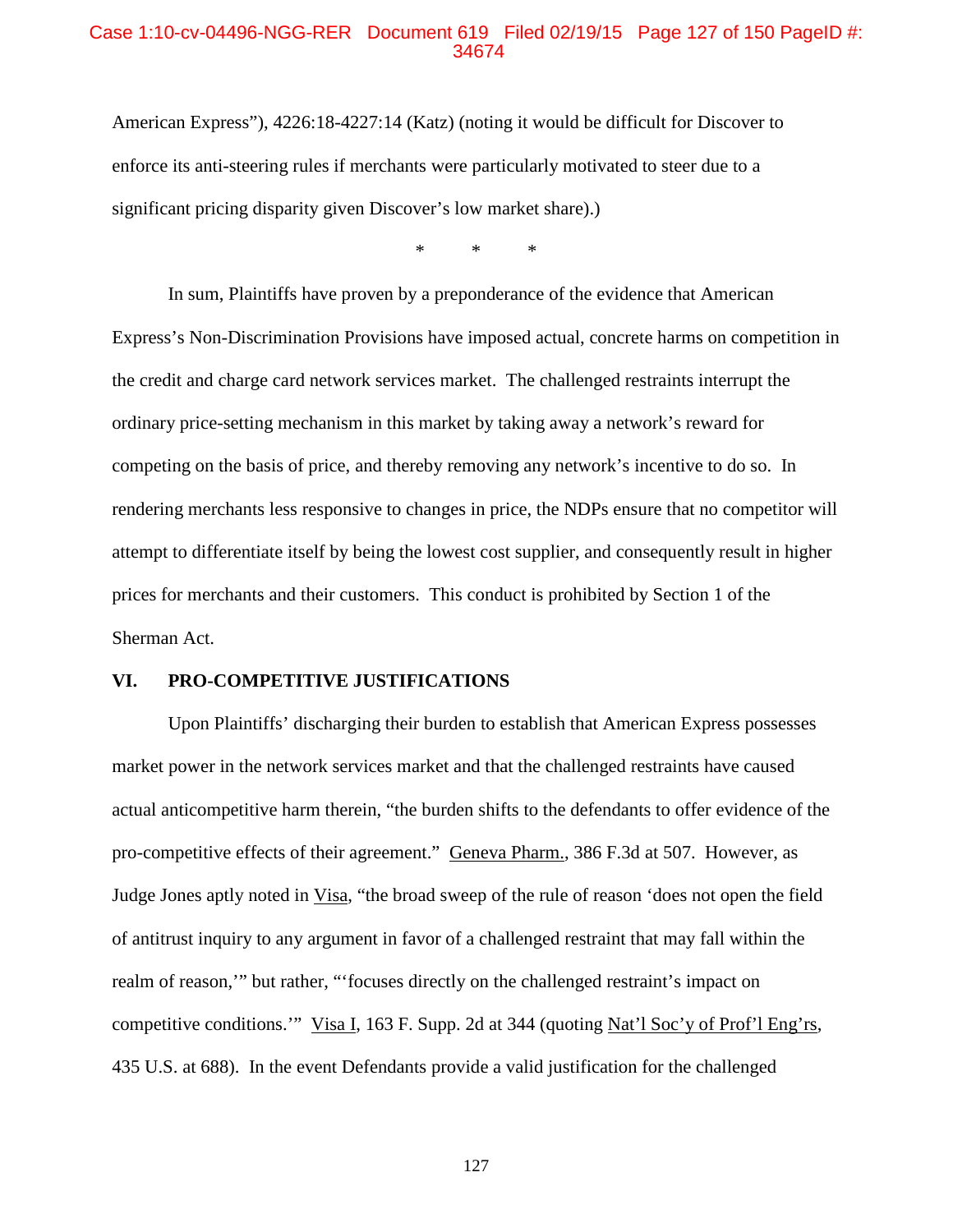### Case 1:10-cv-04496-NGG-RER Document 619 Filed 02/19/15 Page 128 of 150 PageID #: 34675

restraints, Plaintiffs must prove either that the challenged restraints are not reasonably necessary to accomplish Defendants' legitimate objective(s), or that the same objective(s) may be "achieved by less restrictive alternatives, that is, those that would be less prejudicial to competition as a whole." Capital Imaging, 996 F.2d at 543; Visa II, 344 F.3d at 238. The rule of reason then requires the court to "engage in a careful weighing of the competitive effects of the agreement—both pro and con—to determine if the effects of the challenged restraint tend to promote or destroy competition." Geneva Pharm., 386 F.3d at 507; see also Capital Imaging, 996 F.2d at 542-44.

Here, Defendants propose two pro-competitive justifications for its NDPs, arguing that the restraints are reasonably necessary (1) to preserve American Express's differentiated business model and thus the company's ability to drive competition in the network services market, and (2) to prevent merchants from "free-riding" on the network's investments in its merchant and cardholder value propositions. For the reasons set forth below, these purported justifications do not offset, much less overcome, the more widespread and injurious effects of the NDPs on interbrand competition in the relevant market.

#### **A. Defendants' Ability To Drive Competition**

American Express first proposes that its anti-steering rules are necessary to ensure its cardholders enjoy a frictionless and consistent point-of-sale experience when using their American Express cards—what the network terms "welcome acceptance"—which it asserts is critical to the survival of Amex's differentiated business model. (Defs. Post-Trial Br. at 24-25; Tr. at 4477:12-20 (Chenault/Amex), 6356:10-6357:24 (Bernhiem); see also id. at 4943:9- 4945:20, 4961:11-17 (Hayes/Amex) (noting "welcome acceptance" is central to Amex's brand promise).) By delivering a unique set of products and services to its merchants and cardholders, Amex argues that its premium, spend-centric model has served as a key driver of innovation and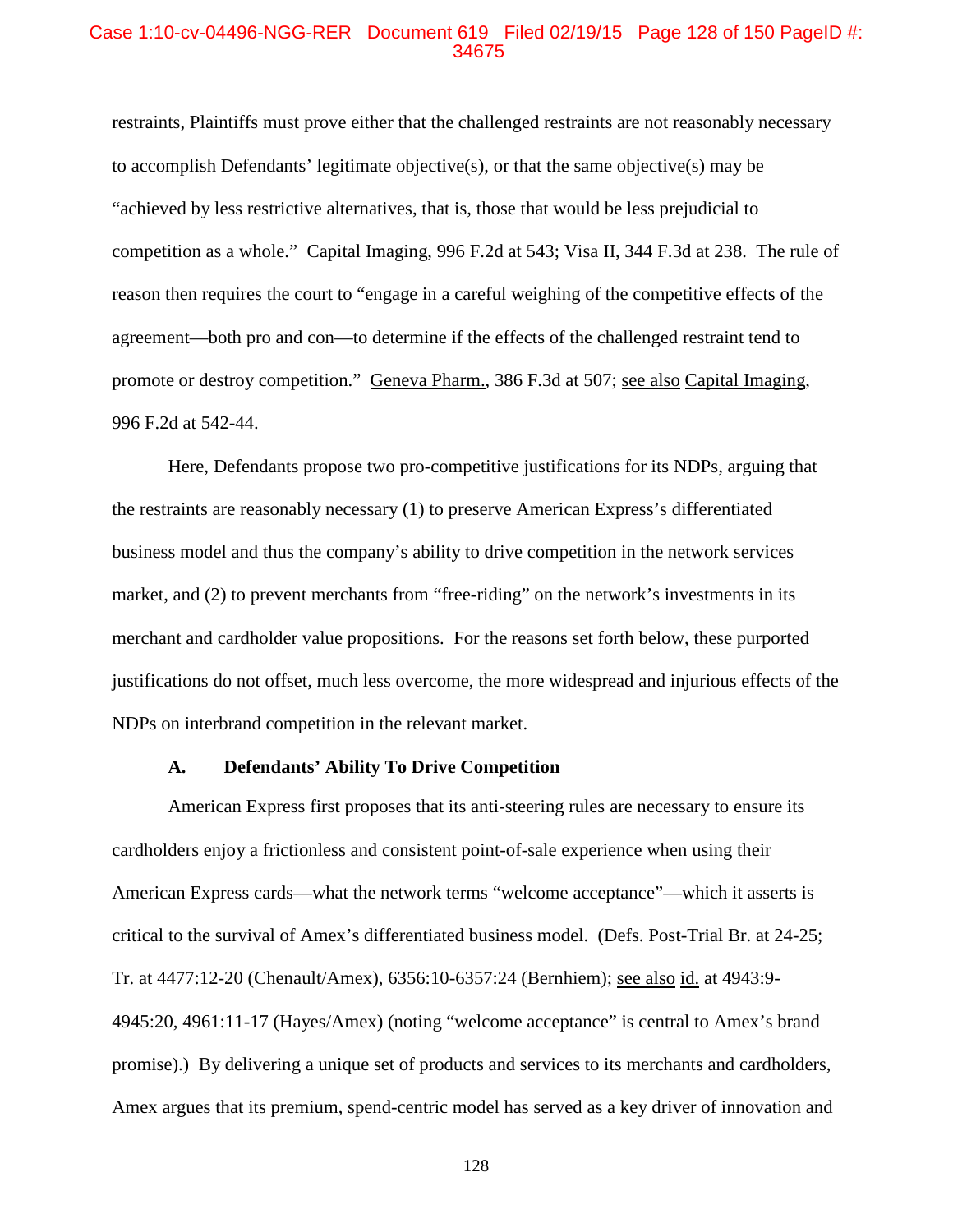# Case 1:10-cv-04496-NGG-RER Document 619 Filed 02/19/15 Page 129 of 150 PageID #: 34676

competition in the marketplace as its competitors have attempted to mimic Amex's successes. (See Tr. at 5115:1-21 (Gilbert), 6397:12-6398:4 (Bernheim).) Therefore, according to Defendants, the NDPs are defensible under Section 1 of the Sherman Act because they safeguard American Express's ability to compete effectively in the credit card industry, and thereby enhance interbrand competition. For the reasons that follow, the court finds that Defendants' proffered justification is neither legally cognizable nor supported by the record.

Amex's theory of pro-competitive effect largely rests on the proposition that, were the network unable to rely on the NDPs to control merchants' conduct toward its cardholders at the point of sale, the company's ability to pursue its differentiated business model would be invariably and irreparably harmed. (Tr. at 4477:12-20 (Chenault/Amex).) Specifically, Amex suggests that if merchants are permitted to "discriminate" at the point of sale by encouraging its cardholders to use another form of payment—which, in Defendants' view, is a "negative" payment experience for the customer, regardless of how that steering is accomplished—its cardholders will be less likely to use their Amex cards, not only at the steering merchant, but also on subsequent transactions due to the effects of spillover. (See Tr. at 3067:14-3068:12 (Pojero/Amex), 4787:12-4788:25 (Glenn/Amex)); see also id. at 928:16-24 (Hochschild/Discover) (agreeing that, from a network's perspective, attempts at point-of-sale

steering can damage a network's relationship with its cardholder).) As merchants shift share away from American Express to less expensive alternatives,  $50$  the network theorizes, it could

 $50$  Defendants view a freely competitive network services market—that is, one without the NDPs—as inherently tilted toward Visa and MasterCard, given those networks' ubiquity and scale advantages. (See Tr. at 4434:21- 4435:10 (Chenault/Amex) ("The reality is it's a total[ly] unlevel playing field.").) For instance, Amex contends that because Visa and MasterCard have more cards in force when compared to American Express, merchant steering will be a one-way street away from Amex, since merchants will not be willing to steer customers toward a card their customers may not have. (See id. at 4475:22-4478:12 (Chenault/Amex); 6097:2-6098:20 (McNeal/Amex).) As a factual matter, Amex is correct that Visa and MasterCard have more cards in circulation. Moreover, an Amex cardholder almost always has a Visa or MasterCard product in his wallet, but the reverse is not true to the same extent. (See Jt. Stmt. ¶ 18; Tr. at 4193:2-8 (Katz).) Yet Defendants' inferential leap that this disparity will render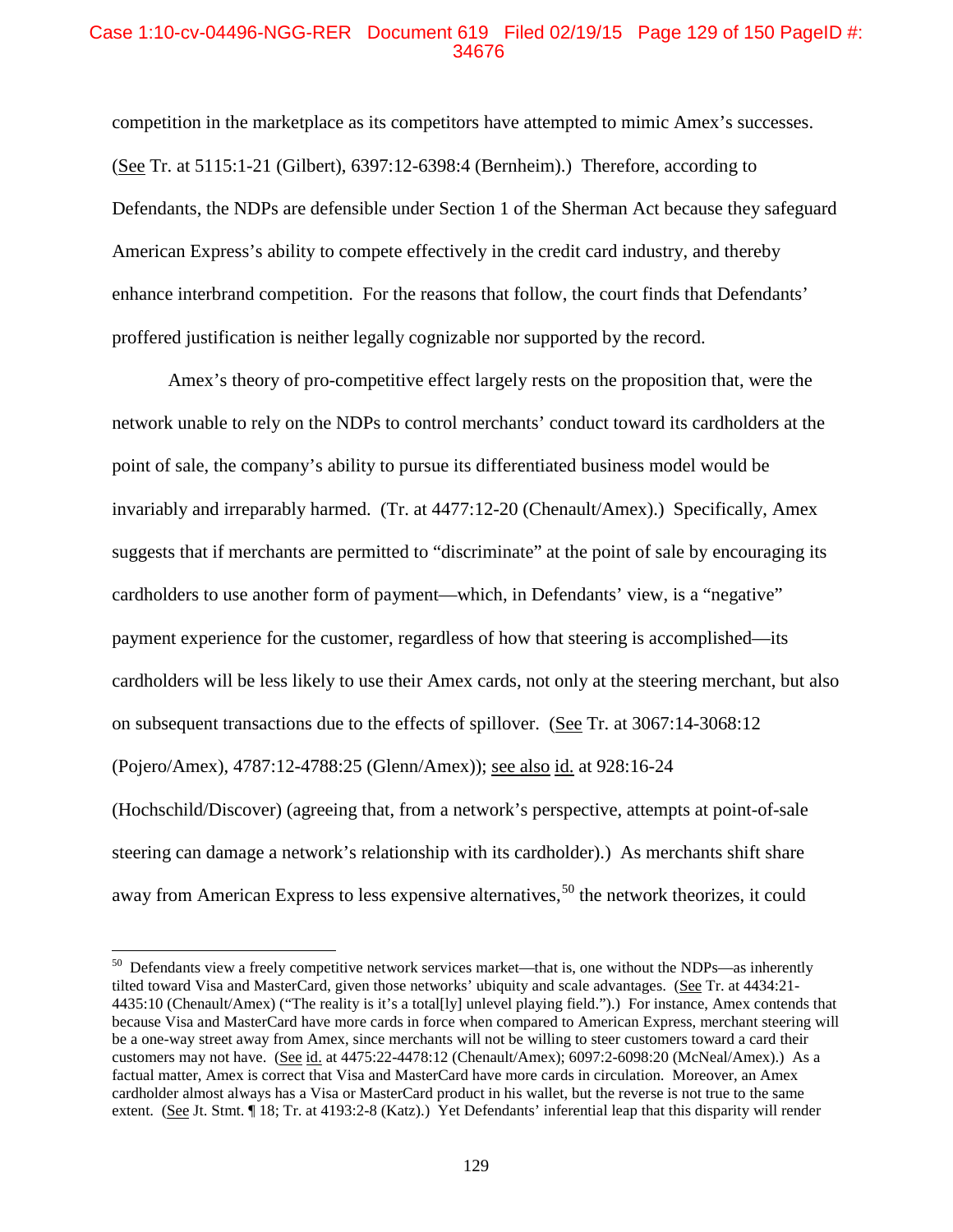# Case 1:10-cv-04496-NGG-RER Document 619 Filed 02/19/15 Page 130 of 150 PageID #: 34677

enter a "downward spiral" that would endanger the viability of its differentiated business model, and by extension, its ability to promote competition in the credit card industry. Specifically, the argument proceeds as follows: If merchants are permitted to steer, all merchants will see fewer customers presenting Amex cards at the register due to spillover effects; as the importance of accepting Amex cards declines, fewer merchants will do so; declining merchant coverage will negatively affect cardholders' perceptions of coverage and card utility; and, as a result, Amex's ability to acquire new cardholders and drive spending by existing cardholders will erode, leading to further degradation of Amex's acceptance network, and so on. (See, e.g., Tr. at 4477:12- 4478:12 (Chenault/Amex), 5752:19-24, 5833:7-17 (Gilligan/Amex).) Therefore, in American Express's view, removing the NDPs and opening the door for unrestricted competition on merchant pricing invites the demise of its differentiated model.

According to American Express, the prospect of a negative feedback loop resulting from removal of the NDPs is exacerbated by the spend-centric nature of its current business model. Defendants posit that any decline in the network's discount revenue—whether attributable to declining charge volume or a decision to reduce discount rates—will impair the company's ability to invest in its premium value propositions and continue to differentiate itself in the marketplace. (See Tr. at 3771:24-3772:25 (Silverman/Amex).) Defendants aver that the company's ability to deliver a differentiated product to both sides of the GPCC platform, including its premium cardholder rewards, is not only an important means of limiting merchants'

them unable to compete in a market where merchants can steer customers among the various card brands lacks support in the record. First, Amex's predictions about merchant willingness to steer customers to its network is belied by the steering toward Amex that already occurs in the co-brand and "Official Card" contexts. Additionally, there is no evidence in the record that merchants would be unwilling to attempt to steer customers if some customers do not carry their preferred form of payment. In other words, if merchants were economically incentivized to steer toward American Express—for example, due to lower discount rates or other remuneration—merchants may well be willing to undertake such efforts even if fewer than 100% of their customers would be able to take advantage of the offer.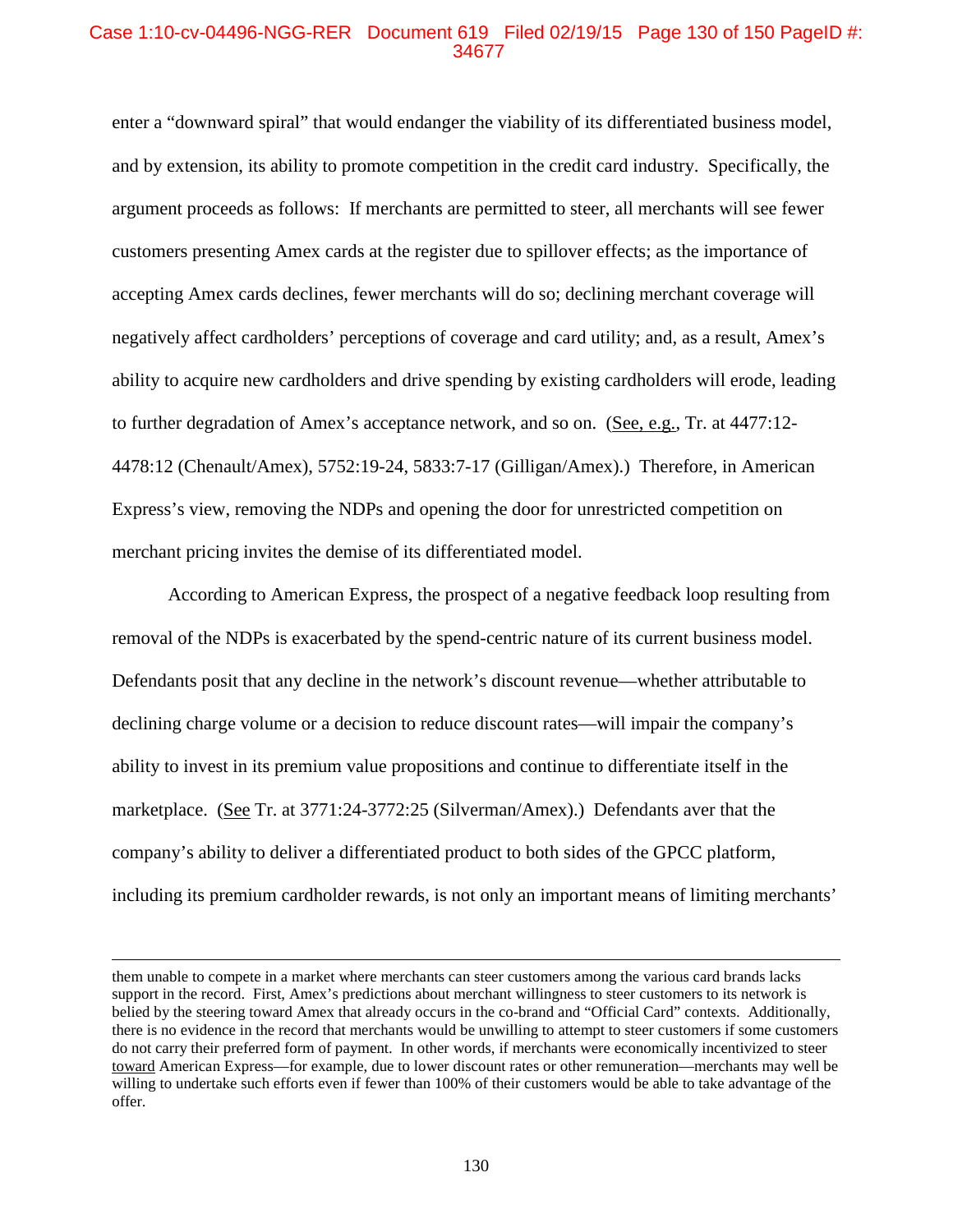# Case 1:10-cv-04496-NGG-RER Document 619 Filed 02/19/15 Page 131 of 150 PageID #: 34678

willingness to steer and cardholders' responsiveness to such efforts (see Tr. at 3717:19-3718:20, 3772:13-3773:12 (Silverman/Amex) ("[W]e would be in a vicious cycle where we would be cutting benefits that we believe are absolutely critical and then we'd be in an even worse place where merchants are steering against us and we don't even have benefits and services that are unique and competitive in the marketplace.")), but also supposedly ensures that American Express is able to continue serving as a competitive check on what Defendants view as the effective duopoly of Visa and MasterCard (Tr. at 3541:1-19 (Silverman/Amex) (noting that to compete "[i]n a network effect business like this, you're either the biggest or you're the best," and discussing the necessity of Amex's ability to differentiate itself from its competitors), 4719:18-4720:18 (Glenn/Amex) (testifying that Amex has focused on providing differentiated value to overcome Visa's and MasterCard's scale advantage)). American Express accordingly views the challenged restraints as reasonably necessary to preserve its existing business model, and theorizes that removing these protections from its merchant contracts would threaten its ability to drive innovation and compete effectively with the dominant firms in the credit card industry, thereby harming overall interbrand competition.

To the extent Defendants maintain that the NDPs drive interbrand competition in the credit card industry, they focus primarily on the interrelated card issuance market. (See Tr. at 3544:1-3545:6 (Silverman/Amex) (describing issuing business as "fiercely competitive"), 6415:11-25 (Bernheim).) For example, Defendants repeatedly stressed at trial that competition among American Express and various network/issuer tandems (e.g., Citibank and Visa) for cobrand relationships is intense. These ventures are often subject to a competitive bidding process, and a large merchant looking for a new co-brand partner may expect to receive between six and eight competitive bids in addition to Amex's proposal. (See Tr. at 3670:10-25, 3672:21-3673:14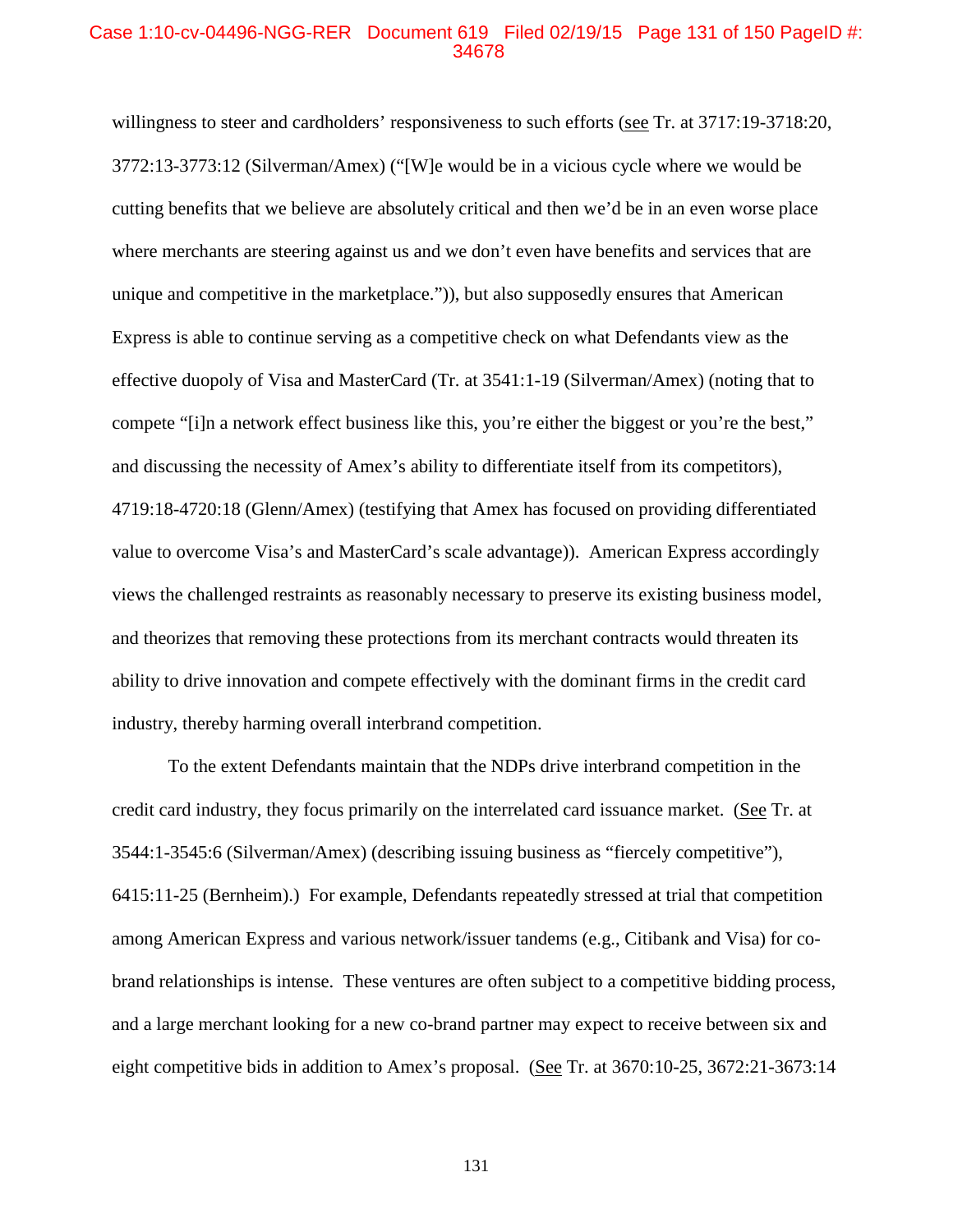### Case 1:10-cv-04496-NGG-RER Document 619 Filed 02/19/15 Page 132 of 150 PageID #: 34679

(Silverman/Amex) (describing "competition for . . . co-brand relationships" as "brutal").) Even in this limited context, Amex's competitors enjoy a number of structural advantages. Visa and MasterCard possess broader acceptance networks, and the issuing banks are able to leverage their existing banking relationships with both merchants and prospective cardholders in order to design more attractive bids. (See Tr. at 3673:15-3675:6 (Silverman/Amex).) Assuming, as Amex does, that clearing the way for price competition on the merchant side of the credit card platform—by removing the NDPs—would cause Amex's coverage gap to grow and place pressure on its ability to include generous remuneration packages in its co-brand proposals, Defendants would be further disadvantaged in the race to secure these lucrative contracts, and interbrand competition would suffer. (Tr. at 3676:2-3677:12 (Silverman/Amex).) Defendants assert that a similar dynamic would play out in the third-party issuer and corporate card segments should the NDPs be stricken, resulting in less overall interbrand competition, not more.

Though perhaps intuitively appealing, Defendants' putative justification is inconsistent with both the law and the factual record. It is axiomatic that the federal antitrust laws "were enacted for 'the protection of competition, not competitors.'" United States v. Apple Inc., 952 F. Supp. 2d 638, 709 (S.D.N.Y. 2013) (emphasis in original) (quoting Brown Shoe, 370 U.S. at 320).<sup>51</sup> American Express recognizes as much, and insists that it prohibits merchant steering and thereby preserves its differentiated business model not for its own sake, but for competition's sake. Yet the underlying premise of Defendants' position highlights the flaw in this theory—i.e., that Amex's current business model could not survive if exposed to the full spectrum of interbrand competition. To find the NDPs to be reasonable restraints on trade because they

<sup>&</sup>lt;sup>51</sup> See also Tops Mkts., 142 F.3d at 97 (noting "[t]he Sherman Act protects competition as a whole in the relevant market, not the individual competitors within that market"); Stamatakis Indus., Inc. v. King, 965 F.2d 469, 471 (7th Cir. 1992) (stating the antitrust laws exist to "protect consumers from suppliers rather than suppliers from each other").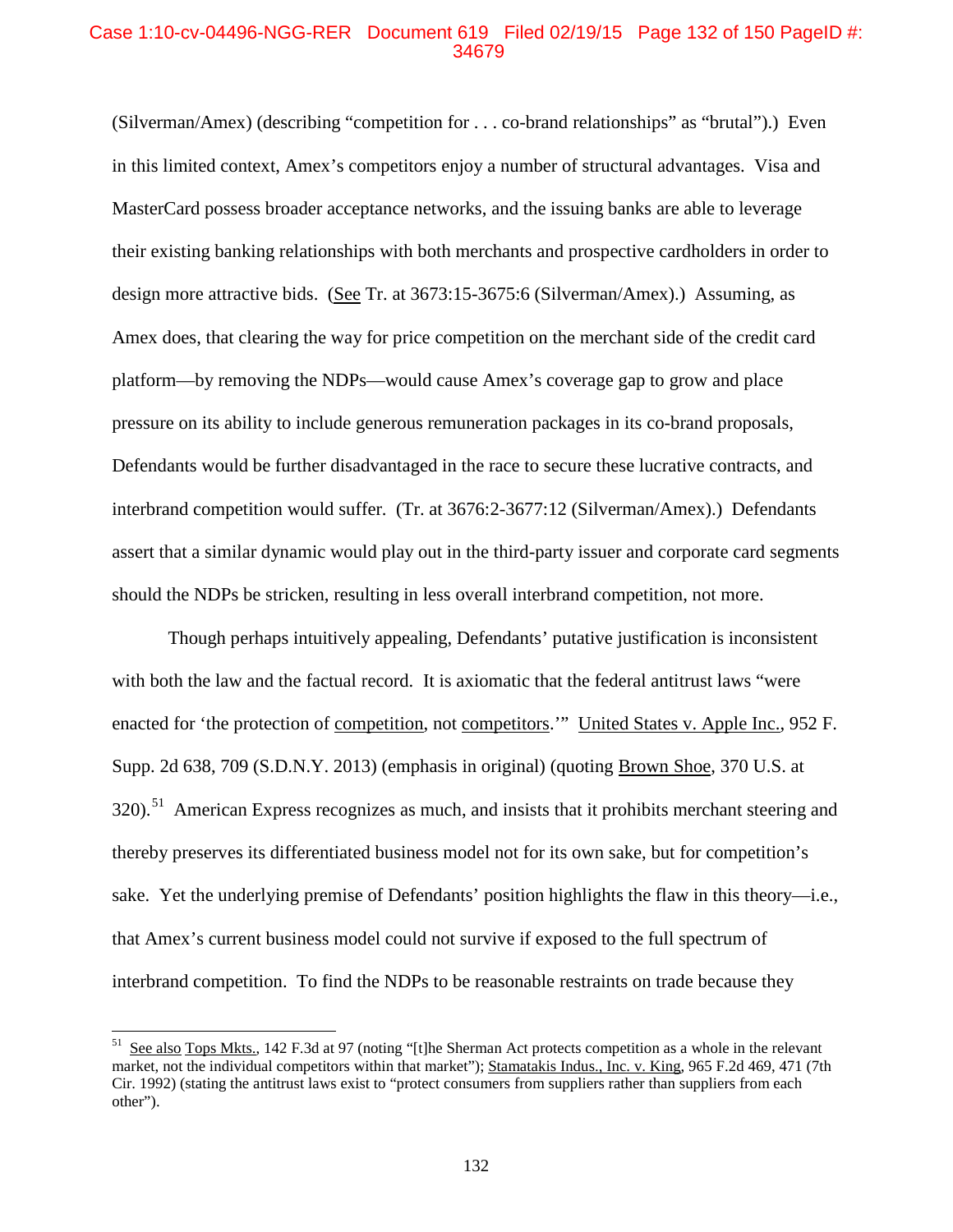# Case 1:10-cv-04496-NGG-RER Document 619 Filed 02/19/15 Page 133 of 150 PageID #: 34680

shield American Express's preferred business strategy from a legitimate form of interbrand competition, especially competition on the basis of price, would amount to "nothing less than a frontal assault on the basic policy of the Sherman Act." Nat'l Soc. of Prof'l Eng'rs, 435 U.S. at 695. Indeed, it is telling that American Express cites no legal authority—and the court similarly finds none—to support the remarkable proposition that a restraint that effectively blocks interbrand competition on price across an entire market may be justified under Section 1 because the defendant firm would be less able to compete effectively in its absence.<sup>52</sup> See NCAA v. Bd. of Regents of Univ. of Okla., 468 U.S. 85, 116-17 (1984) (rejecting pro-competitive justification in the horizontal restraint context premised on an "assumption that the product itself is insufficiently attractive to consumers" and thus needs to be insulated from "the full spectrum of competition" as "inconsistent with the basic policy of the Sherman Act"); Nat'l Soc'y of Prof'l Eng'rs, 435 U.S. at 696 ("In sum, the Rule of Reason does not support a defense based on the assumption that competition itself is unreasonable.").

Here, the point-of-sale "discrimination" from which American Express has insulated both itself and, effectively, its competitors, represents a valid expression of interbrand competition in the network services market. The court does not suggest that American Express does not have a

 $52$  In its post-trial briefing, American Express cites only two cases for the proposition that "it is widely recognized that vertical restraints can increase interbrand competition by facilitating product differentiation and competition on quality." (Defs. Post-Trial Br. at 24.) Neither case is directly applicable to the court's analysis of the NDPs. In Leegin, for example, the Supreme Court found the defendant's vertical agreements setting a floor below which its retailers could not price the goods in question were justified because "[m]inimum resale price maintenance can stimulate interbrand competition—the competition among manufacturers selling different brands of the same type of product—by reducing intrabrand competition—the competition among retailers selling the same brand." 551 U.S. at 890. Similarly, in New York v. Anheuser-Busch, Inc., a district court held that non-price agreements restricting intrabrand competition among defendant's wholesalers to be justified because the vertical restraints promoted interbrand competition by ensuring the quality, consistency, and vigorous promotion of its product. 811 F. Supp. 848, 874-78 (E.D.N.Y. 1993). Defendants' argument concerning its NDPs is quite different from the justifications accepted by the courts in Leegin and Anheuser-Busch. Rather than restricting intrabrand competition in the name of fostering greater interbrand competition, as was the case in the two decisions cited by American Express, the NDPs impede one form of interbrand competition (competition on price) in the purported name of another (increasing the number of rival firms with "welcome acceptance"). Therefore, the decisions cited by Defendants have no direct bearing on the issue before the court in this case. And as described below, American Express may not decide on behalf of an entire market which avenues of interbrand competition are open and which are closed.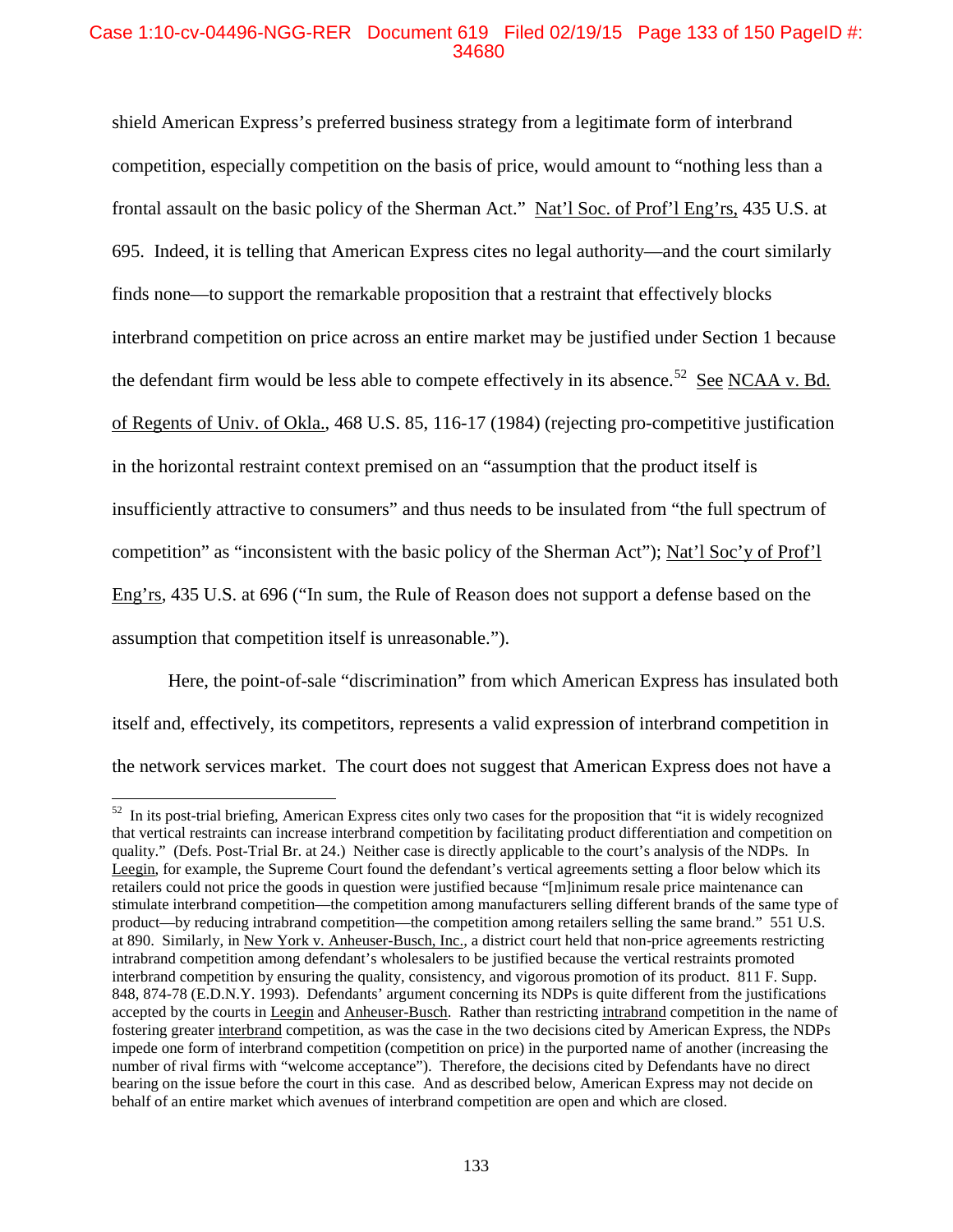# Case 1:10-cv-04496-NGG-RER Document 619 Filed 02/19/15 Page 134 of 150 PageID #: 34681

legitimate business interest in ensuring its cardholders have a positive experience when using their Amex cards. It undoubtedly does. (See, e.g., Tr. at 928:16-24 (Hochschild/Discover), 4943:9-4944:21, 4959:15-4961:17 (Hayes/Amex) (discussing impact of user experience on the Amex brand, perceptions of coverage, and customer satisfaction); DX3974 at '279, '288; see also Tr. at 6356:23-6357:24 (Bernheim).) But the concept of "welcome acceptance" developed at trial describes marketplace conditions that have resulted in the absence of inter-network price competition at the point of sale. This point is made plain by the fact that Amex's restraints preclude merchants from disclosing the relative costs of acceptance or otherwise encouraging their customers to use a particular card brand, even when American Express is not mentioned.<sup>53</sup> See supra Parts I.C, V.A (discussing scope of Amex's NDPs and their ability to suppress price competition across the network services market).

In asserting this defense, American Express would also require the court to balance the restraints' pro-competitive effect in a separate, though intertwined, antitrust market against their anticompetitive effect on the merchant side of the GPCC platform, a proposition for which Defendants cite no legal authority. By effectively suppressing competition on merchant pricing, Defendants' anti-steering rules shift the bulk of interbrand competition in the credit and charge card industry to the cardholder side of the platform. As noted earlier, it is in the card issuance market that American Express and its rivals fiercely compete to acquire new cardholders and

 $53$  Testimony by a number of American Express witnesses further illustrates that merchant steering and a positive payment experience are not necessarily mutually exclusive. (See Tr. at 4575:7-10, 4576:12-18 (Chenault/Amex) (suggesting that if MasterCard offered a discount, free shipping, or another "benefit" to a customer at Whole Foods for using her MasterCard, it would not interfere with "welcome acceptance" so long as it occurred pursuant to a marketing agreement), 4550:6-4551:23 (Chenault/Amex) (noting that when a merchant offers a discount for using a co-brand card it "does not interfere with welcome acceptance"), 4557:22-4563:6, 4564:2-4565:16 (Chenault/Amex) (testifying that steering does not run afoul of "welcome acceptance" if done pursuant to a "sponsorship" relationship); see also id. at 790:7-24 (Quaglita/Amex); DX7525 at '382 (Amex's consumer research concerning the "We Prefer Visa" campaign concluded that "being exposed to a payment preference message does not make CMs [cardmembers] and Non-CMs feel unwelcome," and results in negative opinions of the merchant rather than the network).)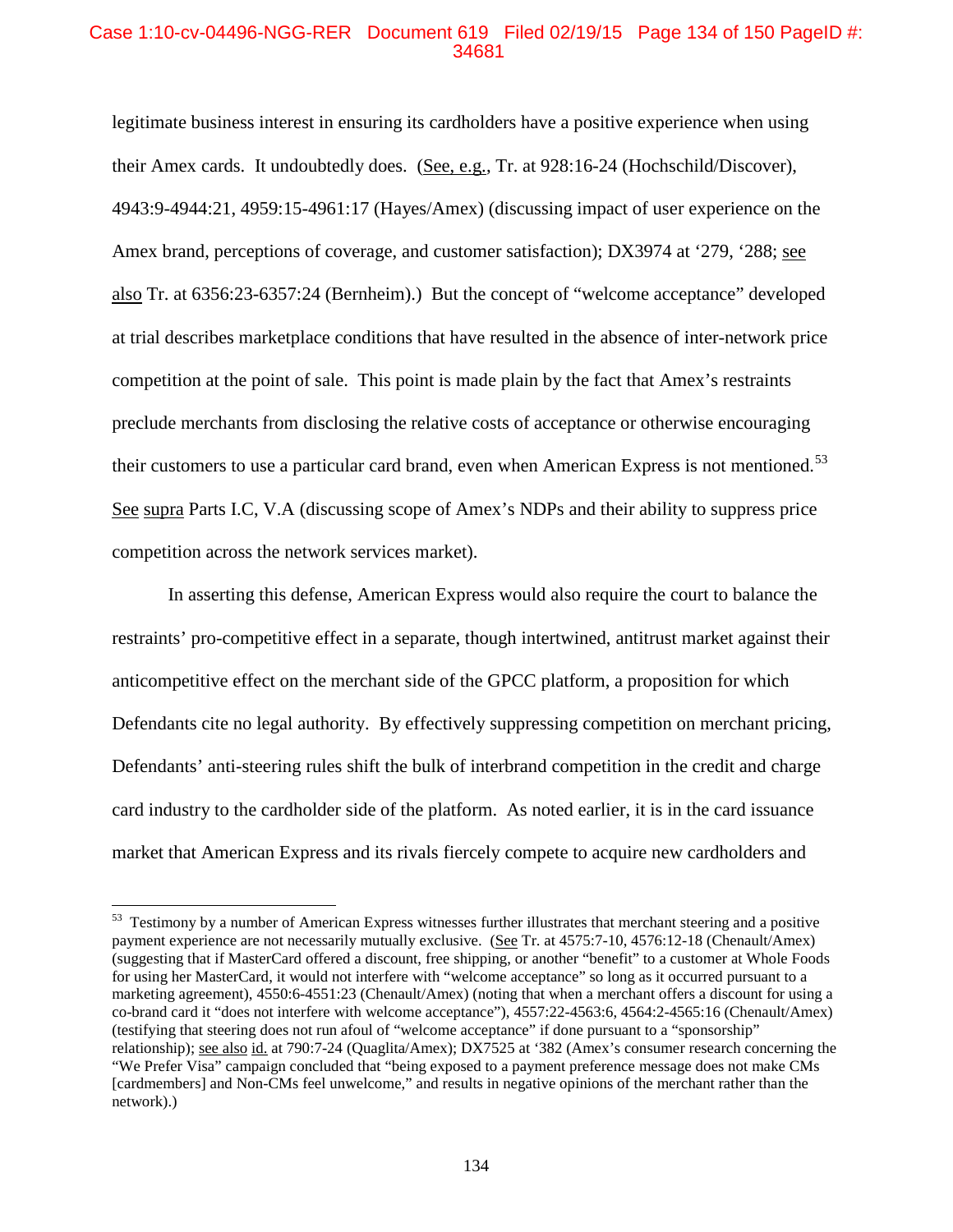# Case 1:10-cv-04496-NGG-RER Document 619 Filed 02/19/15 Page 135 of 150 PageID #: 34682

capture share of wallet by, among other things, securing lucrative co-brand deals, signing corporate card clients, and offering cardholders ever more robust suites of rewards and other ancillary benefits intended to induce them to spend on a particular card. Thus, in essence, while American Express professes that its NDPs enhance overall competition in the credit and charge card industry, that pro-competitive end is accomplished by inhibiting competition in the network services market for merchants—thereby ensuring that Amex's spend-centric model continues to be fueled by high merchant discount fees—in favor of greater competition in the interrelated but distinct issuing market. As a general matter, however, a restraint that causes anticompetitive harm in one market may not be justified by greater competition in a different market.<sup>54</sup> Whether this rule precludes jointly weighing the relative gains and losses to interbrand competition in two separate, yet interrelated, markets that together comprise a single two-sided platform has yet to be explicitly considered by the Second Circuit. However, even if such cross-market balancing is appropriate under the rule of reason in a two-sided context,<sup>55</sup> here Defendants have failed to establish that the NDPs are reasonably necessary to robust competition on the cardholder side of the GPCC platform, or that any such gains offset the harm done in the network services market.

See United States v. Topco Assocs., Inc., 405 U.S. 596, 610 (1972) (explaining that "the freedom to compete . . . cannot be foreclosed with respect to one sector of the economy because certain private citizens or groups believe that such foreclosure might promote greater competition in a more important sector of the economy"); United States v. Brown Univ., 5 F.3d 658, 675 (3d Cir. 1993) (dismissing argument that a restraint led to increased competition in other forms of competition as a "mere consequence of limiting price competition"). But see Sullivan v. Nat'l Football League, 34 F.3d 1091, 1112 (1st Cir. 1994) (suggesting in dicta that courts are capable of balancing harms inflicted to intrabrand competition in one market with gains to interbrand competition in another, distinct market). A similar concept has been rejected in the merger context as well. See United States v. Phila. Nat'l Bank, 374 U.S. 321, 370 (1963) (rejecting the possibility that under the Clayton Act "anticompetitive effects in one market could be justified by procompetitive consequences in another"). 54

<sup>&</sup>lt;sup>55</sup> American Express has previously rejected the propriety of such balancing, arguing before the Second Circuit in Visa II that "no amount of issuer competition can eliminate the effects of increased prices, or reduced output, choice, or innovation at the network level. . . . Decreased competition in the sale of an input or intermediate good, such as network services, is harmful to consumers no matter how competitive the downstream market may be." Brief of American Express Co. as Amicus Curiae in Support of Affirmance at 6-7, Visa II, 344 F.3d 229 (2d Cir. 2003), 2002 WL 32828497, at \*6-7.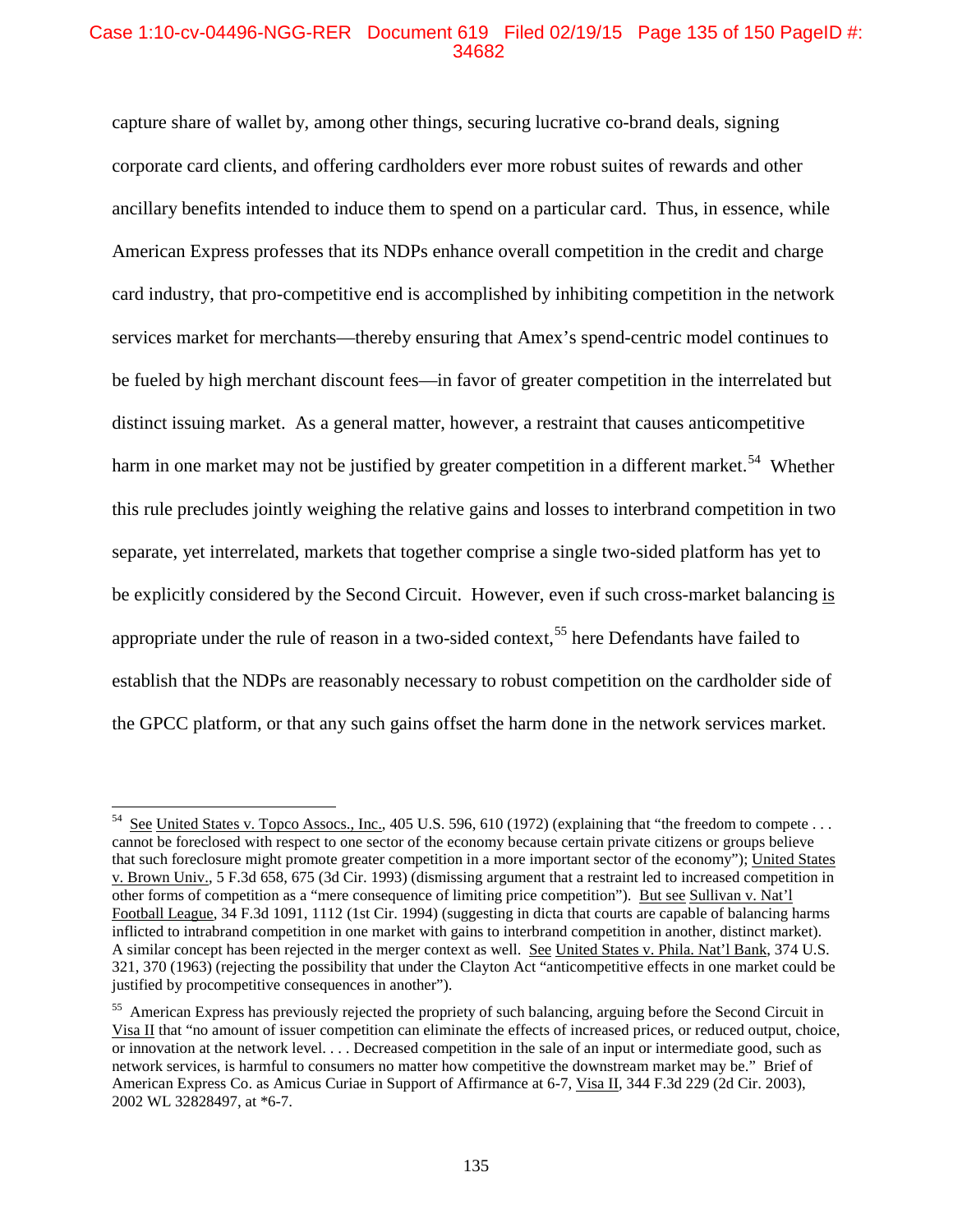### Case 1:10-cv-04496-NGG-RER Document 619 Filed 02/19/15 Page 136 of 150 PageID #: 34683

Furthermore, the law does not permit American Express to decide on behalf of the entire market which legitimate forms of interbrand competition should be available and which should not. See Nat'l Soc'y of Prof'l Eng'rs, 435 U.S. at 695 (asserting that a defendant firm cannot "impose[ its] views of the costs and benefits of competition on the entire marketplace"); see also Trial Lawyers, 493 U.S. at 423-24. In force and effect, the NDPs represent a decision made by Defendants on behalf of all participants in the network services market that networks will not compete for additional share of GPCC spending by lowering their merchant pricing; rather, by suppressing competition on the merchant side of the GPCC platform, Amex has effectively compelled its rival networks and their issuing partners to focus their competitive efforts on cardholders. (See, e.g., Tr. at 6482:19-6483:24 (Bernheim) (suggesting the NDPs do not impede Discover's ability to compete for share because, rather than lower its discount rates, Discover could simply provide more robust rewards to its cardholders—in other words, it could be more like American Express).) This effect is evident in Visa's and MasterCard's decisions to introduce premium interchange categories in order to equip issuing banks with the resources necessary to more directly compete with the rewards and other benefits provided by American Express by virtue of its premium discount rate. Yet not all networks necessarily prefer to compete primarily on the cardholder side of the platform. Without the NDPs in place, for example, "Discover would aggressively pursue a strategy of lowering [its] prices and providing incentives to merchants that would steer incremental volume to Discover." (See Tr. at 872:3-10) (Hochschild/Discover).) Defendants' restraints therefore deny other firms the ability to differentiate themselves on the basis of their merchant pricing. Indeed, Defendants' argument that net competition in the credit card industry will decline if its NDPs are eliminated fails to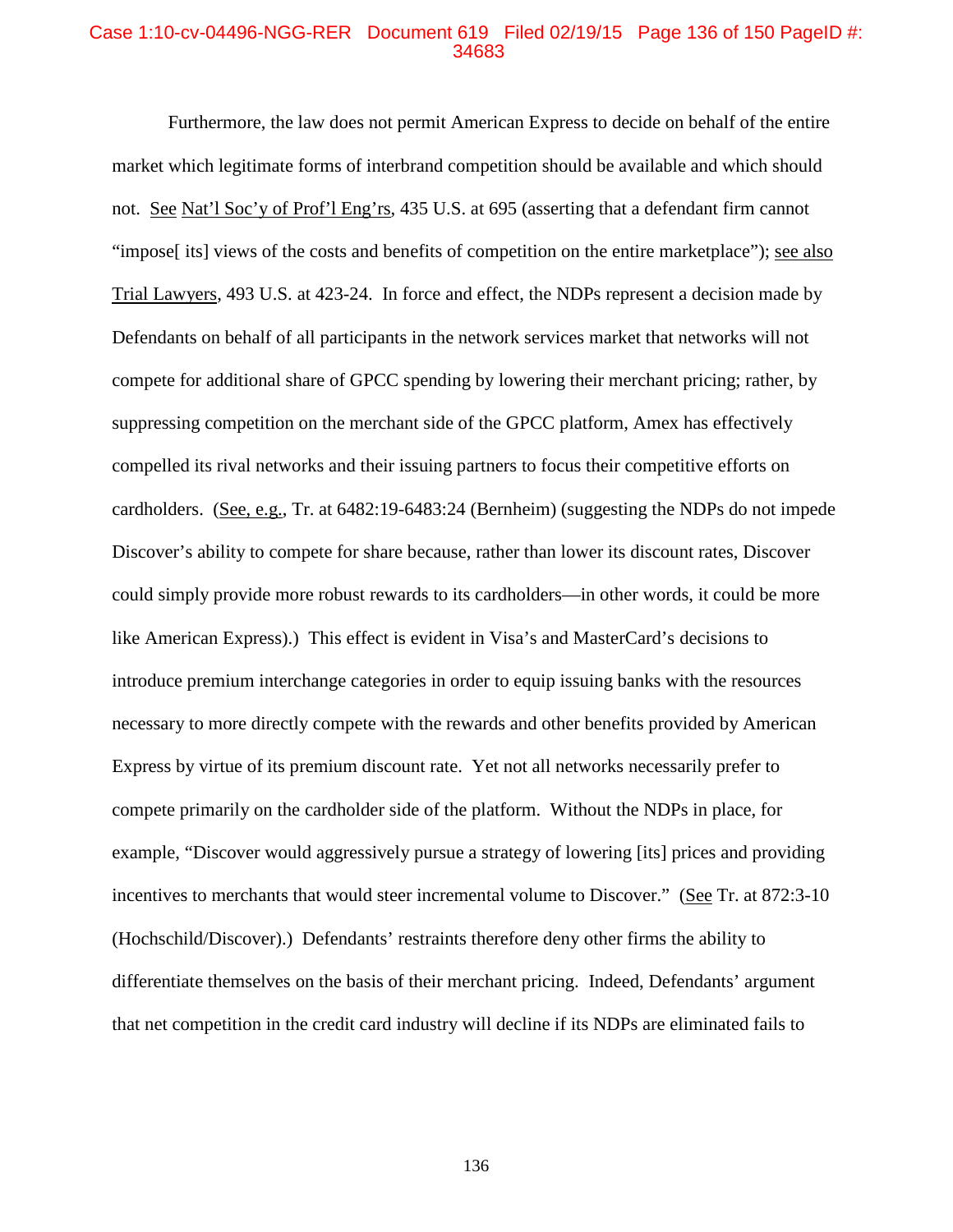### Case 1:10-cv-04496-NGG-RER Document 619 Filed 02/19/15 Page 137 of 150 PageID #: 34684

consider the likely increase in interbrand competition on the merchant side of the GPCC platform that would result from unlocking price competition in the network services market.

Even if Defendants' proffered justification were legally cognizable, the court finds that their dire prediction of how business will be impacted by removal of the NDPs—namely, that American Express will cease to exist or be relegated to a niche competitor in the GPCC market—is not supported by the evidentiary record. It is not uncommon for antitrust defendants to assert that their businesses will suffer irreparable injury if the challenged restraints are deemed unlawful, and such predictions frequently prove inaccurate. (See Tr. at 5257:5-5260:14 (Gilbert) (acknowledging that a Visa executive testified in the course of the Visa litigation that removal of the exclusionary rules would be a "fatal blow" and that an adverse finding could result in the "destruction" of the Visa venture in the United States), 6599:10-6601:11 (Bernheim) (noting that a MasterCard witness similarly testified that a Government victory "could be a shattering blow to MasterCard"); <u>see also</u> PX2248 at 25-27 (similar testimony in United States v. Microsoft).) Here, Defendants have presented no expert testimony, financial analysis, or other direct evidence establishing that without its NDPs it will, in fact, be unable to adapt its business to a more competitive market and will instead cease to be an effective competitor in the GPCC industry. Furthermore, the testimony adduced from various American Express executives and Defendants' experts, discussing the viability of Amex's current business model in a market in which merchant steering is permitted, was notably inconsistent. Mr. Chenault, for example, took the extreme position that "if the NDPs are eliminated [Amex] will not survive as a company," and that "if the NDPs go away, [Amex] will go away." (Tr. at 4633:5-4634:7 (Chenault/Amex).) But other witnesses, including Mr. Gilligan and Dr. Bernheim, took a more measured stance, noting that removal of the NDPs would "have a very negative effect on [Amex's] ability to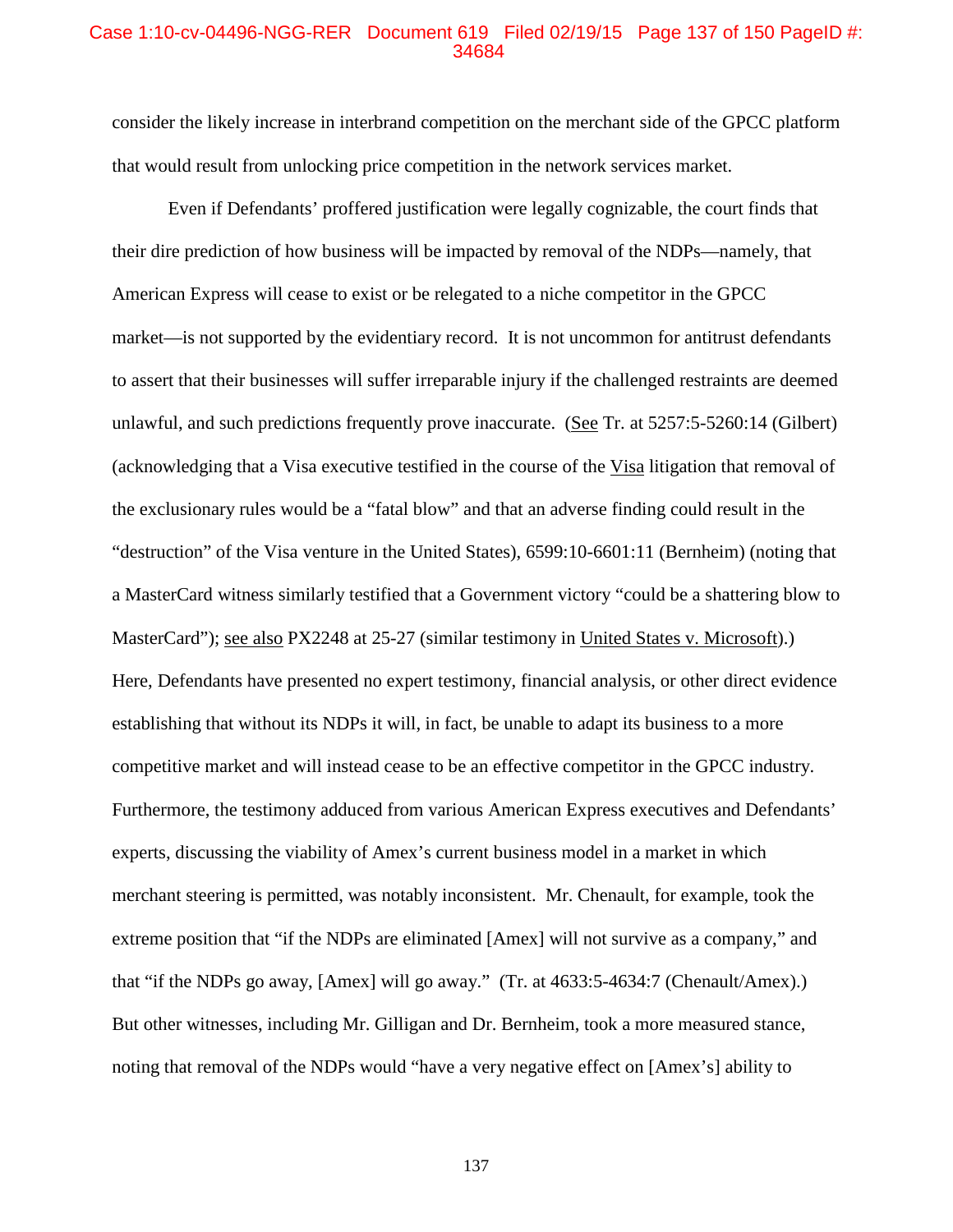### Case 1:10-cv-04496-NGG-RER Document 619 Filed 02/19/15 Page 138 of 150 PageID #: 34685

compete" (id. at 5833:7-17 (Gilligan/Amex)), and would require American Express to adapt its current business model to compete in both the issuing and network services markets (see id. at 6486:10-6487:16 (Bernheim)).

Defendants are not, as they might have the court believe, powerless in a world in which merchants and customers are able to jointly determine which payment product is used at the point of sale. American Express is the single largest issuer of credit and charge cards in the United States by purchase volume (see PX1560 at 8), maintains a worldwide acceptance network with millions of accepting merchants, possesses one of the most valuable brands in the world (DX6763 at '842; PX2143 (Amex has the most valuable brand of any financial services company, including its issuer and network competitors)), is a highly profitable enterprise that earned over \$5 billion in post-tax profit in 2013 (PX1412 at '135 tbl.1), and is operated by a tremendously qualified and resourceful set of employees and executives, many of whom testified at trial. (See Tr. at 4005:12-4008:12 (Katz).) Additionally, American Express has a proven track record of transforming itself and adapting its business model to suit changing competitive landscapes and market conditions.<sup>56</sup> (See id. at 3132:1-3133:20 (Pojero/Amex), 4630:4-4632:18 (Chenault/Amex); see also id. at 5747:4-20 (Gilligan/Amex); PX1438 at '22-24 (touting to investors the company's "flexible business model" and its ability to adapt to changing regulatory conditions); PX0131 at 7 (same); PX1473 at 11 (same); PX1442 at 18 (same).) Thus, the court

<sup>&</sup>lt;sup>56</sup> Although the court declines to rely on examples of how American Express has adapted its business in those foreign countries where merchant steering is permitted as evidence of how the company might react in the United States, such evidence does illustrate Amex's adaptability as an institution. In Canada, for example, merchants since 2010 have had the ability to differentially discount by credit card brand and American Express continues to operate a profitable business in that country, maintaining its commitments to superior customer service and cardholder rewards. (See Tr. at 2694:24-2695:10 (Funda/Amex), 5737:10-5738:6 (Gilligan/Amex).) Similarly, in Australia, after the RBA allowed merchants to impose differential surcharges by card brand, American Express was able to adapt to the new competitive landscape and today runs a highly profitable business in that country. (See PX1442 at 18 (Chenault telling investors "we've experienced surcharging in Australia. And while we had a momentary adjustment period obviously, to that, I think we were able to surmount the issues and we're running a very profitable business in Australia"); Tr. at 5821:6-5823:15 (Gilligan/Amex) (noting Amex's business in Australia "started growing at a very healthy rate" after surcharging began and "we gained market share in Australia").)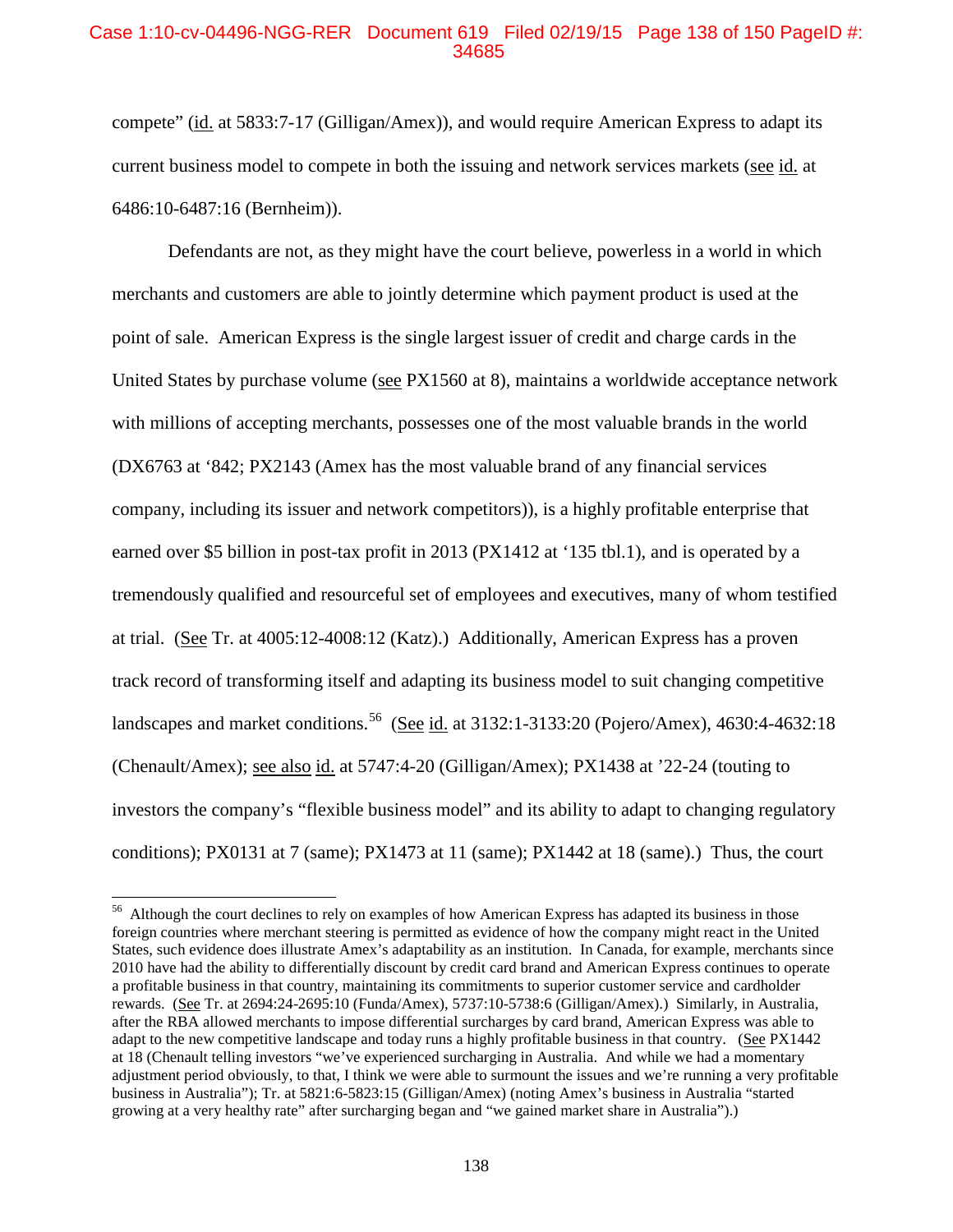#### Case 1:10-cv-04496-NGG-RER Document 619 Filed 02/19/15 Page 139 of 150 PageID #: 34686

finds that American Express possesses the flexibility and expertise necessary to adapt its business model to suit a market in which it is required to compete on both the cardholder and merchant sides of the GPCC platform. (See Tr. at 4005:12-4008:12 (Katz) (testifying that Amex will likely adapt its model "in order to prevent the downward spiral from happening" and that "there is no basis for concluding that [the NDPs] are essential to protecting [Amex's] differentiat[ed] model").)

American Express itself has identified a range of potential, permissible steps that the company could take in order to protect its ability to deliver a differentiated product if steering is permitted. In 2010, in response to the possibility that the Durbin Amendment might include a provision permitting merchants to engage in differential discounting among credit card brands, Amex convened a "Durbin Task Force" to analyze the competitive options available to the network. Recognizing that the network "would look to protect the business . . . [by] looking to incent the right behavior" among merchants, the Task Force identified a number of potential competitive responses the network might take to mitigate the likelihood that its merchants would be willing to engage in steering, including: engaging with merchants to reinforce Amex's value proposition and better explain the benefits of accepting American Express; targeting highvisibility "Anchor" merchants with its own steering programs to preserve Amex's relevance in key industries; shifting share away from non-friendly merchants; and reducing the network's discount rate in industries where merchants might be particularly inclined to steer. (Tr. at 2742:17-2743:18, 2752:4-9 (Funda/Amex); PX1176 at '383-84; PX0090 at '473; PX0091 at '906-07.) Relatedly, American Express may also combat merchant steering by improving its value proposition to cardholders through, for example, increasing rewards and/or better communicating how the benefits of using an Amex card are more valuable than the enticements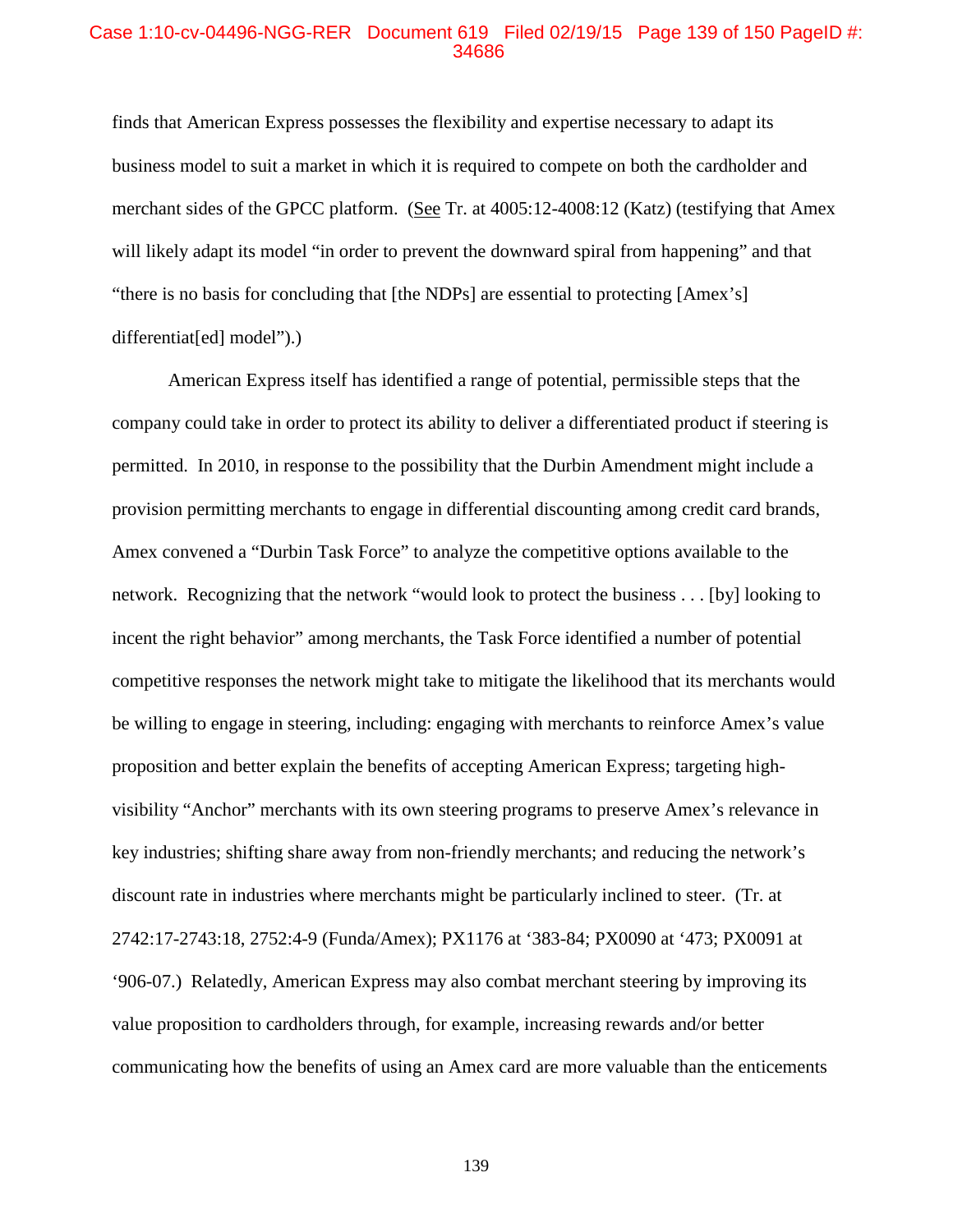# Case 1:10-cv-04496-NGG-RER Document 619 Filed 02/19/15 Page 140 of 150 PageID #: 34687

offered by merchants at the point of sale, so as to increase cardholder insistence and thus render its cardholder base more resistant to merchants' efforts to persuade customers to use another form of payment. (PX1176 at '383, 385; PX0090 at '473; PX0091 at '906-07; see also Tr. at 2747:3-2748:7 (Funda/Amex).) These same competitive options are available to American Express in the wake of this litigation. (See Tr. at 2746:16-2747:2, 2748:8-17, 2753:17-23, 2754:14-20 (Funda/Amex).)

The court recognizes, of course, that these potential responses to merchant steering are not without their attendant costs. (Tr. at 2811:5-23 (Funda/Amex), 6425:8-24 (Bernheim) (noting the Durbin Task Force looked at the range of possible responses, without necessarily considering cost).) Yet the outcome of the court's analysis in this case cannot be dictated by a concern that Amex may be a less profitable enterprise if it is required to compete on the basis of price with its fellow networks.<sup>57</sup> Moreover, in the event American Express is forced to decrease its merchant discount rates in order to dissuade merchants from steering, the court finds it unlikely that the downward spiral described by Defendants' counsel will occur.<sup>58</sup> (See Tr. at

See Cargill, Inc. v. Monfort of Colo., Inc., 479 U.S. 104, 117 (1986) (describing the "perverse result" that would accompany a "hold[ing] that the antitrust laws protect competitors from the loss of profits due to . . . price competition"); Stamatakis Indus., 965 F.2d at 471 ("[A] producer's loss is no concern of the antitrust laws, which protect consumers from suppliers rather than suppliers from each other."); Drug Mart Pharmacy Corp. v. Am. Home Prods. Corp., 472 F. Supp. 2d 385, 402 (E.D.N.Y. 2007) ("[T]he antitrust laws are not intended to protect profit margins but consumer welfare." (internal quotation marks omitted)). 57

<sup>&</sup>lt;sup>58</sup> At the extreme, Defendants caution that the NDPs provide important protections against the network services market "tipping" to the dominant networks, Visa and MasterCard, and that their removal could result in the market being dominated by an effective duopoly. (See Tr. at 5051:11-22 (Gilbert).) Again, this argument overstates the value of anti-steering rules in enhancing interbrand competition. Tipping describes "the tendency of one system to pull away from its rivals in popularity once it has gained an initial edge," which is particularly relevant in markets subject to network effects, where the positive feedback loops are self-reinforcing. (DX0229 at '105-06; Tr. at 4201:17-4202:8 (Katz).) Here, however, the likelihood of the network services market tipping to Visa and MasterCard is limited both by Amex's provision of a differentiated product and by the fact that merchants and cardholders typically are multi-homing—i.e., merchants accept multiple card brands, which "greatly diminishes the [likelihood of] tipping and makes it feasible – or more likely that multiple networks will survive." (Tr. at 4250:25- 4251:18 (Katz); see also id. at 4208:1-17 (Katz), 5052:2-17 (Gilbert).) Defendants present no empirical evidence to suggest that this market is particularly likely to tip if steering is permitted, and the quantitative evidence that was presented to the court suggests that the market is less susceptible to this dynamic than Amex contends. For example, the evidence shows that although Amex's share fell 20% between 1990 and 1995, the market did not tip to Visa and MasterCard. (Id. at 5154:11-17.)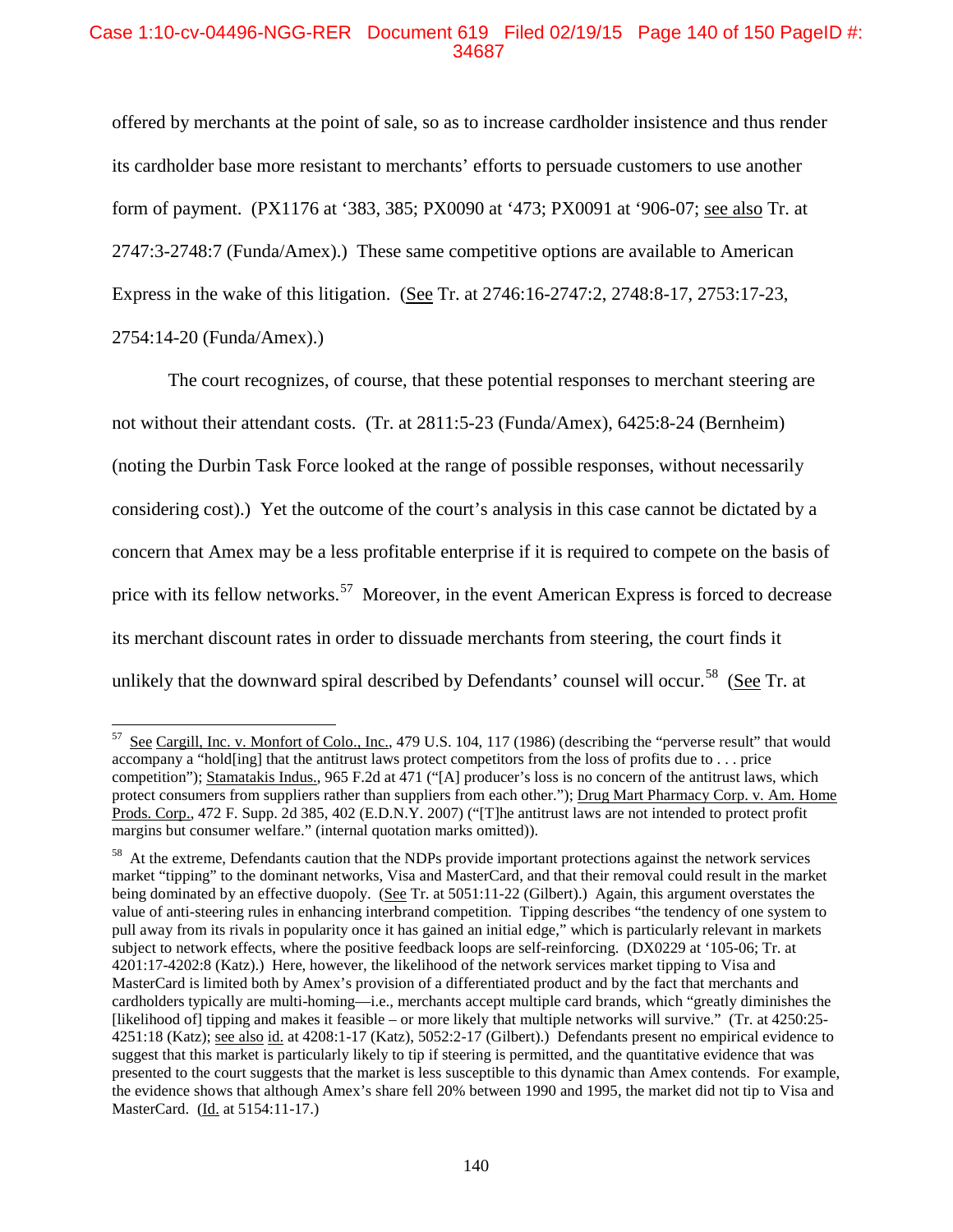### Case 1:10-cv-04496-NGG-RER Document 619 Filed 02/19/15 Page 141 of 150 PageID #: 34688

4006:1-4008:12 (Katz) (concluding that a downward spiral is unlikely to result from removal of the NDPs, based on market evidence and Defendants' capacity to take steps to prevent such an outcome).) Defendants' depiction of the "vicious cycle" they contend would result from removal of the NDPs not only disregards the various responses the firm has available to mitigate the degree and efficacy of merchant steering, but also ignores the countervailing incentives and market forces that suggest that Amex's current model will be more resilient than Defendants imply. (Tr. at 4011:22-4014:2 (Katz).) If, as Defendants have strenuously insisted, American Express truly offers merchants a differentiated and premium set of services as compared to its competitors—i.e., access to higher-spending cardholders, closed-loop analytics, and the like merchants will take that additional value into account when deciding whether and to what extent to steer customers to other forms of payment. (Id.) Merchants also can be expected to consider the reaction of insistent Amex cardholders when deciding whether and how much to steer. Put plainly, assuming American Express actually offers premium value to its merchants, the market will tolerate Amex charging a premium price for its network services, even in the absence of the NDPs—albeit, in all likelihood, at a smaller premium than it charges today. In such an environment, removal of the NDPs will benefit interbrand competition, as the net price established across the two-sided GPCC platform will be jointly determined by the two sets of consumers served by American Express, and not artificially inflated by contractual restraints that isolate supply from demand.<sup>59</sup>

The court nonetheless shares American Express's concerns about disrupting the competitive landscape in such a concentrated, complex market. (See, e.g., Tr. at 5126:19-5127:5 (Gilbert).) As the court noted at the beginning of this Decision, it would have strongly preferred

 $59$  In striking this equilibrium, it is possible that American Express will be forced to raise its fees to cardholders in order to offset declining discount revenue—in effect, requiring the recipients of its premium rewards to bear a greater share of their cost.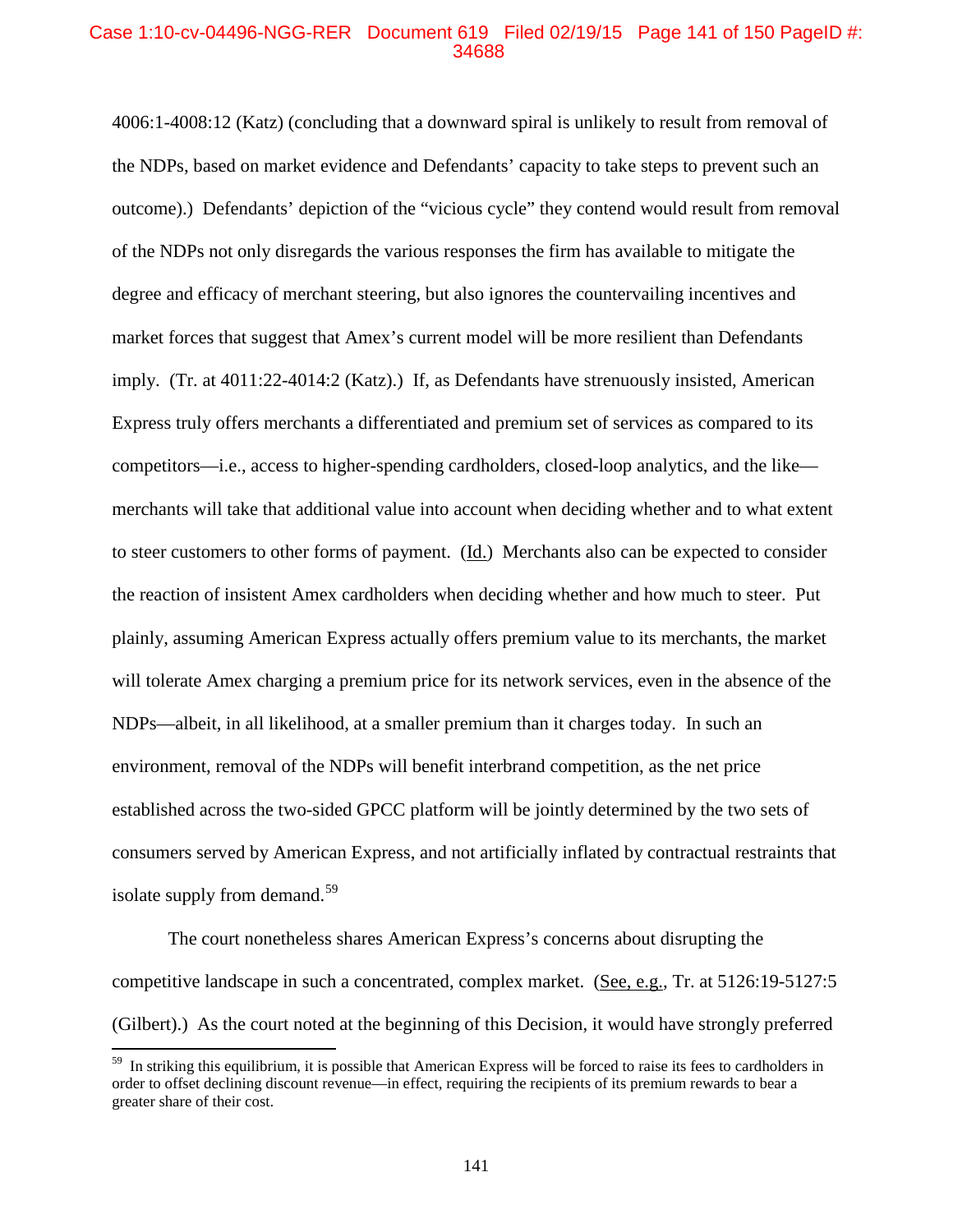### Case 1:10-cv-04496-NGG-RER Document 619 Filed 02/19/15 Page 142 of 150 PageID #: 34689

the parties to have resolved this dispute among themselves. Absent such an agreement, the court is compelled to enforce Section 1 based on the prevailing law in this circuit and the facts developed at trial. American Express plainly faces a number of structural challenges in this market: It is a discretionary card for the vast majority of cardholders, it has significantly fewer cardholders than the other networks, and it is accepted at roughly three million fewer merchant locations. But American Express is not permitted to resort to unreasonable vertical restraints in order to ensure what it subjectively views to be a "level playing field." (See, e.g., Tr. at 2749:4-9 (Funda/Amex).)

Notwithstanding the outcome of this litigation, American Express's card products and cardholders will remain protected from unfair denigration and discrimination at the point of sale. Plaintiffs do not challenge, and the court does not find unlawful, those aspects of the network's Merchant Regulations and acceptance agreements that prohibit merchants from "mischaracteriz[ing]" Amex's products, "engag[ing] in activities that harm [Amex's] business or the American Express brand (or both)," or requiring customers to pay a fee when using their American Express card that is not also charged when using another card brand. (See Am. Compl. ¶ 28; see also Tr. at 5828:8-5829:14 (Gilligan/Amex); PX2754 (demonstrative exhibit highlighting NDP language not challenged in this case).) Thus, even after a remedial order is issued pursuant to this Decision, under the surviving provisions of Amex's merchant rules, a merchant likely will still be prohibited from, among other things, posting a sign purporting to show the networks' relative costs that is inaccurate or that mischaracterizes the relative cost of American Express, refusing to accept an Amex card when presented at the point of sale, or disparaging American Express to the merchants' customers. Second, to the extent American Express has expressed a concern that Visa and/or MasterCard may seek to undermine Amex's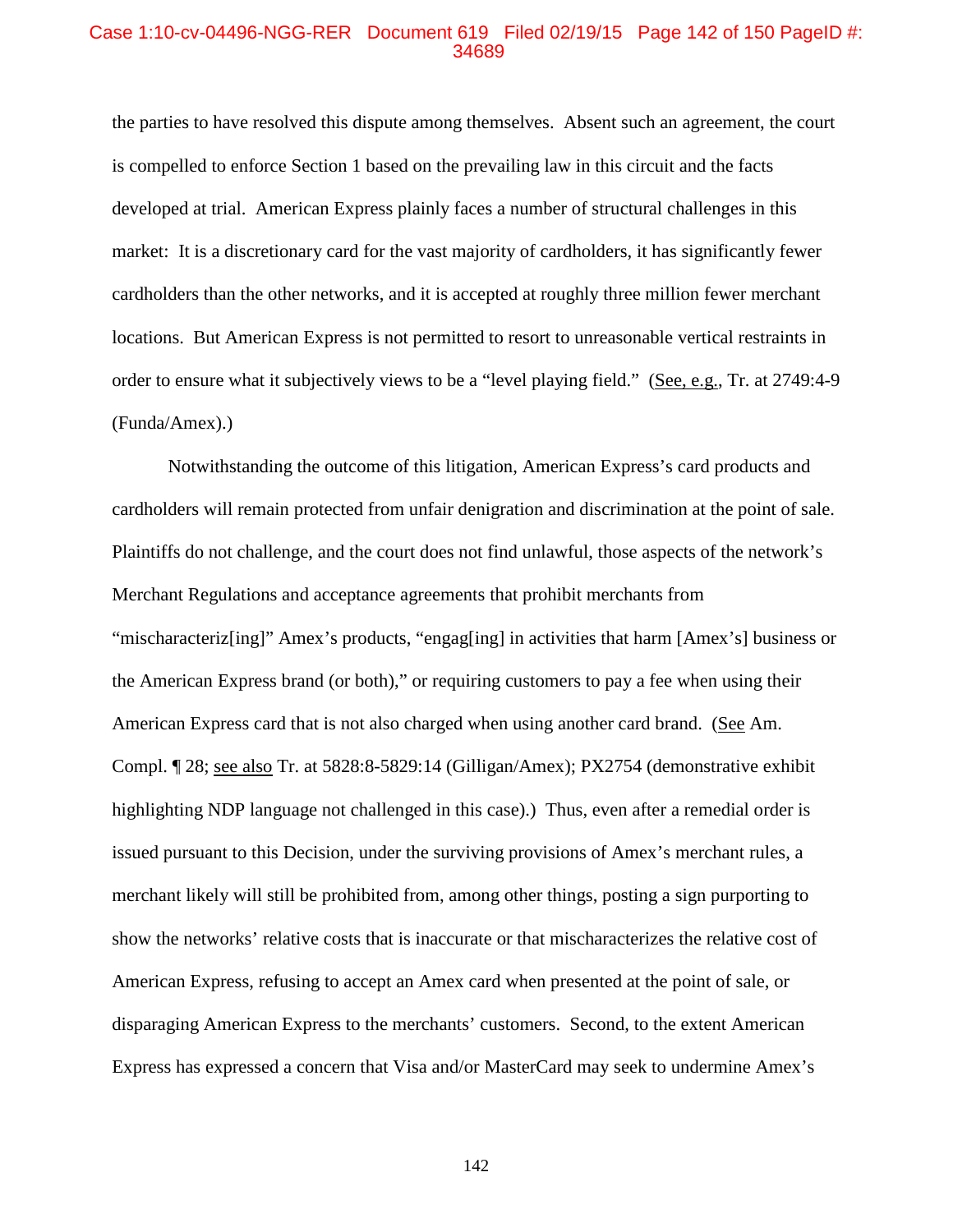# Case 1:10-cv-04496-NGG-RER Document 619 Filed 02/19/15 Page 143 of 150 PageID #: 34690

success cycle at the point of sale in order to create a "contagion effect" that spreads through Amex's business at non-steering merchants (see Tr. at 6418:3-6420:4 (Bernheim); see also DX5378 at '405 (discussing Visa strategy in Australia where prohibitions on steering are more relaxed)), Defendants retain the right and resources to seek enforcement of the federal and state antitrust laws if they feel their competitors have strayed beyond the confines of legitimate competition (Tr. at 4009:3-4010:15 (Katz)). See, e.g., Apple, 952 F. Supp. 2d at 708 ("Another company's alleged violation of antitrust laws is not an excuse for engaging in your own violations of law.").

# **B. Free-Riding**

American Express also asserts that its NDPs enable competition by reducing merchants' ability to "free-ride" on the network's various investments in its merchant and cardholder value propositions. Present even in purely competitive markets, the so-called "free-rider effect" occurs when a competitor's incentive to make a particular pro-competitive investment is undercut by the diversion of its expected return to another firm without compensation.<sup>60</sup> (See Tr. at 3994:11-3995:15 (Katz), 6426:14-6427:8 (Bernheim).) See also Leegin, 551 U.S. at 913-14; Major

 $60$  As explained by Judge Easterbrook, the classic example of free-riding occurs in the context of retail distribution:  $\overline{a}$ 

Manufacturer produces a product or improvement that requires explanation or demonstration perhaps a television set with an improved degaussing coil. Retailer #1 demonstrates the effects to consumers in a showroom filled with TV sets, some with and some without the feature. Such a demonstration is costly in merchandise, in staff time, in floor space. Neither Manufacturer nor Retailer #1 can charge the consumer for this information. Its value is too uncertain to expect the consumer to pay for access to the sales floor, and a retailer is not apt to gain customers by threatening to charge them if they leave without buying. So a consumer may leave the store with valuable information; Retailer #1 recovers the cost of supplying this information in the purchase price of the product, not with a separate charge. Yet a consumer armed with the information may order the product from Retailer #2, which offers no information. Retailer #2 can make a profit at a lower price than does Retailer #1, for Retailer #2 has lower costs. To compete, Retailer #1 must lower its own price, and that means lowering its costs too—cutting cost by cutting services that consumers value.

Chi. Prof'l Sports Ltd. P'ship v. Nat'l Basketball Ass'n, 961 F.2d 667, 675 (7th Cir. 1992) (citing Lester G. Telser, Why Should Manufacturers Want Fair Trade?, 3 J.L. & Econ. 86 (1960)). (See also Tr. at 6437:23-6438:6 (Bernheim) (describing the same free-rider problem by referencing the "expression that Best Buy is Amazon's showroom").)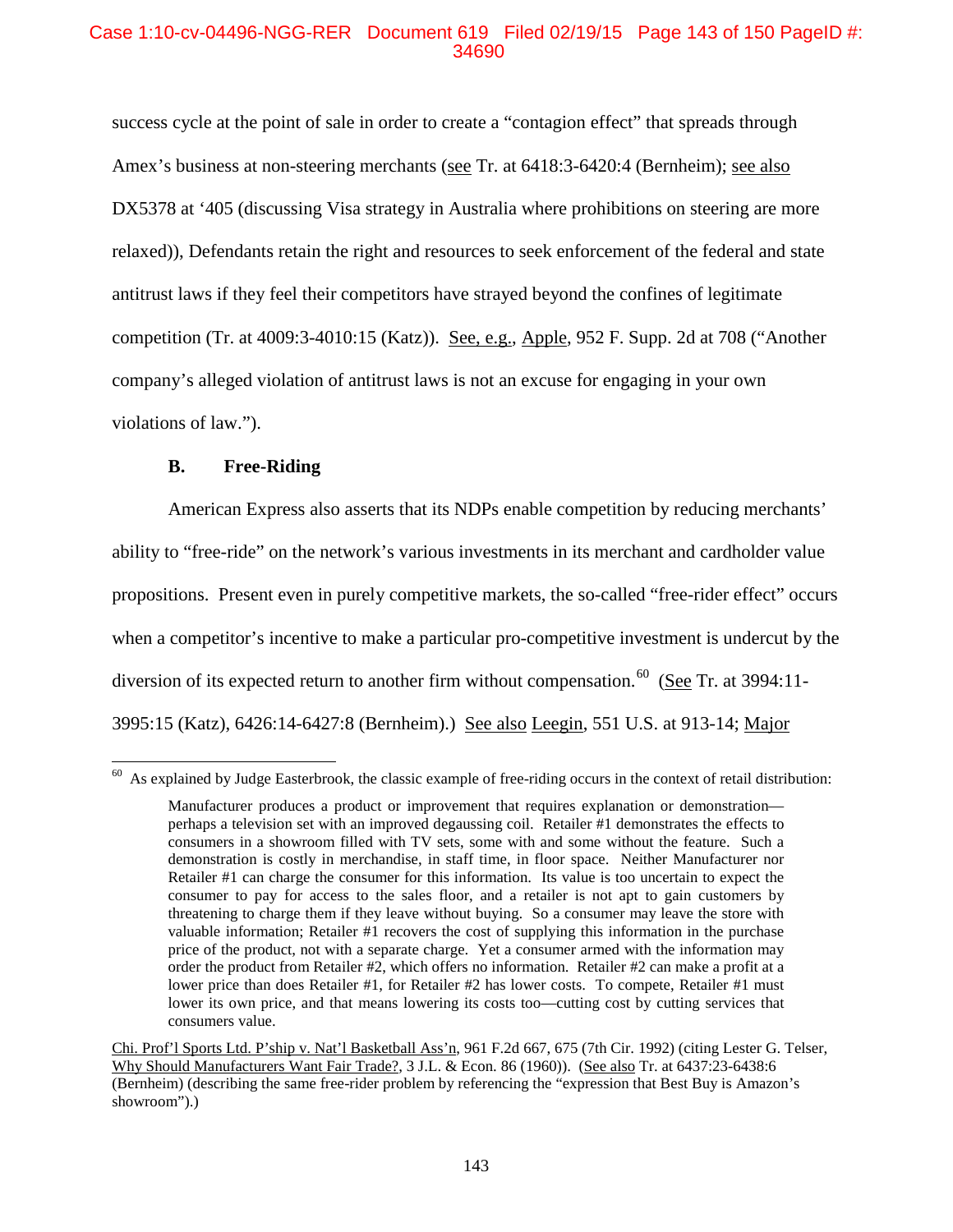# Case 1:10-cv-04496-NGG-RER Document 619 Filed 02/19/15 Page 144 of 150 PageID #: 34691

League, 542 F.3d at 305 (referring to the "'free-rider' problem" as "one entity's cashing in on the efforts of another"); Chi. Prof'l Sports Ltd. P'ship v. Nat'l Basketball Ass'n, 961 F.2d 667, 675 (7th Cir. 1992) ("Free-riding is the diversion of value from a business rival's efforts without payment."). The Supreme Court has recognized that prevention of free-riding is a legitimate, pro-competitive justification for vertical restraints on trade. See Leegin, 551 U.S. at 590-91 (finding resale price maintenance to be justified in part because in its absence, services "that enhance interbrand competition might be underprovided because discounting retailers can freeride" on firms "who furnish services and then capture some of the increased demand those services generate"); GTE Sylvania, 433 U.S. at 55 (noting vertical restraints may promote interbrand competition by remedying "market imperfections such as the so-called 'free rider' effect"). Here, however, to the extent Defendants have identified potential avenues of free-riding foreclosed by its NDPs, the court finds that the competitive benefits of preventing these forms of merchant behavior do not offset the significantly more pervasive harms done to interbrand competition by the same restraints.

American Express first proposes that the NDPs are justified in order to prevent merchants from free-riding on the analytics-based services the network provides directly to its merchants. (Defs. Post-Trial Br. at 26.) In the absence of these restraints, Defendants suggest, for example, that merchants could draw Amex cardholders to their establishments through a targeted marketing campaign facilitated by Amex's investments in its closed-loop model—efforts which, according to the network, are both effective and have persistent benefits for participating merchants—only to steer those cardholders to a less expensive card network at the register. (Tr. at 6429:13-6430:8, 6431:11-6433:17, 6440:1-9, 6442:13-6443:1 (Bernheim).) Were steering permitted, American Express asserts its ability to "deliver[] useful advertising products to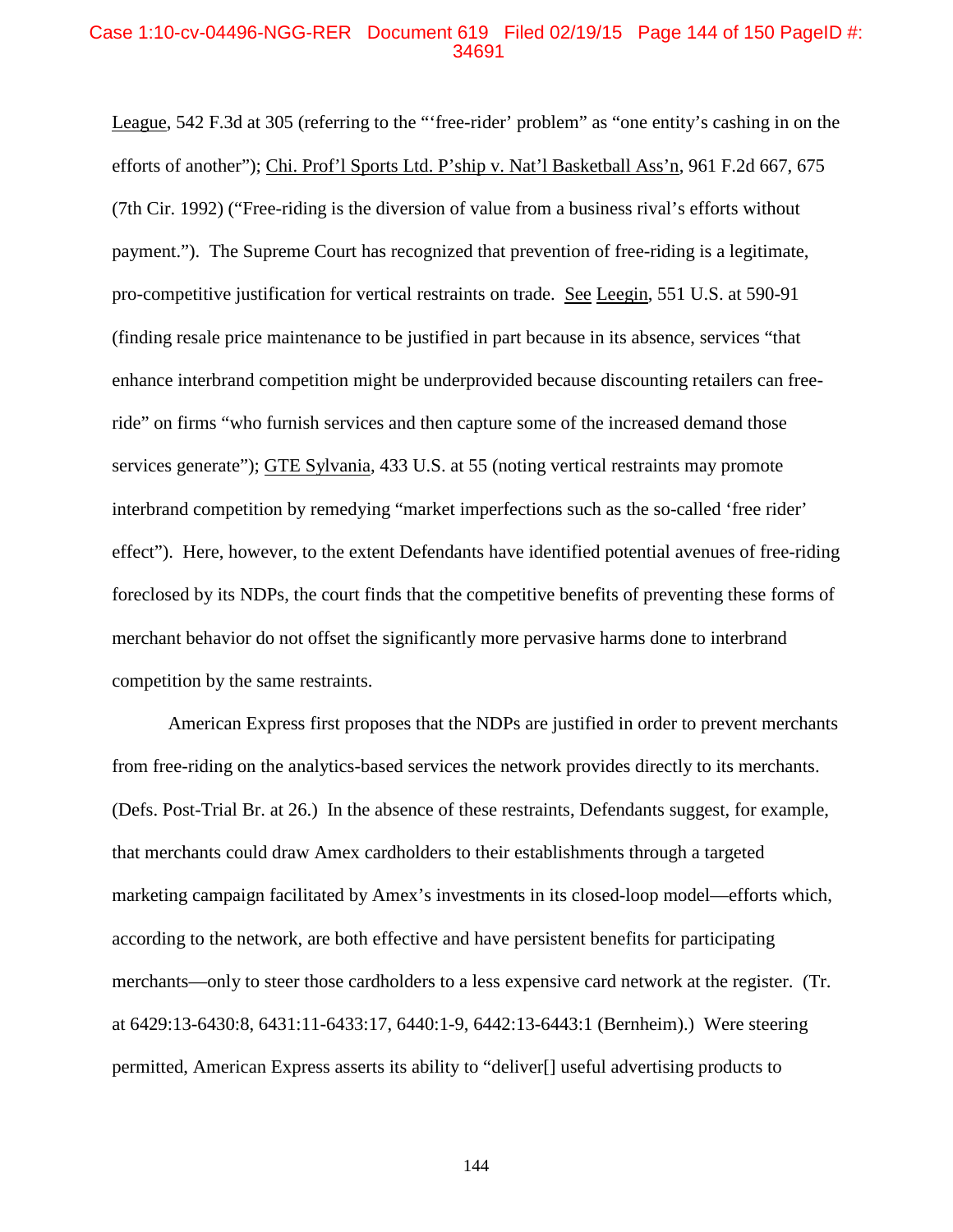### Case 1:10-cv-04496-NGG-RER Document 619 Filed 02/19/15 Page 145 of 150 PageID #: 34692

merchants" would be hampered, reducing beneficial competition among the networks and merchants. (See id. at 6443:20-6444:20 (Bernheim).) Similarly, American Express is concerned about merchants' ability to exploit its other market intelligence products, as merchants conceivably could use the insights contained therein to more effectively attract Amex cardholders and then steer them to another card product. This free-riding justification is flawed in a number of respects.

For example, American Express's efforts to justify its anti-steering rules as a necessary measure to protect its pro-competitive investments in delivering data-analytics services is significantly undercut by the fact that the network can—and, indeed, often does—price and sell these ancillary benefits separately from its core network services. Where, as here, "payment is possible, free-riding is not a problem because the 'ride' is not free." Chi. Prof'l Sports, 961 F.2d at 675 ("What gives this the name free-riding is the lack of charge. Retailer #1 does not charge the customer for a valuable service; Retailer #2 does not pay Retailer #1 for delivering this service." (emphasis in original)); United States v. Microsoft Corp., No. 98-CV-1232 (TPJ), 1998 WL 614485, at \*21 (D.D.C. Sept. 14, 1998); see also 13 Areeda & Hovenkamp ¶ 2223b3. American Express acknowledges that it sells its merchant analytics to some merchants for a fixed fee, separate and apart from what the merchant pays for Amex's network services, and often pursuant to a separate contractual agreement that ensures Amex is paid for the benefit conferred. (See Tr. at 1072:5-15 (Quagliata/Amex) ("At times . . . we charge for [data-analytics products] and at times we don't, depending upon the nature of the analysis."); see also id. at 396:25-397:16 (Robinson/Ikea) (Ikea received a "one-time freebie" of merchant analytics, but understood it would have to pay for any additional market analyses it wanted in the future), 2438:13-2439:12 (Priebe/Southwest); DX5391; DX4852; Tr. at 4889:18-20 (Glenn/Amex).)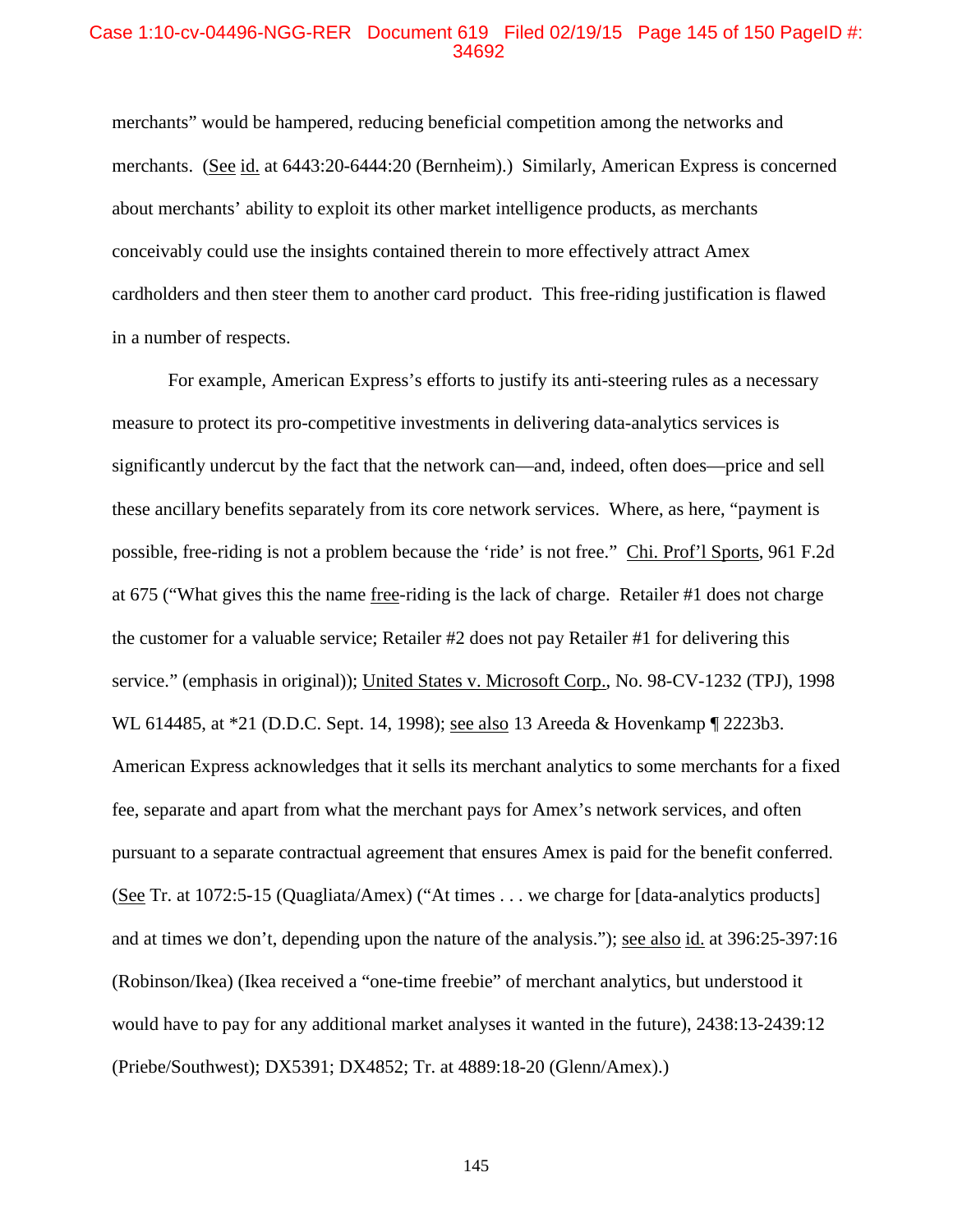# Case 1:10-cv-04496-NGG-RER Document 619 Filed 02/19/15 Page 146 of 150 PageID #: 34693

In other words, unlike the service-providing retailer in the paradigmatic free-rider scenario, American Express is not reliant on the sale of its core network services to recover the cost of providing these additional benefits; to recoup its investment and obviate the "free" benefit captured by the merchant, American Express can simply charge all merchants a fee for its analytics, rather than charging only some. (See Tr. at 3995:19-3997:3 (Katz) ("[T]o the extent there's freeriding [in the provision of direct benefits to merchants] it's America[n] Express's choice whether to allow it.  $\ldots$  [I]t's their decision whether or not to charge for [merchant] analytics].").) Amex's marketing services are similarly divisible from its provision of network services; consequently, a less restrictive fee-for-service alternative to the NDPs is available for use by American Express should it choose to do so.<sup>61</sup> (Id. at 3996:14-3997:3 (Katz); <u>see also</u> id. at 5120:13-5121:9 (Gilbert) (noting "[Amex] could still . . . ask for a direct payment instead of using the merchant discount rate," while noting such a structure may reduce the value of the program).) Thus, American Express's ability to separately price and sell the data-analytics services it claims are susceptible to free-riding, as well as its concomitant ability to exclude a merchant from receiving these benefits if Amex believes it is free-riding or otherwise paying an insufficient amount for these services, <sup>62</sup> leads the court to conclude that the network possesses

 $\overline{a}$ 

 $61$  Drs. Bernheim and Gilbert dispute the feasibility of a fee-for-service model for American Express's marketing services. (Tr. at 5120:13-5122:11 (Gilbert), 6447:17-6451:8 (Bernheim).) Under the current model, they argue, American Express recovers the cost of supporting its merchants' marketing efforts through the merchant discount rate. They note this compensation structure effectively aligns the interests of both the network and merchant over the course of the promotion—both parties aim to increase spend—and that a fixed-fee structure would be less effective in doing so. (Id. at 6448:1-6449:11 (Bernheim).) Yet Plaintiffs do not suggest that the only feasible pricing structure for Amex's marketing services is a fixed fee, and Defendants have presented insufficient justification as to why joint marketing agreements could not have incentive-based compensation structures that are equally effective at eliminating moral hazard and reducing potential free-riding.

 $62$  American Express does not dispute that it retains the capacity to end free-riding by a specific merchant should it so choose by, for example, ending the specific marketing campaign or even terminating that merchant's acceptance agreement. For example, when Defendants learned Marquis Jet was steering customers away from its network during a joint marketing promotion with American Express—i.e., precisely the kind of free-riding envisioned by Defendants—the network terminated its promotion contract with Marquis Jet. (See id. at 6440:14-6441:11 (Bernheim); DX2016 at '814.) Defendants have provided no reason to why a similar approach, including active monitoring of the merchant's charge volume during and after the promotion, would be neither effective nor feasible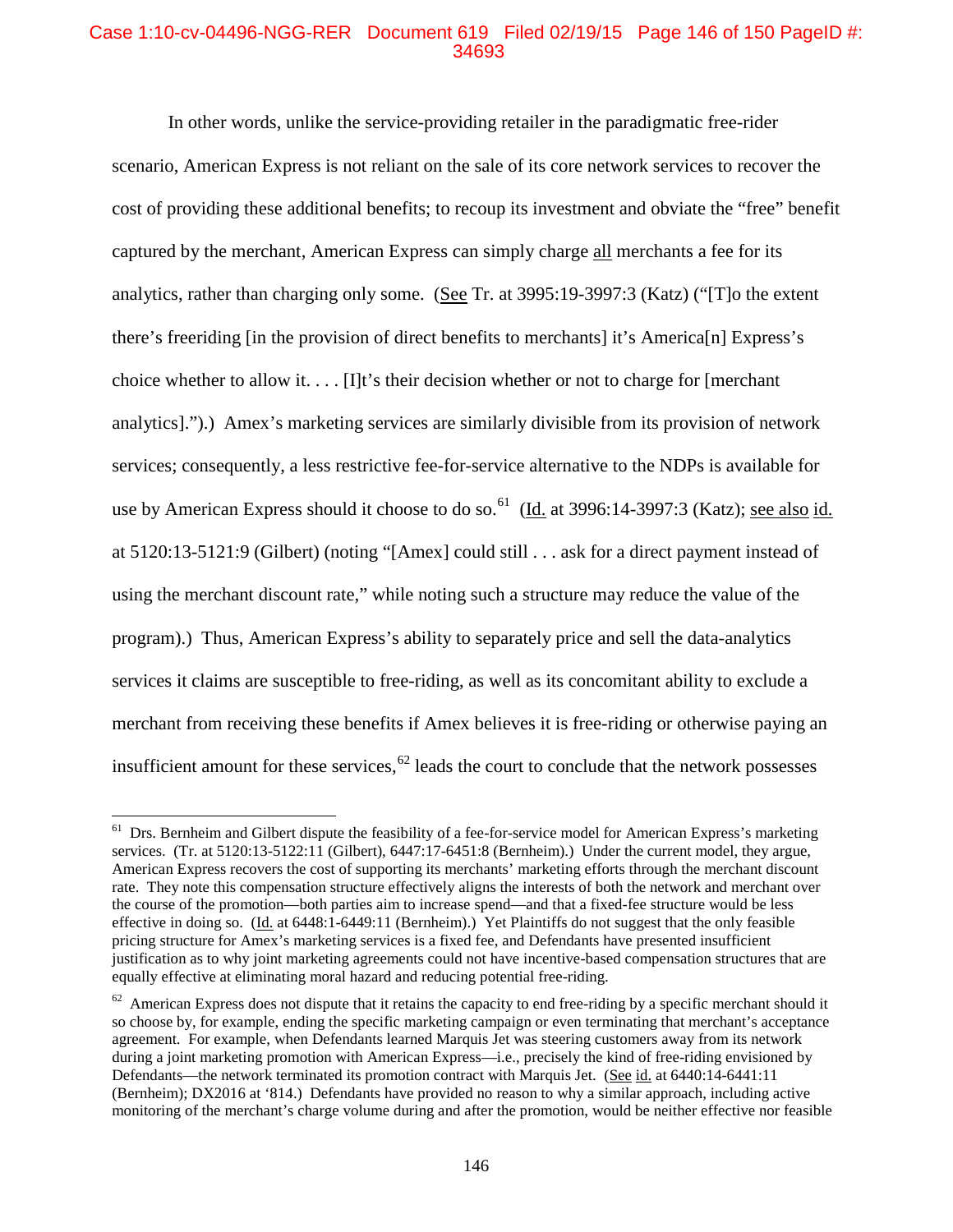## Case 1:10-cv-04496-NGG-RER Document 619 Filed 02/19/15 Page 147 of 150 PageID #: 34694

equally effective and significantly less restrictive means of preventing this form of free-riding.<sup>63</sup> Therefore, as compared to the alternatives, the marginal pro-competitive benefit of the NDPs in this regard is minimal.

American Express next proposes that the NDPs are necessary to prevent merchants from indirectly free-riding on its cardholder investments, including rewards. (Defs. Post-Trial Br. at 26; Tr. at 6428:15-6429:22 (Bernheim).) Plainly, however, investments tied to card use (such as Membership Rewards points, purchase protection, and the like) are not subject to free-riding, since the network does not incur any cost if the cardholder is successfully steered away from using his or her American Express card. (See Tr. at 3997:4-3998:5 (Katz), 5120:8-12 (Gilbert), 6428:4-6429:12 (Bernheim).) American Express instead suggests that certain "fixed expenses" undertaken by the network to build a positive and trusting relationship with its cardholders are undermined when merchants direct its cardholders to less expensive competitors. (Id. at 6912:1- 3 (Closing Argument); see also id. at 6429:13-22 (Bernheim).) Though Defendants make no effort to identify the fixed expenses to which its experts referred or to explain how they are subject to free-riding, the court surmises the free-rider problem potentially at issue. Suppose, for example, an American Express cardholder who self-selects a particular merchant specifically because that merchant accepts American Express cards, but, at the point of sale, the cardholder is induced by the merchant to use another form of payment in order to receive a 5% discount off of the retail price. The merchant would then appear to have benefitted from American Express's

 $\ddot{\phantom{a}}$ 

among the limited number of merchants with whom American Express conducts such programs. (See Tr. at 3996:14-3997:3 (Katz).)

<sup>&</sup>lt;sup>63</sup> American Express also overstates the potential harm of free-riding on these types of investments. The network's ability to separately price and sell its merchant analytics, for example, ensures an independent incentive for the network to continue investing in its ability to provide these analytics-based services. Put simply, the network has a means to ensure a return on its investment separate and apart from the discount revenue associated with those cardholders who are successfully steered to a different card product.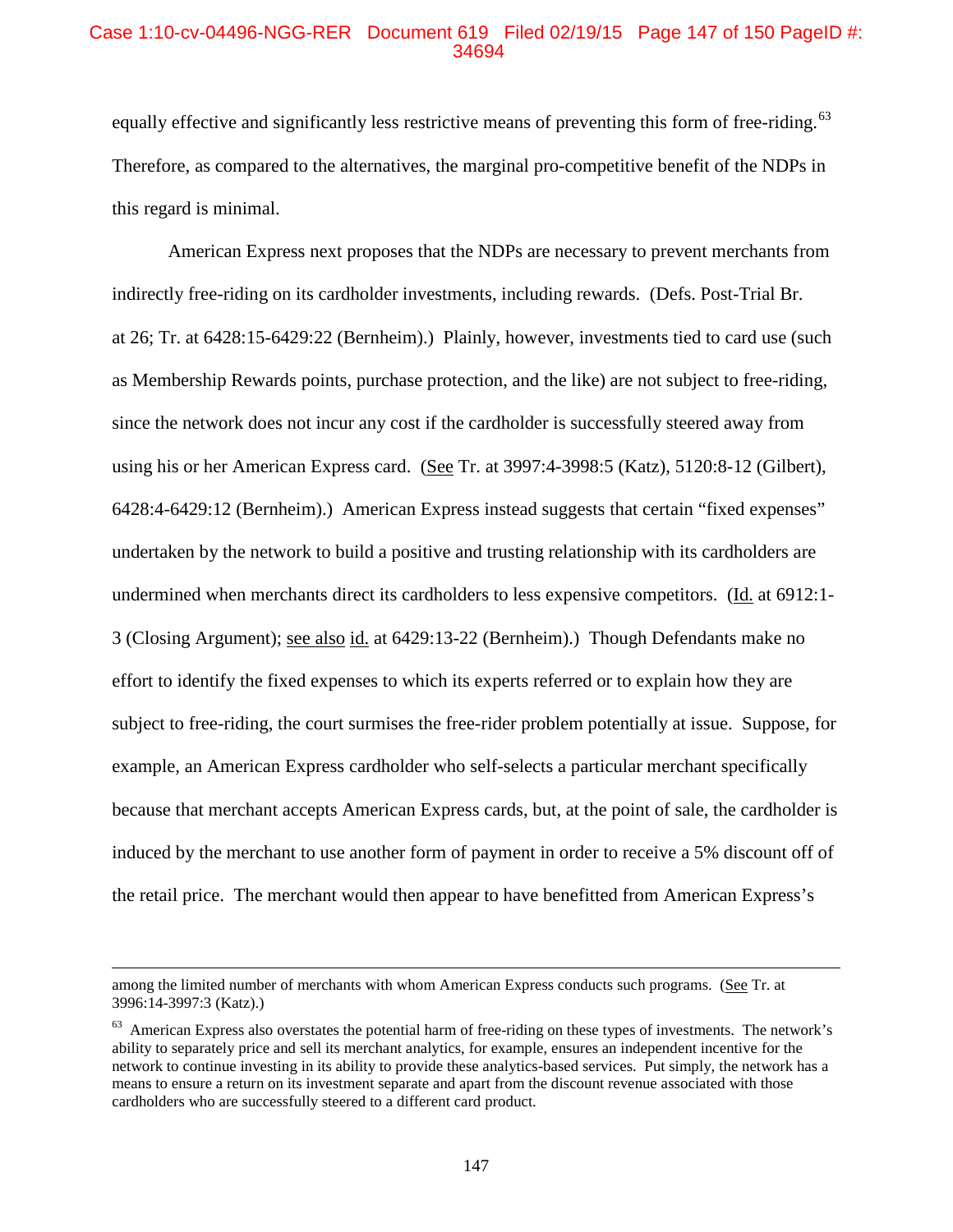## Case 1:10-cv-04496-NGG-RER Document 619 Filed 02/19/15 Page 148 of 150 PageID #: 34695

efforts to direct its cardholders to Amex-accepting merchants without having to incur the cost of actually accepting Amex on that purchase.

Avoidance of this type of potential free-riding does not suffice to overcome the marketwide harms effected by the NDPs, however. First, the court understands that the free-riding problem identified above is limited; if the customer in question is not directed to the merchant by virtue of its acceptance of American Express, but instead—in what the court finds is a more credible or likely scenario—walks into the merchant's establishment intending to make a particular purchase regardless of the card options available, no free-riding occurs when that customer is steered to a non-Amex card. (Tr. at 6434:6-6435:12 (Bernheim).) More importantly, the anticompetitive effect associated with free-riding of this type is matched by a countervailing benefit for consumers on both sides of the platform. An economically rational consumer will not accept a merchant's invitation to use another card product unless he believes that what the merchant is offering is of greater value than the rewards or other benefits he receives for using his Amex card. Thus, where a merchant is able to steer the self-selecting customer away from American Express, it appears that both the merchant-consumer and cardholder-consumer derive a net benefit. Moreover, the court remains unconvinced that this type of steering will reduce the network's incentive to invest in creating value for cardholders. To the contrary, as one Amex executive testified, the network may choose to increase its investments in rewards in order to make its cardholders more resistant to merchants' efforts to steer them to other card brands. (Tr. at 2748:3-17, 2754:7-20 (Funda/Amex); see also PX0090 at '473 (outlining potential Amex responses to steering toward debit cards).)<sup>64</sup> As a result, while

 $\overline{a}$ 

<sup>&</sup>lt;sup>64</sup> To the extent Amex argues that merchants could free-ride by benefitting from its cardholders' tendency to spend more on average without having to incur the associated costs (see Tr. at 5119:9-17 (Gilbert)), the network has presented no evidence to suggest that customers steered to another card product would still spend as much as they would have if they used their Amex cards.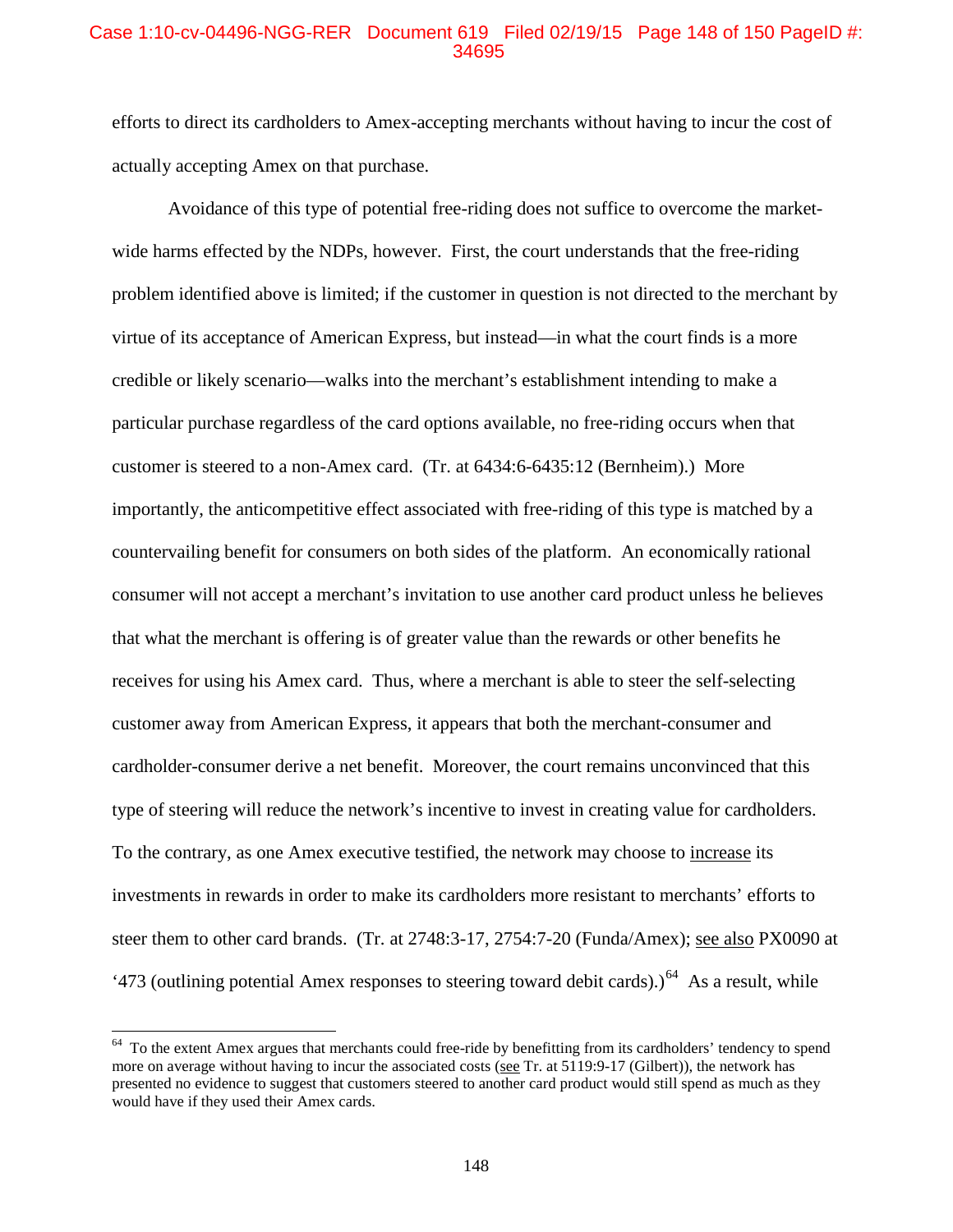### Case 1:10-cv-04496-NGG-RER Document 619 Filed 02/19/15 Page 149 of 150 PageID #: 34696

Defendants have identified a potentially viable avenue of free-riding, the court does not agree that the potential competitive harm posed by this type of merchant behavior outweighs the negative effect its NDPs have on competition in the relevant market.

Lastly, Defendants propose that the challenged restraints promote competition by ensuring merchants cannot free-ride on American Express's investments to enhance its brand value. (Defs. Post-Trial Br. at 26.) Specifically, Defendants argue that merchants derive a benefit from linking their brands with that of American Express—a phenomenon known as "brand association" or "credentialing"—when they represent to consumers that they accept the networks' credit and charge cards; Defendants maintain that when merchants steer away from American Express, they effectively free-ride on Amex's investments in strengthening its own brand. (Tr. at 6444:21-6445:10 (Bernheim).) The court finds this purported justification to be without merit. As Dr. Katz correctly noted, any alleged credentialing is "not the result of a specific investment" by Defendants, and is instead "an ancillary benefit [of] their business model," such that any free-riding would not endanger the network's underlying incentive to promote its brand. (Tr. at 3998:21-4000:1 (Katz).) Additionally, Amex's own survey data concerning cardholder perceptions of Amex-accepting merchants indicate that the network's ability to confer a credentialing benefit trails that of its competitors, casting doubt on whether there is in fact any particular benefit associated with accepting Amex that is subject to freeriding. (See PX0815 at '294-95; Tr. at 4002:1-4004:12 (Katz).) Thus, the court cannot conclude the NDPs are justified to prevent free-riding on Amex's brand.